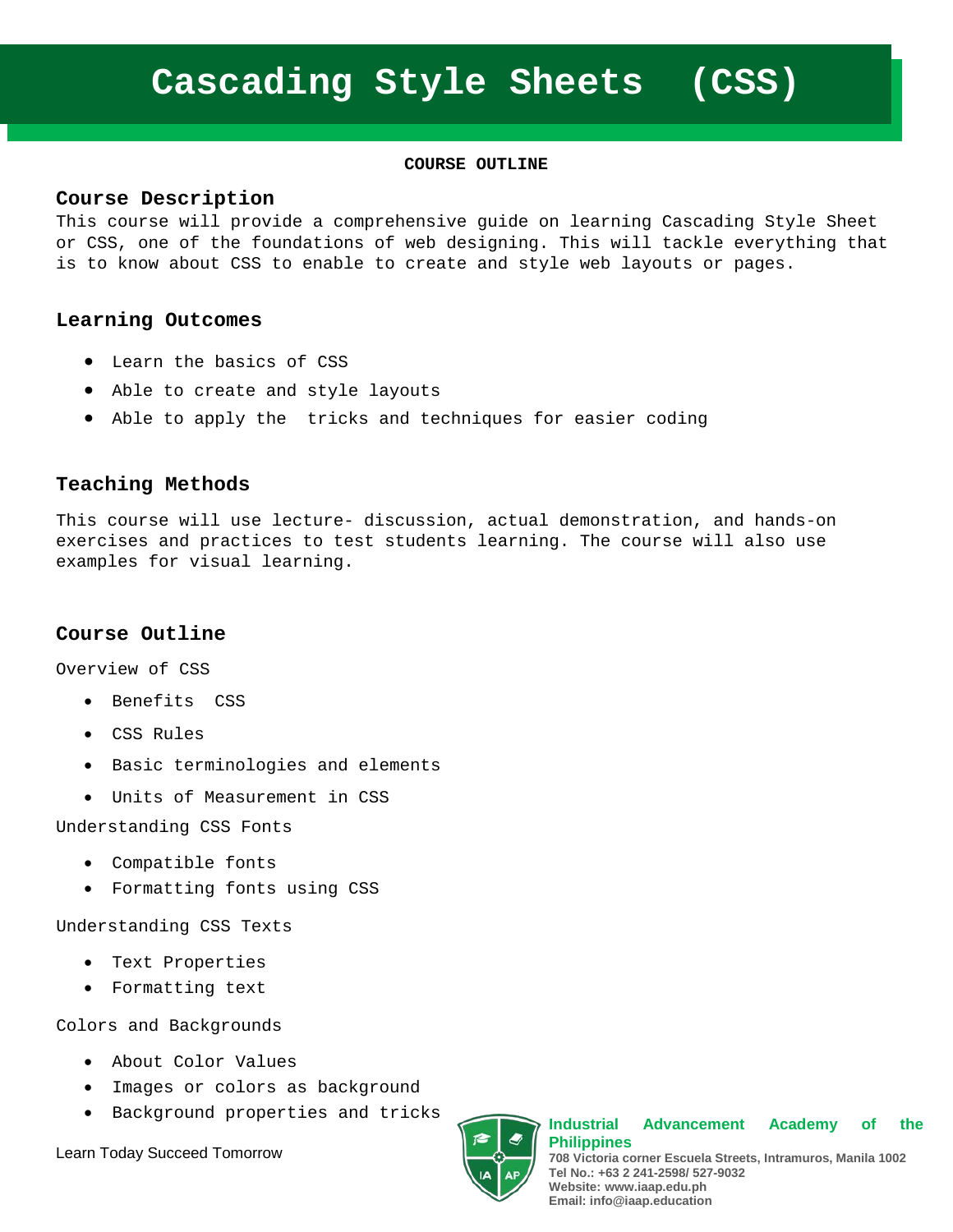#### CSS Links

- CSS Button Links
- Modifying Links

Border, Margins, and Padding

- Using and modifying borders
- Using and adjusting margins
- Using and adjusting padding

CSS Tables

- Creating Tables using CSS
- Styling Tables

### Positioning

- Element Flow
- Position divs and other elements

CSS Lists

- Menus as Lists
- Different kinds of menus

CSS Forms

• Styling and modifying forms

Compatibility Issues with Browsers





Industrial Advancement Academy of the Philippines 708 Victoria corner Escuela Streets, Intramuros, Manila 1002 Tel No.: +63 2 241-2598/ 527-9032<br>Website: www.iaap.edu.ph www.iaap.edu.ph Email: info@iaap.education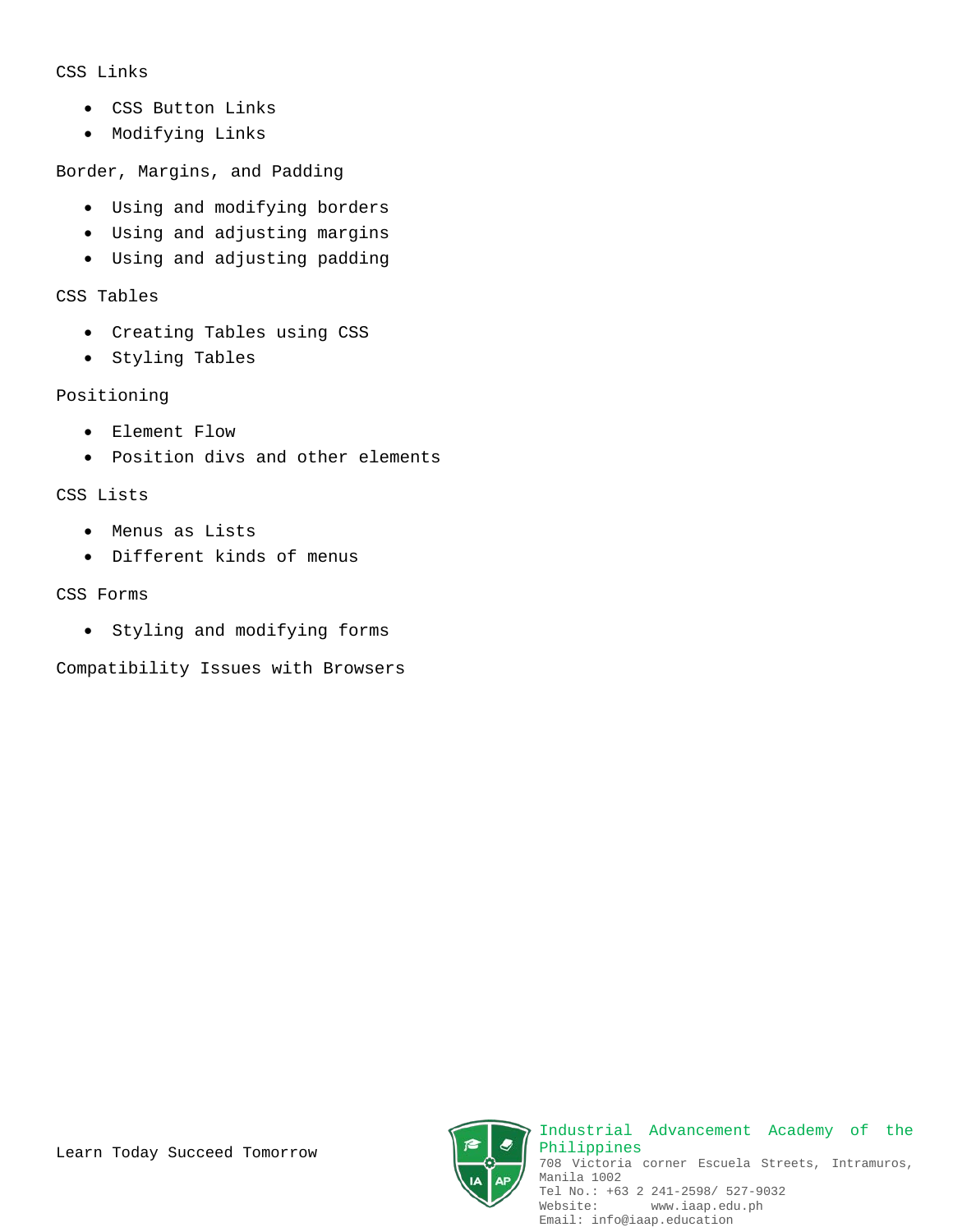## **HTML5**

#### **[COURSE](http://www.microsoft.com/learning/en-us/course.aspx?ID=10774A%23tab1) OUTLINE**

#### **Course Description**

HTML5 is the newest version of the markup language used for structuring web pages. This course will give a refresher on basic HTML then dive into the latest version. The course provides a comprehensive guide on how to create and manipulate websites or webpages.

#### **Learning Outcomes**

- Know what is new with HTML5
- Use the new features of HTML5 to improve web design
- Create websites that are compatible with browsers

#### **Teaching Methods**

This course will use lecture- discussion, actual demonstration, and hands-on exercises and practices to test students learning. The course will also use examples for visual learning.

#### **Course Outline**

Introduction to HTML5

- New features on HTML5
- New HTML5 Structural Tags
- HTML5 vs. HTML4

Section and Articles

- Sectioning using HTML
- Outlining
- Using the Article Tag

Using HTML5 Audio and Video

- Audio formats
- Audio tag attributes
- Video tag attributes
- Dealing with non-supporting browser

HTML5 Forms

- Input Types
- New Form Attributes
- Field Attributes

Learn Today Succeed Tomorrow



**Industrial Advancement Academy of the Philippines 708 Victoria corner Escuela Streets, Intramuros, Manila 1002 Tel No.: +63 2 241-2598/ 527-9032 Website: www.iaap.edu.ph Email: info@iaap.education**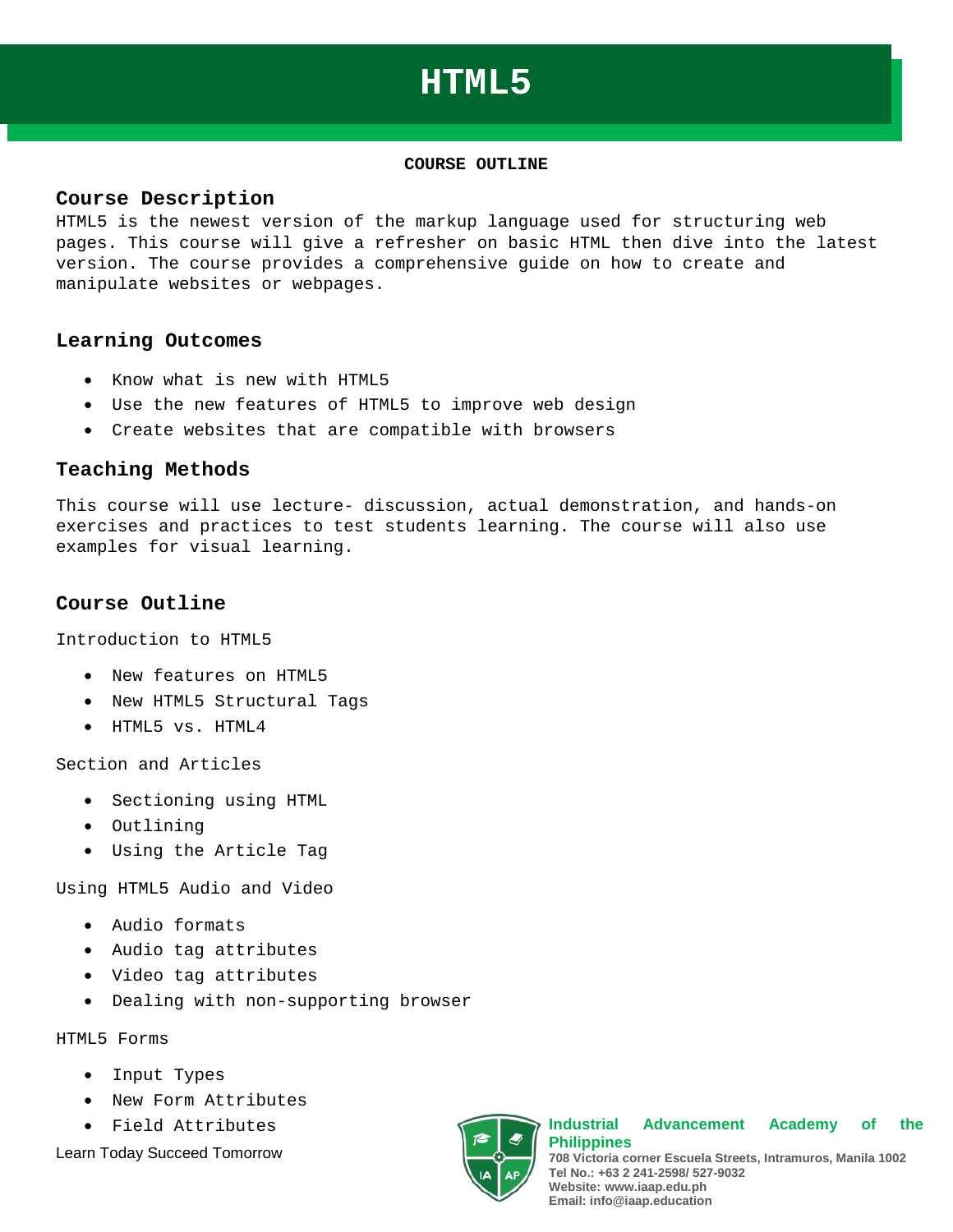HTML5 Web Storage and other storages

Integrated APIs

- Offline Application
- Drag and Drop Application



Industrial Advancement Academy of the Philippines 708 Victoria corner Escuela Streets, Intramuros, Manila 1002 Tel No.: +63 2 241-2598/ 527-9032 Website: www.iaap.edu.ph Email: info@iaap.education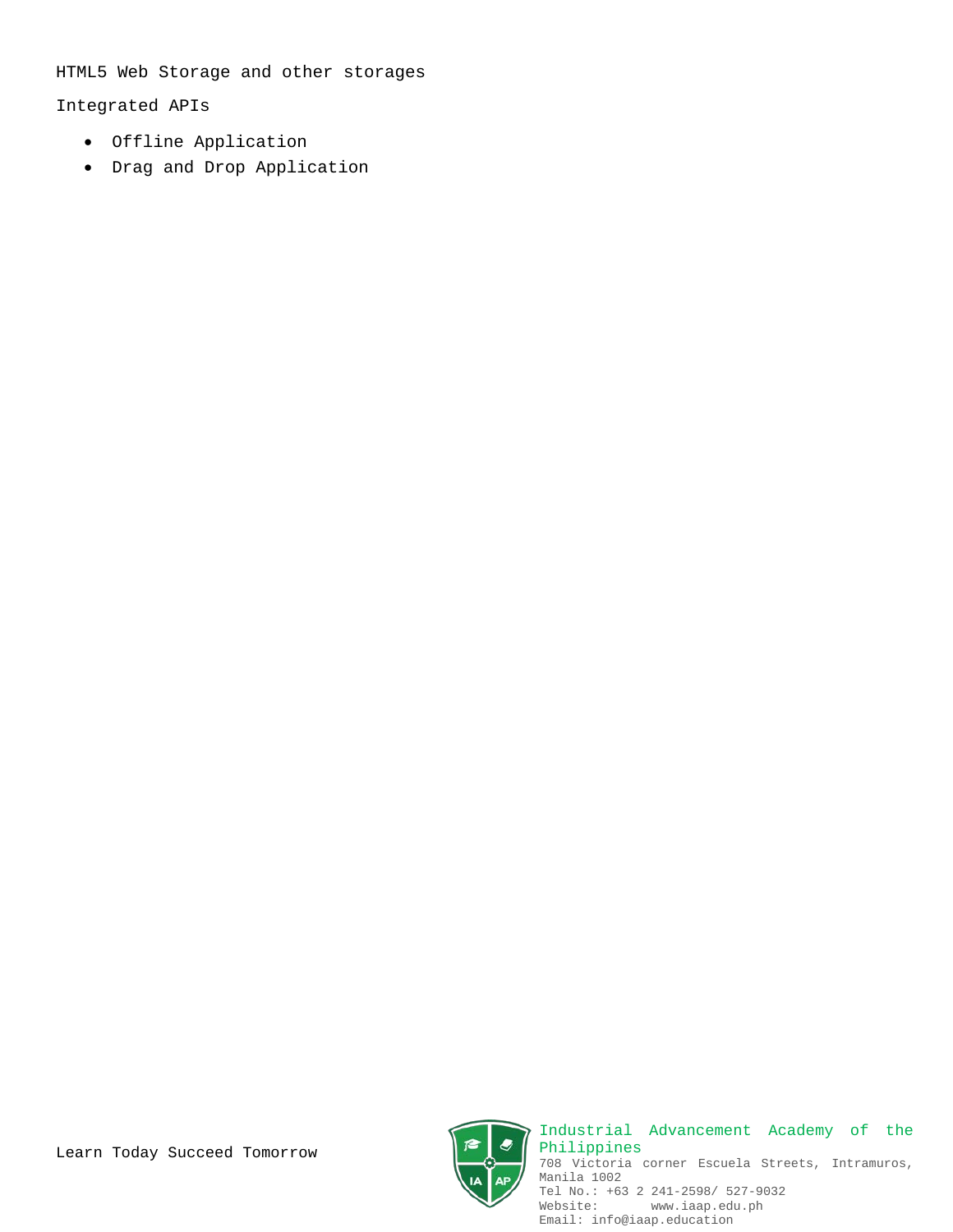# **Java Server Pages**

## **Course Description**

JavaServer Pages help create dynamic and flexible web content in lightning speed. Through this course, students will have a comprehensive and hands-on guide on using the many components of Java technologies as well as techniques and strategies incorporating these technologies in creating powerful web applications

## **Learning Outcomes**

- Understand the different technologies and concepts involve in JavaServer Pages
- Use the different technologies and concepts in developing JSP application
- Understand how to use JSTL and Javabeans

## **Teaching Methods**

This course will use lecture-discussion with visual presentation and demonstration, hands-on exercises and practices.

## **Course Outline**

JavaServer Pages Overview

- Introduction to JSP
- Setting up the JSP Environment
- JSP Architecture
- Understanding the JSP Life Cycle

### Working with JSP

- JSP Implicit Objects
- Sending Email with JSP
- Handling dates
- Uploading files
- Working with HTTP
- Handling cookies
- Using filters
- Session Tracking
- Creating database

JSP Tags and Syntax

- Directives
- **Declarations**
- **Scriplets**
- **Expressions**
- **Operators**
- **Statements**

### JSP Actions

- Identifying and using actions
- Common attributes

Learn Today Succeed Tomorrow



#### **Industrial Advancement Academy of the Philippines**

**708 Victoria corner Escuela Streets, Intramuros, Manila 1002 Tel No.: +63 2 241-2598/ 527-9032 Website: www.iaap.edu.ph Email: info@iaap.education**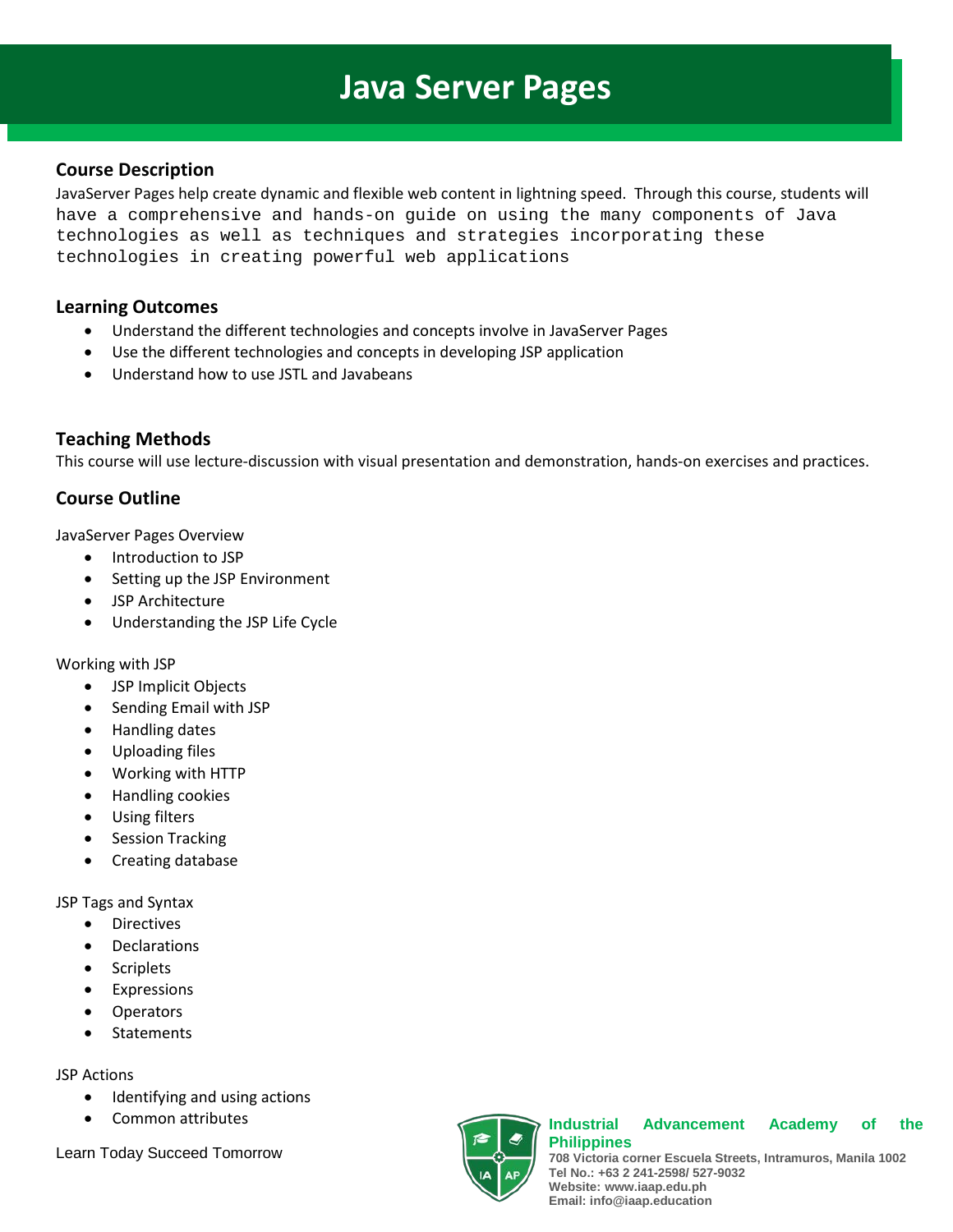JSP Form Processing

- GET Method
- POST Method

Introduction to JSTL

- Installing JSTL
- JSTL Tags
- Working with JSP and JSTL

Using Javabeans

- Javabeans properties and features
- Accessing Javabeans

Debugging and Securing

- Using Debugging Tools
- Authenticating in JSP





Industrial Advancement Academy of the Philippines 708 Victoria corner Escuela Streets, Intramuros, Manila 1002 Tel No.: +63 2 241-2598/ 527-9032 Website: www.iaap.edu.ph Email: info@iaap.education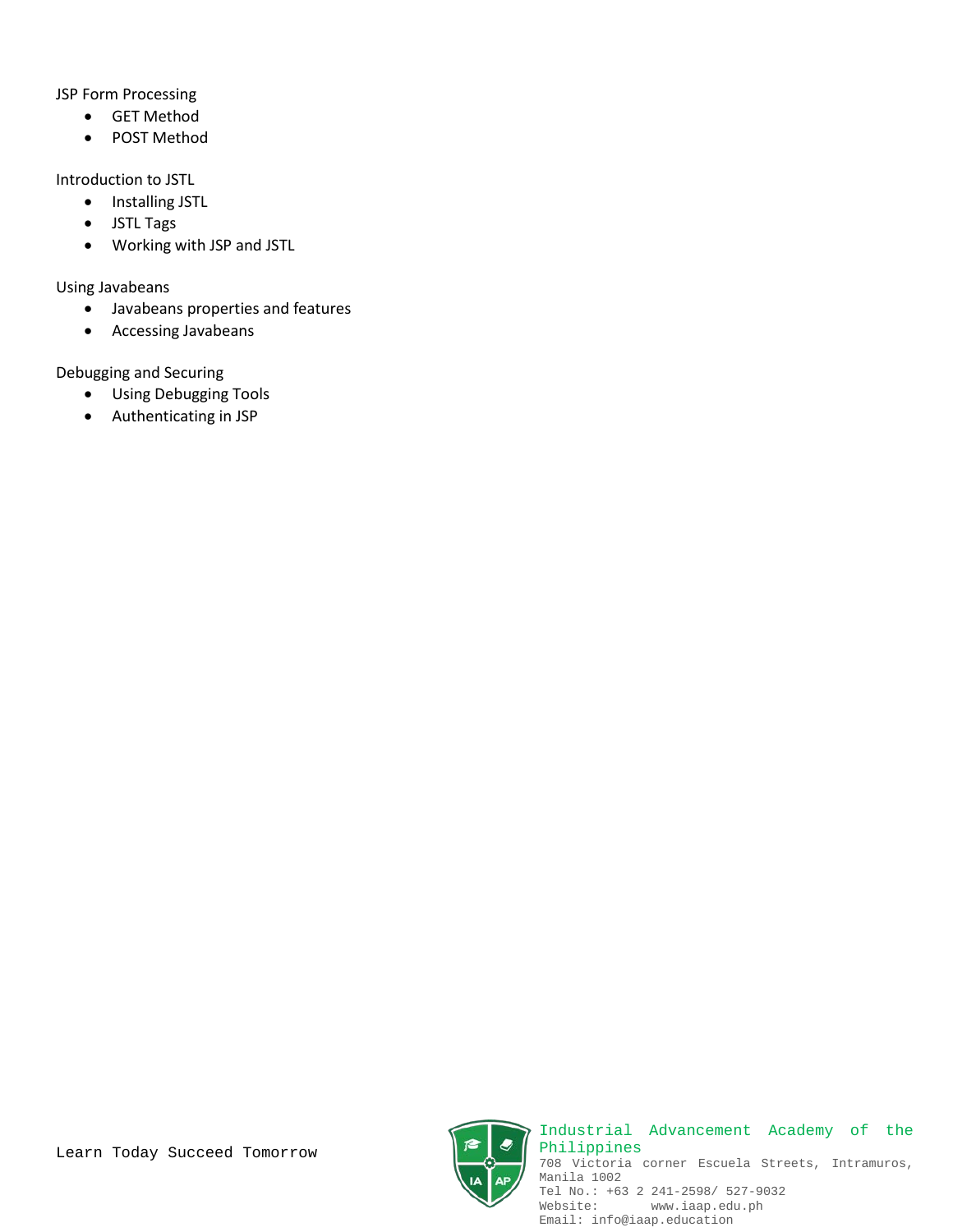#### **Microsoft Exchange Server 2010**

#### **OVERVIEW**

This course is designed to guide students in using Microsoft Exchange Server in version 2010. The course will give practical lessons in managing, configuring, and troubleshooting Exchange .

#### **PREREQUISITES**

Experience with Windows Server operating systems

#### **LEARNING OUTCOMES**

- Learn the basic and functions of MS Exchange
- Use the MS Exchange with ease
- Implement messaging security in MS Exchange
- Creating backup and restore for the server roles.

#### **TRAINING METHODS**

This course will use lecture-discussion with visual presentation, and hands-on exercises and practices.

#### **COURSE OUTLINE**

Overview of Exchange Server 2010

- Basic Functions and tools
- Installing Exchange Server 2010
- Requirements for an Exchange Server Installation

Mailbox Servers

- Mailbox Server Roles
- Mailbox Databases
- Public Folders

Managing Recipient Objects

- Email Address Policies
- Address Lists and Address Book Policies
- Performing Bulk Recipient Management Tasks

Managing Client Access

- Client Access Server Role
- The Outlook Web App
- Configuring Mobile Messaging

Implementing Messaging Security

• Edge Transport Servers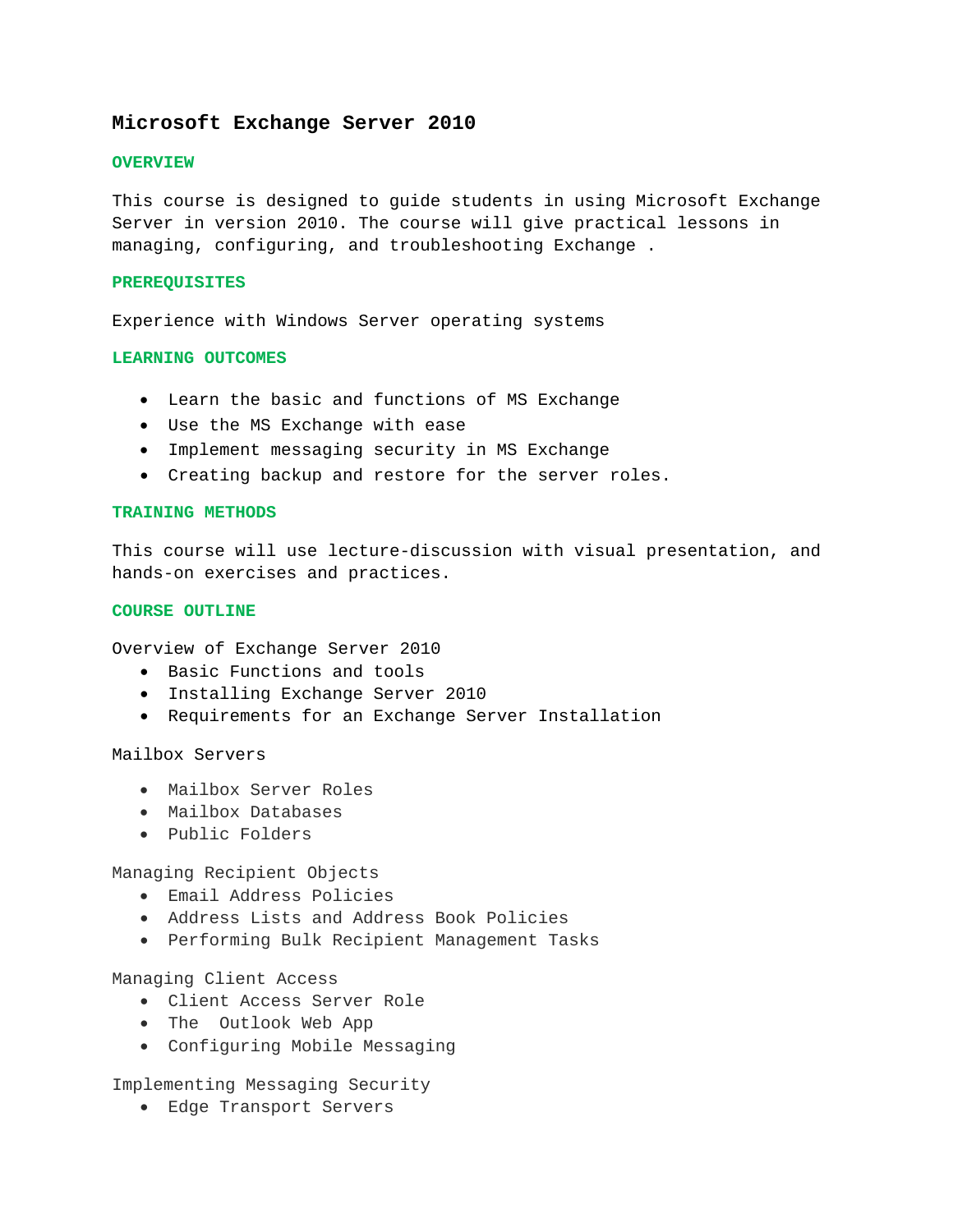- Antivirus Solution
- an Anti-Spam Solution
- Secure SMTP Messaging

Implementing High Availability

- Configuring Highly Available Mailbox Databases
- Deploying Highly Available Non-Mailbox Servers

Implementing Backup and Recovery

Messaging Policy and Compliance

- Configuring Transport Rules
- Configuring Journaling and Multi-Mailbox Search
- Configuring Personal Archives
- Configuring Messaging Records Management

Securing Microsoft Exchange Server 2010

- Configuring Role Based Access Control
- Configuring Audit Logging
- Configuring Secure Internet Access

Maintaining Microsoft Exchange Server 2010

- Monitoring Exchange Server 2010
- Maintaining Exchange Server 2010
- Troubleshooting Exchange Server 2010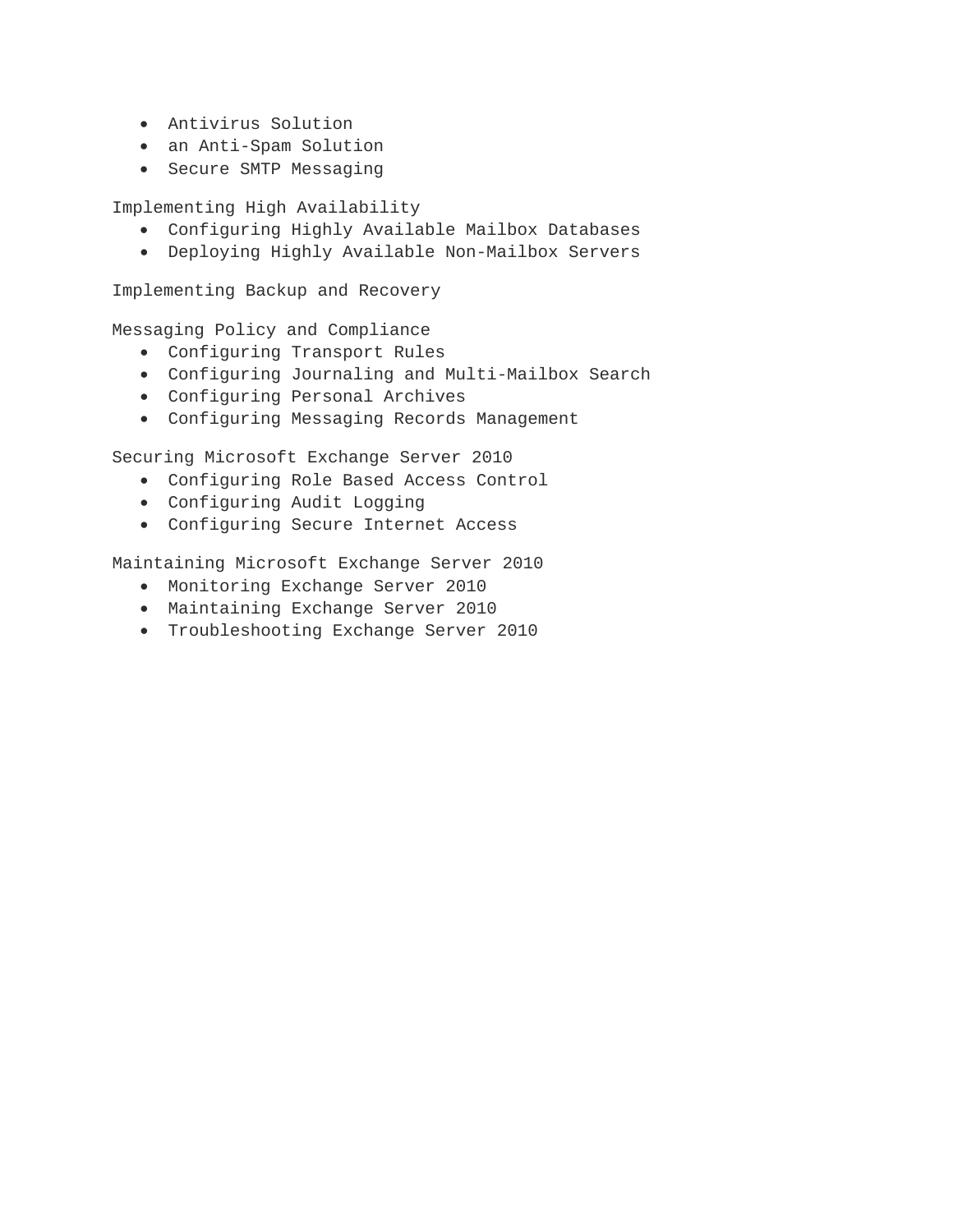#### **Microsoft Exchange Server 2013**

#### **OVERVIEW**

This course is designed to guide students in using Microsoft Exchange Server in version 2013. The course will give practical lessons in managing, configuring, and troubleshooting Exchange .

#### **PREREQUISITES**

Experience with Windows Server operating systems

#### **LEARNING OUTCOMES**

- Experience and transition with ease to latest version of Windows Exchange
- Learn the basic tools and functions of Exchange
- Apply lessons in practical using in business or personal use

#### **TRAINING METHODS**

This course will use lecture-discussion with visual presentation, interactive discussion, and hands-on exercises and practices to test students learning.

#### **COURSE OUTLINE**

- Exchange Server 2013
	- Overview
	- Prerequisites and Requirements
	- Installing Exchange Server 2013
	- Managing Exchange Server 2013
- Mailbox Servers
	- Planning the Mailbox Server Deployment
	- Configuring Mailbox Servers
- Recipient Objects
	- Managing Exchange Recipients
	- Managing Address Lists and Policies on Mailbox Server Role
- Client Access Servers
	- Planning Client Access Server Deployment
	- Configuring the Client Access Server Role
	- Managing Client Access Services
- Messaging Client Connectivity
	- Client Connectivity to Client Access Server
	- Configuring Outlook Web App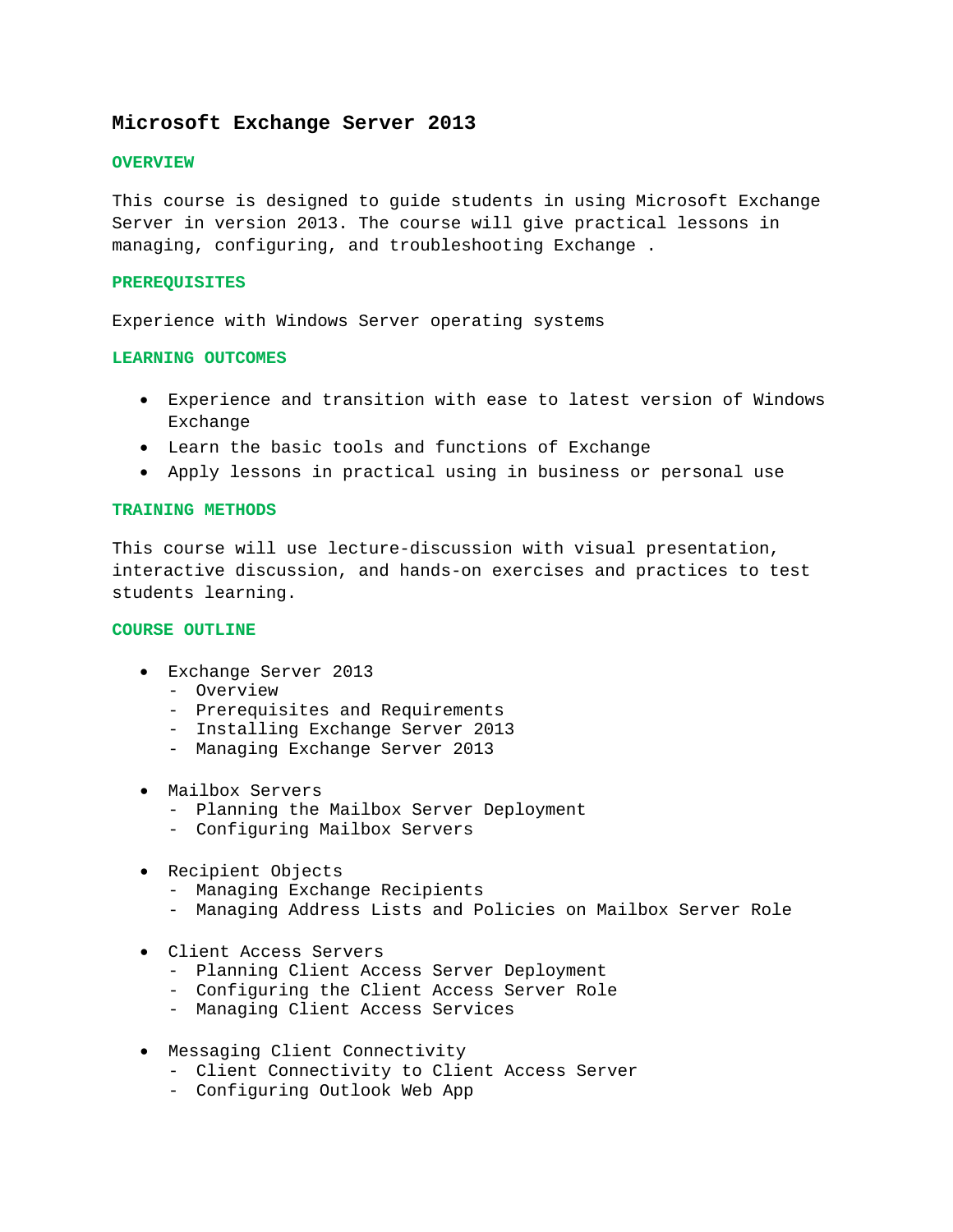- Message Transport
	- Planning and Configuring Message Transport
	- Managing Transport Rules
- High Availability
	- Configuring Highly Available Mailbox Databases
	- Configuring Highly Available Client Access Servers
- Disaster Recovery
	- Disaster Mitigation
	- Exchange Server 2013 Backup
	- Exchange Server 2013 Recovery
- Message Security Options - Antivirus Solution for Exchange Server 2013
- Administrative Security and Auditing
	- Role-Based Access Control
	- Audit Logging
- Maintaining, Monitoring, and Troubleshooting Exchange Server 2013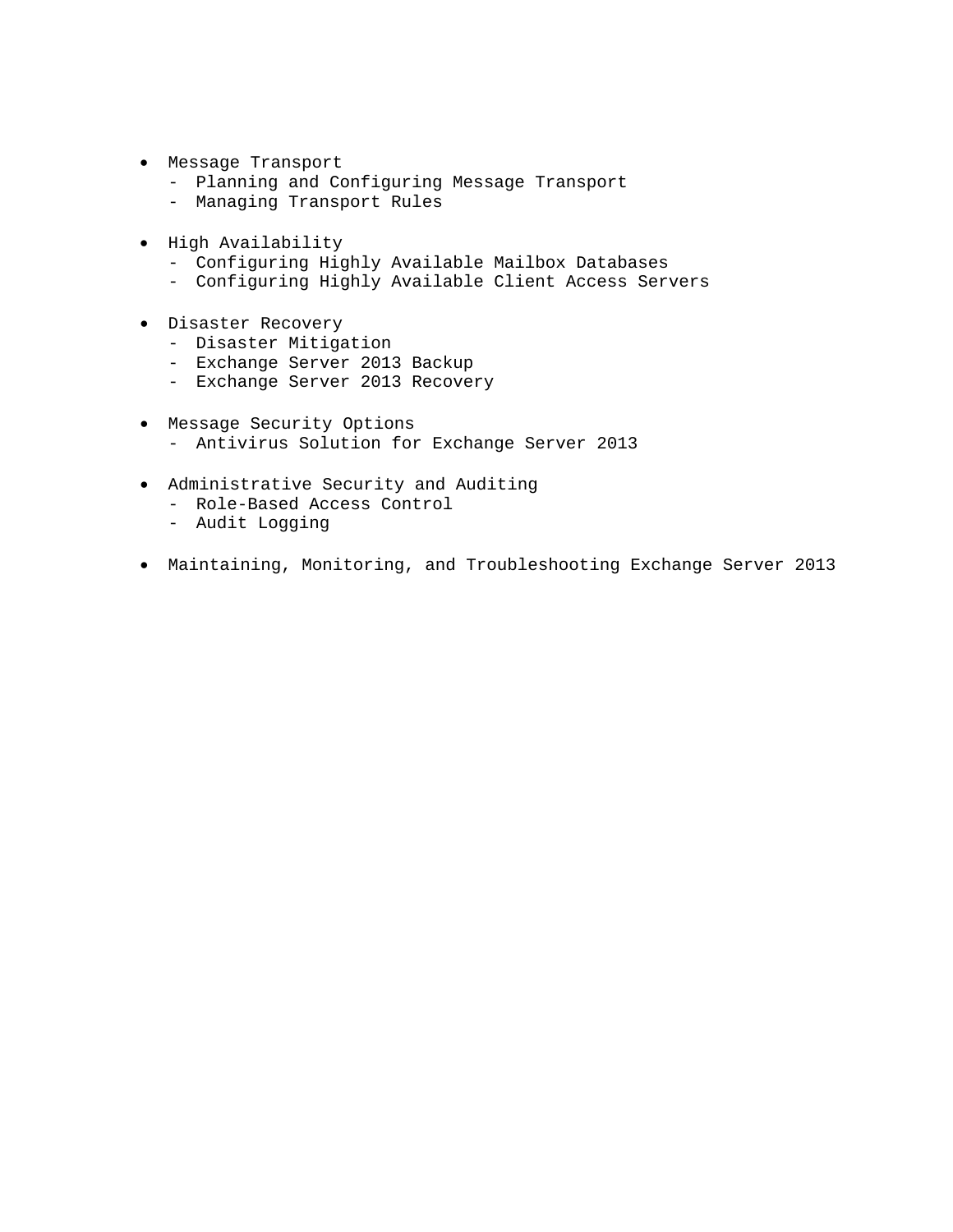### **Microsoft Windows Server 2012**

#### **OVERVIEW**

This course will give you the fundamental knowledge in Windows Server 2012, a group of operating systems created by Microsoft to serve the needs to business markets as well as common individuals.

#### **LEARNING OUTCOMES**

- Learn the basic in running a Windows Server 2012 R2
- Manipulate the Active Directory with graphical and PowerShell tools
- Create folder security, file filtering and recovery backup plans
- Understand the Hyper-V and how it works

#### **TRAINING METHODS**

This course will use lecture-discussion with visual presentation, and hands-on exercises and practices.

#### **COURSE OUTLINE**

- Introduction to MS Windows Server 2012
	- Upgrading the existing operating system
	- Leveraging the multi-server Server Manager
	- Performing administrative tasks with PowerShell
	- -
- Constructing the Active Directory
	- Active Directory infrastructure components
	- Migrating existing domains to Windows Server 2012
	- Creating objects with the GUI and PowerShell
	- -
- Protecting Disk and File System Resources
	- Backing up, restoring and organizing disks
	- Defining security on files and folders
- • Managing and Troubleshooting Servers
	- Manipulating administrative tools and applets
	- Measuring reliability and analyzing performance
	- -
- Setting Up Network Components
	- Establishing network settings
	- Insuring network resource availability
- Administering the Active Directory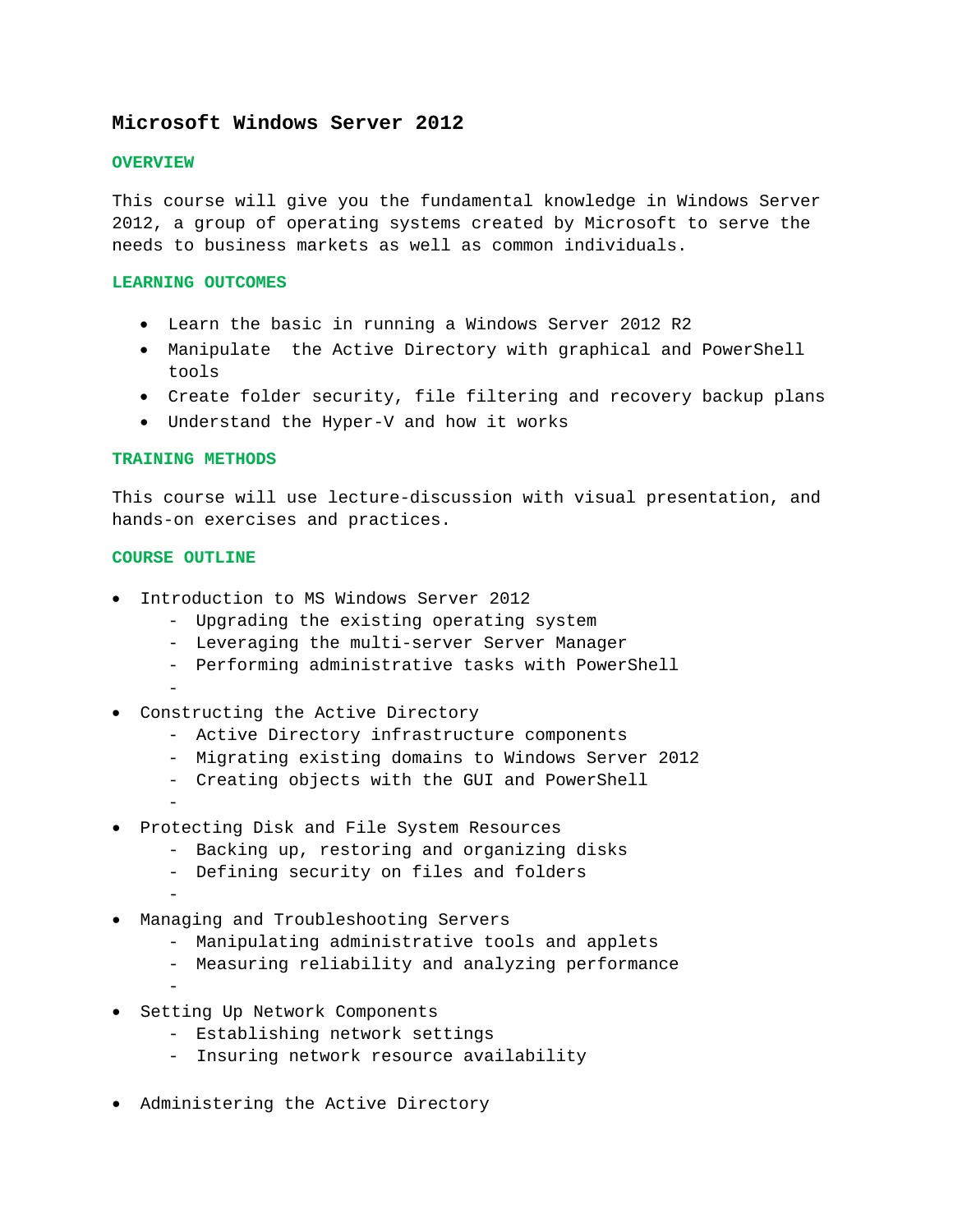- Assigning administrative rights
- Deploying Group Policies for central management
- Virtualizing Servers with Hyper-V
	- Managing virtual machines
	- Minimizing downtime with replication
	- Remote Desktop Services and Virtual Desktop Infrastructure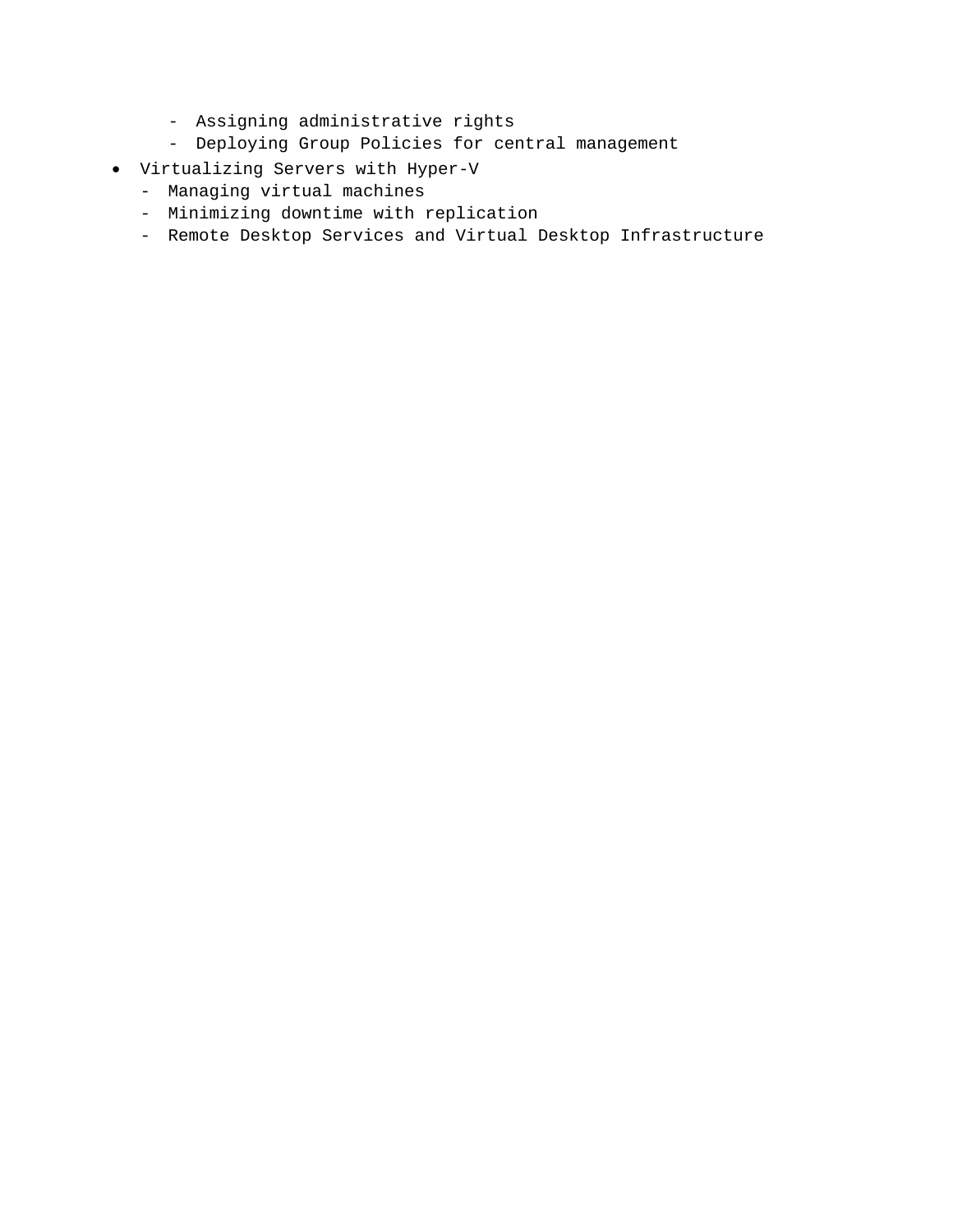#### **MS SQL Database**

#### **OVERVIEW**

This course provides complete training Microsoft SQL Databases. Starting with the basic to a more complex approach, the course will guide you thoroughly in mastering MS SQL Database.

#### **LEARNING OUTCOMES**

- Be familiarize with the functions of MS SQL program
- Ability to use MS SQL functions with ease and proficiency

#### **TRAINING METHODS**

This course will use lecture-discussion with visual presentation, and hands-on exercises and practices.

#### **COURSE OUTLINE**

- Introduction to SQL
- Database Creation in SQL
	- Create Database using MS SQL Server Management Studio
	- Create Database using Command Tool
	- Create Table using Template GUI
- Database Design and RDBMS Concepts in Microsoft SQL
- Primary and Foreign Key
- Create, Delete, Insert and Update
- Transactions in MS SQL
- Function and Operators in SQL
	- String Functions in MS SQL
	- Aggregate Functions
	- Date Functions in MS SQL
- Basic Select Statements in SQL
- Complex Select Statements in SQL
- Insert and Deletes in MS SQL
- Joins, Unions and Subqueries in SQL
- Having, Order By, Distinct in SQL
- Schema, Views and Indexes in SQL
- Stored Procedures in MS SQL
- Functions and Triggers in SQL
- Data Types in MS SQ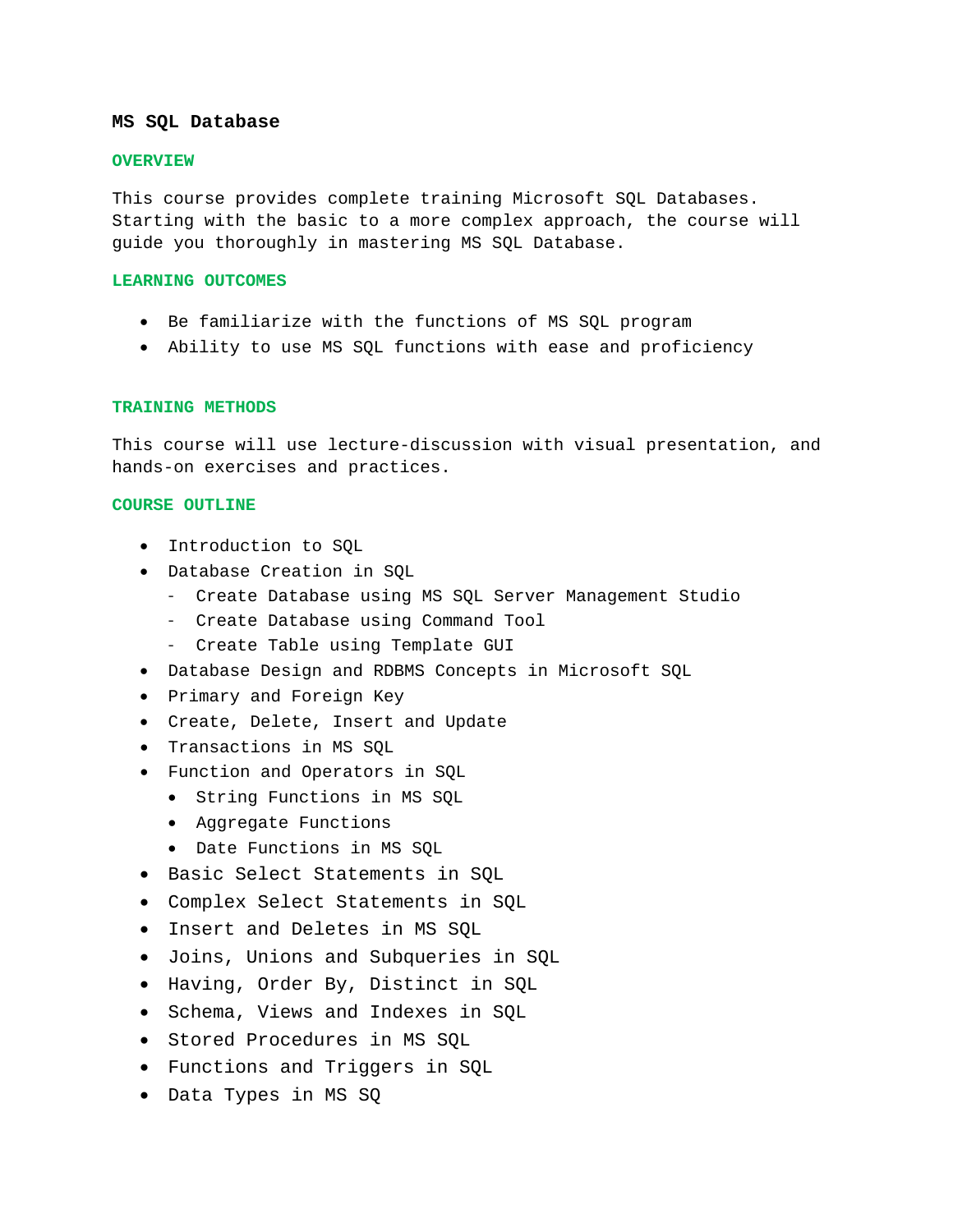#### **MS SQL Programming**

#### **OVERVIEW**

The skill to write the SQL language is pertinent for people involved in developing database applications. This course gives you a complete guide in SQL programming language which prepares you to build, query and manipulate databases.

#### **LEARNING OUTCOMES**

- Update database content with SQL and transaction handling
- Retrieve data with filter conditions and from multiple tables using various types of join
- Process data with row and aggregate functions

#### **TRAINING METHODS**

This course will use lecture-discussion with visual presentation, and hands-on exercises and practices.

#### **COURSE OUTLINE**

SQL Overview

• The fundamental building blocks

Building the Database Schema

Creating tables and columns

Protecting data integrity with constraints

- Primary key constraints
- Foreign key constraints

Improving performance with indexes

- Data retrieval
- Guidelines for index creation

Manipulating Data

Modifying table contents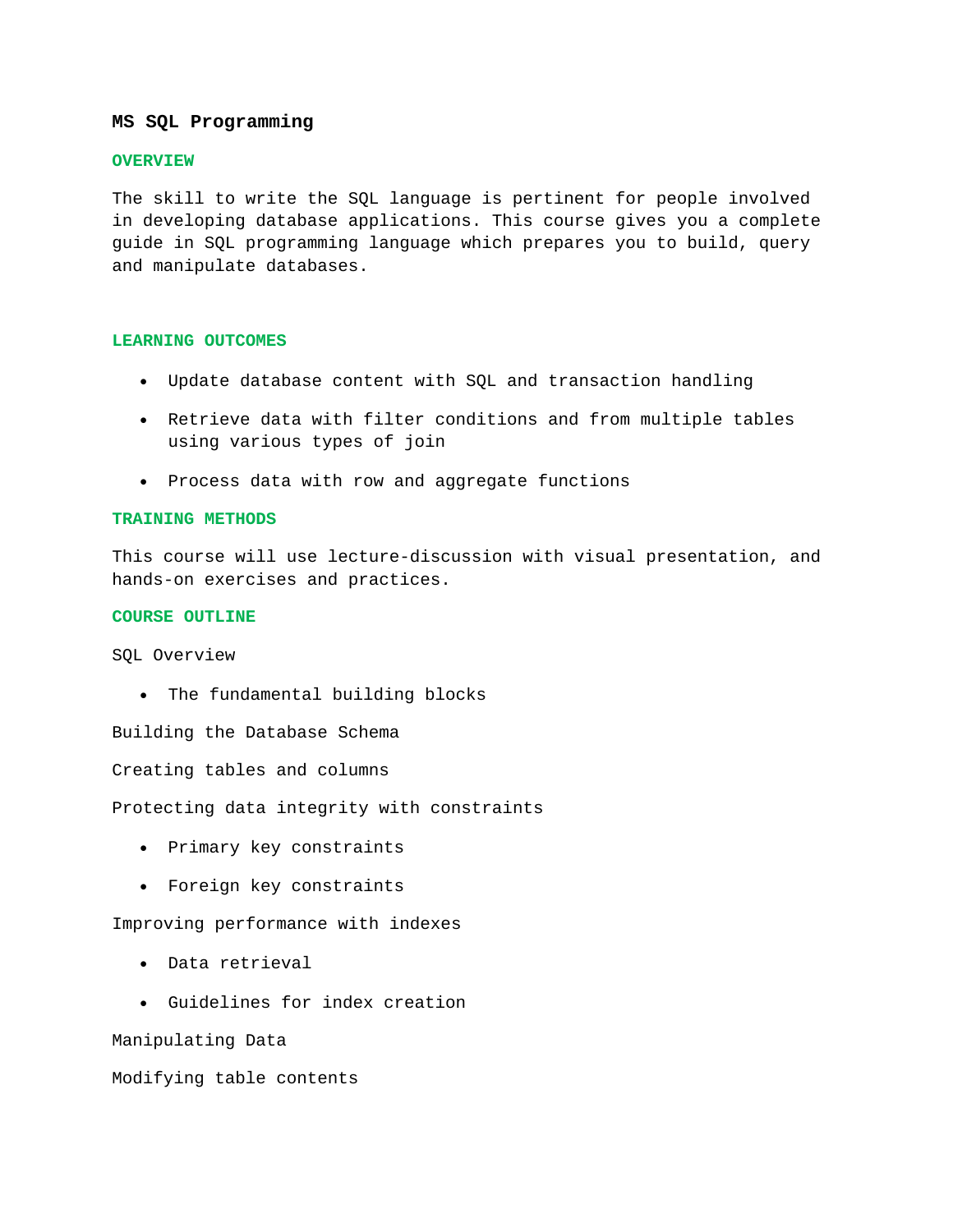Applying transactions Working with the SELECT Statement Writing Single Table queries Restricting rows with the WHERE filter Querying Multiple Tables Applying the ANSI/ISO standard join syntax Combining results with set operators Employing Functions in Data Retrieval Processing data with row functions

- CASE expression
- NULL values

Performing analysis with aggregate functions

- Summarizing data
- Summary level
- Filter conditions

Constructing Nested Queries Applying subqueries in filter conditions

• Correlated vs. noncorrelated subqueries

Including subqueries in expressions Developing In-Line and Stored Views Breaking down complex problems Creating views in a database

• Updateable vs. non-updateable views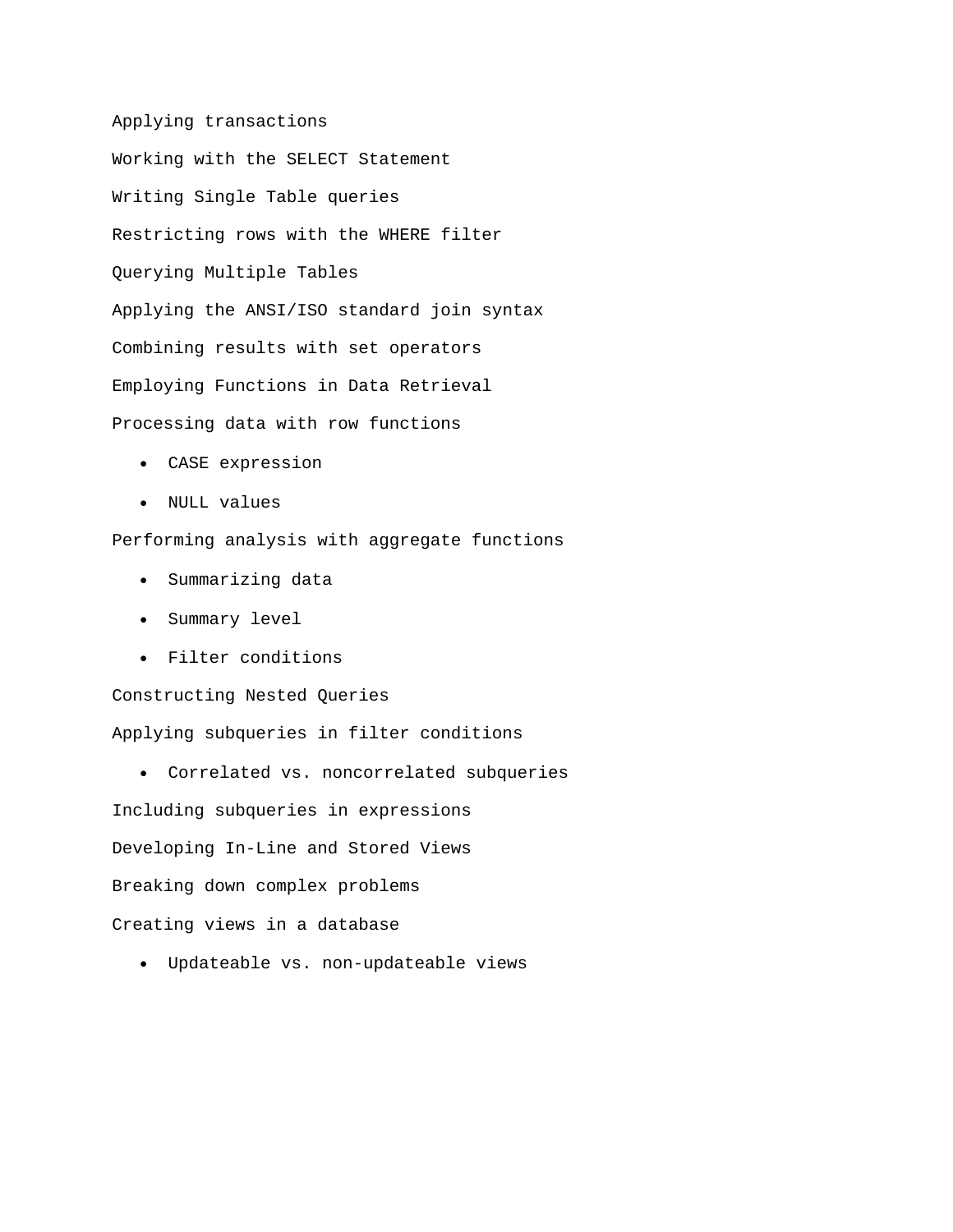# **PHP Coding/Programming**

## **Course Description**

The course aims to teach students the fundamental knowledge in PHP. Students will learn how to write and develop web applications using solely PHP language like numbers, strings, and other variables, expressions, and operators.

## **Learning Outcomes**

- Understanding the programing fundamentals
- Identify the different functions, variables, and expressions and use them propeprly
- Create power and dynamic web applications through PHP

## **Teaching Methods**

This course will use lecture-discussion with visual presentation and demonstration, hands-on exercises and practices.

## **Course Outline**

Introduction to PHP

- Basic Components, Concepts, and Functions
- Web Application Architecture

### Working with PHP

- Basic PHP Language
- PHP Functions
- PHP Variables
- PHP expressions
- Manipulating variables and expressions

### Control Structures

- Operators
- Statement Blocks
- Loop Functions

Working with Arrays

- Function of Arrays
- Using Arrays with PHP
- Manipulating Arrays

PHP and HTML

- Integrating PHP with HTML
- HTML forms



#### **Industrial Advancement Academy of the Philippines**

**708 Victoria corner Escuela Streets, Intramuros, Manila 1002 Tel No.: +63 2 241-2598/ 527-9032 Website: www.iaap.edu.ph Email: info@iaap.education**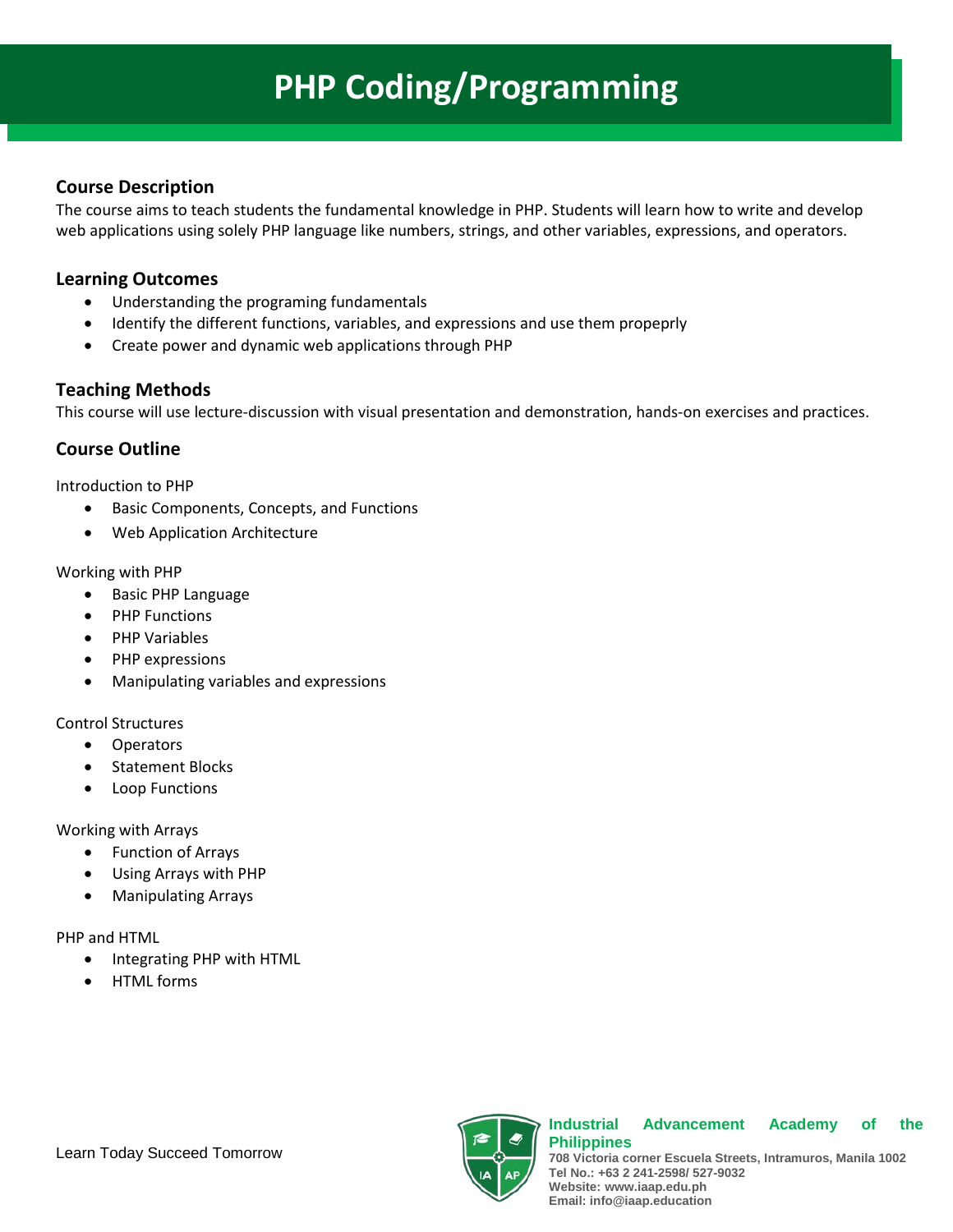# **PHP Laravel Framework**

## **Course Description**

Learn how to use and manipulate one of the latest, Laravel. Create powerful and elegant web applications as we teach and guide you on the fundamental knowledge and basic tools needed to work with this popular framework. Expound your skills as we equip you with basic and advanced techniques that will help you master this framework dubbed as the PHP Framework for Web Artisans.

## **Learning Outcomes**

- Identify the difference between Laravel and other PHP Frameworks
- Completely understand the Laravel architecture and technologies, and learn how to manipulate them
- Create and deploy web applications using the Laravel Framework

## **Teaching Methods**

This course will use lecture-discussion with visual presentation and demonstration, hands-on exercises and practices.

## **Course Outline**

Introduction to Laravel

- Getting to know its Architecture
- Basic Features and Technologies
- Setting up Composer
- Configuring Laravel

Handling Routing

- **Basic Routing**
- Advanced Routing
- Routing Parameters
- Handling Invalid Routes

Introduction to Controllers

- Basic Controllers
- Creating Controllers
- Control Routing

Using Filters

- Basic Filters
- Types of Filters
- Filter Classes

Blade Templates

- Creating Templates
- PHP Output
- Template Inheritance

Generating URLs

• Generating Framework URLs

Learn Today Succeed Tomorrow



#### **Industrial Advancement Academy of the Philippines**

**708 Victoria corner Escuela Streets, Intramuros, Manila 1002 Tel No.: +63 2 241-2598/ 527-9032 Website: www.iaap.edu.ph Email: info@iaap.education**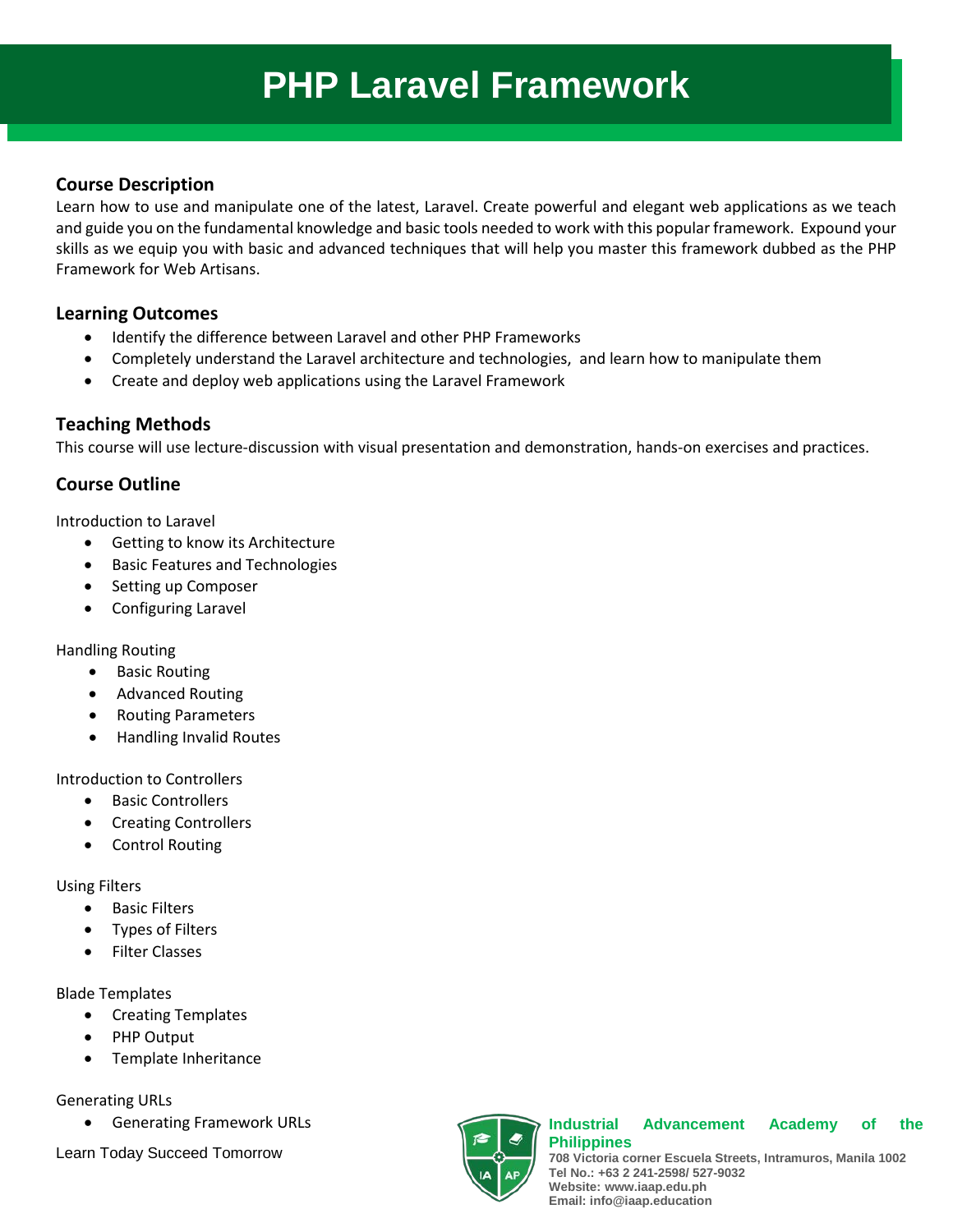• Generation shortcuts

## Requesting Data

- Retrieving Data
- Working with old inputs
- Uploading files
- Working with cookies

## Responses

- Working with Views
- Custom Responses

## Working with Database

- Introduction to Databases
- Configuring Databases
- Migration

Using Schema Builder

- Working with Tables
- Formatting Tables

## Introduction to Forms

- Opening Forms
- Different Kinds of Forms

## Introduction Validation

- Validation Rules and Custom Rules
- Handling Error Messages

## Working with Models

- Defining Models
- Working with Models
- Working with Eloquent ORM



Industrial Advancement Academy of the Philippines 708 Victoria corner Escuela Streets, Intramuros, Manila 1002 Tel No.: +63 2 241-2598/ 527-9032<br>Website: www.iaap.edu.ph Website: www.iaap.edu.ph Email: info@iaap.education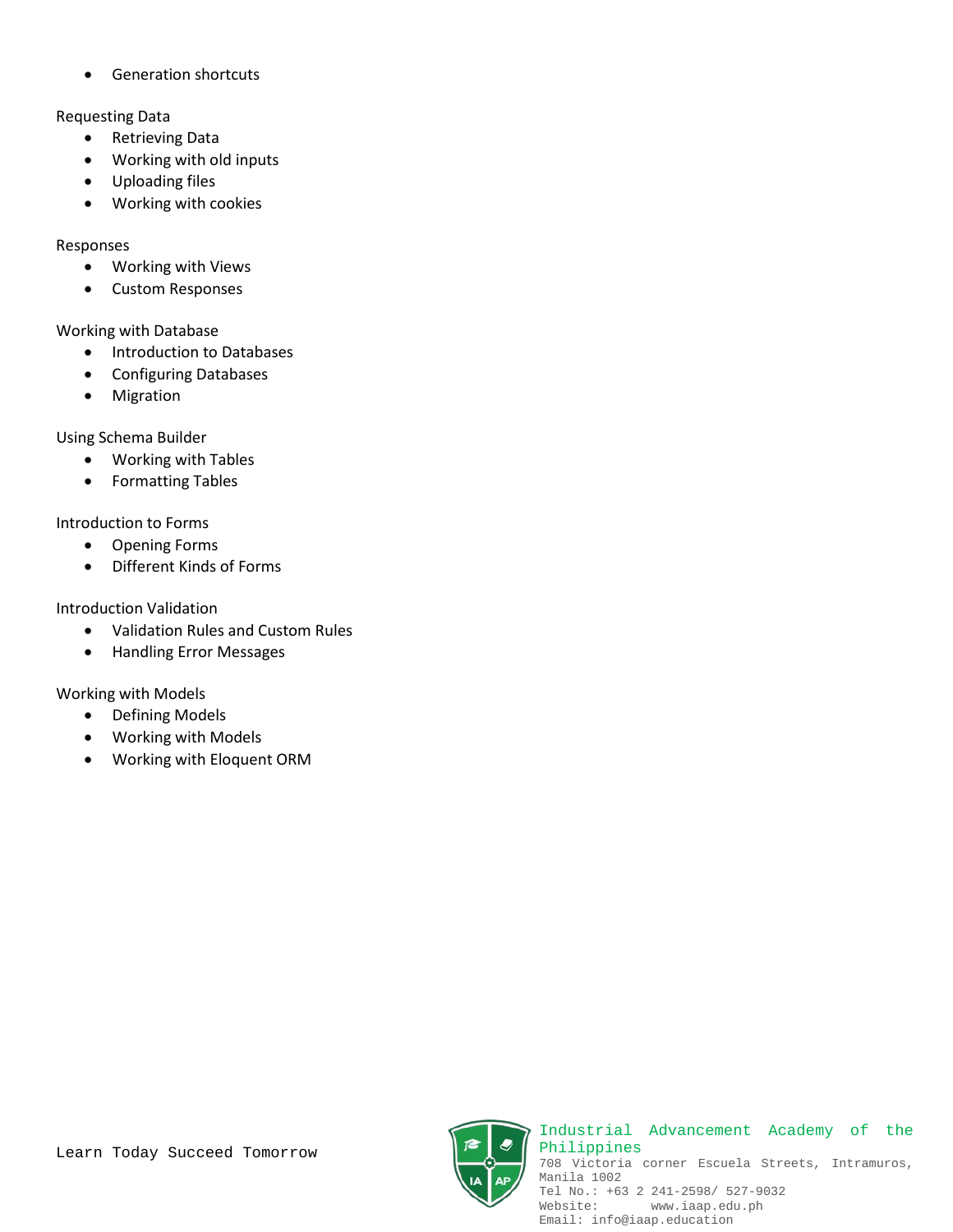# **PHP Symfony Framework**

## **Course Description**

This course will give you a comprehensive walkthrough on the basic tools and technologies of Symfony to create powerful web applications using the stated framework. The course will equip with you all the necessary skills and knowledge to fully master from basic to advanced PHP Symfony programming.

## **Learning Outcomes**

- Compare Symfony with other frameworks
- Understand the different concepts and technologies in Symfony
- Learn how to configure, route and use templates in Symfony
- Use Twig, PHPUnit, Doctrine ORM, and other technologies in creating web applications

## **Teaching Methods**

This course will use lecture-discussion with visual presentation and demonstration, hands-on exercises and practices.

## **Course Outline**

Introduction to Symfony

- Basic Concepts and Technologies
- Getting to know its Architecture
- Difference with other Frameworks
- Symfony and the Model View Controller (MVC)

Using the Web Debug Toolbar

- Using the Web Profiler application
- Understanding the recorded logs

## Configuring Symfony

- Using built-in XML, YAML and PHP
- Using global settings
- Configuring routes and URLs

## **Templates**

- Working with Twig Templates
- Using the Template Inheritance feature

Introduction to Controllers

- Creating a Controller
- Annotation Configuration

## Requesting Data

- Accessing information
- Working with Session's Data
- Working with cookies

## Responses

Learn Today Succeed Tomorrow



#### **Industrial Advancement Academy of the Philippines**

**708 Victoria corner Escuela Streets, Intramuros, Manila 1002 Tel No.: +63 2 241-2598/ 527-9032 Website: www.iaap.edu.ph Email: info@iaap.education**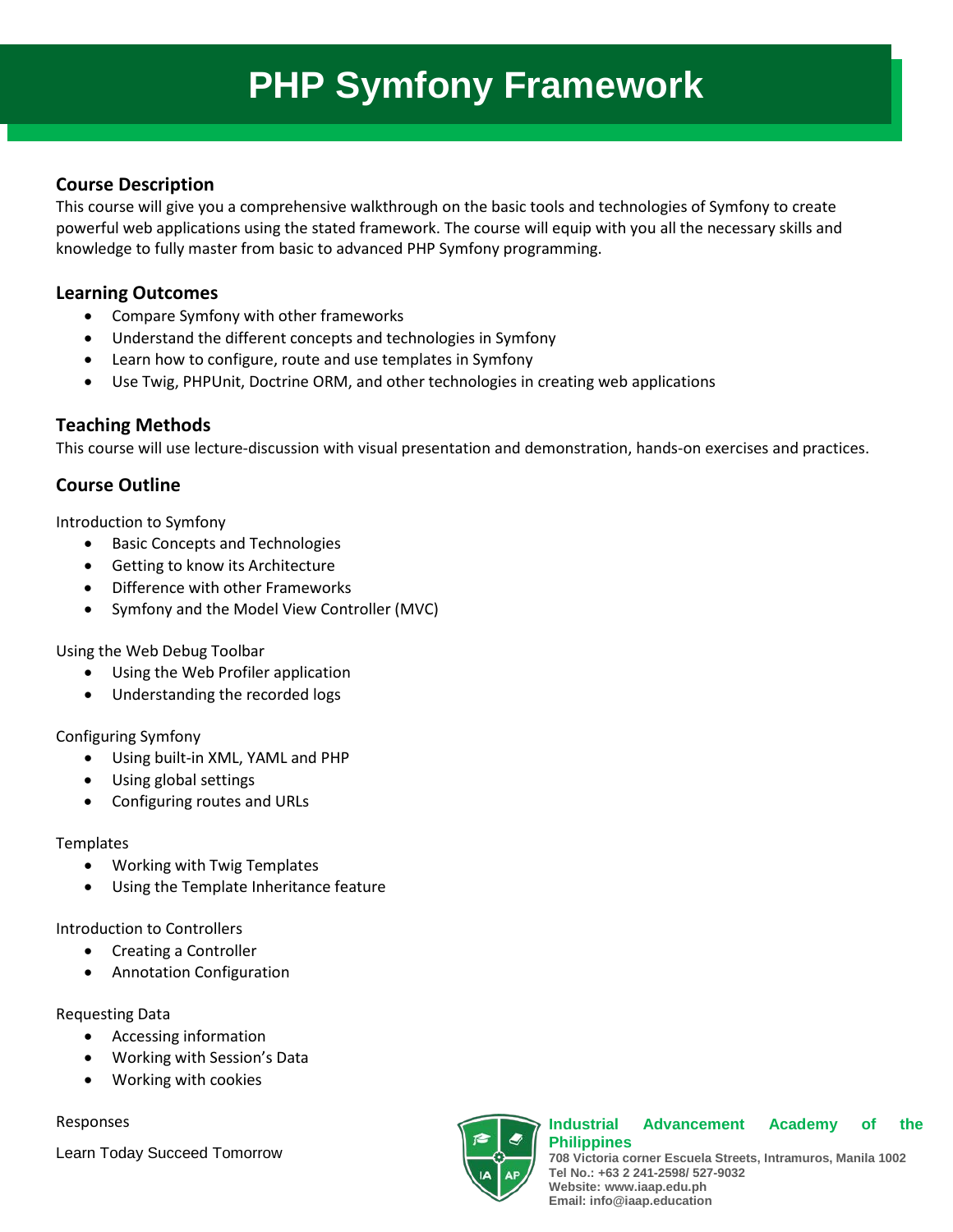• Generating responses

## Using Forms

- Creating forms
- Formatting and configuring forms
- Processing Data
- Applying rules

Internationalization and Localization

- Understanding the Translation component
- Changing the default user's locale

Dependency injection principle

• Understanding the dependency injection principle

Introduction to Symfony Service Container

- Using command line tools
- Registering new custom business services

Understanding Automated Tests

- Understanding the tests automation framework
- Creating and executing test commands
- Configuring tests

Authentication and Authorization

- Form Based Authentication Strategy
- Access control policy
- User Permission

HTTP Caching

- Identifying the different kinds of cache systems
- Using cache strategies

## Database

- Basics of Doctrine ORM
- Components and Tools of the Doctrine ORM

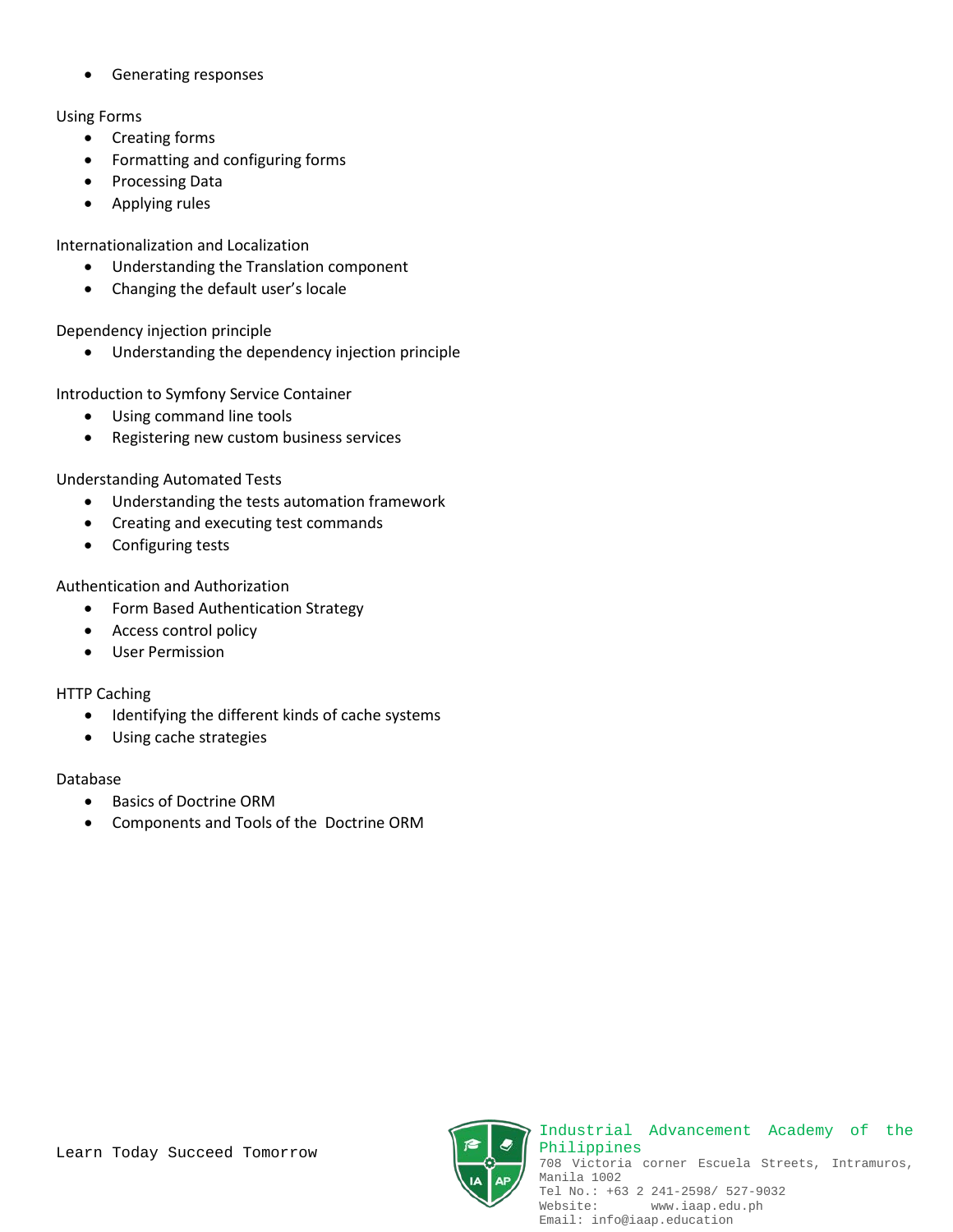# **PHP Training**

## **Course Description**

## **Learning Outcomes**

## **Teaching Methods**

## **Course Outline**

Introduction to PHP

- PHP Overview
- Identifying PHP Features
- Installing Apache, MySQL, PHP
- Creating a simple PHP example

Using PHP Echo and PHP Print

- Printing string
- Printing multi line string
- Printing escaping characters
- Printing variable value

### PHP Variables

- Important Reminders with PHP Variables
- Rules of PHP Variables
- String, integer and float

PHP Constants

- Using define() function
- Using const keyword

PHP Data Types

- 1. Scalar Types
- 2. Compound Types
- 3. Special Types



#### **Industrial Advancement Academy of the Philippines**

**708 Victoria corner Escuela Streets, Intramuros, Manila 1002 Tel No.: +63 2 241-2598/ 527-9032 Website: www.iaap.edu.ph Email: info@iaap.education**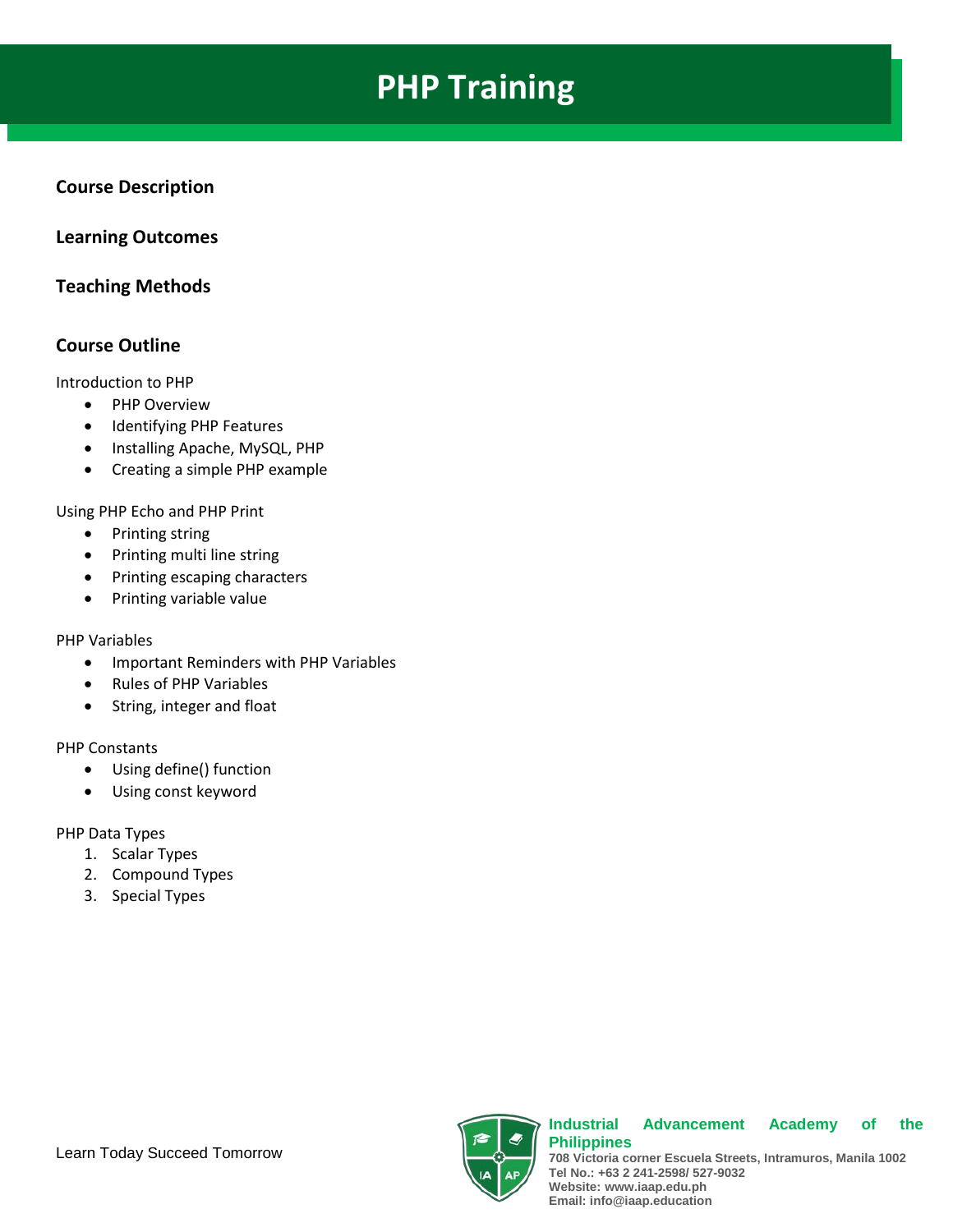## **Programming**

#### **COURSE OUTLINE**

### **Course Description**

The course provides a strong foundation on computer programming. Students will get an overview on the different programming languages, and learn how to use them. The course will give a thorough guide on how to properly and easily write and execute codes and commands.

## **Learning Outcomes**

- Understand the various programming languages
- Create conditions, loops, variables, and expressions
- Find and solve error in codes

## **Teaching Methods**

This course will use lecture- discussion, actual demonstration, and hands-on exercises and practices to test students learning.

## **Course Outline**

#### **Programming Basics**

- Basic Concepts and Principles
- The Source Code
- Programming languages
- Softwares

#### **Overview on Javascript**

- Basic Concepts and Terminologies
- Creating Javascripts

### **Variables and Data Types**

- Understanding different kind of languages
- Working numbers, characters, strings, and operators

### **Writing Conditional Code**

- The "if" statement
- The switch statement
- Working with complex conditions
- Setting comparison operators

#### **Modular Code**

• Breaking and splitting your code

Learn Today Succeed Tomorrow



**Industrial Advancement Academy of the Philippines 708 Victoria corner Escuela Streets, Intramuros, Manila 002 Tel No.: +63 2 24-2598/ 527-9032 Website: www.iaap.edu.ph Email: info@iaap.education**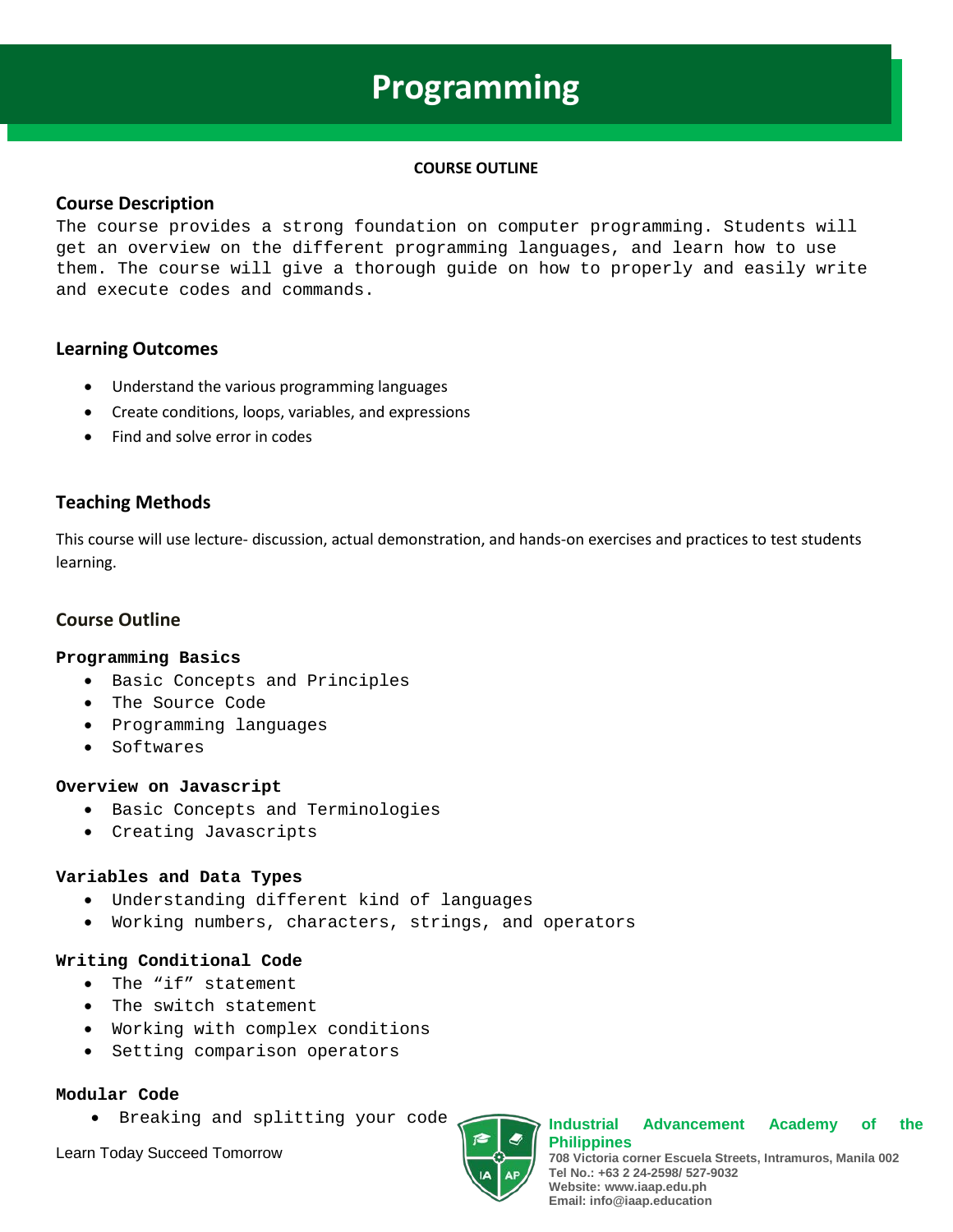- Creating and calling functions
- Setting parameters and arguments
- Understanding variable scope

### **Creating Loops**

• Overview on iteration

### **More about Strings**

- Cleaning up with string concatenation
- Finding patterns in strings
- Introduction to regular expressions

### **Collections**

- Understanding Arrays
- Iterating through collections
- Collections in other languages

### **Input and Output**

- Input/output and persistence
- Overview on Document Object Model
- Event driven programming
- Introduction to file I/O

### **Debugging**

- Using debuggers
- Working around error messages

### **Introduction to Object Orientation**

- Object-oriented languages
- Using classes and objects
- Reviewing object-oriented languages

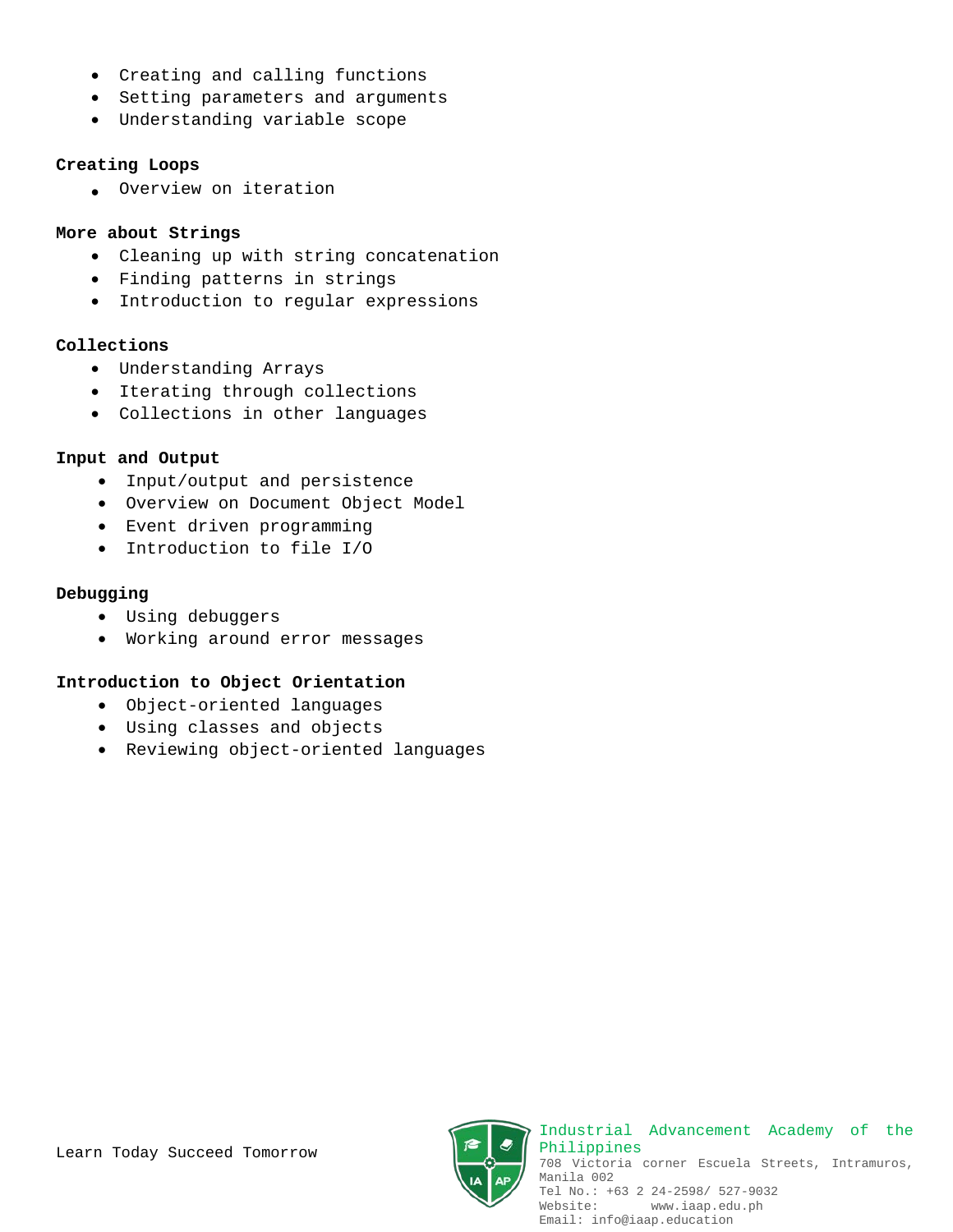# **Struts 2**

## **Course Description**

## **Learning Outcomes**

## **Teaching Methods**

This course will use lecture-discussion with visual presentation and demonstration, hands-on exercises and practices.

## **Course Outline**

Struts 2 Overview

- Basic MVC Architecture
- Basic concepts and features of Struts 2
- The Struts 2 Framework
- Setting up the Struts 2 Environment

### Working with Struts 2

- Packaging and implement actions
- Using interceptors
- Configuring xml files
- Uploading and configuring files



**Tel No.: +63 2 241-2598/ 527-9032 Website: www.iaap.edu.ph Email: info@iaap.education**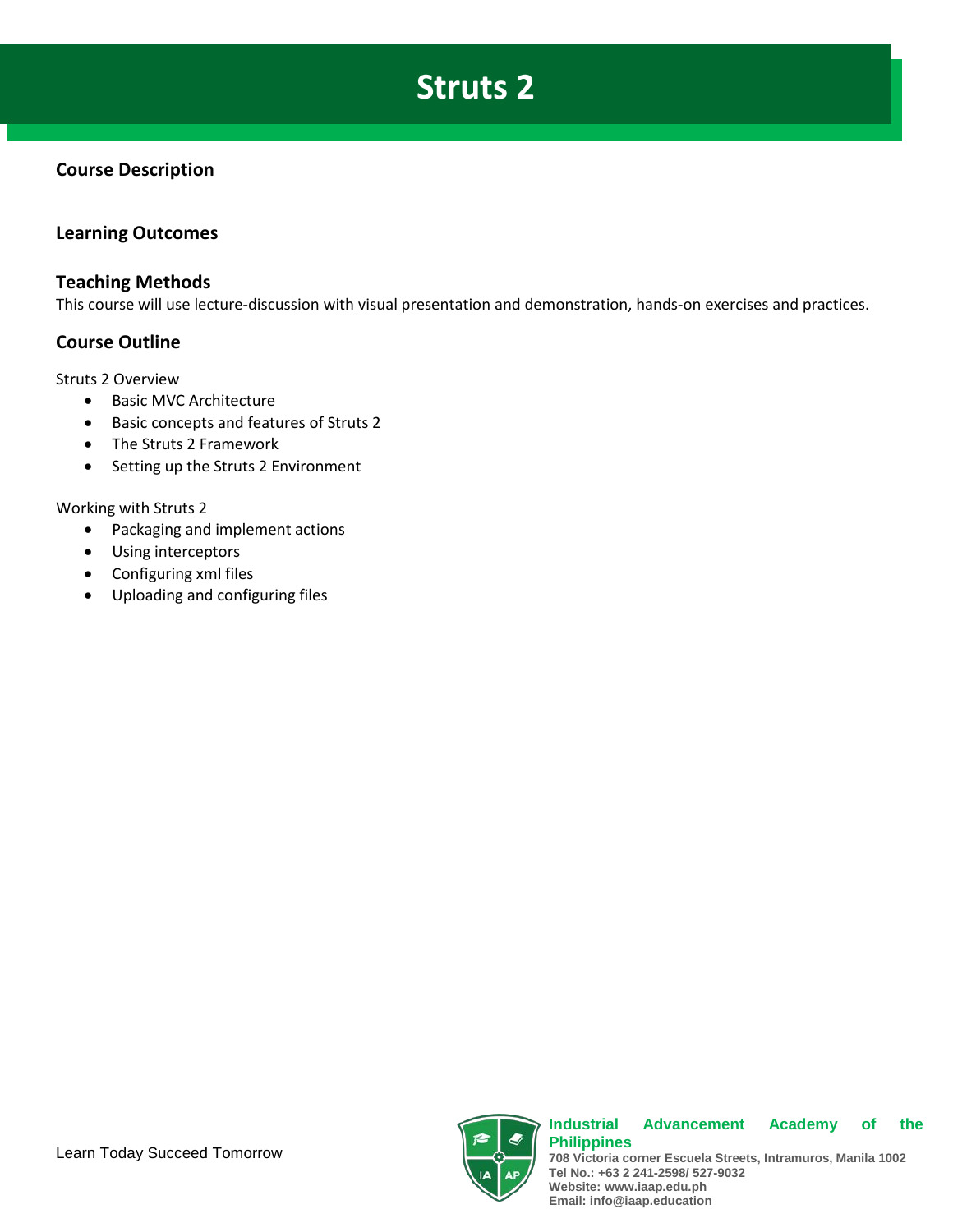# **PHP TRAINING**

# What is PHP

Page | 1

PHP is a open source, interpreted and object-oriented scripting language i.e. executed at server side. It is used to develop web applications (an application i.e. executed at server side and generates dynamic page).

## What is PHP

- o PHP is a server side scripting language.
- o PHP is an interpreted language, i.e. there is no need for compilation.
- o PHP is an object-oriented language.
- o PHP is an open-source scripting language.
- o PHP is simple and easy to learn language.

## PHP Features

There are given many features of PHP.

- o **Performance**: Script written in PHP executes much faster then those scripts written in other languages such as JSP & ASP.
- o **Open Source Software**: PHP source code is free available on the web, you can developed all the version of PHP according to your requirement without paying any cost.
- o **Platform Independent**: PHP are available for WINDOWS, MAC, LINUX & UNIX operating system. A PHP application developed in one OS can be easily executed in other OS also.
- o **Compatibility**: PHP is compatible with almost all local servers used today like Apache, IIS etc.
- o **Embedded**: PHP code can be easily embedded within HTML tags and script.

# Install PHP

To install PHP, we will suggest you to install AMP (Apache, MySQL, PHP) software stack. It is available for all operating systems. There are many AMP options available in the market that are given below:

- o **WAMP** for Windows
- o **LAMP** for Linux
- o **MAMP** for Mac
- o **SAMP** for Solaris
- o **FAMP** for FreeBSD
- o **XAMPP** (Cross, Apache, MySQL, PHP, Perl) for Cross Platform: It includes some other components too such as FileZilla, OpenSSL, Webalizer, OpenSSL, Mercury Mail etc.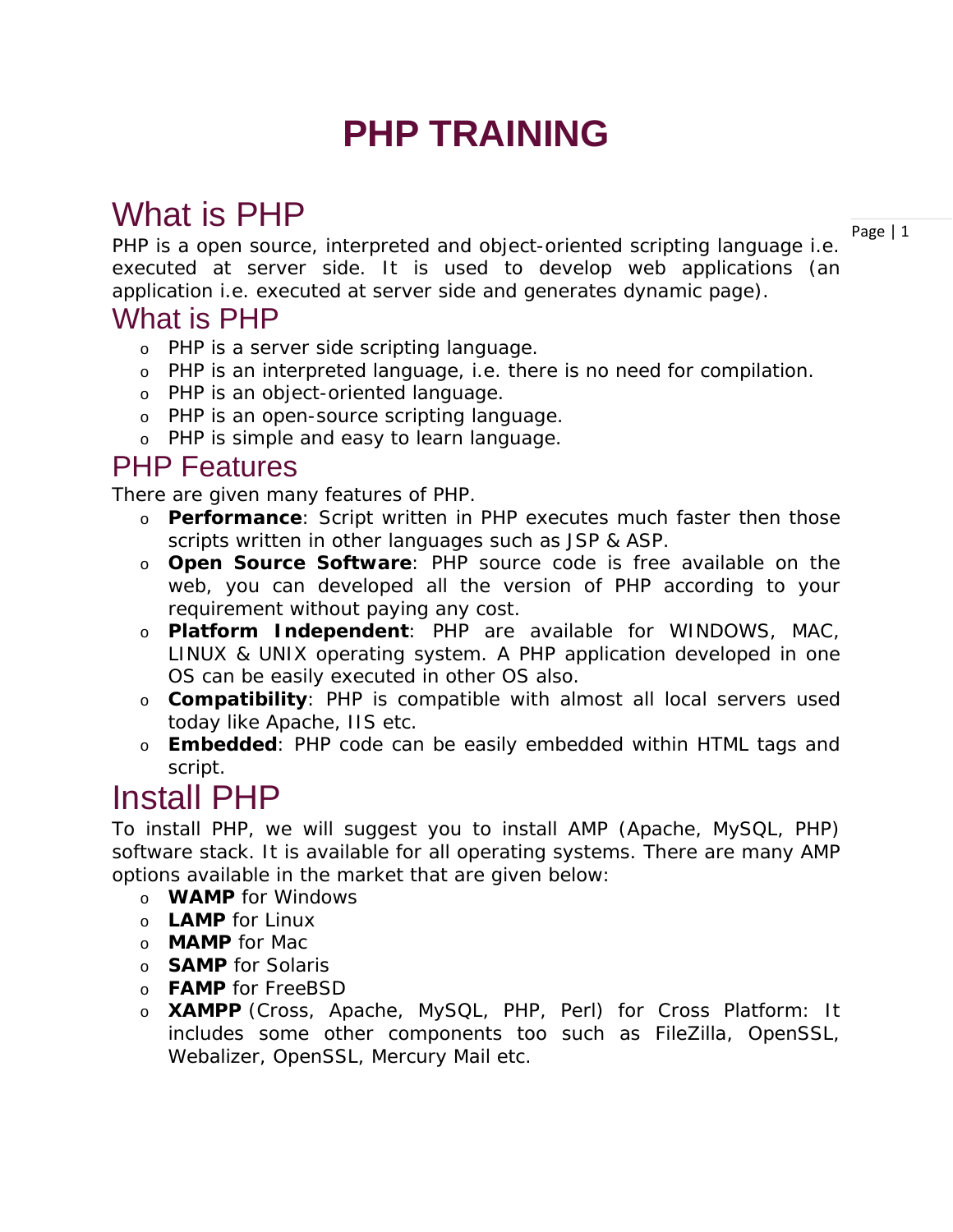If you are on Windows and don't want Perl and other features of XAMPP, you should go for WAMP. In a similar way, you may use LAMP for Linux and MAMP for Macintosh.

# PHP Example

Page | 2

It is very easy to create a simple PHP example. To do so, create a file and write HTML tags + PHP code and save this file with .php extension. All PHP code goes between php tag. A syntax of PHP tag is given below:

- 1. **<?php**
- 2. //your code here
- 3. **?>**

Let's see a simple PHP example where we are writing some text using PHP echo command.

*File: first.php*

- 1. <!DOCTYPE**>**
- 2. **<html>**
- 3. **<body>**
- 4. **<?php**
- 5. echo "**<h2>**Hello First PHP**</h2>**";
- 6. **?>**
- 7. **</body>**
- 8. **</html>** Output:

## **Hello First PH**

# PHP Echo

PHP echo is a language construct not a function, so you don't need to use parenthesis with it. But if you want to use more than one parameters, it is required to use parenthesis.

The syntax of PHP echo is given below:

1. void echo ( string \$arg1 [, string \$... ] )

PHP echo statement can be used to print string, multi line strings, escaping characters, variable, array etc.

## PHP echo: printing string

*File: echo1.php*

- 1. **<?php**
- 2. echo "Hello by PHP echo";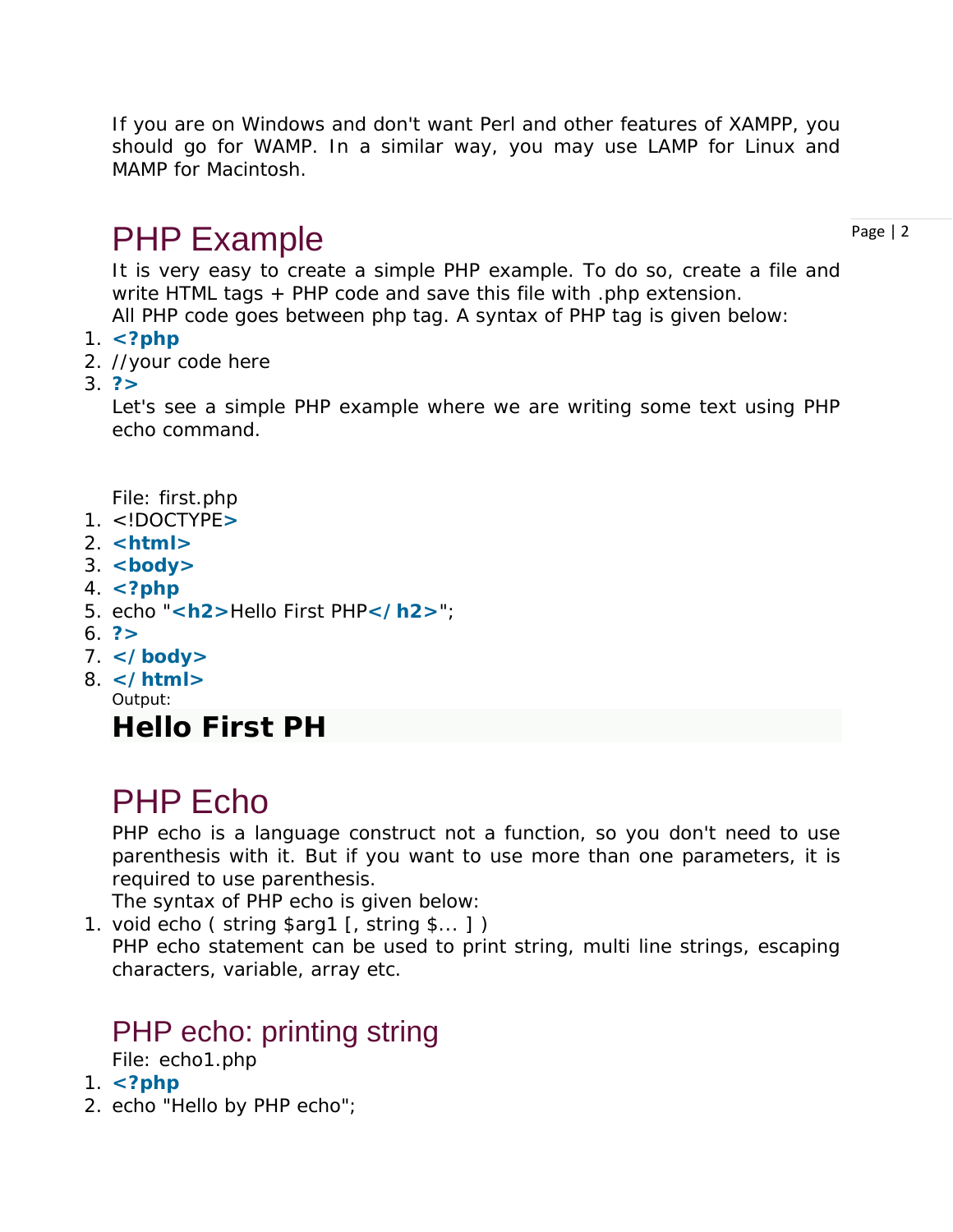3. **?>**

Output: Hello by PHP echo

# PHP echo: printing multi line string

*File: echo2.php*

- 1. **<?php**
- 2. echo "Hello by PHP echo
- 3. this is multi line
- 4. text printed by
- 5. PHP echo statement
- 6. ";
- 7. **?>**

Output:

Hello by PHP echo this is multi line text printed by PHP echo statement

## PHP echo: printing escaping characters

*File: echo3.php*

- 1. **<?php**
- 2. echo "Hello escape \"sequence\" characters";
- 3. **?>**

Output:

Hello escape "sequence" characters

## PHP echo: printing variable value

*File: echo4.php*

- 1. **<?php**
- 2. \$msg="Hello JavaTpoint PHP";
- 3. echo "Message is: \$msg";
- 4. **?>**
	- Output:

Message is: Hello JavaTpoint PHP

# PHP Print

Like PHP echo, PHP print is a language construct, so you don't need to use parenthesis with the argument list. Unlike echo, it always returns 1.

The syntax of PHP print is given below:

1. int print(string \$arg)

PHP print statement can be used to print string, multi line strings, escaping characters, variable, array etc.

Page | 3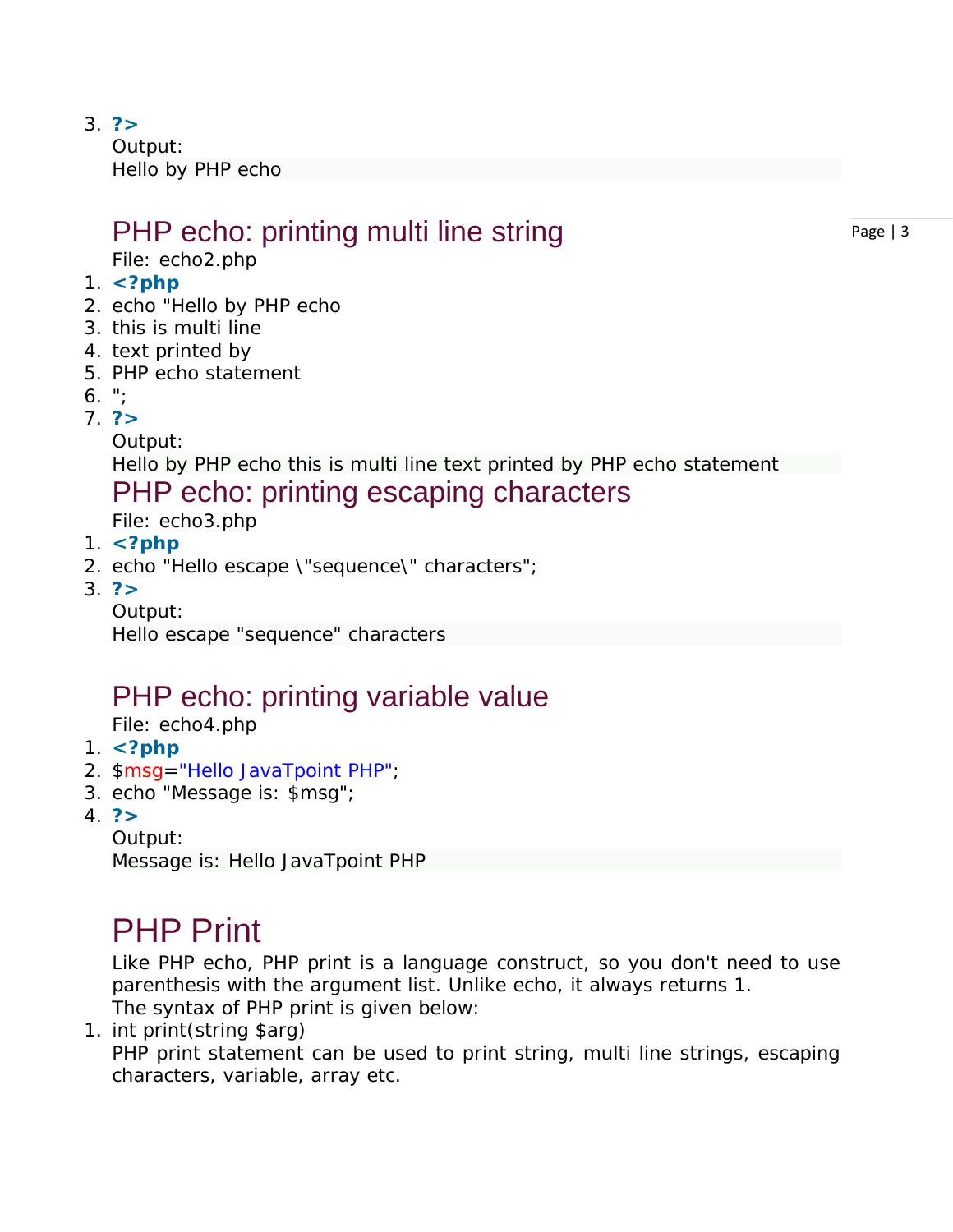# PHP print: printing string

*File: print1.php*

- 1. **<?php**
- 2. print "Hello by PHP print ";
- 3. print ("Hello by PHP print()");
- 4. **?>**
	- Output:

Hello by PHP print Hello by PHP print()

## PHP print: printing multi line string

*File: print2.php*

- 1. **<?php**
- 2. print "Hello by PHP print
- 3. this is multi line
- 4. text printed by
- 5. PHP print statement
- 6.  $"$ :
- 7. **?>**

Output:

Hello by PHP print this is multi line text printed by PHP print statement

PHP print: printing escaping characters

*File: print3.php*

- 1. **<?php**
- 2. print "Hello escape \"sequence\" characters by PHP print";
- 3. **?>**

Output:

Hello escape "sequence" characters by PHP print

## PHP print: printing variable value

*File: print4.php*

- 1. **<?php**
- 2. \$msg="Hello print() in PHP";
- 3. print "Message is: \$msg";
- 4. **?>**

Output:

Message is: Hello print() in PHP

# PHP Variables

A variable in PHP is a name of memory location that holds data. A variable is a temporary storage that is used to store data temporarily.

In PHP, a variable is declared using \$ sign followed by variable name.

Page | 4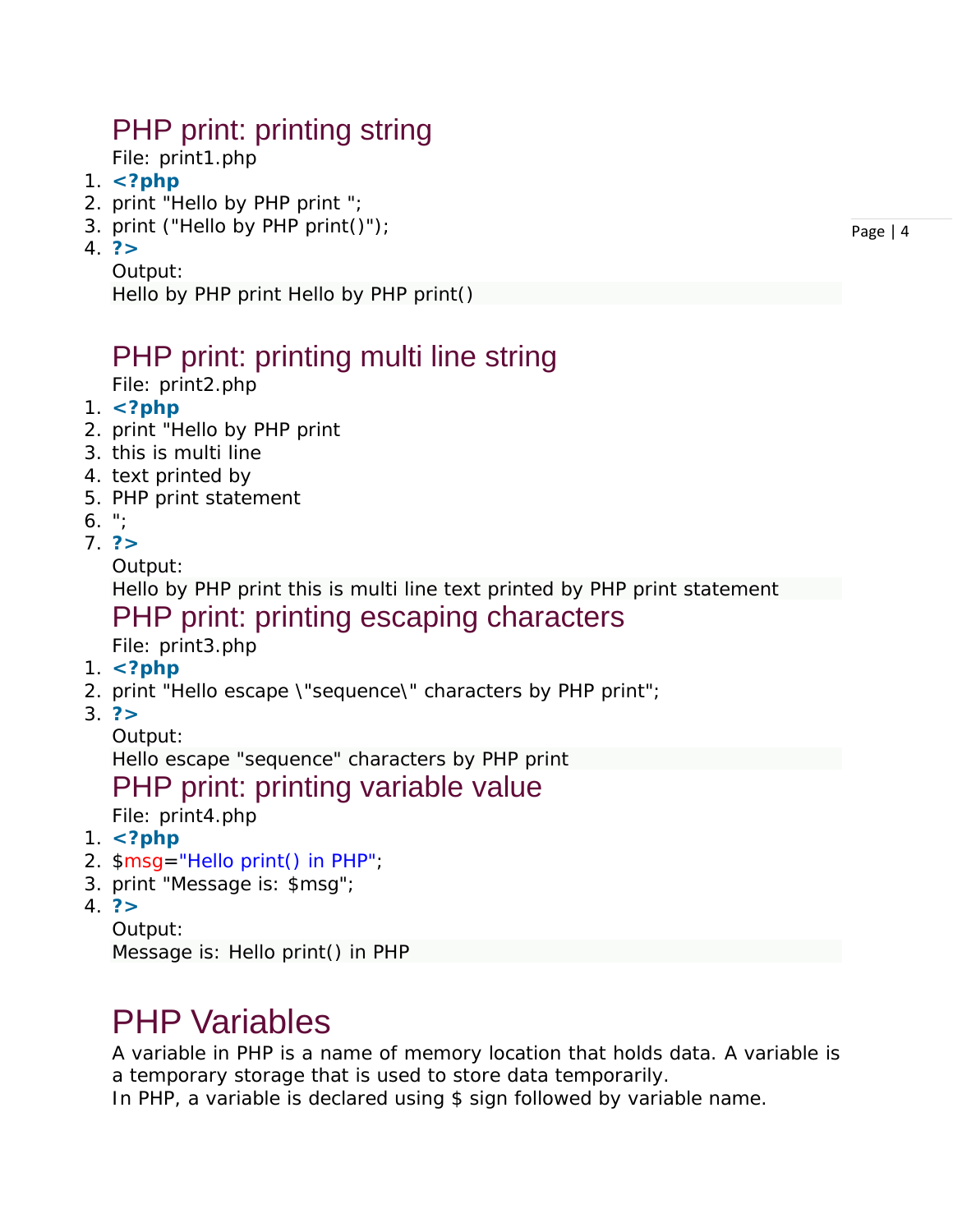Syntax of declaring a variable in PHP is given below:

1. \$variablename=value;

## PHP Variable: Declaring string, integer and float

Let's see the example to store string, integer and float values in PHP  $_{\sf Page\,|\,5}$ variables.

*File: variable1.php*

- 1. **<?php**
- 2. \$str="hello string";
- 3.  $$x=200;$
- 4.  $$y=44.6;$
- 5. echo "string is: \$str <br/>**/>**";
- 6. echo "integer is: \$x **<br/>**";
- 7. echo "float is:  $y < br$  />";

## 8. **?>**

```
Output:
string is: hello string
integer is: 200
float is: 44.6
```
## PHP Variable: Sum of two variables

*File: variable2.php*

- 1. **<?php**
- 2.  $$x=5$ ;
- 3.  $$y=6;$
- 4.  $$z = $x + $y;$
- 5. echo \$z;
- 6. **?>**
	- Output:

11

## PHP Variable: case sensitive

In PHP, variable names are case sensitive. So variable name "color" is different from Color, COLOR, COLor etc. *File: variable3.php*

```
1. <?php
```
- 2. \$color="red";
- 3. echo "My car is " . \$color . "**<br>**";
- 4. echo "My house is " . \$COLOR . "**<br>**";
- 5. echo "My boat is " . \$coLOR . "**<br>**";
- 6. **?>**

```
Output:
My car is red
```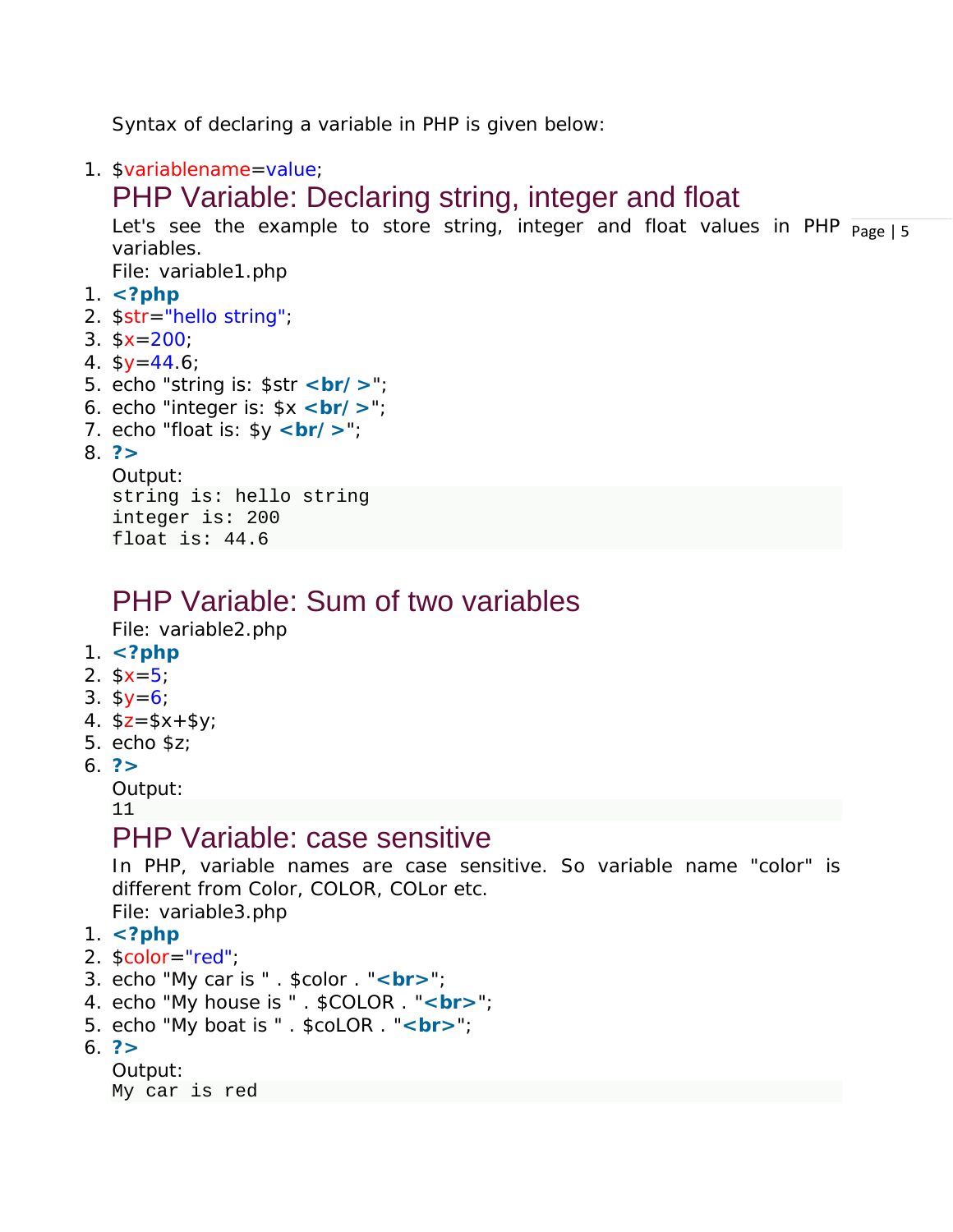```
Notice: Undefined variable: COLOR in C:\wamp\www\variable.php on 
line 4
My house is 
Notice: Undefined variable: coLOR in C:\wamp\www\variable.php on 
line 5
My boat is
```
Page | 6

## PHP Variable: Rules

PHP variables must start with letter or underscore only. PHP variable can't be start with numbers and special symbols. *File: variablevalid.php*

- 1. **<?php**
- 2. \$a="hello";//letter (valid)
- 3. \$\_b="hello";//underscore (valid)
- 4.
- 5. echo "\$a <br/>**br/>** \$\_b";
- 6. **?>**

Output: hello hello

*File: variableinvalid.php*

- 1. **<?php**
- 2. \$4c="hello";//number (invalid)
- 3. \$\*d="hello";//special symbol (invalid)
- 4.
- 5. echo "\$4c <br/>**sr/>** \$\*d";
- 6. **?>**

```
Output:
```

```
Parse error: syntax error, unexpected '4' (T_LNUMBER), expecting 
variable (T_VARIABLE)
or '$' in C:\wamp\www\variableinvalid.php on line 2
```
# PHP: Loosely typed language

PHP is a loosely typed language, it means PHP automatically converts the variable to its correct data type.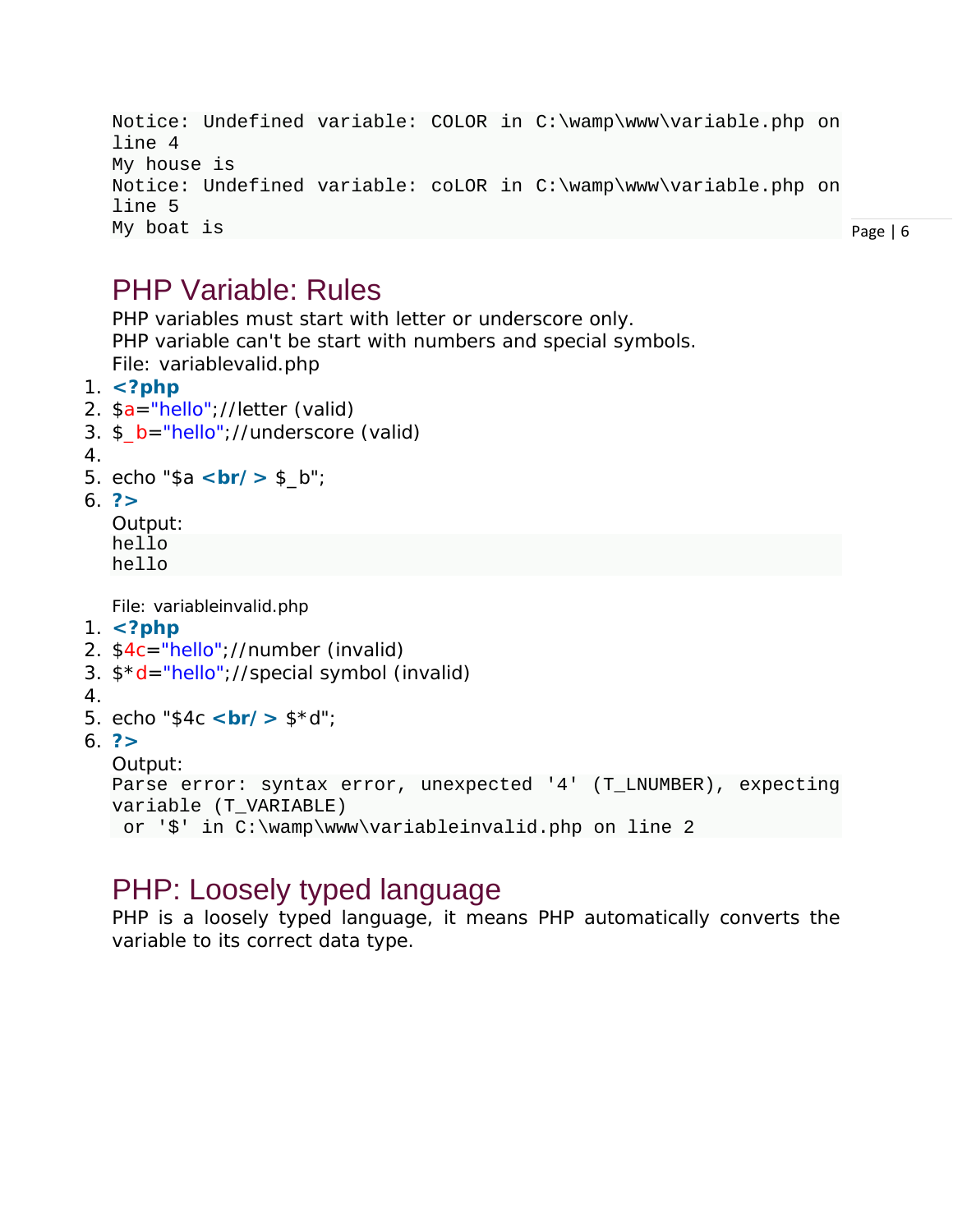# PHP Constants

PHP constants are name or identifier that can't be changed during the execution of the script. PHP constants can be defined by 2 ways:

- 1. Using define() function
- 2. Using const keyword

Page | 7

PHP constants follow the same PHP variable rules. For example, it can be started with letter or underscore only.

Conventionally, PHP constants should be defined in uppercase letters.

## PHP constant: define()

Let's see the syntax of define() function in PHP.

- 1. define(name, value, case-insensitive)
	- 1. name: specifies the constant name
	- 2. value: specifies the constant value
	- 3. case-insensitive: Default value is false. It means it is case sensitive by default.

Let's see the example to define PHP constant using define().

*File: constant1.php*

- 1. **<?php**
- 2. define("MESSAGE","Hello JavaTpoint PHP");
- 3. echo MESSAGE;
- 4. **?>**

Output: Hello JavaTpoint PHP *File: constant2.php*

- 1. **<?php**
- 2. define("MESSAGE","Hello JavaTpoint PHP",true);//not case sensitive
- 3. echo MESSAGE;
- 4. echo message;
- 5. **?>**

Output:

Hello JavaTpoint PHPHello JavaTpoint PHP *File: constant3.php*

- 1. **<?php**
- 2. define("MESSAGE","Hello JavaTpoint PHP",false);//case sensitive
- 3. echo MESSAGE;
- 4. echo message;

5. **?>**

```
Output:
Hello JavaTpoint PHP
Notice: Use of undefined constant message - assumed 'message' 
in C:\wamp\www\vconstant3.php on line 4
message
```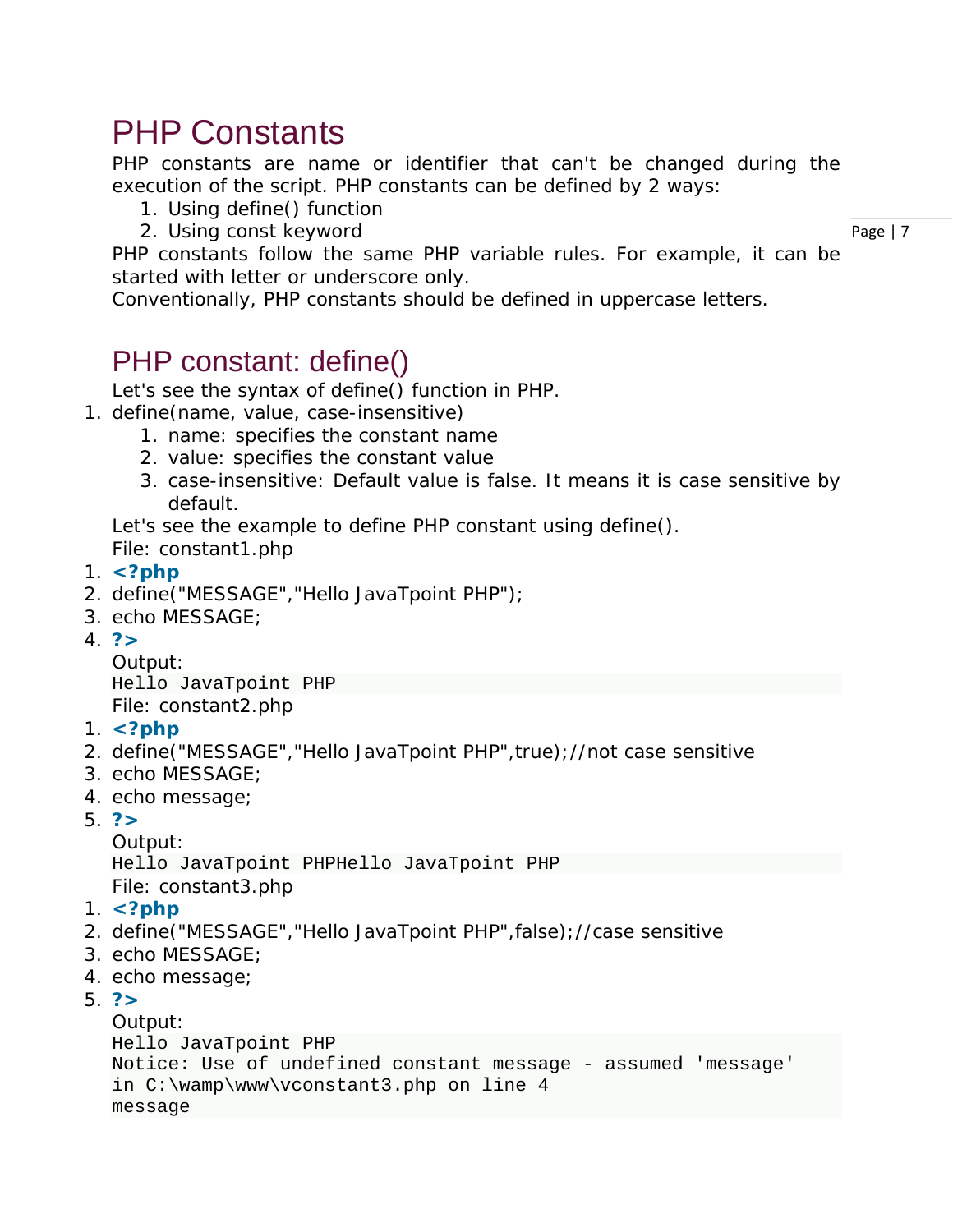## PHP constant: const keyword

The const keyword defines constants at compile time. It is a language construct not a function.

It is bit faster than define().

It is always case sensitive.

*File: constant4.php*

- 1. **<?php**
- 2. const MESSAGE="Hello const by JavaTpoint PHP";
- 3. echo MESSAGE;
- 4. **?>**

Output: Hello const by JavaTpoint PHP

# PHP Data Types

PHP data types are used to hold different types of data or values. PHP supports 8 primitive data types that can be categorized further in 3 types:

- 1. Scalar Types
- 2. Compound Types
- 3. Special Types

## PHP Data Types: Scalar Types

There are 4 scalar data types in PHP.

- 1. boolean
- 2. integer
- 3. float
- 4. string

## PHP Data Types: Compound Types

There are 2 compound data types in PHP.

- 1. array
- 2. object

## PHP Data Types: Special Types

There are 2 special data types in PHP.

- 1. resource
- 2. NULL

Page | 8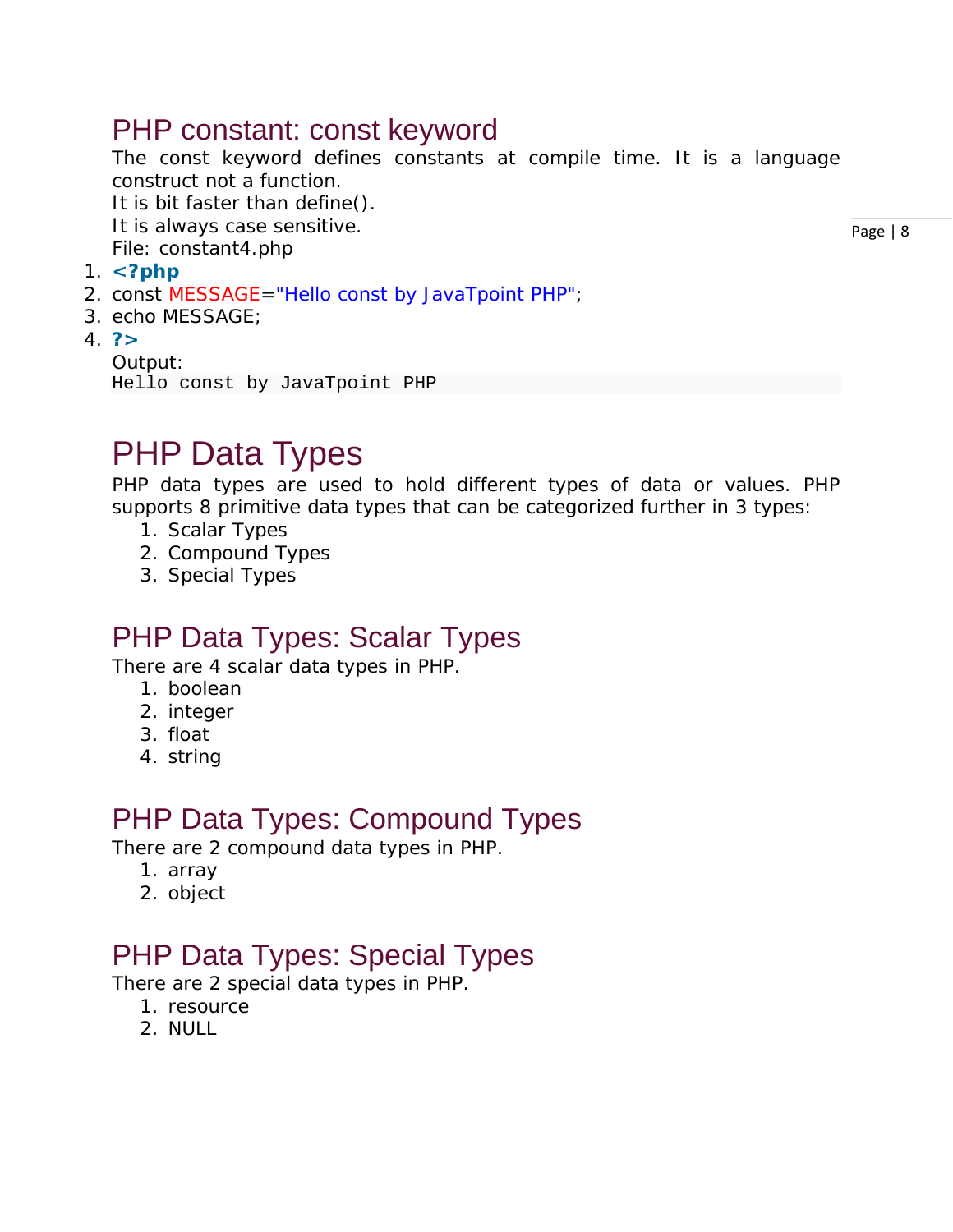# PHP Operators

PHP Operator is a symbol i.e used to perform operations on operands. For example:

1.  $\text{Sum} = 10 + 20$ ; //+ is the operator and 10,20 are operands

In the above example,  $+$  is the binary  $+$  operator, 10 and 20 are operands Page | 9 and \$num is variable.

PHP Operators can be categorized in following forms:

- o Arithmetic Operators
- o Comparison Operators
- o Bitwise Operators
- o Logical Operators
- o String Operators
- o Incrementing/Decrementing Operators
- o Array Operators
- o Type Operators
- o Execution Operators
- o Error Control Operators
- o Assignment Operators

We can also categorize operators on behalf of operands. They can be categorized in 3 forms:

- o Unary Operators: works on single operands such as  $++$ , -- etc.
- $\circ$  Binary Operators: works on two operands such as binary  $+, -, *, /$ etc.
- o Ternary Operators: works on three operands such as "?:".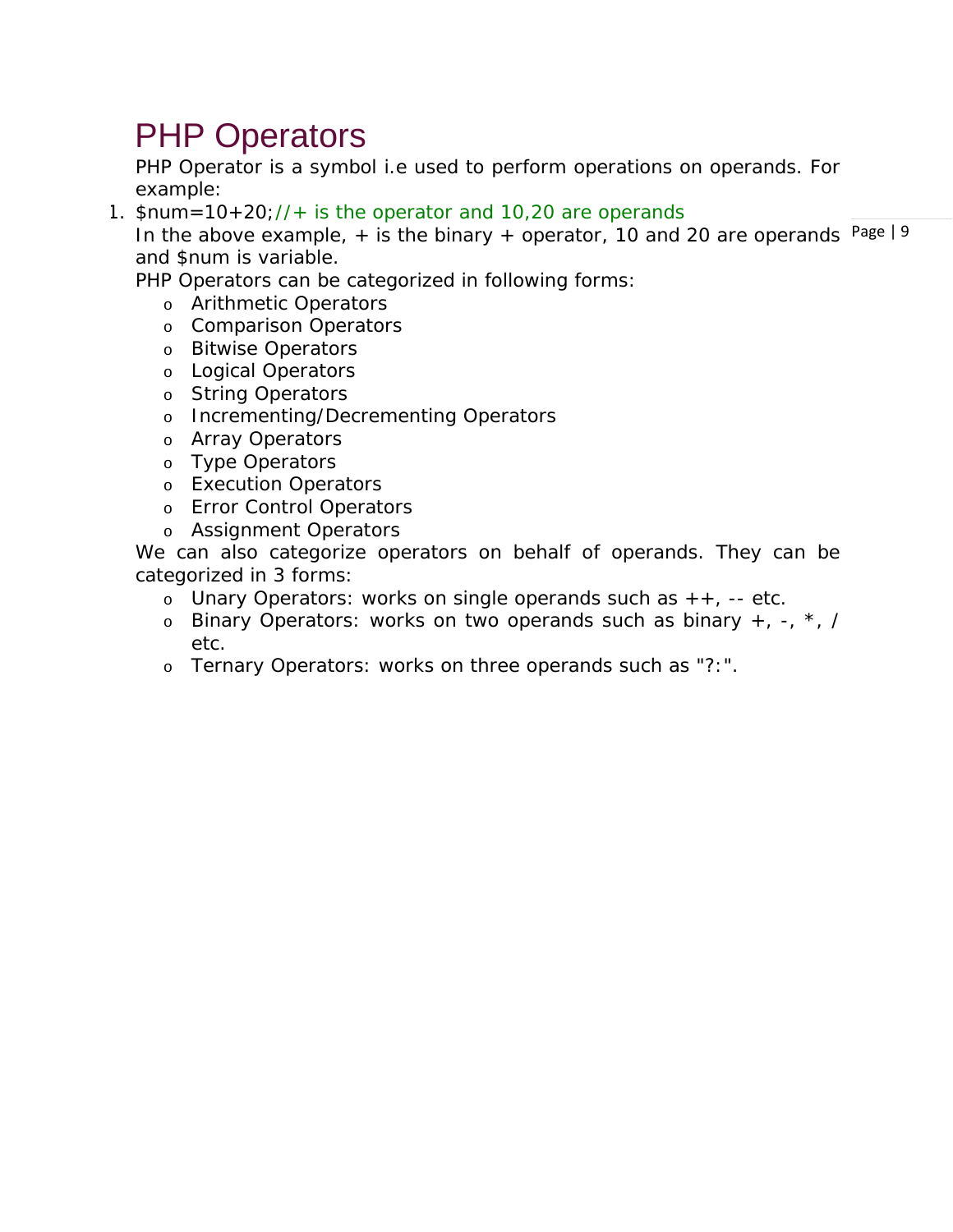## PHP Operators Precedence

Let's see the precedence of PHP operators with associativity.

| <b>Operators</b>                                                              | <b>Additional Information</b>          | <b>Associativity</b> |
|-------------------------------------------------------------------------------|----------------------------------------|----------------------|
| clone new                                                                     | clone and new                          | non-<br>associative  |
| $\Gamma$                                                                      | array()                                | left                 |
| $\star\star$                                                                  | arithmetic                             | right                |
| $++ -- (int) (float)$<br>(string) (array)<br>(object) (bool) @                | increment/decrement<br>and types       | right                |
| instanceof                                                                    | types                                  | non-<br>associative  |
| Ļ                                                                             | logical (negation)                     | right                |
| $*$ / %                                                                       | arithmetic                             | left                 |
| $+ -$ .                                                                       | arithmetic and string<br>concatenation | left                 |
| $<<$ >>                                                                       | bitwise (shift)                        | left                 |
| $\lt$ $\lt$ = > > =                                                           | comparison                             | non-<br>associative  |
| $== != == != == <>$                                                           | comparison                             | non-<br>associative  |
| $\alpha$                                                                      | bitwise AND                            | left                 |
| Λ                                                                             | bitwise XOR                            | left                 |
|                                                                               | bitwise OR                             | left                 |
| &&                                                                            | logical AND                            | left                 |
| $\begin{array}{c} \hline \end{array}$                                         | logical OR                             | left                 |
| $?$ :                                                                         | ternary                                | left                 |
| $=$ += -= $*$ = $*$ $=$ $=$ $($<br>$. = \% = \& =   = \wedge =$<br>$<<=>>==>$ | assignment                             | right                |
| and                                                                           | logical                                | left                 |

Page | 10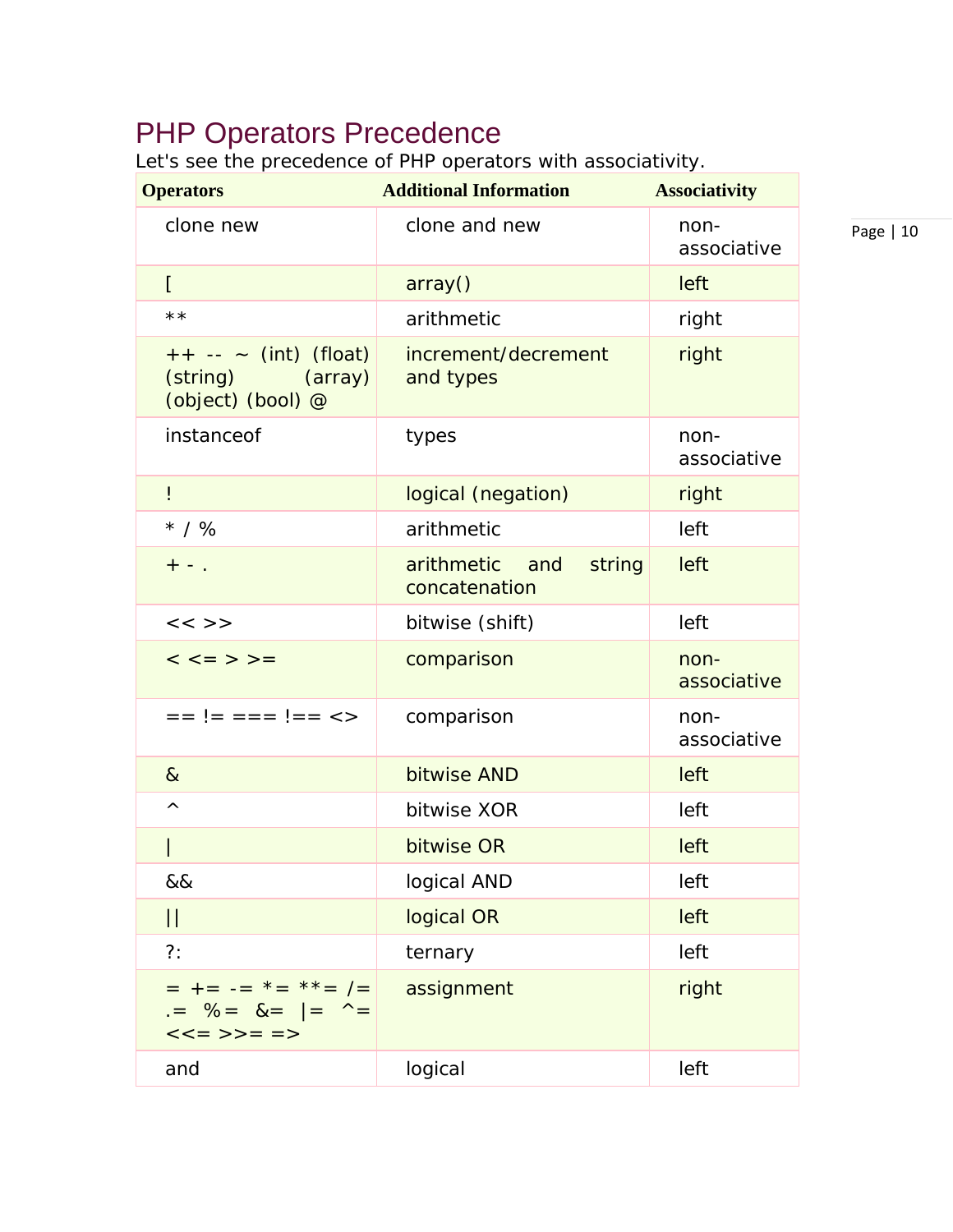| logical<br>left<br>or<br>many uses (comma)<br>left | xor | logical | left |
|----------------------------------------------------|-----|---------|------|
|                                                    |     |         |      |
|                                                    |     |         |      |

Page | 11

# PHP Comments

PHP comments can be used to describe any line of code so that other developer can understand the code easily. It can also be used to hide any code.

PHP supports single line and multi line comments. These comments are similar to  $C/C++$  and Perl style (Unix shell style) comments.

## PHP Single Line Comments

There are two ways to use single line comments in PHP.

- $\circ$  // (C + + style single line comment)
- $\circ$  # (Unix Shell style single line comment)
- 1.  $\lt$ ?php
- 2. // this is  $C++$  style single line comment
- 3. # this is Unix Shell style single line comment
- 4. echo "Welcome to PHP single line comments";
- 5. ?>
	- Output:

Welcome to PHP single line comments

## PHP Multi Line Comments

In PHP, we can comments multiple lines also. To do so, we need to enclose all lines within  $\frac{x}{1}$  \*/. Let's see a simple example of PHP multiple line comment.

- 1. <?php
- $2. /*$
- 3. Anything placed
- 4. within comment
- 5. will not be displayed
- 6. on the browser;
- $7. */$
- 8. echo "Welcome to PHP multi line comment";
- $9. ? >$

Output:

Welcome to PHP multi line comment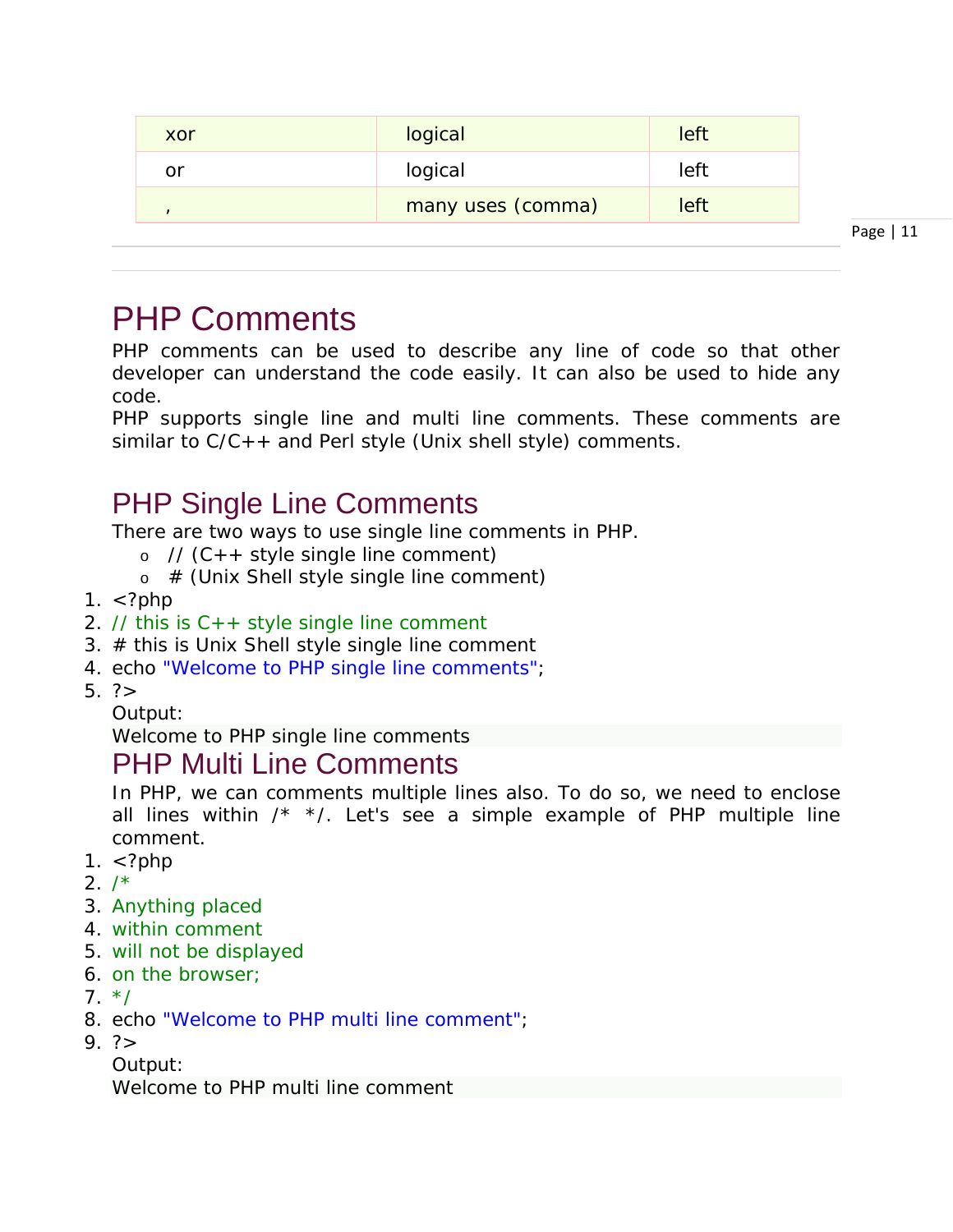# **CONTROL STATEMENTS**

# PHP If Else

Page | 12 PHP if else statement is used to test condition. There are various ways to use if statement in PHP.

- o if
- o if-else
- o if-else-if
- o nested if
- PHP If Statement

PHP if statement is executed if condition is true.

## **Syntax**

- 1. **if**(condition){
- 2. //code to be executed
- 3. }

**Flowchart**



## **Example**

- 1.  $\langle$ ?php
- 2. \$num=12;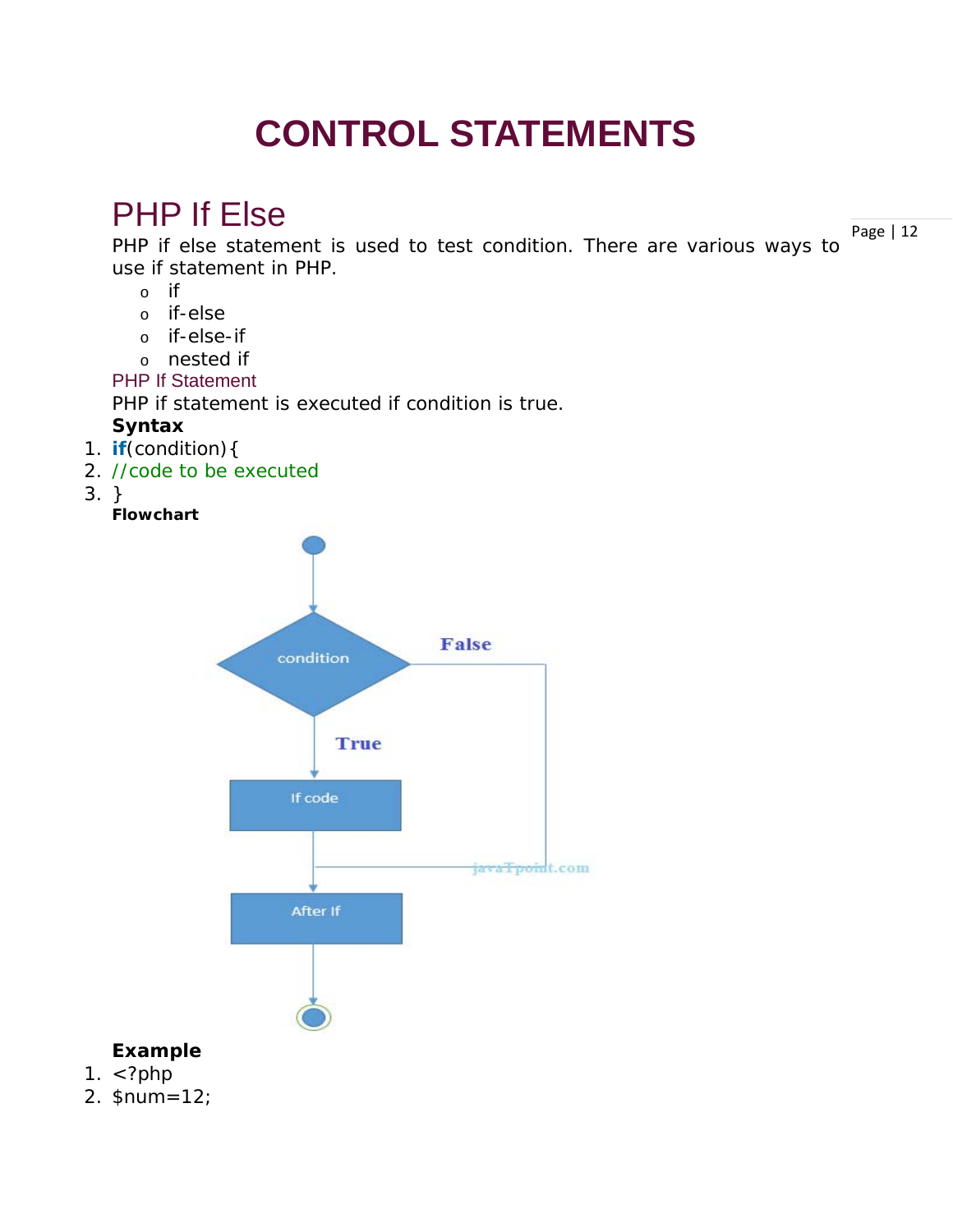- 3. **if**(\$num<100){
- 4. echo "\$num is less than 100";
- 5. }
- 6. ?>

Output:

12 is less than 100

Page | 13

### PHP If-else Statement

PHP if-else statement is executed whether condition is true or false.

### **Syntax**

- 1. **if**(condition){
- 2. //code to be executed if true
- 3. }**else**{
- 4. //code to be executed if false
- 5. }

#### **Flowchart**

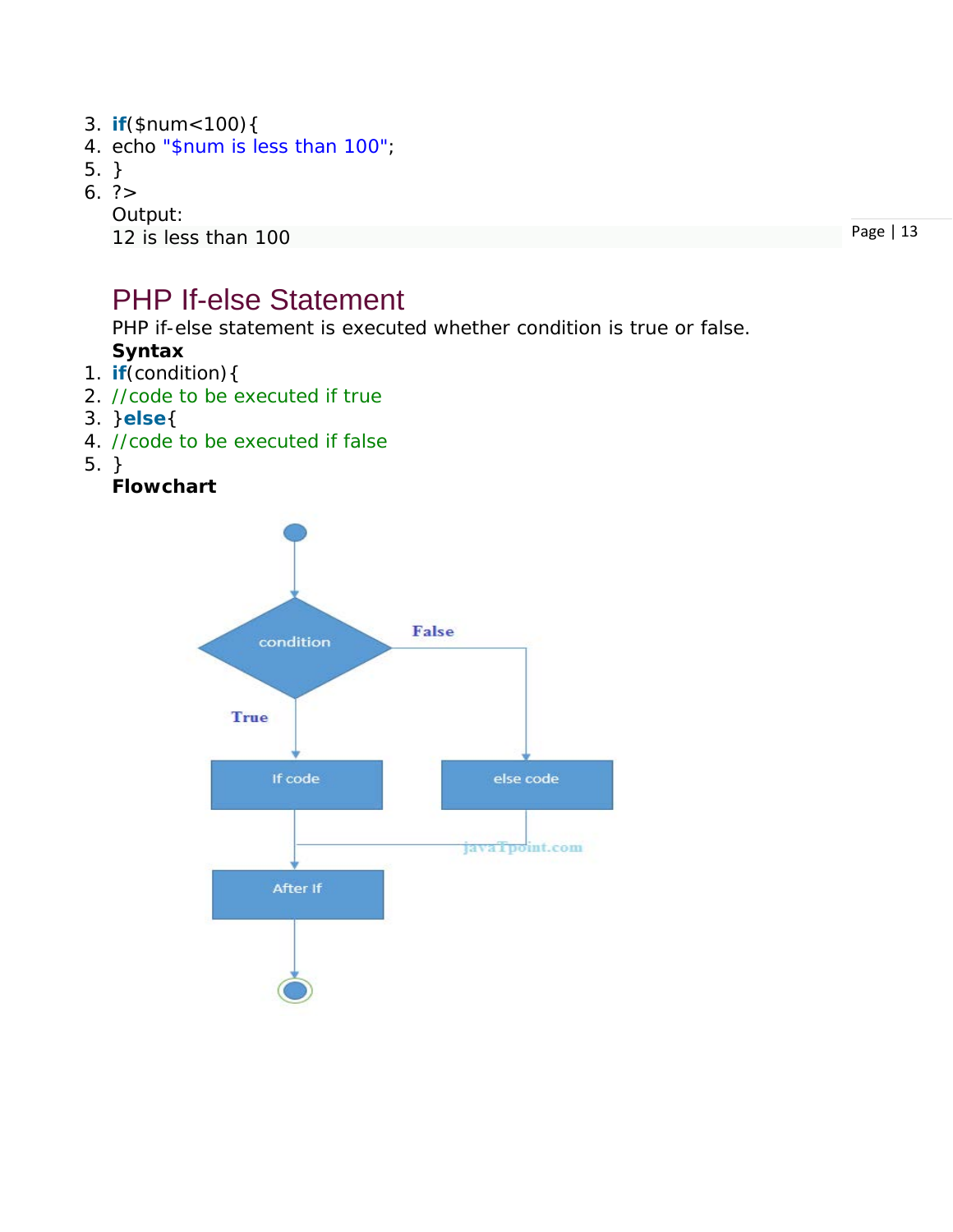#### **Example**

- 1.  $\lt$ ?php
- 2. \$num=12;
- 3. **if**(\$num%2==0){
- 4. echo "\$num is even number";
- 5. }**else**{
- 6. echo "\$num is odd number";
- 7. }
- $8. ? >$

Output:

12 is even number

## PHP Switch

PHP switch statement is used to execute one statement from multiple conditions. It works like PHP if-else-if statement.

#### **Syntax**

- 1. **switch**(expression){
- 2. **case** value1:
- 3. //code to be executed
- 4. **break**;
- 5. **case** value2:
- 6. //code to be executed
- 7. **break**;
- 8. ......
- 9. **default**:
- 10. code to be executed **if** all cases are not matched;
- $11.$  }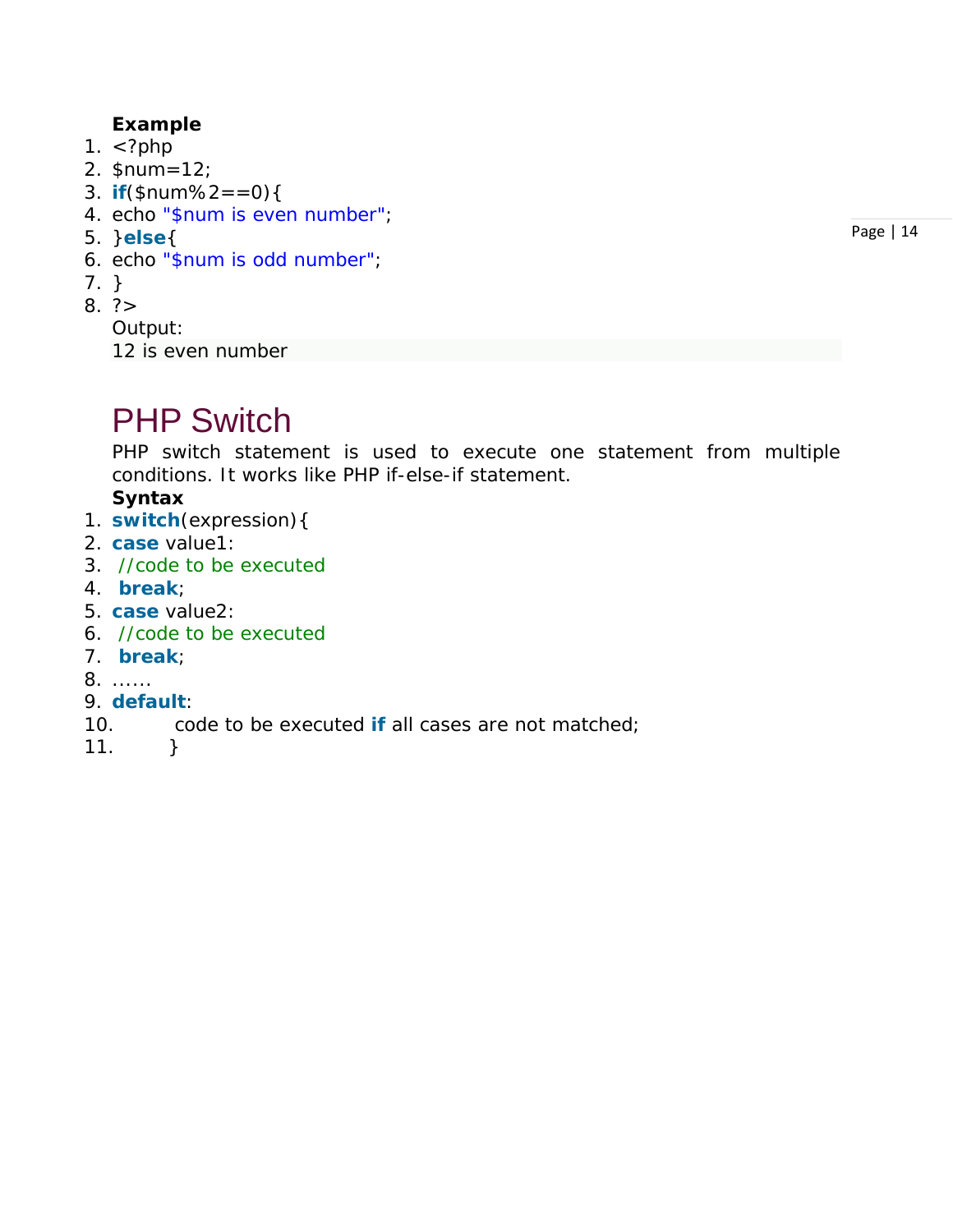#### **Flowchart**



#### **Example**

- 1. <?php
- 2. \$num=20;
- 3. **switch**(\$num){
- 4. **case** 10:
- 5. echo("number is equals to 10");
- 6. **break**;
- 7. **case** 20:
- 8. echo("number is equal to 20");
- 9. **break**;
- 10. **case** 30:
- 11. echo("number is equal to 30");
- 12. **break**;
- 13. **default**:
- 14. echo("number is not equal to 10, 20 or 30");
- $15.$  }
- $16.$  ?>

Output: number is equal to 20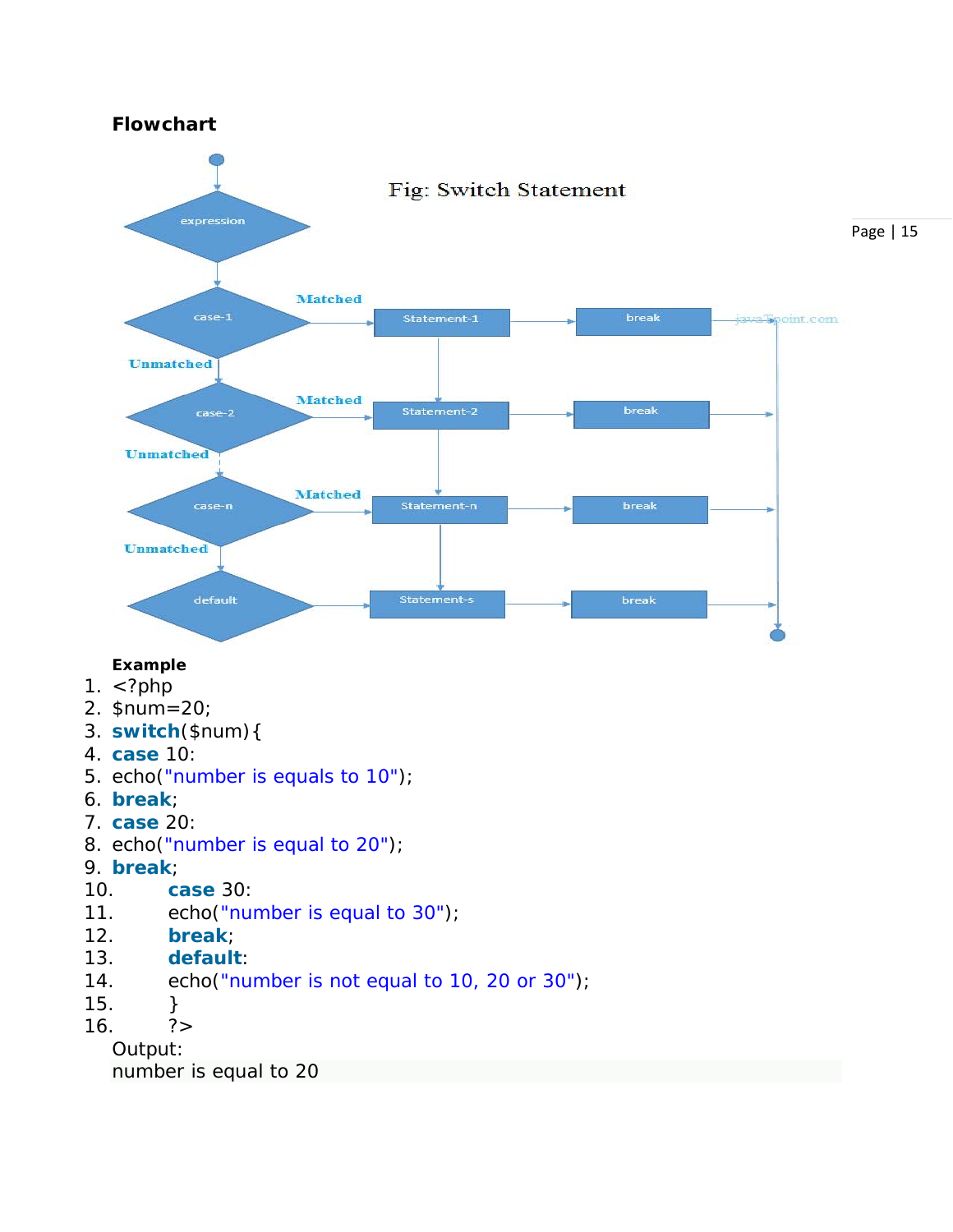## PHP For Loop

PHP for loop can be used to traverse set of code for the specified number of times.

It should be used if number of iteration is known otherwise use while loop. **Syntax**

- 1. **for**(initialization; condition; increment/decrement){
- 2. //code to be executed
- 3. }

#### **Flowchart**

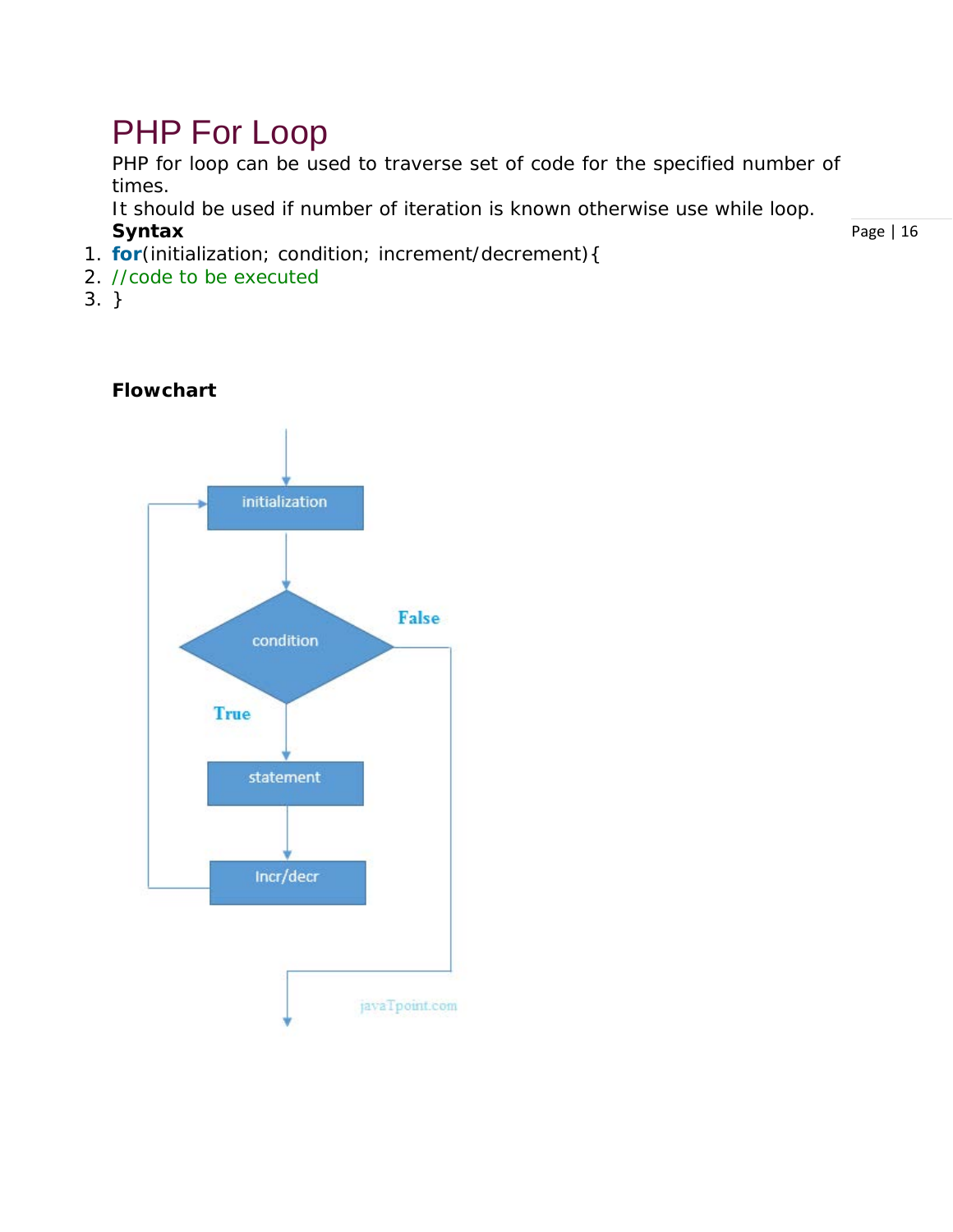#### **Example**

1.  $\lt$ ?php

- 2. **for** $(\$n=1;\$n<=10;\$n++)$ {
- 3. echo " $\sqrt{s}$ n<br/> $\sqrt{s}$ ";
- 4. }
- 5. ?>

#### Output:

Page | 17

# PHP Nested For Loop

We can use for loop inside for loop in PHP, it is known as nested for loop. In case of inner or nested for loop, nested for loop is executed fully for one outer for loop. If outer for loop is to be executed for 3 times and inner for loop for 3 times, inner for loop will be executed 9 times (3 times for 1st outer loop, 3 times for 2nd outer loop and 3 times for 3rd outer loop).

### **Example**

```
1. \lt?php
```
- 2. **for** $(\$i=1; \$i<=3; \$i++)\{$
- 3. **for** $(\$j=1;\$j<=3;\$j++)\{$
- 4. echo "\$ $i$  \$ $j$  < br/>br/>";
- 5. }
- 6. }
- $7. ?>$

Output:

- 1 1
- 1 2
- 1 3
- 2 1
- 2 2
- 2 3
- 3 1
- 3 2
- 3 3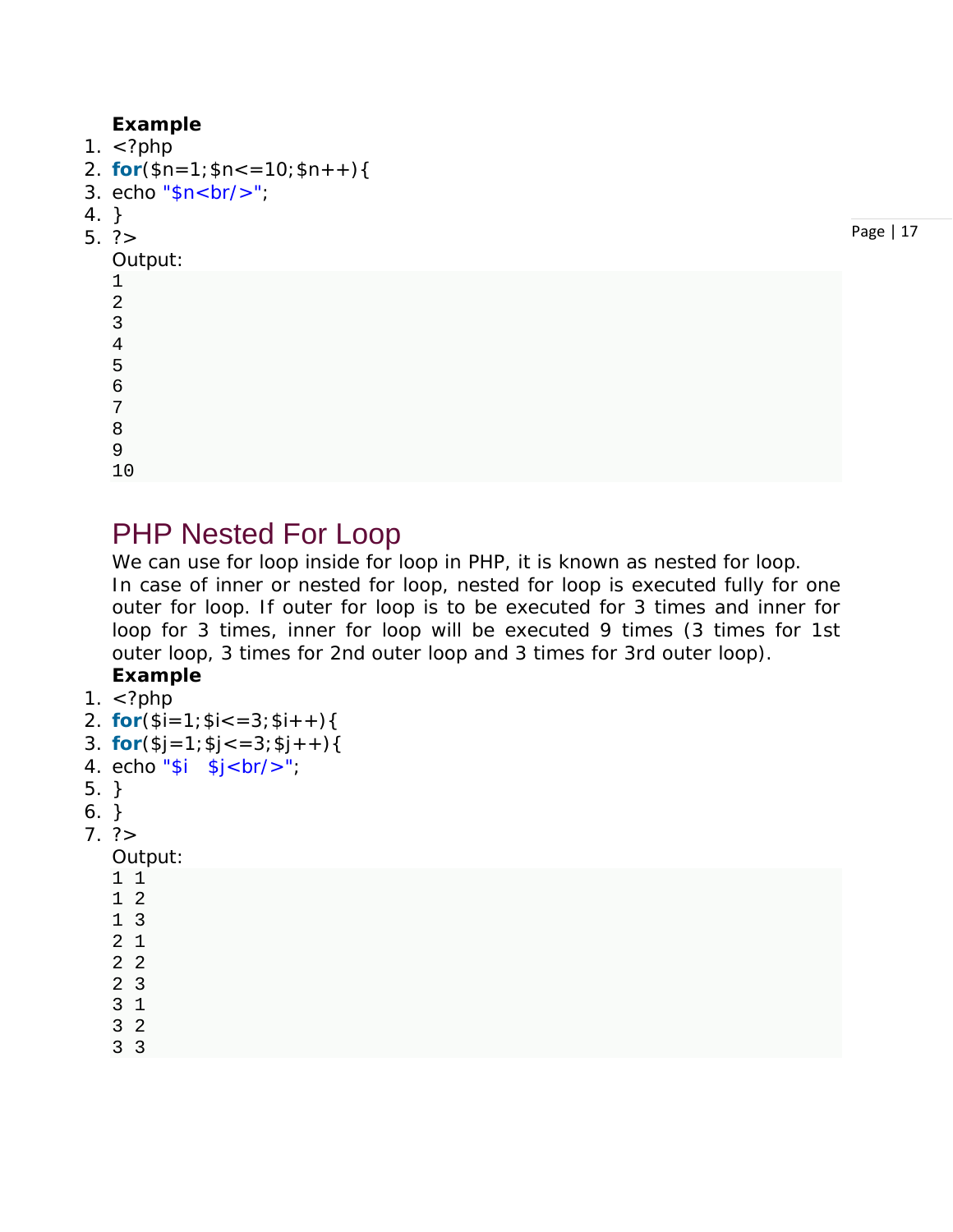### PHP For Each Loop

PHP for each loop is used to traverse array elements.

#### **Syntax**

- 1. **foreach**( \$array **as** \$var ){
- 2. //code to be executed
- 3. }
- $4. ? >$

#### **Example**

- 1.  $\lt$ ?php
- 2. \$season=**array**("summer","winter","spring","autumn");
- 3. **foreach**( \$season **as** \$arr ){
- 4. echo "Season is: \$arr<br />";
- 5. }
- $6. ? >$

Output:

Season is: summer Season is: winter Season is: spring Season is: autumn

## PHP While Loop

PHP while loop can be used to traverse set of code like for loop. It should be used if number of iteration is not known.

#### **Syntax**

- 1. **while**(condition){
- 2. //code to be executed
- 3. }

#### **Alternative Syntax**

- 1. **while**(condition):
- 2. //code to be executed
- 3.
- 4. **endwhile**;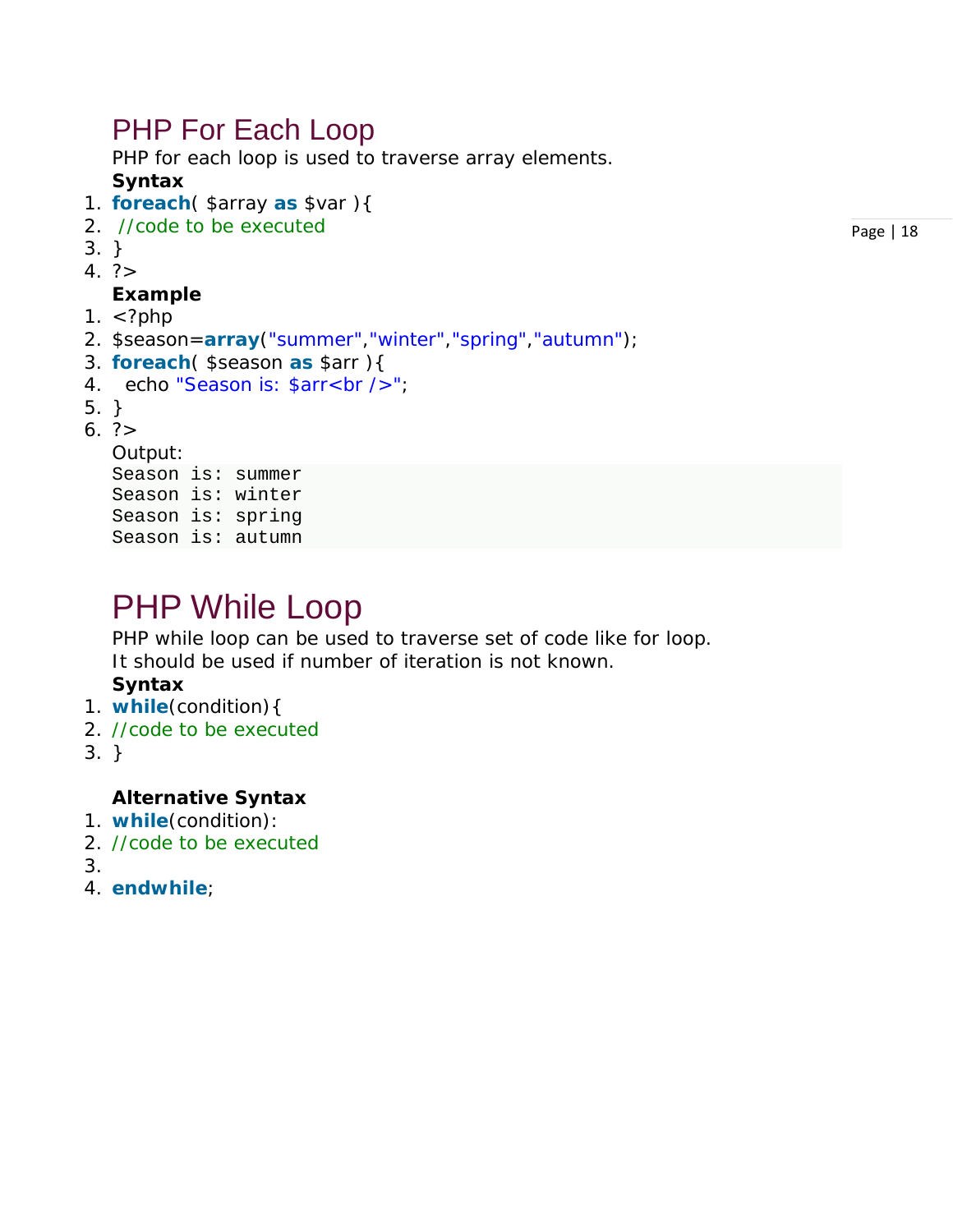

#### Page | 19

#### **Example**

- 1.  $\langle$ ?php
- 2.  $\sin^{-1}$ ;
- 3. **while**(\$n<=10){
- 4. echo "\$n<br/>" ;
- 5. \$n++;
- 6. }
- 7. ?>

```
Output:
```

| ⌒<br>4 |  |  |  |
|--------|--|--|--|
| 3      |  |  |  |
| 4      |  |  |  |
| 5      |  |  |  |
| 6      |  |  |  |
| ⇁      |  |  |  |
| 8      |  |  |  |
| 9      |  |  |  |
|        |  |  |  |
|        |  |  |  |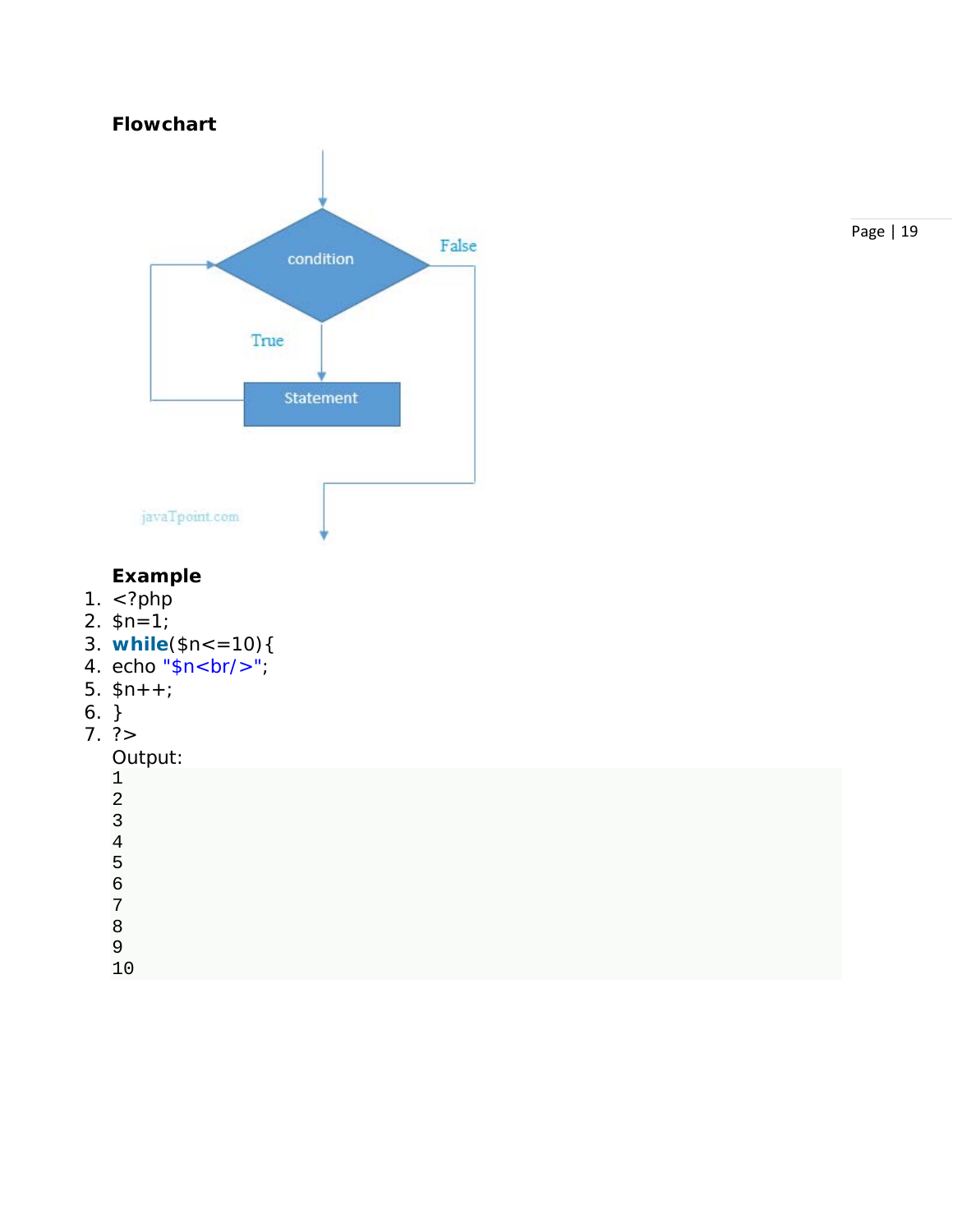#### **Alternative Example**

- 1.  $\langle$ ?php
- 2.  $$n=1;$
- 3. **while**(\$n<=10):
- 4. echo " $n < b r / >$ ";
- 5.  $$n++$ :
- 6. **endwhile**;
- $7. ? >$

1

#### Output:

| 2 |  |
|---|--|
| 3 |  |
| 4 |  |
| 5 |  |
| 6 |  |
| 7 |  |
|   |  |

- 8 9
- 10

### PHP Nested While Loop

We can use while loop inside another while loop in PHP, it is known as nested while loop.

In case of inner or nested while loop, nested while loop is executed fully for one outer while loop. If outer while loop is to be executed for 3 times and nested while loop for 3 times, nested while loop will be executed 9 times (3 times for 1st outer loop, 3 times for 2nd outer loop and 3 times for 3rd outer loop).

#### **Example**

- 1.  $\lt$ ?php
- 2.  $$i=1;$

```
3. while($i<=3){
```

```
4. $j=1;
```

```
5. while($j<=3){
```

```
6. echo "i \ sj < br' >";
```
- 7.  $$j++;$
- 8. }

```
9. $i++;
```
- $10.$  }
- $11.$   $?$
- Output:
	- 1 1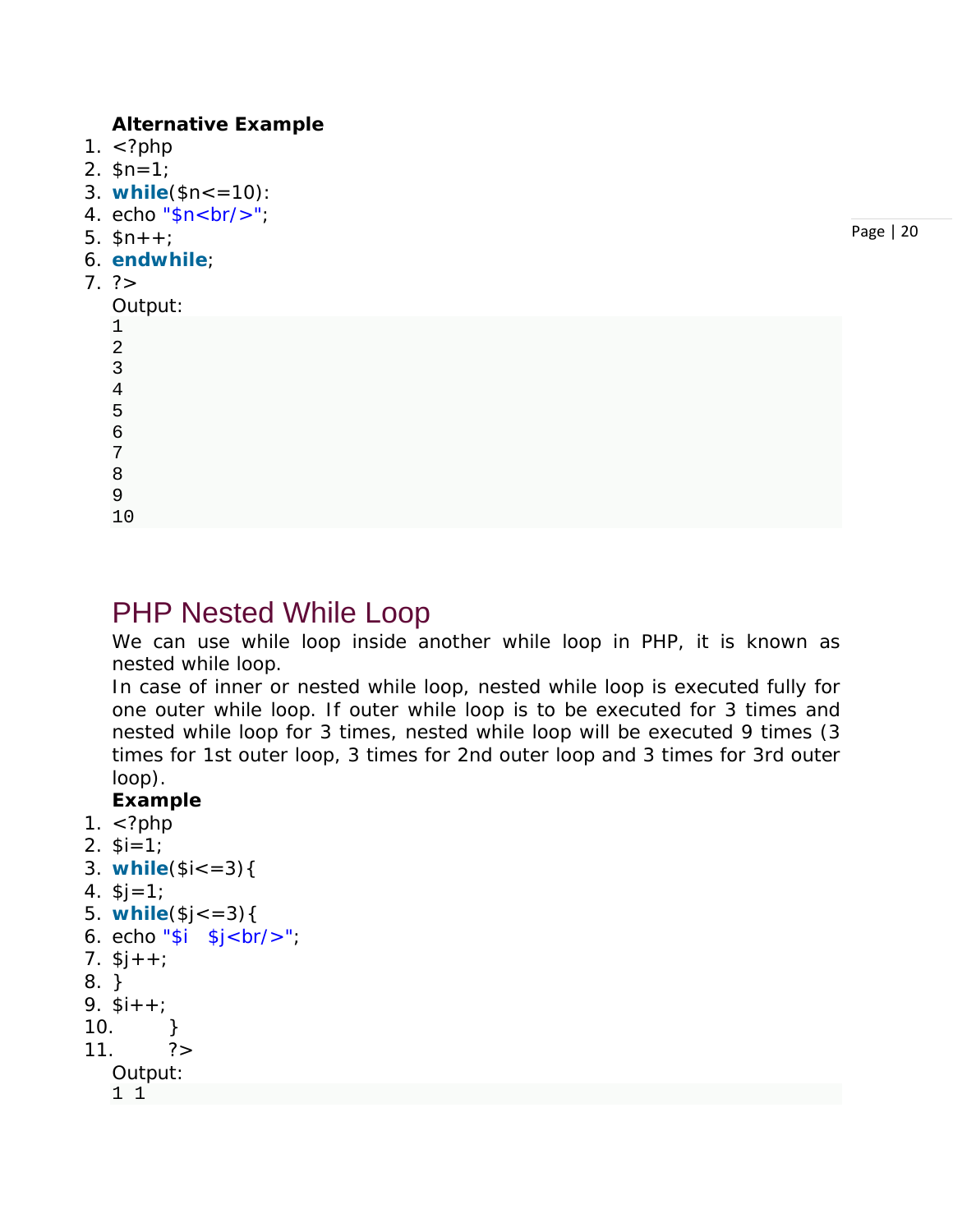|                | $1\quad2$      |           |
|----------------|----------------|-----------|
|                | 1 <sub>3</sub> |           |
| 2 <sub>1</sub> |                |           |
|                | 2 <sub>2</sub> |           |
| 2 <sub>3</sub> |                |           |
| 3 <sub>1</sub> |                | Page   21 |
|                | 3 <sup>2</sup> |           |
|                | $\sim$ $\sim$  |           |

#### 3 3

## PHP do while loop

PHP do while loop can be used to traverse set of code like php while loop. The PHP do-while loop is guaranteed to run at least once.

It executes the code at least one time always because condition is checked after executing the code.

### **Syntax**

- 1. **do**{
- 2. //code to be executed
- 3. }**while**(condition); **Flowchart**

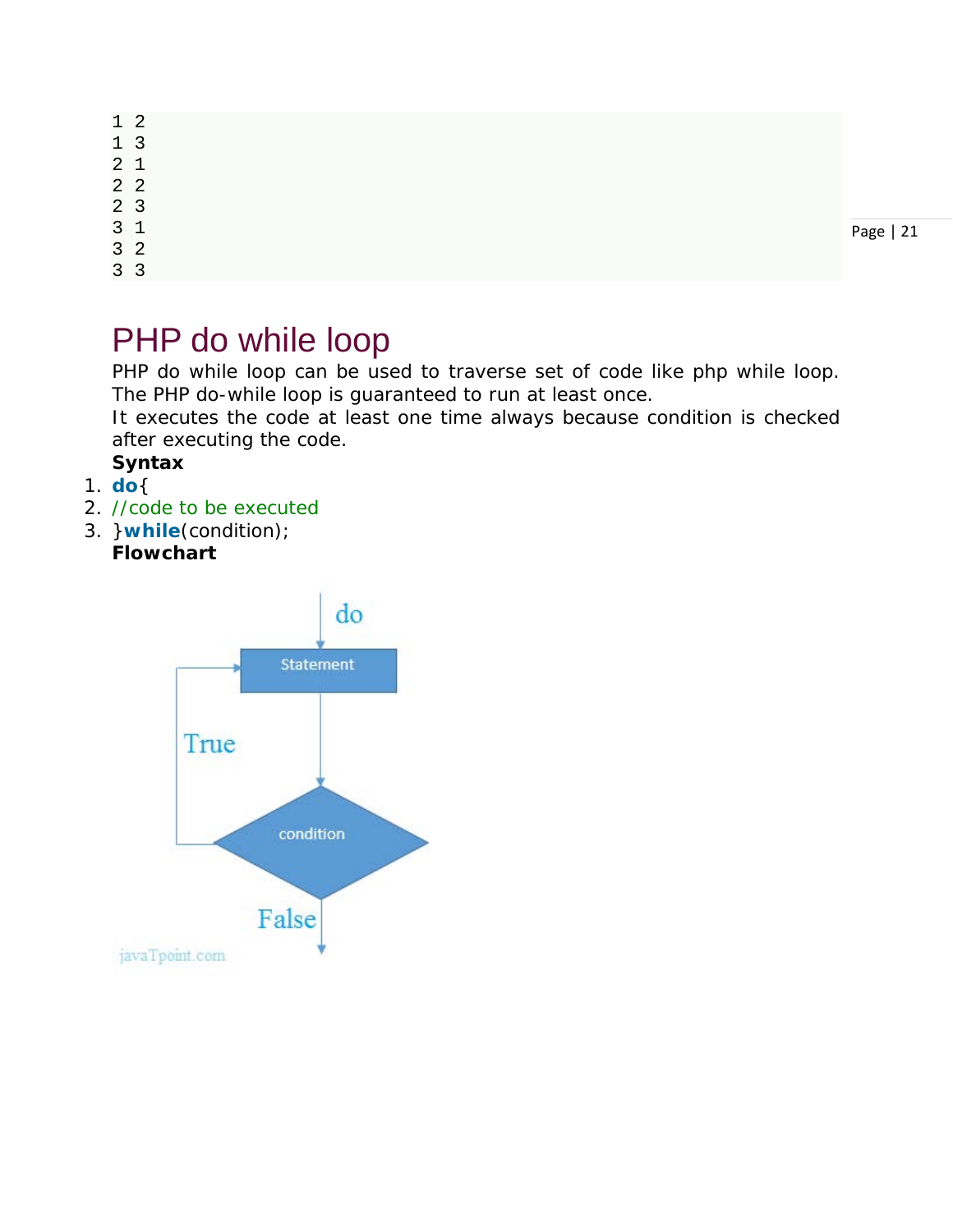#### **Example**

- 1.  $\langle$ ?php
- 2. \$n=1;
- 3. **do**{
- 4. echo "\$n<br/>>";
- 5.  $$n++;$
- 6. }**while**(\$n<=10);
- 7. ?>

```
Output:
1
2
3
4
5
6
```
7

- 8 9
- 10

### PHP Break

PHP break statement breaks the execution of current for, while, do-while, switch and for-each loop. If you use break inside inner loop, it breaks the execution of inner loop only.

#### **Syntax**

- 1. jump statement;
- 2. **break**;

#### **Flowchart**



#### **Figure: Flowchart of break statement**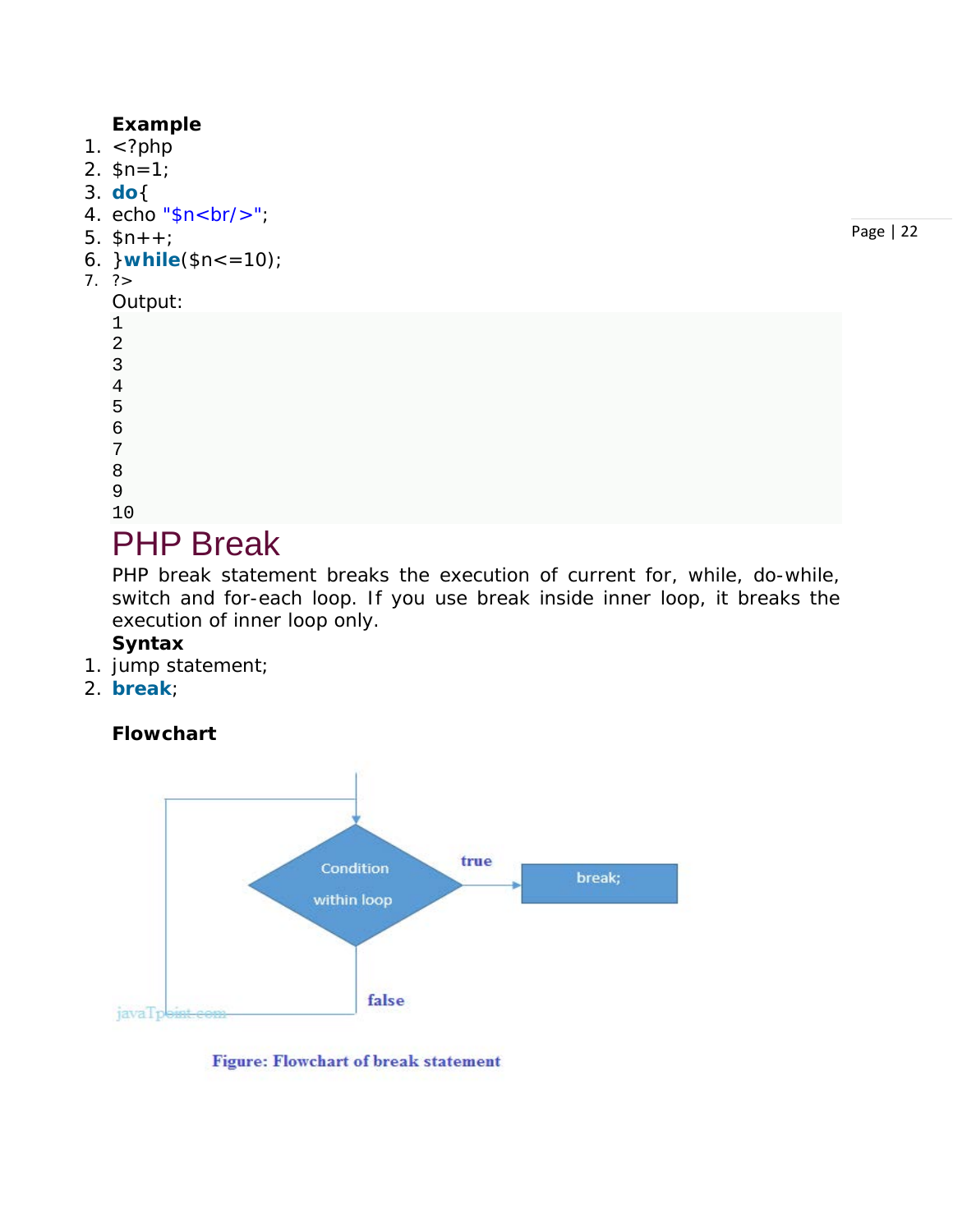### PHP Break: inside loop

Let's see a simple example to break the execution of for loop if value of i is equal to 5.

- 1. <?php
- 2. **for** $(\$i=1; \$i<=10; \$i++)$ {
- 3. echo " $i < br$ />";
- 4. **if** $(\$i == 5)$ {
- 5. **break**;
- 6. }
- 7. }
- $8. ? >$

```
Output:
```
1 2

- 3
- 4
- 5

### PHP Break: inside inner loop

The PHP break statement breaks the execution of inner loop only.

1.  $\lt$ ?php

```
2. for(\$i=1; \$i<=3; \$i++)\{
```

```
3. for(\$j=1;\$j<=3;\$j++){
```

```
4. echo "\sin \frac{\pi}{2} sj < br/>br/>";
```

```
5. if(\$i = 2 \&\&\$j = 2)
```
- 6. **break**;
- 7. }
- 8. }
- 9. }

```
10. ?>
```
#### Output:

- 1 1 1 2 1 3 2 1
- 2 2 3 1
- 3 2
- 3 3

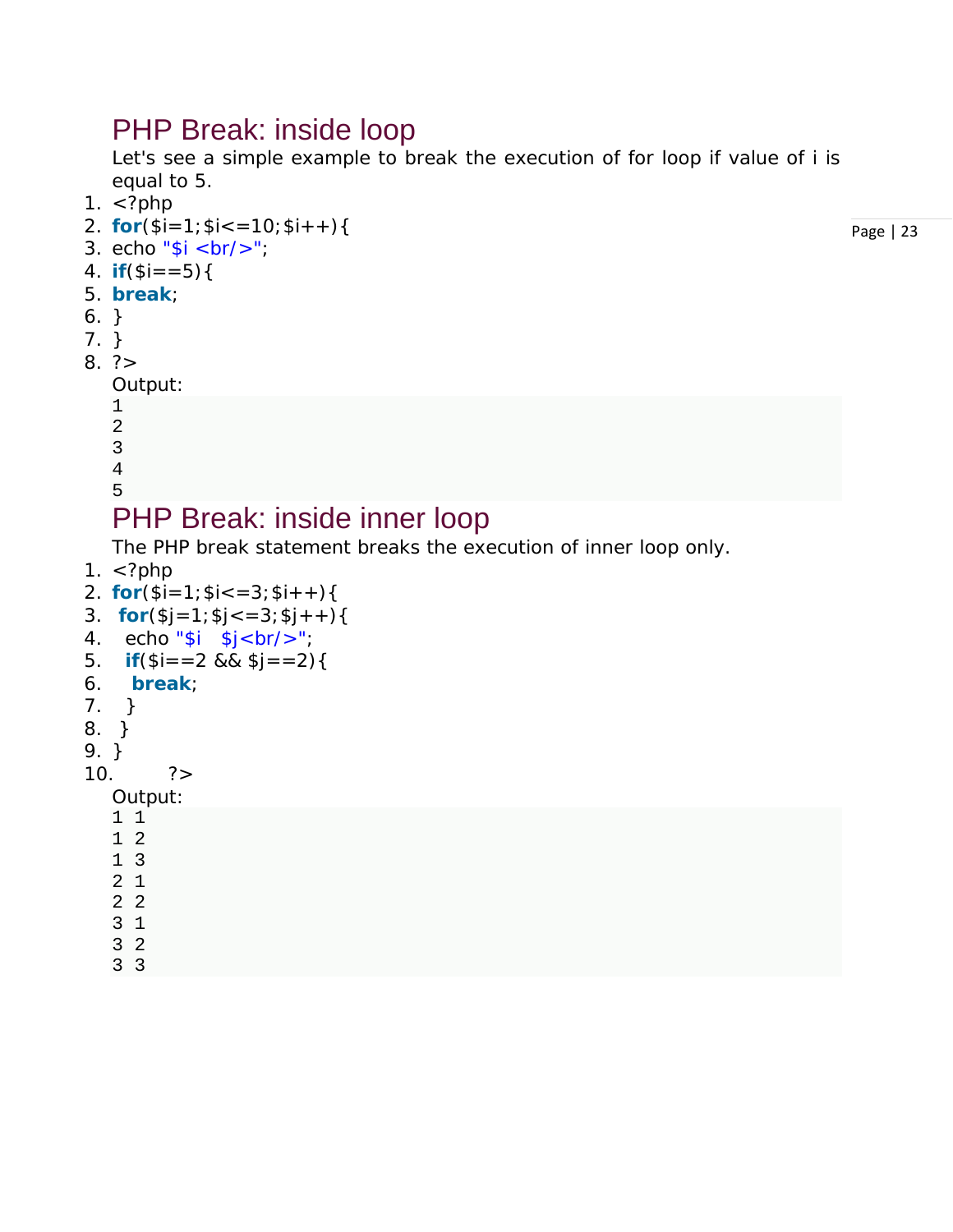### PHP Break: inside switch statement

The PHP break statement breaks the flow of switch case also.

- 1.  $\lt$ ?php
- 2. \$num=200;
- 3. **switch**(\$num){
- 4. **case** 100:
- 5. echo("number is equals to 100");
- 6. **break**;
- 7. **case** 200:
- 8. echo("number is equal to 200");
- 9. **break**;
- 10. **case** 50:
- 11. echo("number is equal to 300");
- 12. **break**;
- 13. **default**:
- 14. echo("number is not equal to 100, 200 or 500");
- 15. }
- $16.$   $?$

#### Output:

number is equal to 200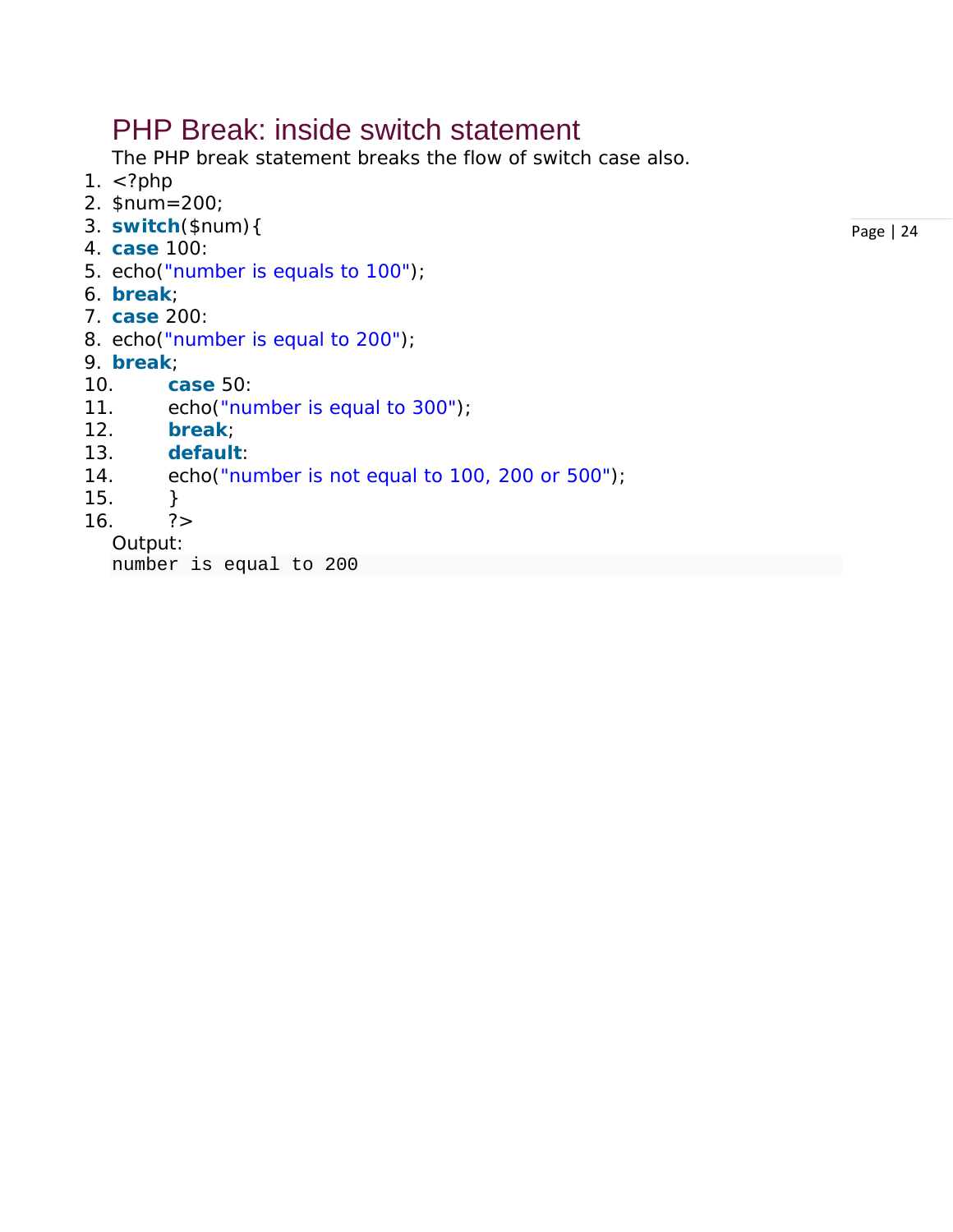# **PHP FUNCTIONS**

PHP function is a piece of code that can be reused many times. It can take input as argument list and return value. There are thousands of built-in functions in PHP.

In PHP, we can define **Conditional function**, **Function within Function** and**Recursive function** also.

### Advantage of PHP Functions

**Code Reusability**: PHP functions are defined only once and can be invoked many times, like in other programming languages.

**Less Code**: It saves a lot of code because you don't need to write the logic many times. By the use of function, you can write the logic only once and reuse it.

**Easy to understand**: PHP functions separate the programming logic. So it is easier to understand the flow of the application because every logic is divided in the form of functions.

### PHP User-defined Functions

We can declare and call user-defined functions easily. Let's see the syntax to declare user-defined functions.

**Syntax** 

- 1. **function** functionname(){
- 2. //code to be executed
- 3. }

**Note: Function name must be start with letter and underscore only like other labels in PHP. It can't be start with numbers or special symbols.**

Example

*File: function1.php*

- 1.  $\lt$ ?php
- 2. **function** sayHello(){
- 3. echo "Hello PHP Function";
- 4. }
- 5. sayHello();//calling function
- 6. ?>

Output: Hello PHP Function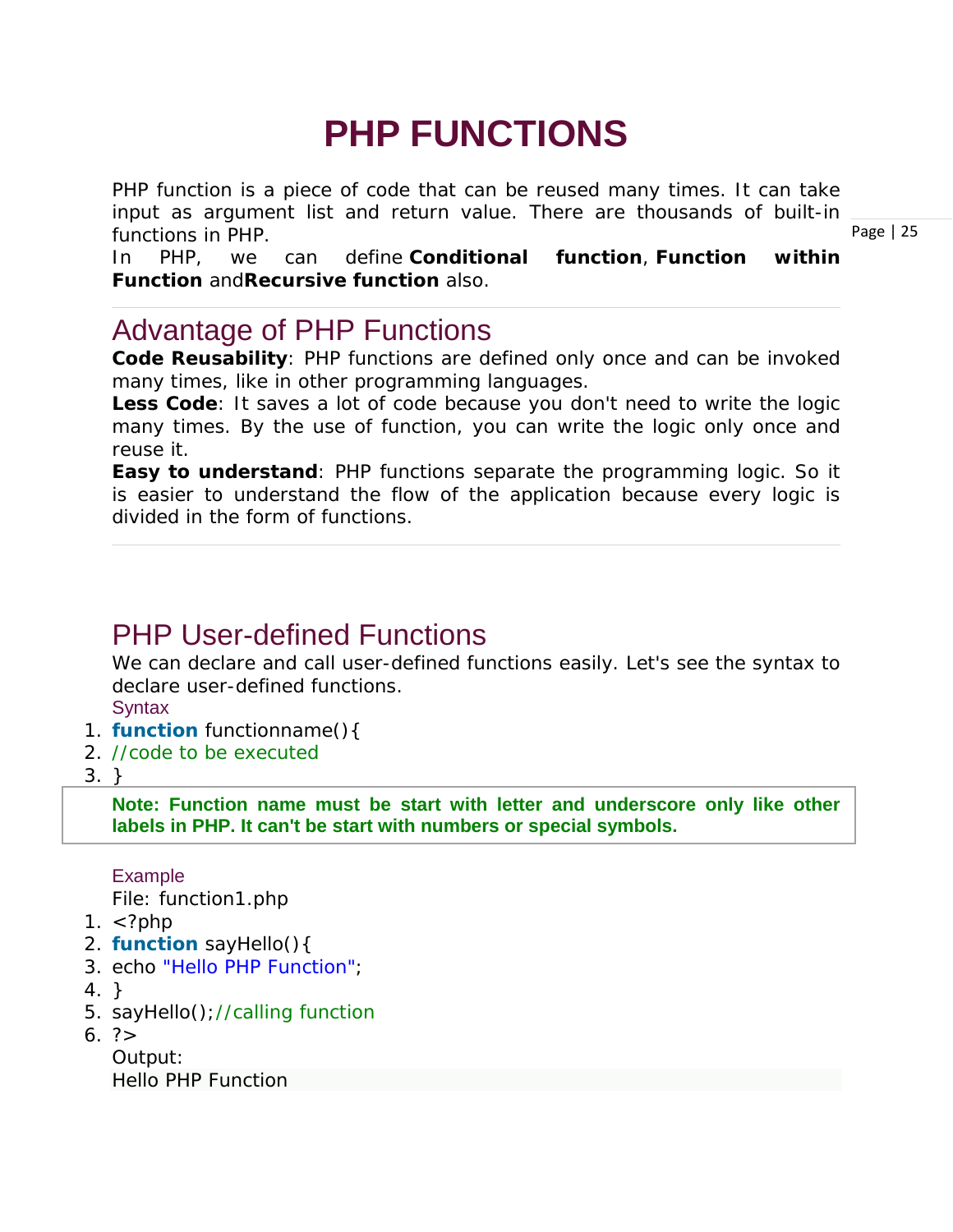### PHP Function Arguments

We can pass the information in PHP function through arguments which is separated by comma.

by Reference, Default Page | 26 PHP supports **Call by Value** (default), **Call argument values** and **Variable-length argument list**.

Let's see the example to pass single argument in PHP function.

*File: functionarg.php*

- 1.  $\lt$ ?php
- 2. **function** sayHello(\$name){
- 3. echo "Hello \$name<br/>";
- 4. }
- 5. sayHello("Sonoo");
- 6. sayHello("Vimal");
- 7. sayHello("John");
- $8. ? >$

Output:

```
Hello Sonoo
Hello Vimal
Hello John
Let's see the example to pass two argument in PHP function.
File: functionarg2.php
```
- 1.  $\lt$ ?php
- 2. **function** sayHello(\$name,\$age){
- 3. echo "Hello \$name, you are \$age years old<br/>>";
- 4. }
- 5. sayHello("Sonoo",27);
- 6. sayHello("Vimal",29);
- 7. sayHello("John",23);
- $8. ? >$

Output:

```
Hello Sonoo, you are 27 years old
Hello Vimal, you are 29 years old
Hello John, you are 23 years old
```
### PHP Call By Reference

Value passed to the function doesn't modify the actual value by default (call by value). But we can do so by passing value as a reference.

By default, value passed to the function is call by value. To pass value as a reference, you need to use ampersand (&) symbol before the argument name.

Let's see a simple example of call by reference in PHP.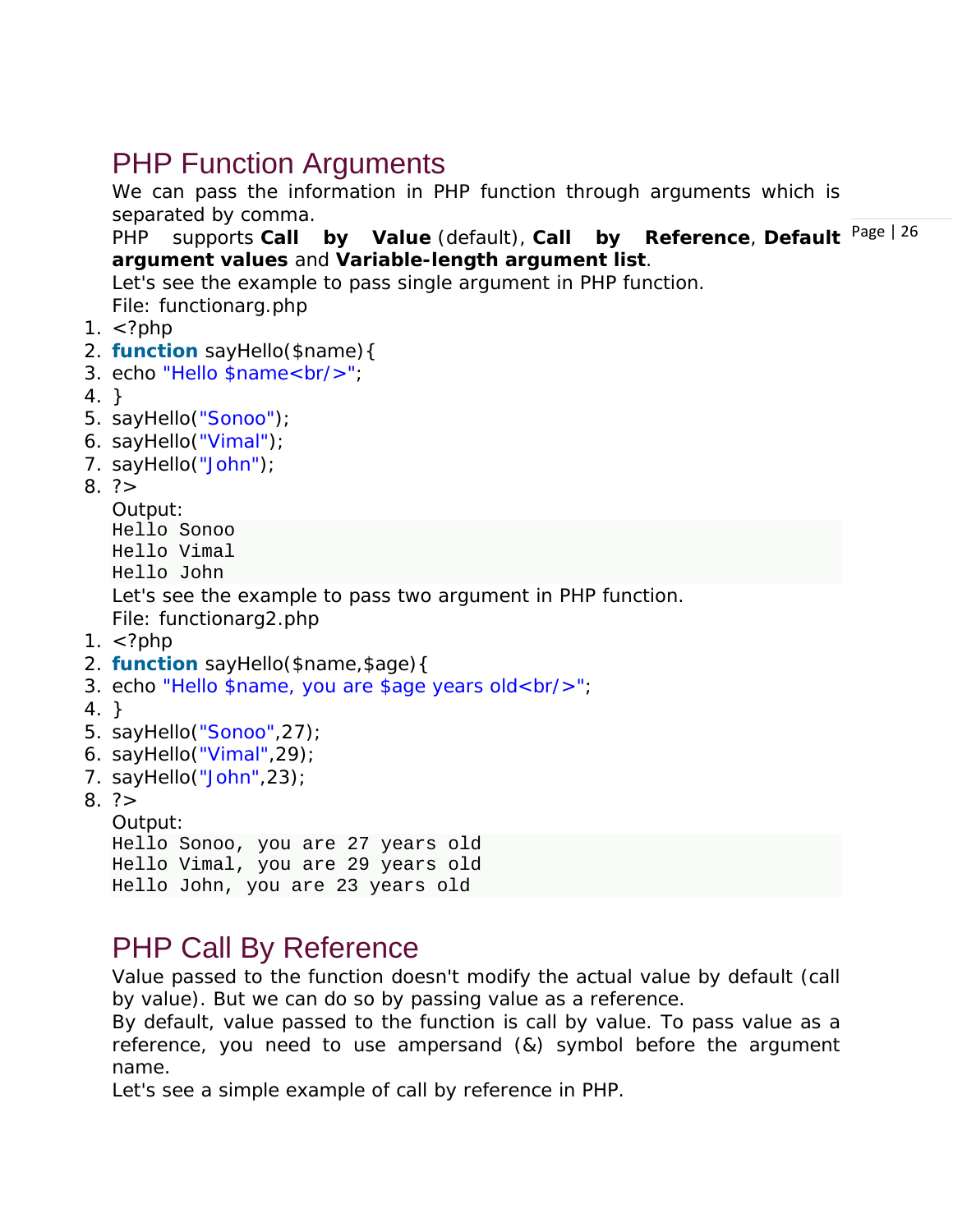```
File: functionref.php
```
- 1.  $\lt$ ?php
- 2. **function** adder(&\$str2)
- 3. {
- 4. \$str2 .= 'Call By Reference';
- 5. }
- 6.  $\text{Sstr} = \text{Hello}$
- 7. adder(\$str);
- 8. echo \$str;
- $9. ? >$

```
Output:
Hello Call By Reference
```
### PHP Function: Default Argument Value

We can specify a default argument value in function. While calling PHP function if you don't specify any argument, it will take the default argument. Let's see a simple example of using default argument value in PHP function.

*File: functiondefaultarg.php*

- 1.  $\lt$ ?php
- 2. **function** sayHello(\$name="Sonoo"){
- 3. echo "Hello \$name<br/>";
- 4. }
- 5. sayHello("Rajesh");
- 6. sayHello();//passing no value
- 7. sayHello("John");
- $8.7$ 
	- Output: Hello Rajesh Hello Sonoo Hello John

### PHP Function: Returning Value

Let's see an example of PHP function that returns value. *File: functiondefaultarg.php*

- 1.  $\lt$ ?php
- 2. **function** cube(\$n){
- 3. **return** \$n\*\$n\*\$n;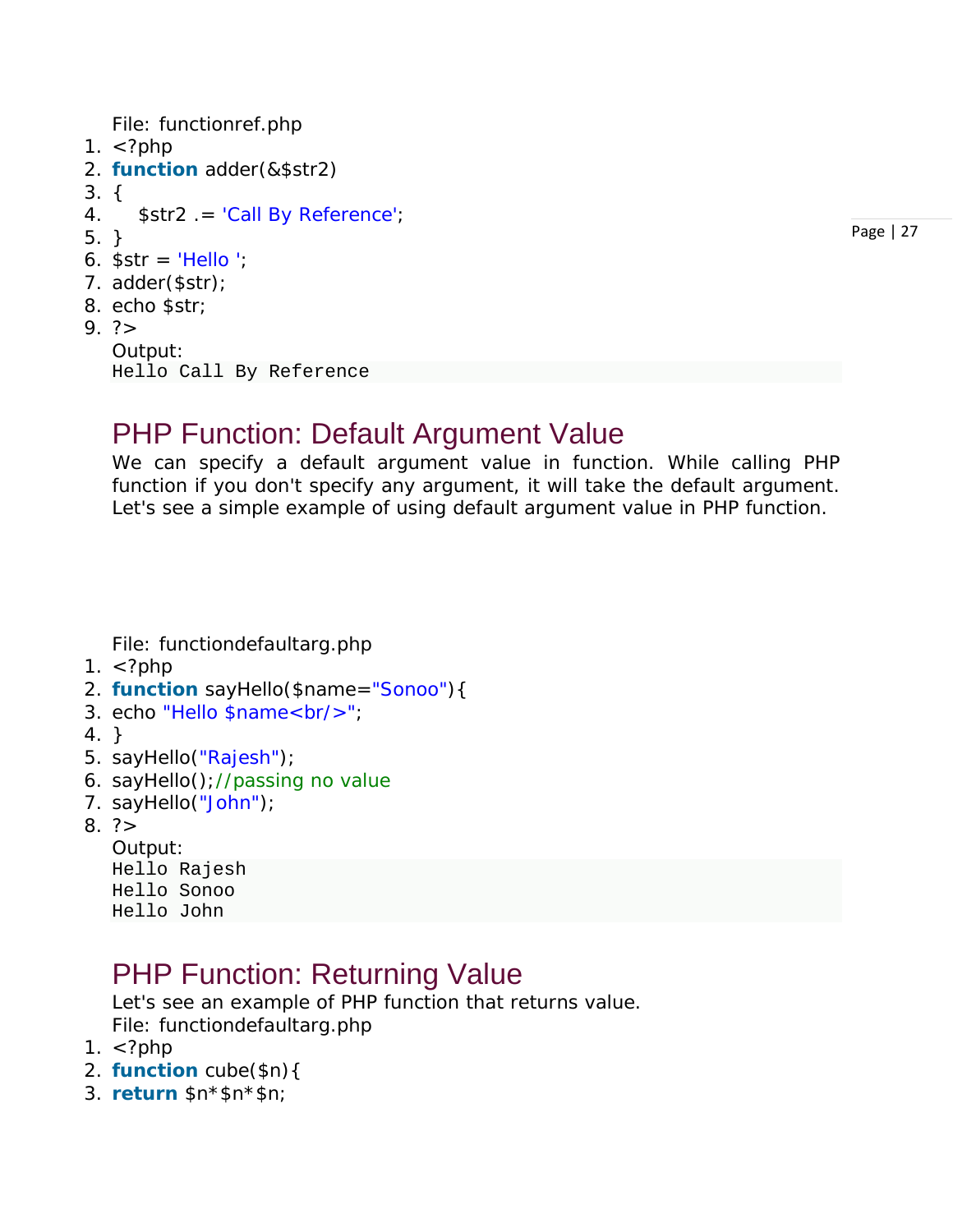- 4. }
- 5. echo "Cube of 3 is: ".cube(3);

#### 6. ?>

#### Output:

```
Cube of 3 is: 27
```
Page | 28

## PHP Call By Value

PHP allows you to call function by value and reference both. In case of PHP call by value, actual value is not modified if it is modified inside the function. Let's understand the concept of call by value by the help of examples. Example 1

In this example, variable \$str is passed to the adder function where it is concatenated with 'Call By Value' string. But, printing \$str variable results 'Hello' only. It is because changes are done in the local variable \$str2 only. It doesn't reflect to \$str variable.

- 1.  $\lt$ ?php
- 2. **function** adder(\$str2)
- 3. {
- 4.  $$str2 = 'Call By Value';$
- 5. }
- 6.  $\text{Sstr} = \text{Hello}$
- 7. adder(\$str);
- 8. echo \$str;
- $9. ? >$

Output:

Hello

Example 2

Let's understand PHP call by value concept through another example.

- 1.  $\lt$ ?php
- 2. **function** increment(\$i)
- 3. {
- 4.  $$i++;$
- 5. }
- 6.  $$i = 10$ ;
- 7. increment(\$i);
- 8. echo \$i;
- $9. ? >$

Output: 10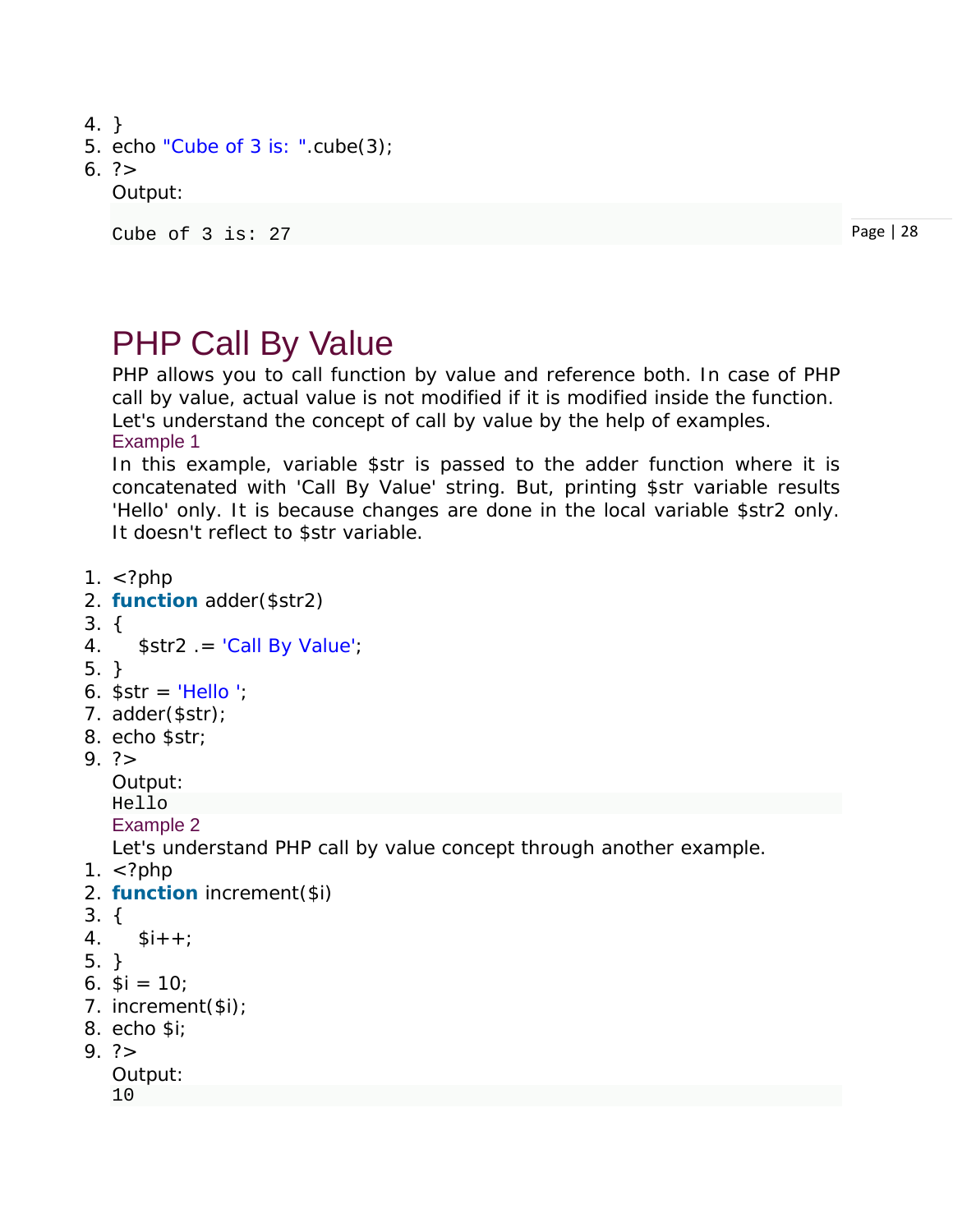## PHP Call By Reference

inside the function. In such case, you need to use & (ampersand) symbol  $\frac{}{\text{Page}+29}$ In case of PHP call by reference, actual value is modified if it is modified with formal arguments. The & represents reference of the variable. Let's understand the concept of call by reference by the help of examples.

Example 1

In this example, variable \$str is passed to the adder function where it is concatenated with 'Call By Reference' string. Here, printing \$str variable results 'This is Call By Reference'. It is because changes are done in the actual variable \$str.

1.  $\lt$ ?php 2. **function** adder(&\$str2) 3. { 4. \$str2 .= 'Call By Reference'; 5. } 6.  $\text{Sstr} = \text{This is }$ 7. adder(\$str); 8. echo \$str;  $9. ? >$ Output: This is Call By Reference Example 2 Let's understand PHP call by reference concept through another example. 1.  $\lt$ ?php 2. **function** increment(&\$i) 3. {  $4.$   $$i++$ ; 5. } 6.  $$i = 10;$ 7. increment(\$i); 8. echo \$i;  $9. ? >$ Output: 11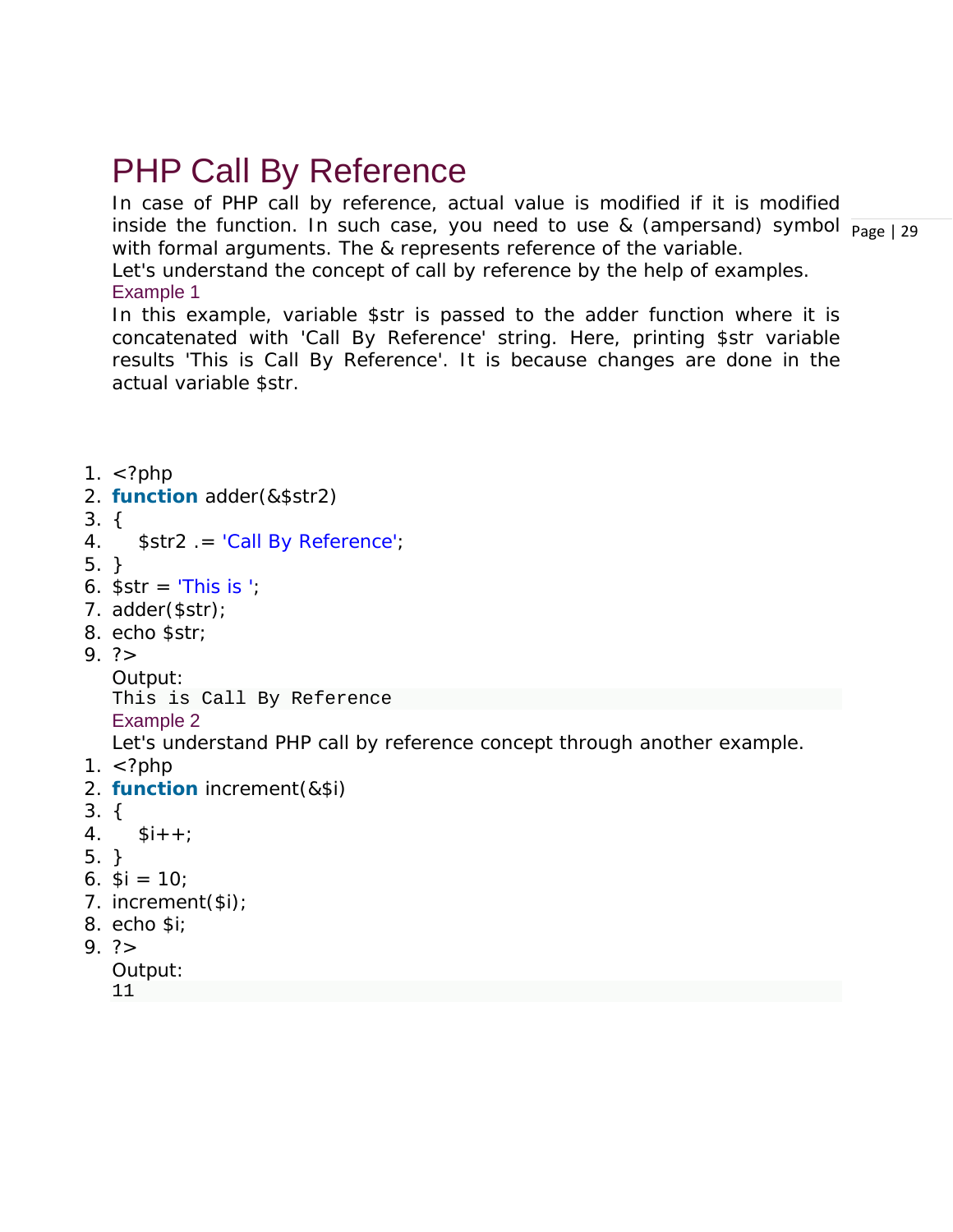## PHP Default Argument Values Function

PHP allows you to define C++ style default argument values. In such case, if you don't pass any value to the function, it will use default argument value. Let' see the simple example of using PHP default arguments in function. Example 1

- 1.  $\lt$ ?php
- 2. **function** sayHello(\$name="Ram"){
- 3. echo "Hello \$name<br/>";
- 4. }
- 5. sayHello("Sonoo");
- 6. sayHello();//passing no value
- 7. sayHello("Vimal");
- $8. ? >$

Output: Hello Sonoo Hello Ram Hello Vimal

**Since PHP 5, you can use the concept of default argument value with call by reference also.**

Example 2

- 1.  $\lt$ ?php
- 2. **function** greeting(\$first="Sonoo",\$last="Jaiswal"){
- 3. echo "Greeting: \$first \$last<br/>>";
- 4. }
- 5. greeting();
- 6. greeting("Rahul");
- 7. greeting("Michael", "Clark");
- $8. ? >$

Output:

```
Greeting: Sonoo Jaiswal
Greeting: Rahul Jaiswal
Greeting: Michael Clark
Example 3
```
- 1.  $\lt$ ?php
- 2. **function** add(\$n1=10,\$n2=10){
- 3.  $$n3 = $n1 + $n2$ ;
- 4. echo "Addition is: \$n3<br/>";
- 5. }
- 6. add();
- 7. add(20);
- 8. add(40,40);
- 9. ?>

Output: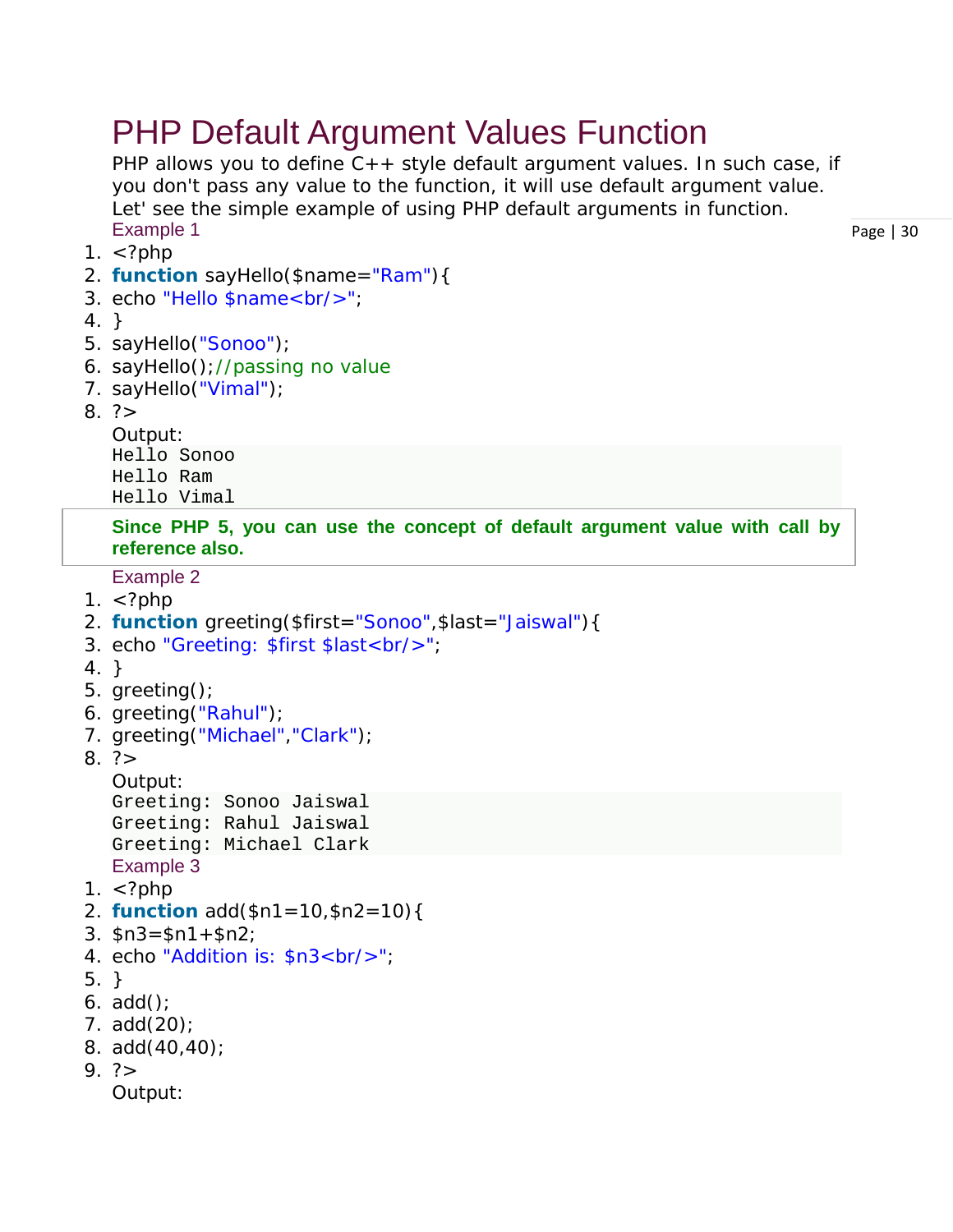Addition is: 20 Addition is: 30 Addition is: 80

## PHP Variable Length Argument Function

Page | 31

PHP supports variable length argument function. It means you can pass 0, 1 or n number of arguments in function. To do so, you need to use 3 ellipses (dots) before the argument name.

The 3 dot concept is implemented for variable length argument since PHP 5.6.

Let's see a simple example of PHP variable length argument function.

```
1. \lt?php
2. function add(...$numbers) { 
3. $sum = 0;4. foreach ($numbers as $n) { 
5. $sum += $n;6. } 
7. return $sum; 
8. } 
9. 
10. echo add(1, 2, 3, 4); 
11. 2Output:
  10
```
## PHP Recursive Function

PHP also supports recursive function call like  $C/C++$ . In such case, we call current function within function. It is also known as recursion.

It is recommended to avoid recursive function call over 200 recursion level because it may smash the stack and may cause the termination of script. Example 1: Printing number

- 1.  $\lt$ ?php
- 2. **function** display(\$number) {
- 3. **if**( $$number < = 5$ ){
- 4. echo "\$number <br/> <br/>>";
- 5. display( $$number+1$ );
- 6. }
- 7. }
- 8.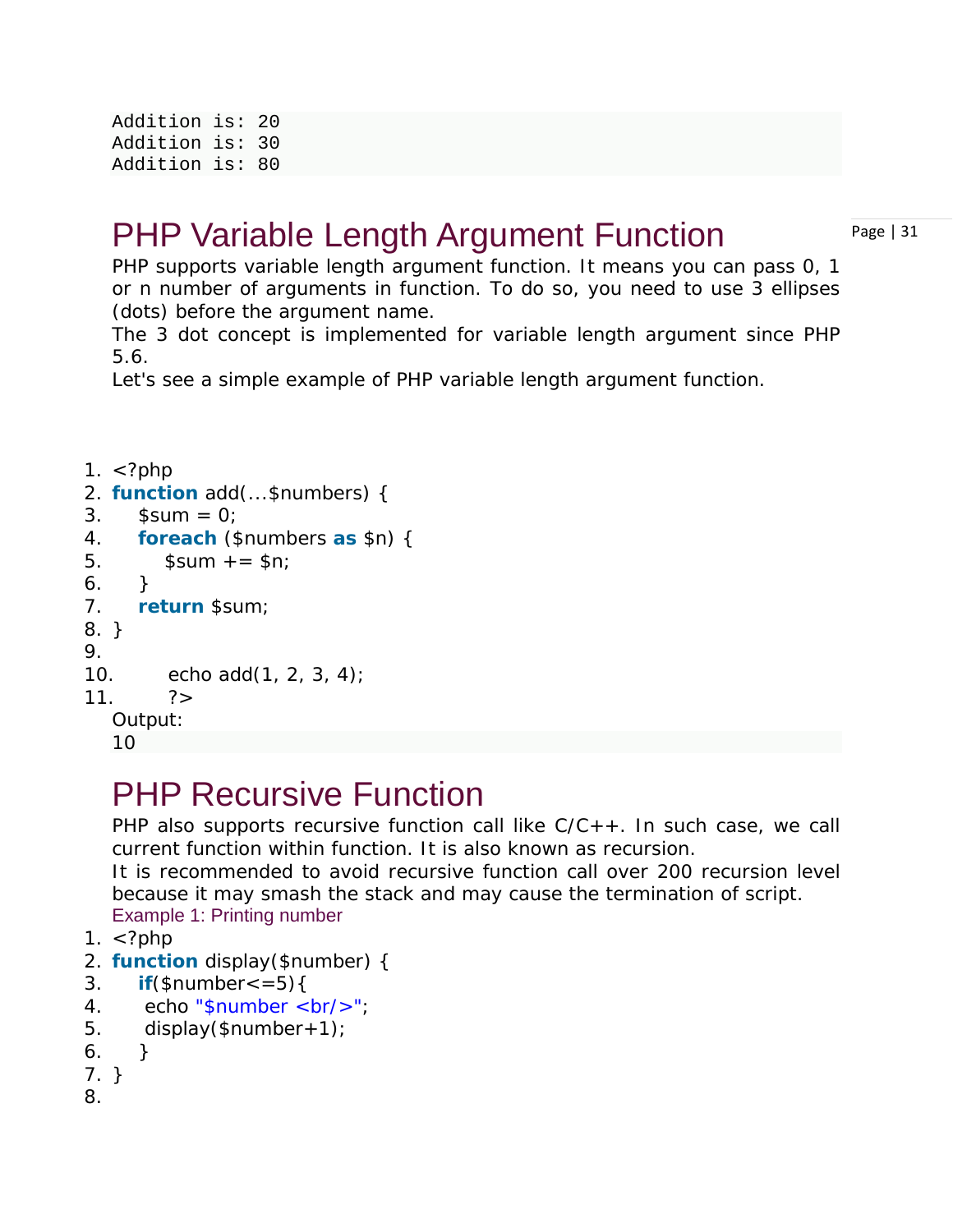```
9. display(1); 
10. ?Output: \mathbf{1}12345
    \overline{a}\overline{3}Page | 32
    \overline{4}5
    Example 2 : Factorial Number
1. \langle?php
2. function factorial($n
) 
3.
{
```

```
4. if
          ($n
< 0)
```

```
5. return
-1; /*Wrong value*/
```

```
6.7.7if (\$n == 0)
```

```
7. return 1; /*Terminating condition*/
```

```
8. return
($n
* factorial
($n
-1));
```

```
9.
}
```

```
10.
```

```
11. echo factorial(5);
```

```
12. ?>
```

```
Output:
```

```
120
```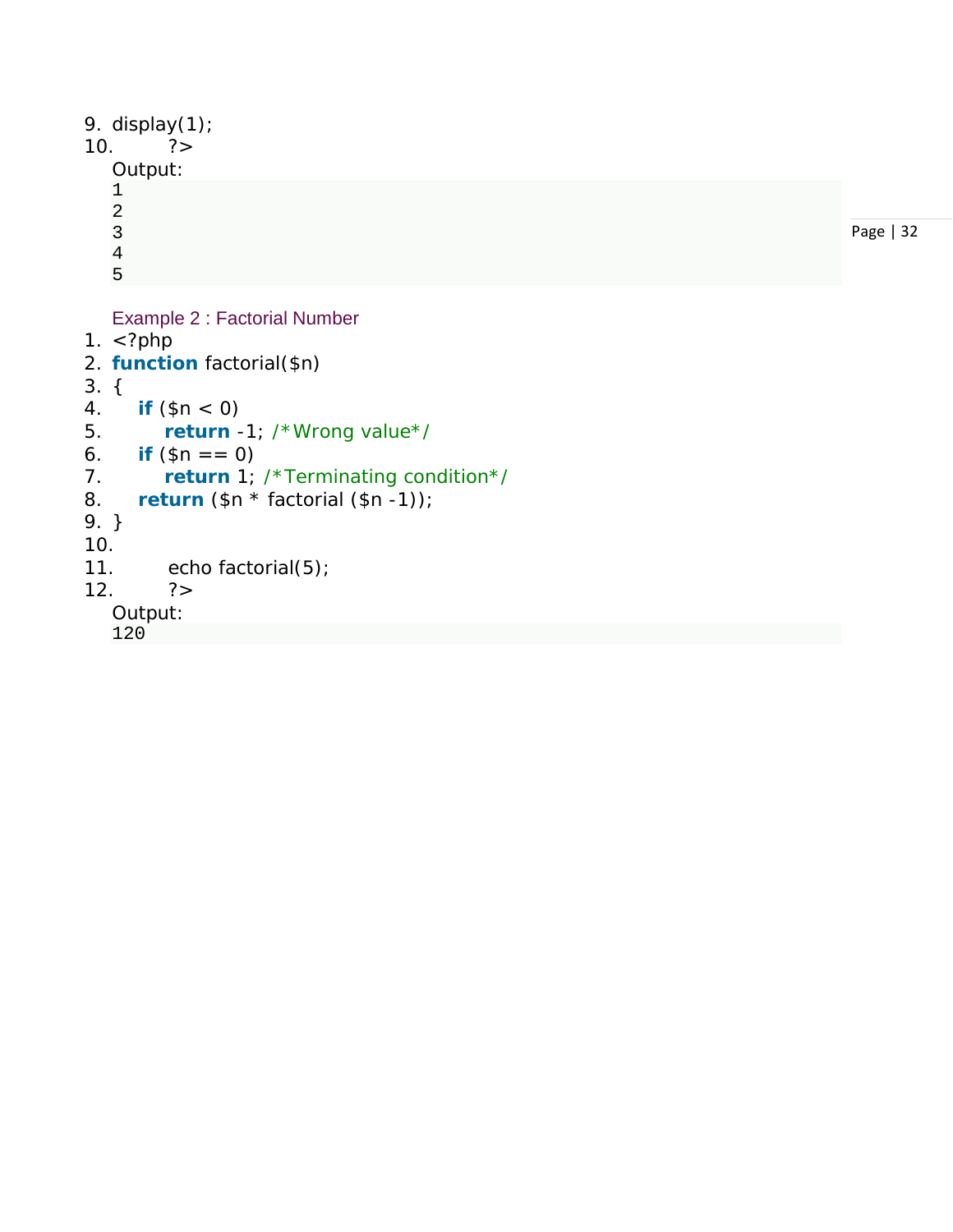# **PHP ARRAYS**

PHP array is an ordered map (contains value on the basis of key). It is used to hold multiple values of similar type in a single variable.

Page | 33

### Advantage of PHP Array

**Less Code**: We don't need to define multiple variables. **Easy to traverse**: By the help of single loop, we can traverse all the elements of an array.

**Sorting**: We can sort the elements of array.

### PHP Array Types

There are 3 types of array in PHP.

- 1. Indexed Array
- 2. Associative Array
- 3. Multidimensional Array

### PHP Indexed Array

PHP index is represented by number which starts from 0. We can store number, string and object in the PHP array. All PHP array elements are assigned to an index number by default.

There are two ways to define indexed array: 1st way:

1. \$season=**array**("summer","winter","spring","autumn");

2nd way:

- 1. \$season[0]="summer";
- 2. \$season[1]="winter";
- 3. \$season[2]="spring";
- 4.  $$season[3] = "autumn";$ Example *File: array1.php*
- 1.  $\lt$ ?php
- 2. \$season=**array**("summer","winter","spring","autumn");
- 3. echo "Season are: \$season[0], \$season[1], \$season[2] and \$season[3]";
- $4. ? >$

Output:

Season are: summer, winter, spring and autumn *File: array2.php*

- 1.  $\lt$ ?php
- 2. \$season[0]="summer";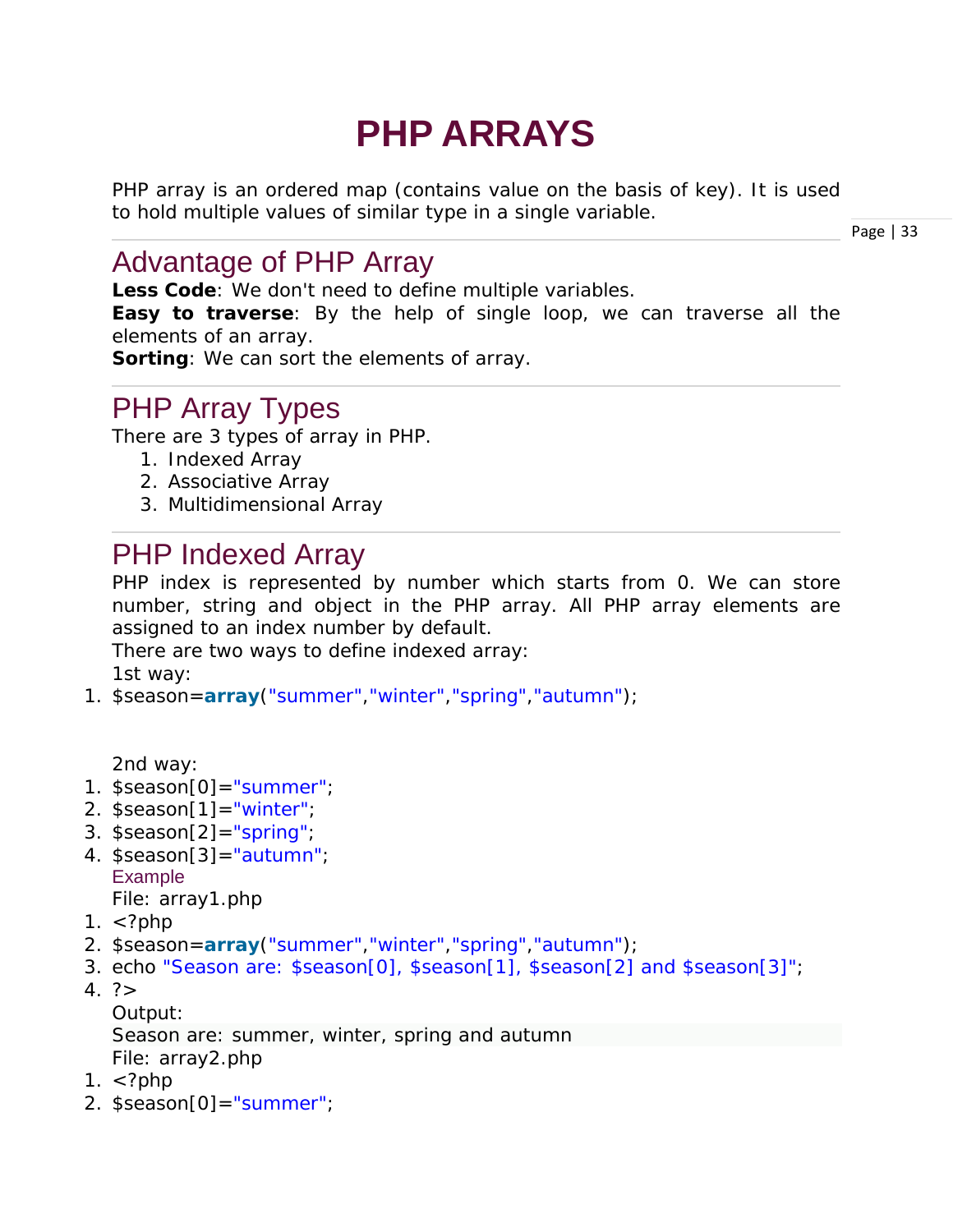- 3. \$season[1]="winter";
- 4. \$season[2]="spring";
- 5.  $$season[3] = "autumn";$
- 6. echo "Season are: \$season[0], \$season[1], \$season[2] and \$season[3]";
- $7. ? >$

Output:

Page | 34

```
Season are: summer, winter, spring and autumn
```
### PHP Associative Array

We can associate name with each array elements in PHP using => symbol. There are two ways to define associative array: 1st way:

1. \$salary=**array**("Sonoo"=>"350000","John"=>"450000","Kartik"=>"200000"  $)$ ;

2nd way:

- 1. \$salary["Sonoo"]="350000";
- 2. \$salary["John"]="450000";
- 3. \$salary["Kartik"]="200000"; Example

*File: arrayassociative1.php*

- 1.  $\lt$ ?php
- 2. \$salary=**array**("Sonoo"=>"350000","John"=>"450000","Kartik"=>"200000" );
- 3. echo "Sonoo salary: ".\$salary["Sonoo"]."<br/>>br/>";
- 4. echo "John salary: ".\$salary["John"]."<br/>>";
- 5. echo "Kartik salary: ".\$salary["Kartik"]."<br/>";
- 6. ?>

```
Output:
Sonoo salary: 350000
John salary: 450000
Kartik salary: 200000
File: arrayassociative2.php
```
- 1.  $\lt$ ?php
- 2. \$salary["Sonoo"]="350000";
- 3. \$salary["John"]="450000";
- 4. \$salary["Kartik"]="200000";
- 5. echo "Sonoo salary: ".\$salary["Sonoo"]."<br/>>br/>";
- 6. echo "John salary: ".\$salary["John"]."<br/>";
- 7. echo "Kartik salary: ".\$salary["Kartik"]."<br/>>";
- $8. ? >$

```
Output:
Sonoo salary: 350000
John salary: 450000
```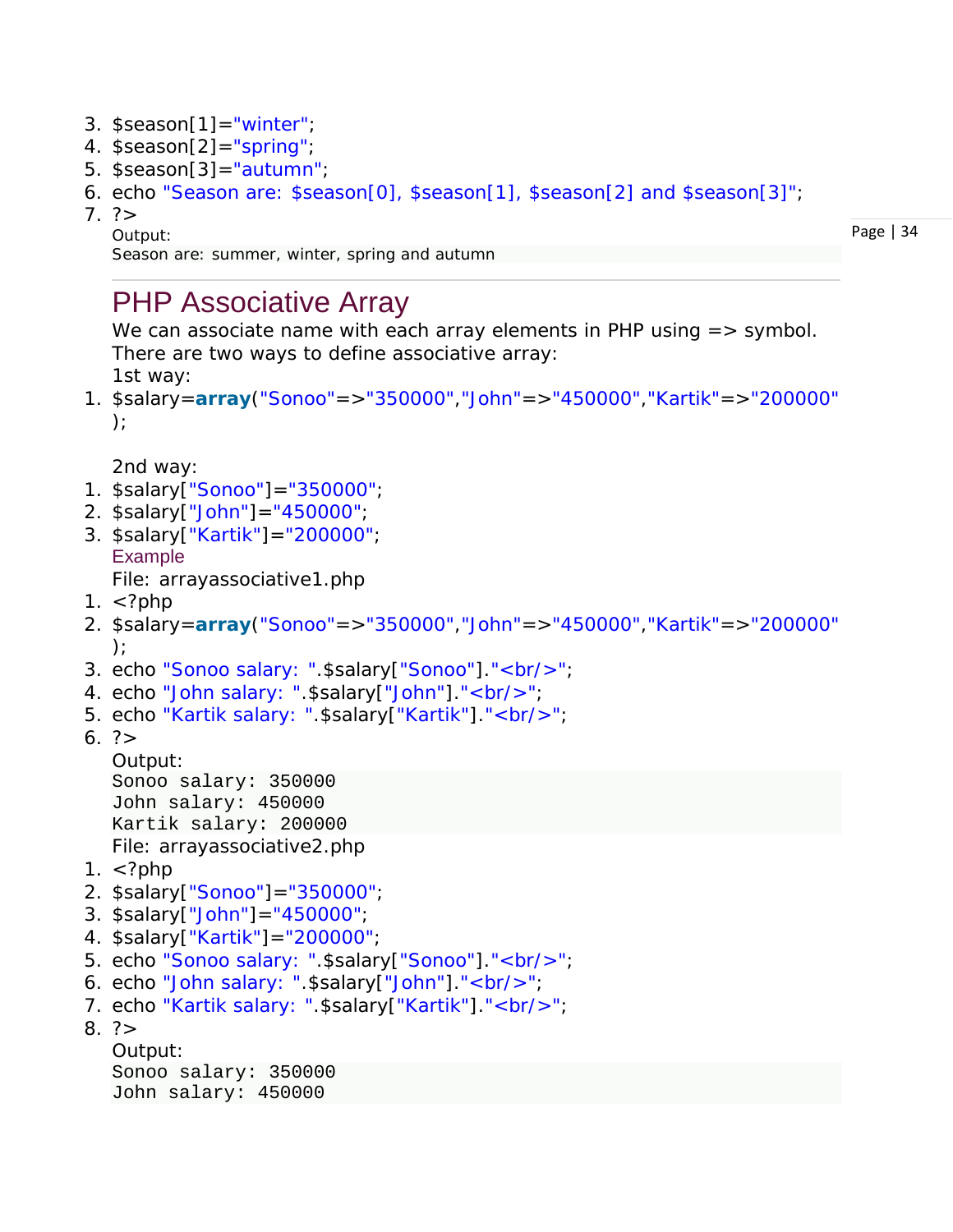## PHP Indexed Array

PHP indexed array is an array which is represented by an index number by  $^{Page|35}$ default. All elements of array are represented by an index number which starts from 0.

PHP indexed array can store numbers, strings or any object. PHP indexed array is also known as numeric array.

**Definition** 

There are two ways to define indexed array: 1st way:

- 1. \$size=**array**("Big","Medium","Short"); 2nd way:
- 1. \$size[0]="Big";
- 2.  $$size[1] = "Median";$
- 3. \$size[2]="Short"; Example *File: array1.php*
- 1.  $\lt$ ?php
- 2. \$size=**array**("Big","Medium","Short");
- 3. echo "Size: \$size[0], \$size[1] and \$size[2]";
- $4. ? >$

Output: Size: Big, Medium and Short *File: array2.php*

- 1.  $\lt$ ?php
- 2.  $$size[0] = "Big";$
- 3.  $$size[1] = "Median";$
- 4. \$size[2]="Short";
- 5. echo "Size: \$size[0], \$size[1] and \$size[2]";
- 6. ?>

Output:

Size: Big, Medium and Short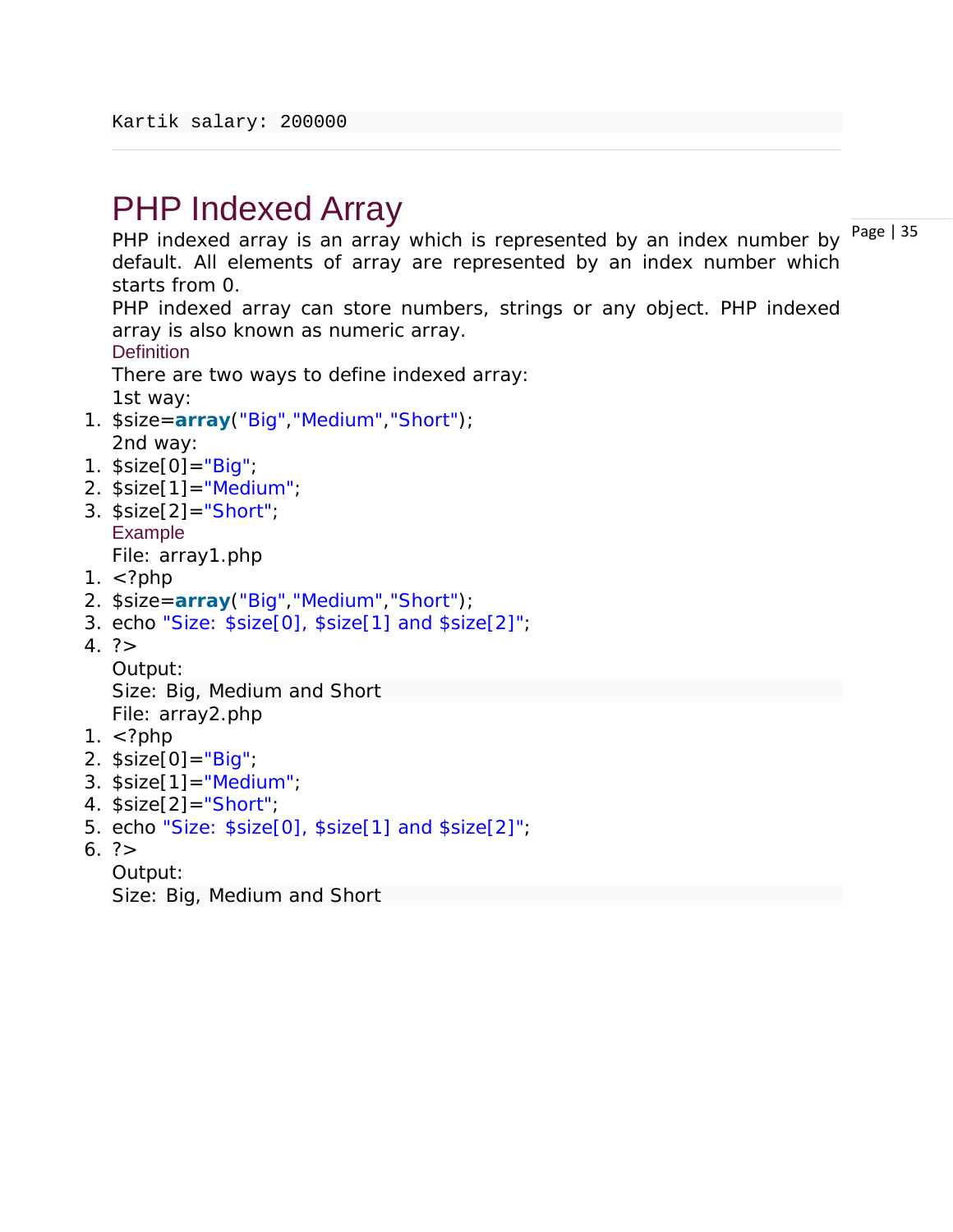### Traversing PHP Indexed Array

We can easily traverse array in PHP using foreach loop. Let's see a simple example to traverse all the elements of PHP array.

*File: array3.php*

- 1.  $\lt$ ?php
- 2. \$size=**array**("Big","Medium","Short");
- 3. **foreach**( \$size **as** \$s )
- 4. {
- 5. echo "Size is: \$s<br />";
- 6. }
- $7. ? >$

```
Output:
Size is: Big
Size is: Medium
Size is: Short
```
## Count Length of PHP Indexed Array

PHP provides count() function which returns length of an array.

- 1.  $\lt$ ?php
- 2. \$size=**array**("Big","Medium","Short");
- 3. echo count(\$size);
- $4. ? >$

Output:

#### 3

## PHP Associative Array

PHP allows you to associate name/label with each array elements in PHP using => symbol. Such way, you can easily remember the element because each element is represented by label than an incremented number. **Definition** 

There are two ways to define associative array:

1st way:

1. \$salary=**array**("Sonoo"=>"550000","Vimal"=>"250000","Ratan"=>"200000 ");

2nd way:

- 1. \$salary["Sonoo"]="550000";
- 2. \$salary["Vimal"]="250000";
- 3. \$salary["Ratan"]="200000"; Example

*File: arrayassociative1.php*

- 1.  $\lt$ ?php
- 2. \$salary=**array**("Sonoo"=>"550000","Vimal"=>"250000","Ratan"=>"200000 ");
- 3. echo "Sonoo salary: ".\$salary["Sonoo"]."<br/>";
- 4. echo "Vimal salary: ".\$salary["Vimal"]."<br/>>";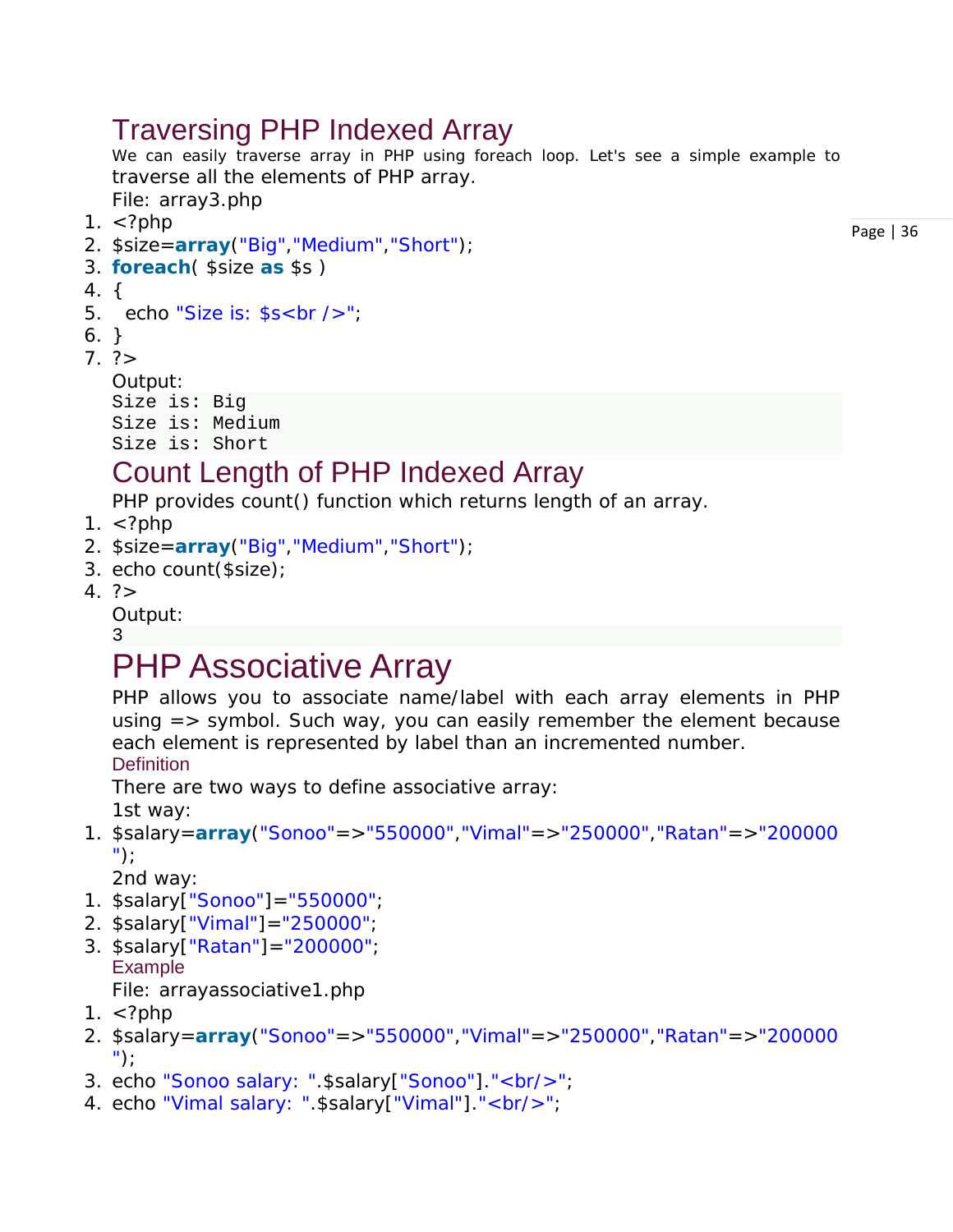```
5. echo "Ratan salary: ".$salary["Ratan"]."<br/>"; 
6. ?> 
  Output:
  Sonoo salary: 550000
  Vimal salary: 250000
  Ratan salary: 200000
  File: arrayassociative2.php
1. \lt?php
2. $salary["Sonoo"]="550000"; 
3. $salary["Vimal"]="250000"; 
4. $salary["Ratan"]="200000"; 
5. echo "Sonoo salary: ".$salary["Sonoo"]."<br/>>br/>";
6. echo "Vimal salary: ".$salary["Vimal"]."<br/>"; 
7. echo "Ratan salary: ".$salary["Ratan"]."<br/>>";
8. ? >Output:
  Sonoo salary: 550000
```
Vimal salary: 250000

#### Ratan salary: 200000

### Traversing PHP Associative Array

By the help of PHP for each loop, we can easily traverse the elements of PHP associative array.

- 1.  $\lt$ ?php
- 2. \$salary=**array**("Sonoo"=>"550000","Vimal"=>"250000","Ratan"=>"200000 ");
- 3. **foreach**(\$salary **as** \$k => \$v) {
- 4. echo "Key: ".\$k." Value: ".\$v."<br/>";
- 5. }
- 6. ?>

Output:

```
Key: Sonoo Value: 550000
Key: Vimal Value: 250000
Key: Ratan Value: 200000
```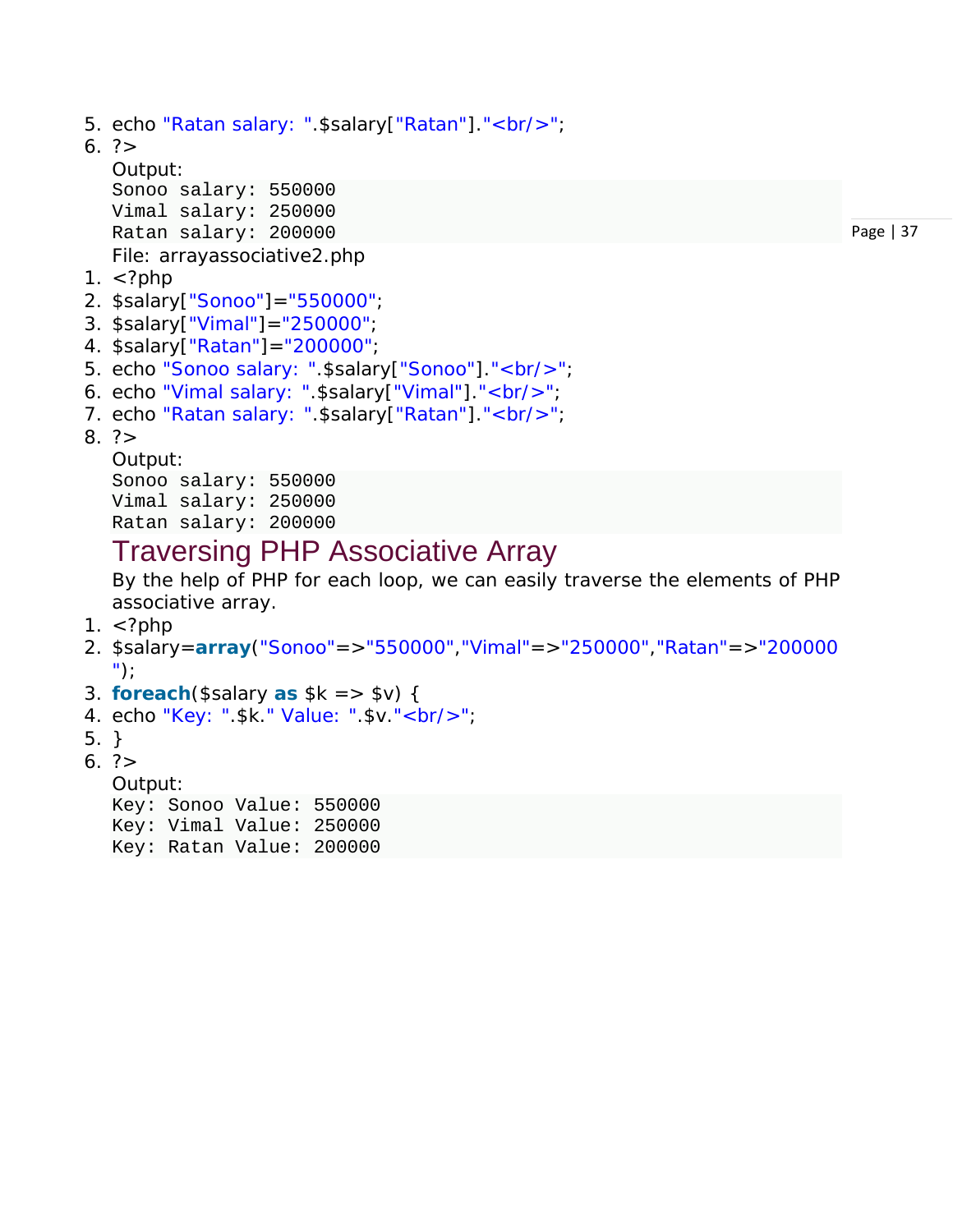## PHP Multidimensional Array

PHP multidimensional array is also known as array of arrays. It allows you to store tabular data in an array. PHP multidimensional array can be represented in the form of matrix which is represented by row \* column. **Definition** 

Page | 38

- 1.  $\varepsilon$ emp =  $\arctan$
- 2. (
- 3. **array**(1,"sonoo",400000),
- 4. **array**(2,"john",500000),
- 5. **array**(3,"rahul",300000)
- $6.$  );

#### Example

Let's see a simple example of PHP multidimensional array to display following tabular data. In this example, we are displaying 3 rows and 3 columns.

| 1d            | <b>Name</b> | <b>Salary</b> |
|---------------|-------------|---------------|
|               | sonoo       | 400000        |
| $\mathcal{P}$ | john        | 500000        |
| 2             | rahul       | 300000        |

*File: multiarray.php*

```
1. \langle?php
2. \varepsilon = \arctan\theta3. ( 
4. array(1,"sonoo",400000), 
5. array(2,"john",500000), 
6. array(3,"rahul",300000) 
7. );
8. 
9. for ($row = 0; $row < 3; $row + +) {
10. for (\$col = 0; \$col < 3; \$col + +) {
11. echo $emp[$row][$col]." "; 
12. }
13. echo "<br/>\langle b r / \rangle";
14. } 
15. ?Output:
   1 sonoo 400000 
   2 john 500000
```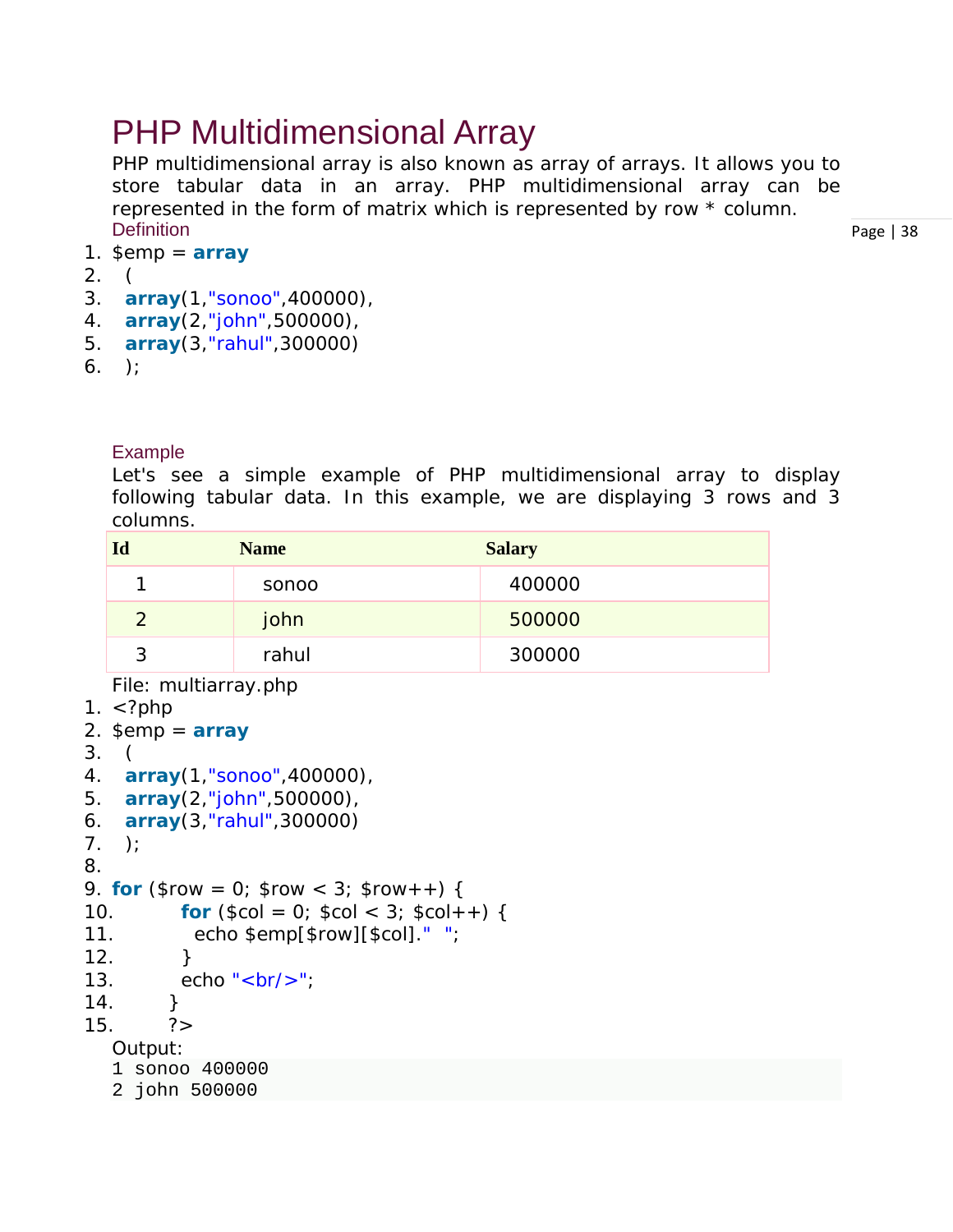3 rahul 300000

## PHP Array Functions

PHP provides various array functions to access and manipulate the elements of array. The important PHP array functions are given below.

Page | 39

### 1) PHP array() function

PHP array() function creates and returns an array. It allows you to create indexed, associative and multidimensional arrays. **Syntax**

- 1. **array array** ([ mixed \$... ] )
- **Example**
- 1.  $\lt$ ?php
- 2. \$season=**array**("summer","winter","spring","autumn");
- 3. echo "Season are: \$season[0], \$season[1], \$season[2] and \$season[3]";
- $4. ? >$

Output:

Season are: summer, winter, spring and autumn

### 2) PHP array\_change\_key\_case() function

PHP array change key case() function changes the case of all key of an array.

Note: It changes case of key only.

#### **Syntax**

1. **array** array\_change\_key\_case ( **array** \$array [, int \$case = CASE\_LOWER ]  $\lambda$ 

### **Example**

- 1.  $\lt$ ?php
- 2. \$salary=**array**("Sonoo"=>"550000","Vimal"=>"250000","Ratan"=>"200000 ");
- 3. print\_r(array\_change\_key\_case(\$salary,CASE\_UPPER));
- $4. ? >$

Output:

```
Array ( [SONOO] => 550000 [VIMAL] => 250000 [RATAN] => 200000 )
```
### **Example**

- 1.  $\langle$ ?php
- 2. \$salary=**array**("Sonoo"=>"550000","Vimal"=>"250000","Ratan"=>"200000 ");
- 3. print\_r(array\_change\_key\_case(\$salary,CASE\_LOWER));
- $4. ? >$ 
	- Output:

```
Array ( [sonoo] => 550000 [vimal] => 250000 [ratan] => 200000 )
```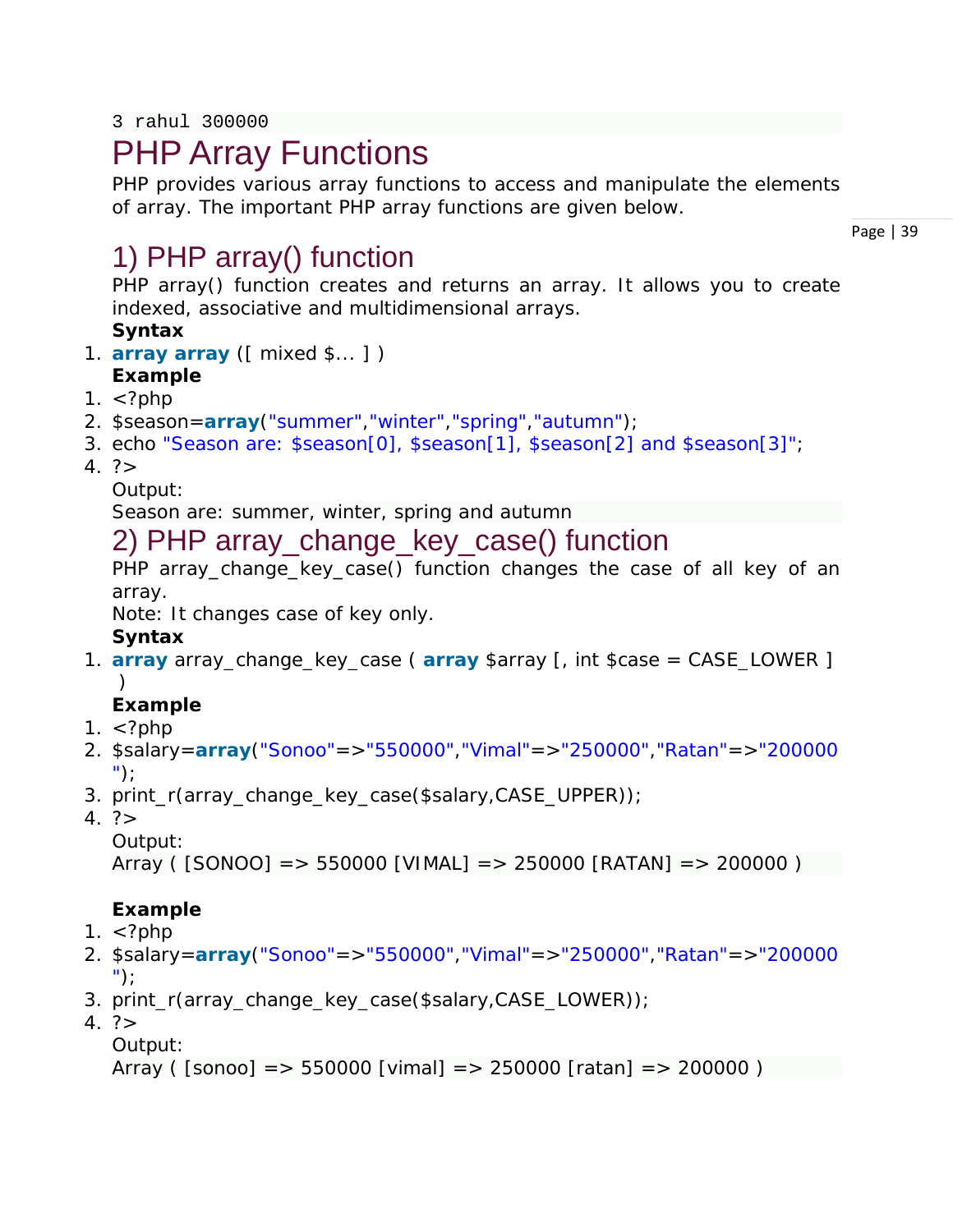## 3) PHP array\_chunk() function

PHP array\_chunk() function splits array into chunks. By using array\_chunk() method, you can divide array into many parts.

### **Syntax**

1. array array\_chunk ( array \$array , int \$size [, bool \$preserve\_keys = false Rage | 40 ] )

### **Example**

- 1.  $\langle$ ?php
- 2. \$salary=**array**("Sonoo"=>"550000","Vimal"=>"250000","Ratan"=>"200000 ");
- 3. print\_r(array\_chunk(\$salary,2));
- $4. ? >$

```
Output:
Array (
```

```
[0] => Array ( [0] => 550000 [1] => 250000 )
[1] => Array ( [0] => 200000 )
```

```
)
```
## 4) PHP count() function

PHP count() function counts all elements in an array.

**Syntax**

- 1. int count (mixed  $\frac{1}{2}$ array\_or\_countable [, int  $\frac{1}{2}$  mode = COUNT\_NORMAL ] ) **Example**
- 1.  $\lt$ ?php
- 2. \$season=**array**("summer","winter","spring","autumn");
- 3. echo count(\$season);
- $4. ? >$

Output:

4

## 5) PHP sort() function

PHP sort() function sorts all the elements in an array.

**Syntax**

- 1. bool sort ( **array** &\$array [, int \$sort\_flags = SORT\_REGULAR ] ) **Example**
- 1.  $\lt$ ?php
- 2. \$season=**array**("summer","winter","spring","autumn");
- 3. sort(\$season);
- 4. **foreach**( \$season **as** \$s )
- 5. {

```
6. echo "ss < br />";
```
7. }

```
8. ? >
```
Output: autumn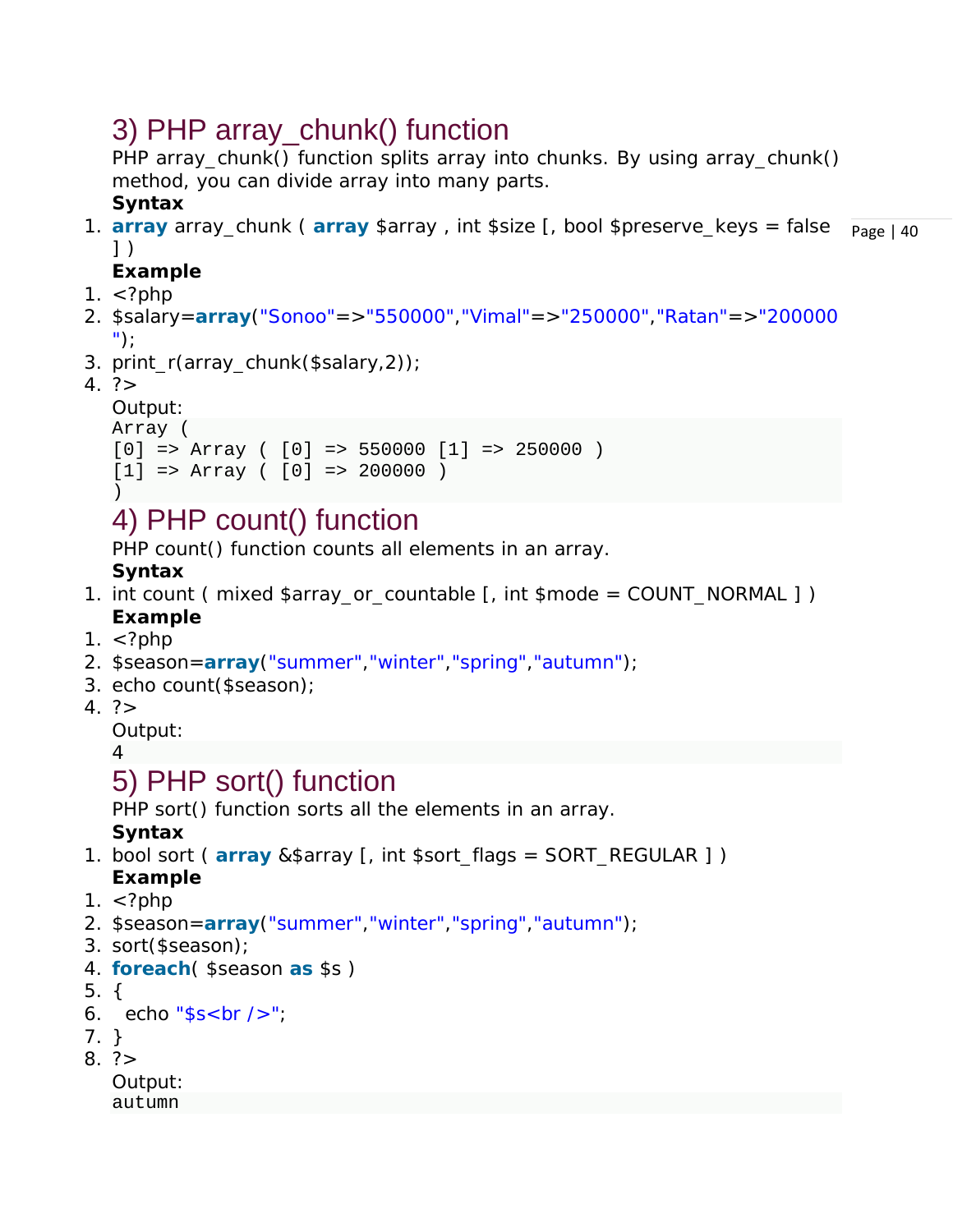spring summer winter

### 6) PHP array\_reverse() function

Page | 41

PHP array\_reverse() function returns an array containing elements in reversed order.

#### **Syntax**

- 1. **array** array\_reverse ( **array** \$array [, bool \$preserve\_keys = false ] ) **Example**
- 1.  $\lt$ ?php
- 2. \$season=**array**("summer","winter","spring","autumn");
- 3. \$reverseseason=array\_reverse(\$season);
- 4. **foreach**( \$reverseseason **as** \$s )
- 5. {
- 6. echo " $s$ s < br  $/$  >";
- 7. }
- $8. ? >$

Output: autumn spring winter summer

### 7) PHP array\_search() function

PHP array\_search() function searches the specified value in an array. It returns key if search is successful.

#### **Syntax**

1. mixed array\_search ( mixed \$needle , **array** \$haystack [, bool \$strict = fals e ] )

#### **Example**

- 1.  $\lt$ ?php
- 2. \$season=**array**("summer","winter","spring","autumn");
- 3. \$key=array\_search("spring",\$season);
- 4. echo \$key;
- 5.  $?$

```
Output:
```
2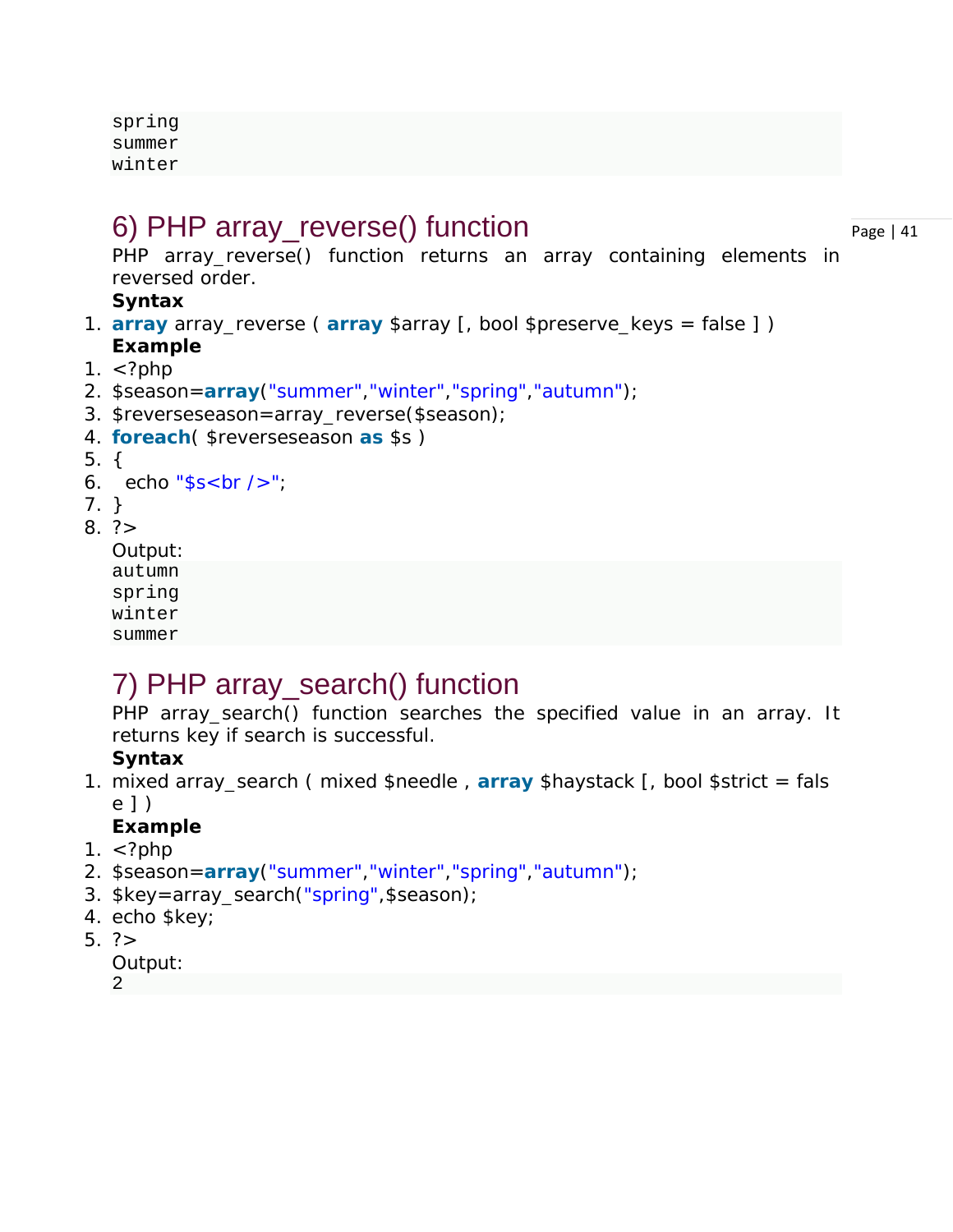## 8) PHP array\_intersect() function

PHP array\_intersect() function returns the intersection of two array. In other words, it returns the matching elements of two array. **Syntax**

- Page | 42 1. **array** array\_intersect ( **array** \$array1 , **array** \$array2 [, **array** \$... ] ) **Example**
- 1.  $\lt$ ?php
- 2. \$name1=**array**("sonoo","john","vivek","smith");
- 3. \$name2=**array**("umesh","sonoo","kartik","smith");
- 4. \$name3=array\_intersect(\$name1,\$name2);
- 5. **foreach**( \$name3 **as** \$n )
- 6. {

```
7. echo \sqrt[4]{\pi}sh\sqrt[4]{\pi};
```
- 8. }
- $9. ? >$

Output: sonoo smith

## **PHP String**

A PHP string is a sequence of characters i.e. used to store and manipulate text. There are 4 ways to specify string in PHP.

- o single quoted
- o double quoted
- o heredoc syntax
- o newdoc syntax (since PHP 5.3)

### Single Quoted PHP String

We can create a string in PHP by enclosing text in a single quote. It is the easiest way to specify string in PHP.

- 1.  $\lt$ ?php
- 2. \$str='Hello text within single quote';
- 3. echo \$str;
- $4. ? >$

Output:

Hello text within single quote

We can store multiple line text, special characters and escape sequences in a single quoted PHP string.

- 1.  $\lt$ ?php
- 2. \$str1='Hello text
- 3. multiple line
- 4. text within single quoted string';
- 5. \$str2='Using double "quote" directly inside single quoted string';
- 6. \$str3='Using escape sequences \n in single quoted string';
- 7. echo " $sstr1$  <br/> $\langle$  str2 <br/> <br/>  $\langle$  str3";
- $8. ? >$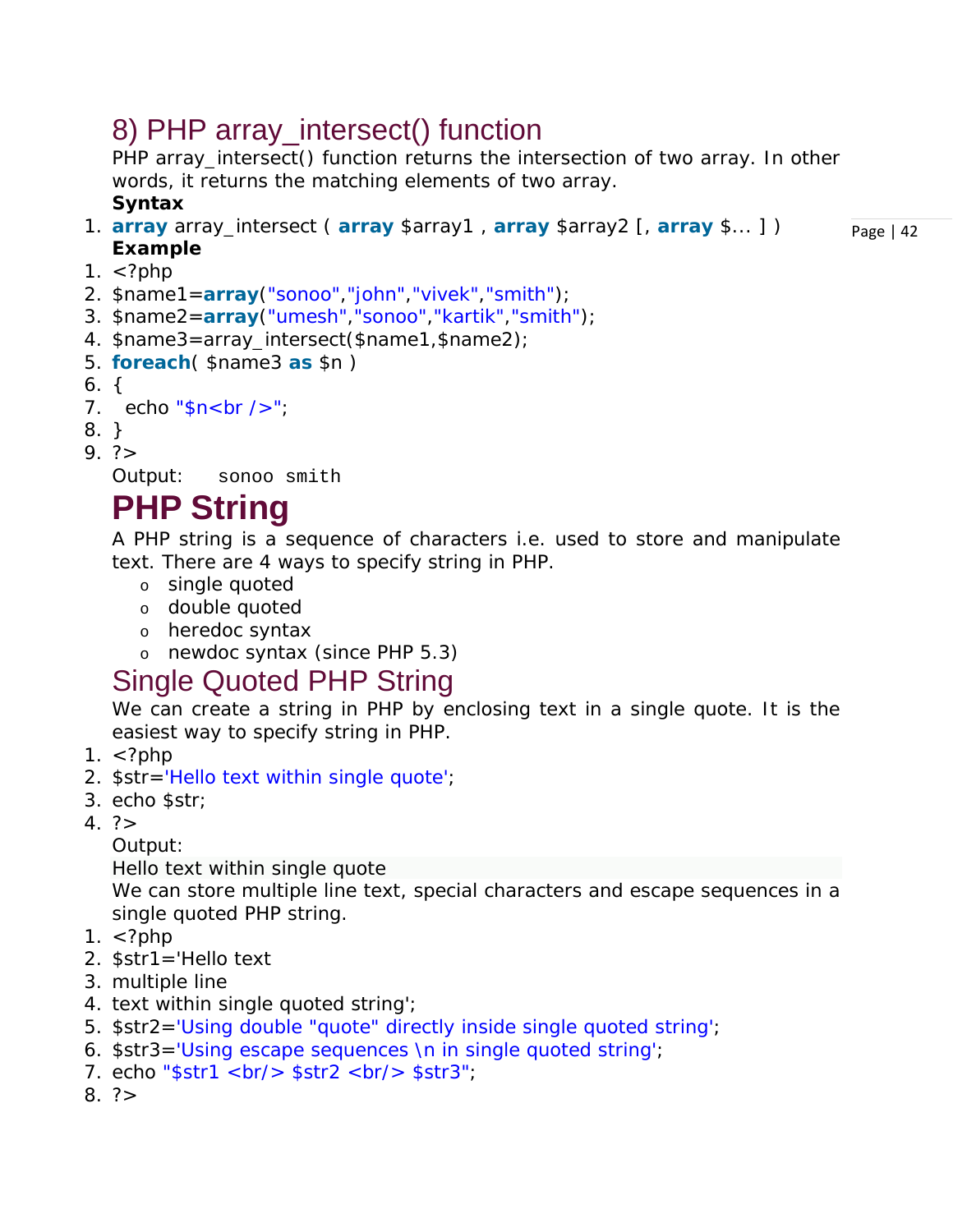Output:

Hello text multiple line text within single quoted string Using double "quote" directly inside single quoted string Using escape sequences \n in single quoted string

**Note: In single quoted PHP strings, most escape sequences and variables will not be interpreted. But, we can use single quote through \' and backslash through \\ inside single quoted PHP strings.**

- 1.  $\lt$ ?php
- 2.  $$num1=10;$
- 3. \$str1='trying variable \$num1';
- 4. \$str2='trying backslash n and backslash t inside single quoted string \n \t';
- 5. \$str3='Using single quote \'my quote\' and \\backslash';
- 6. echo " $$str1$  <br/>  $k$  >  $$str2$  <br/> $k$  >  $$str3$ ";
- $7.$ ?>

Output:

trying variable \$num1

trying backslash n and backslash t inside single quoted string \n \t

Using single quote 'my quote' and \backslash

### Double Quoted PHP String

In PHP, we can specify string through enclosing text within double quote also. But escape sequences and variables will be interpreted using double quote PHP strings.

- 1.  $\lt$ ?php
- 2. \$str="Hello text within double quote";
- 3. echo \$str;
- $4. ? >$

Output:

Hello text within double quote

Now, you **can't use double quote directly** inside double quoted string.

- 1.  $\langle$ ?php
- 2. \$str1="Using double "quote" directly inside double quoted string";
- 3. echo \$str1;
- $4. ? >$

Output:

```
Parse error: syntax error, unexpected 'quote' (T_STRING) in 
C:\wamp\www\string1.php on line 2
```
We **can store multiple line text, special characters and escape sequences** in a double quoted PHP string.

- 1.  $\lt$ ?php
- 2. \$str1="Hello text
- 3. multiple line
- 4. text within double quoted string";
- 5. \$str2="Using double \"quote\" with backslash inside double quoted string";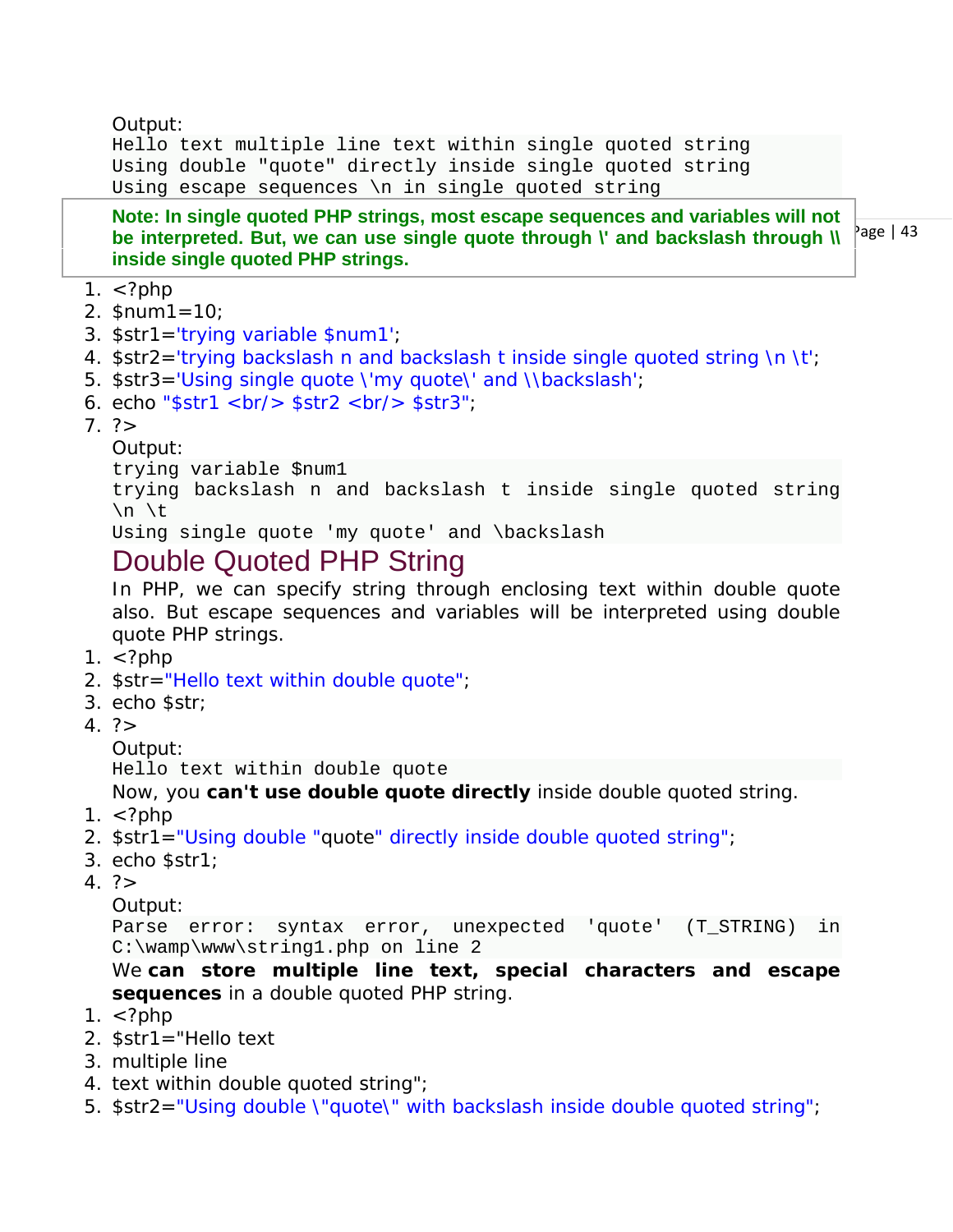- 6. \$str3="Using escape sequences \n in double quoted string";
- 7. echo " $$str1$  <br/>  $k$  >  $$str2$  <br/>  $k$  >  $$str3$ ";
- $8. ? >$

#### Output:

```
Page | 44
  Hello text multiple line text within double quoted string 
  Using double "quote" with backslash inside double quoted string 
  Using escape sequences in double quoted string
  In double quoted strings, variable will be interpreted.
1. \lt?php
2. $num1=10;
```
- 3. echo "Number is: \$num1";
- $4. ? >$

```
Output:
Number is: 10
```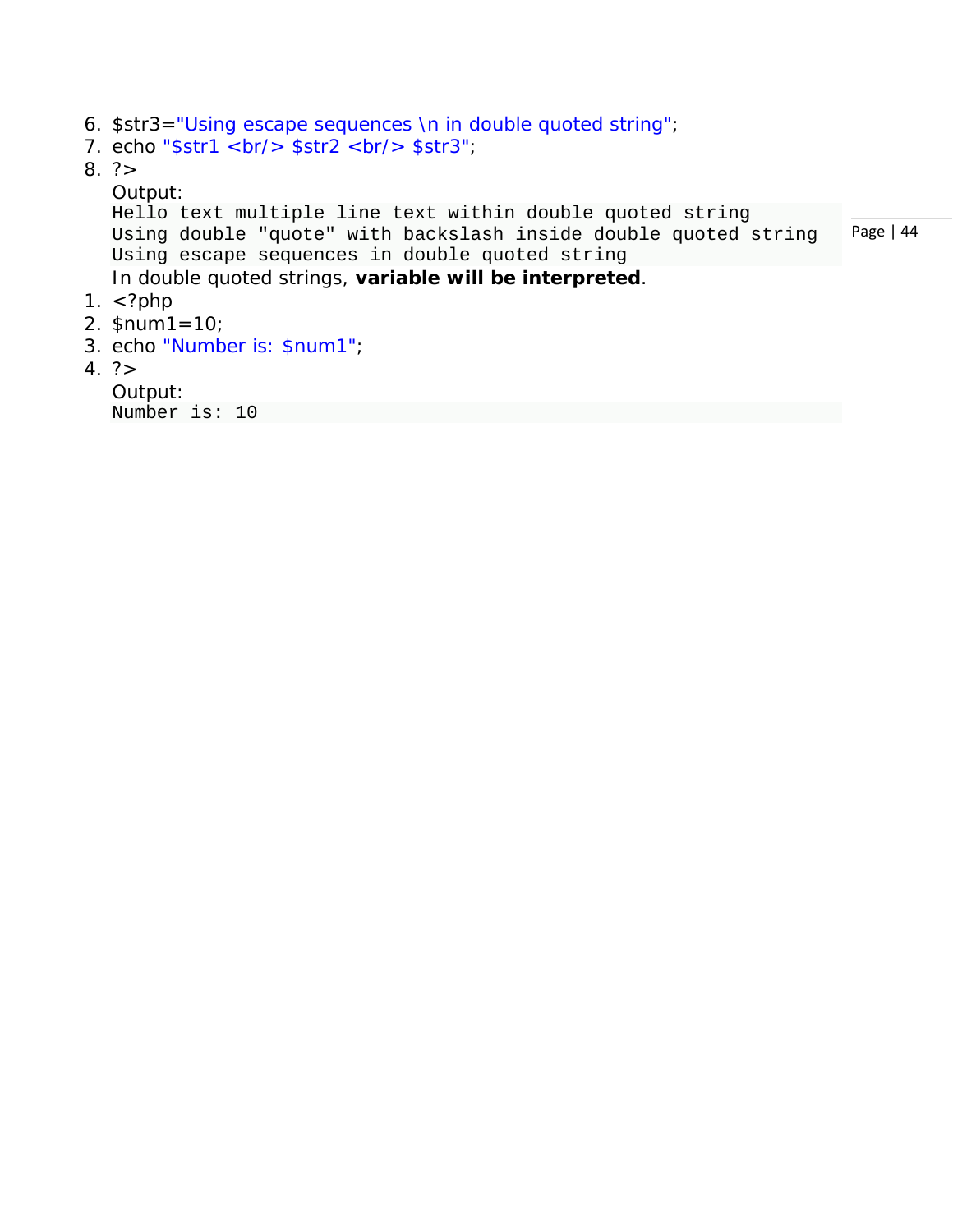# **PHP STRING FUNCTIONS**

PHP provides various string functions to access and manipulate strings. A list of important PHP string functions are given below.

## 1) PHP strtolower() function

The strtolower() function returns string in lowercase letter.

#### **Syntax**

- 1. string strtolower (string \$string) **Example**
- 1.  $\lt$ ?php
- 2. \$str="My name is KHAN";
- 3. \$str=strtolower(\$str);
- 4. echo \$str;
- 5.  $?$

Output:

my name is khan

## 2) PHP strtoupper() function

The strtoupper() function returns string in uppercase letter.

### **Syntax**

1. string strtoupper (string \$string)

### **Example**

- 1.  $\lt$ ?php
- 2. \$str="My name is KHAN";
- 3. \$str=strtoupper(\$str);
- 4. echo \$str;
- $5. ? >$

Output:

MY NAME IS KHAN

### 3) PHP ucfirst() function

The ucfirst() function returns string converting first character into uppercase. It doesn't change the case of other characters.

#### **Syntax**

- 1. string ucfirst ( string \$str ) **Example**
- 1.  $\langle$ ?php
- 2. \$str="my name is KHAN";
- 3. \$str=ucfirst(\$str);
- 4. echo \$str;
- 5.  $?$

Output:

My name is KHAN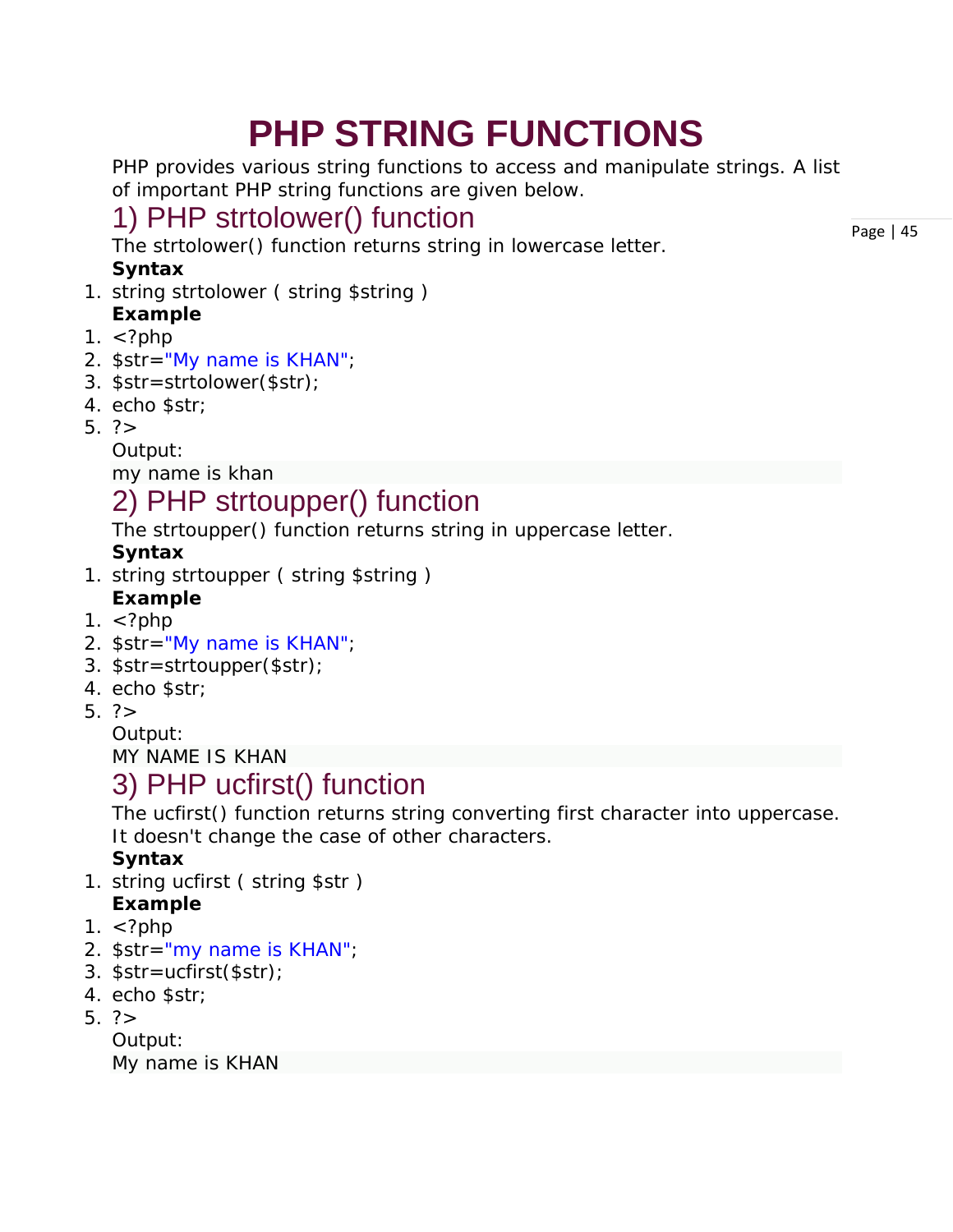### 4) PHP lcfirst() function

The lcfirst() function returns string converting first character into lowercase. It doesn't change the case of other characters.

#### **Syntax**

- 1. string lcfirst ( string \$str ) **Example**
- 1.  $\lt$ ?php
- 2. \$str="MY name IS KHAN";
- 3. \$str=lcfirst(\$str);
- 4. echo \$str;
- 5. ?>

Output: mY name IS KHAN

## 5) PHP ucwords() function

The ucwords() function returns string converting first character of each word into uppercase.

#### **Syntax**

1. string ucwords ( string \$str )

#### **Example**

- 1.  $\lt$ ?php
- 2. \$str="my name is Sonoo jaiswal";
- 3. \$str=ucwords(\$str);
- 4. echo \$str;
- 5. ?>

Output:

My Name Is Sonoo Jaiswal

### 6) PHP strrev() function

The strrev() function returns reversed string.

#### **Syntax**

- 1. string strrev ( string \$string ) **Example**
- 1.  $\lt$ ?php
- 2. \$str="my name is Sonoo jaiswal";
- 3. \$str=strrev(\$str);
- 4. echo \$str;
- 5.  $?$

Output: lawsiaj oonoS si eman ym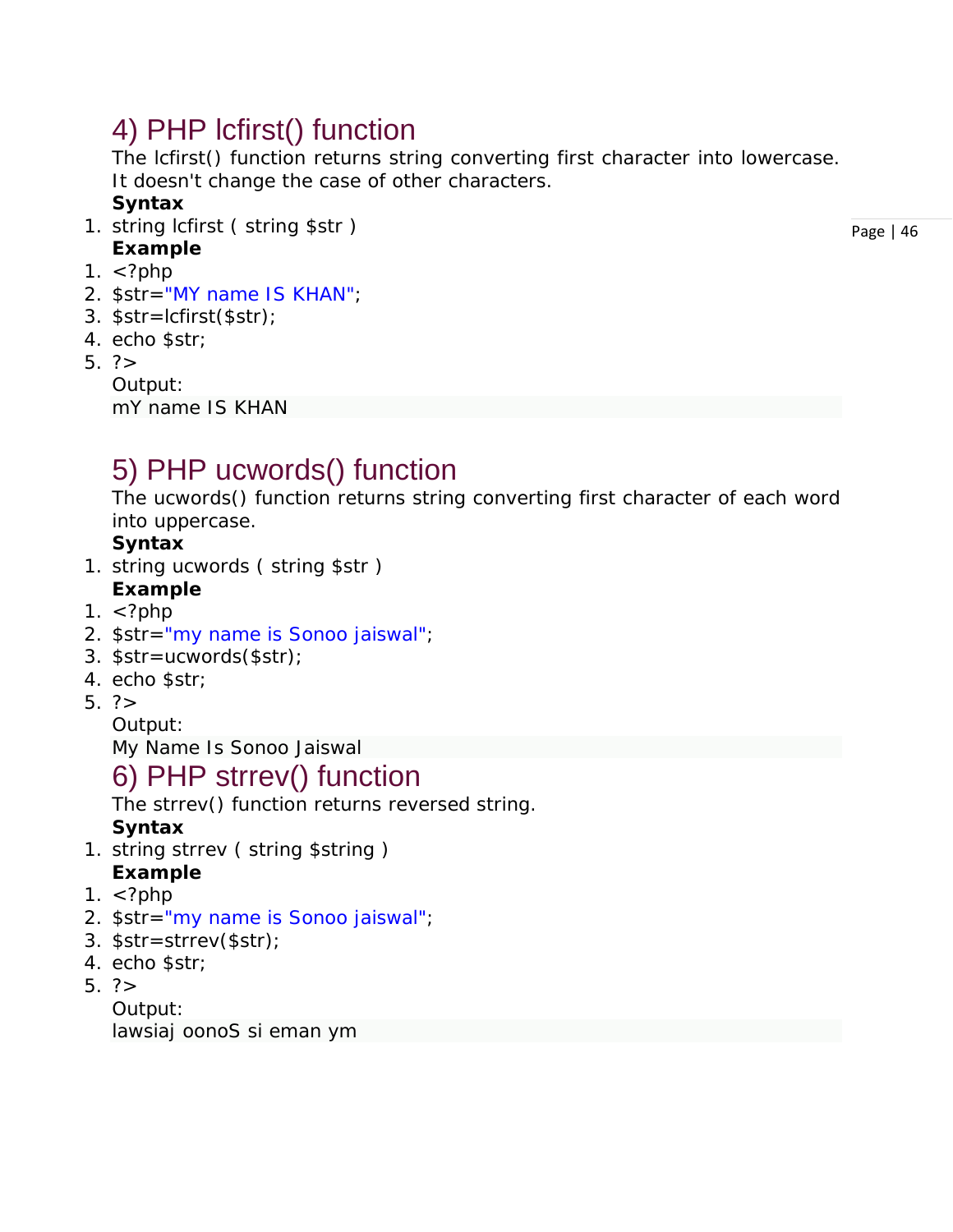## 7) PHP strlen() function

The strlen() function returns length of the string.

#### **Syntax**

- 1. int strlen ( string \$string )
- **Example**
- 1.  $\langle$ ?php
- 2. \$str="my name is Sonoo jaiswal";
- 3. \$str=strlen(\$str);
- 4. echo \$str;
- 5. ?>

Output:

24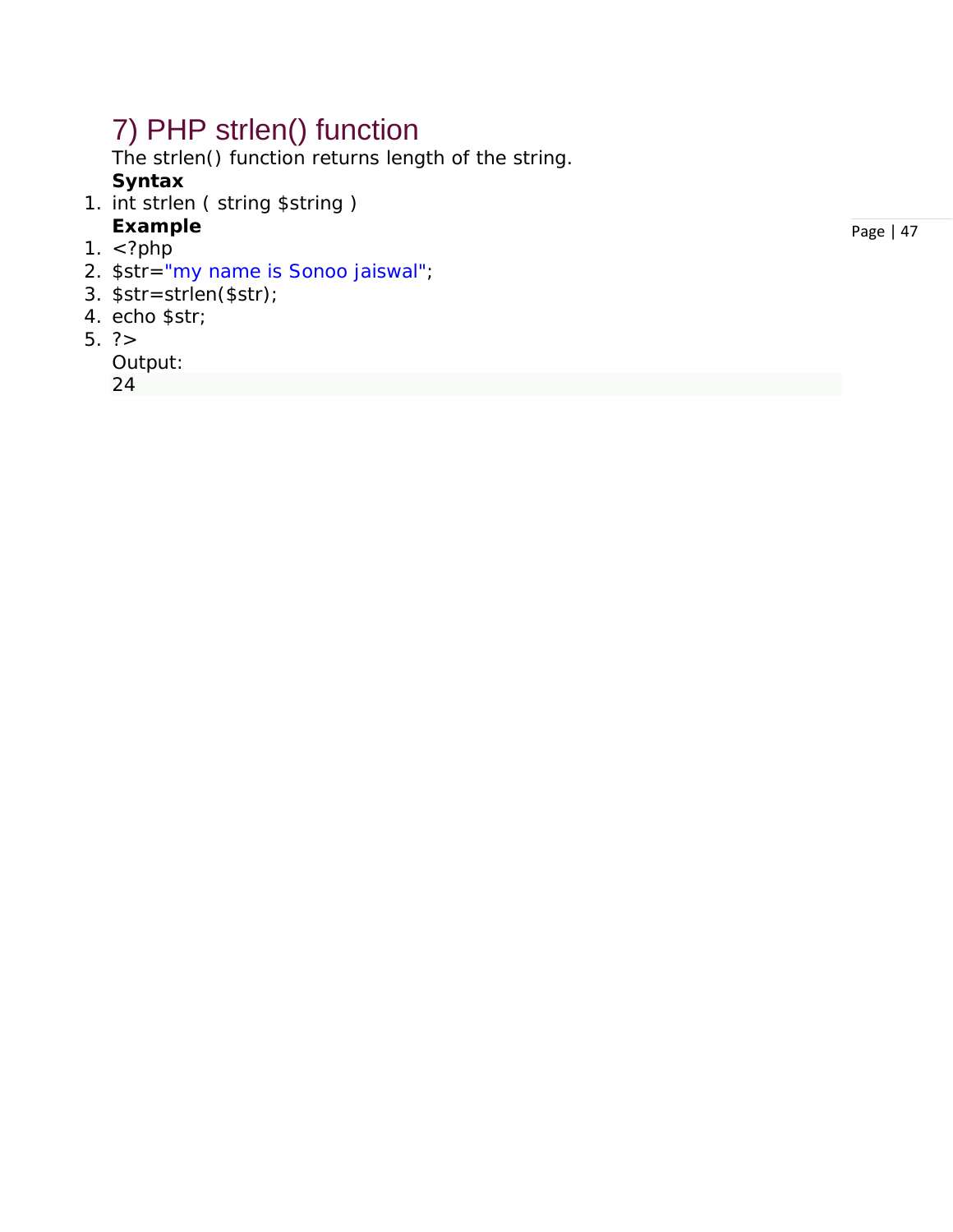# **PHP MATH**

PHP provides many predefined math constants and functions that can be used to perform mathematical operations.

### PHP Math: abs() function

The abs() function returns absolute value of given number. It returns an integer value but if you pass floating point value, it returns a float value.

#### **Syntax**

- 1. number abs ( mixed \$number ) **Example**
- 1.  $\langle$ ?php
- 2. echo  $(abs(-7)$ ."<br/> $(k-7)$ ; // 7 (integer)
- 3. echo  $(abs(7)$ ."<br/> $(br/$ ); //7 (integer)
- 4. echo (abs(-7.2)."<br/>>br/>"); //7.2 (float/double)
- 5.  $?$

```
Output:
```
7

```
7
```

```
7.2
```
### PHP Math: ceil() function

The ceil() function rounds fractions up.

#### **Syntax**

- 1. float ceil ( float \$value )
- **Example**
- 1.  $\lt$ ?php
- 2. echo (ceil(3.3)."<br/>");// 4
- 3. echo (ceil(7.333)."<br/>");// 8
- 4. echo (ceil(-4.8)."<br/>>br/>");// -4
- 5.  $?$

```
Output:
```

```
4
```

```
8
-4
```
### PHP Math: floor() function

The floor() function rounds fractions down.

#### **Syntax**

1. float floor ( float \$value )

#### **Example**

- 1.  $\lt$ ?php
- 2. echo (floor(3.3)." <  $br/$  );// 3
- 3. echo (floor(7.333)."<br/>");// 7
- 4. echo (floor(-4.8)." < br/>br/>");// -5
- 5. ?>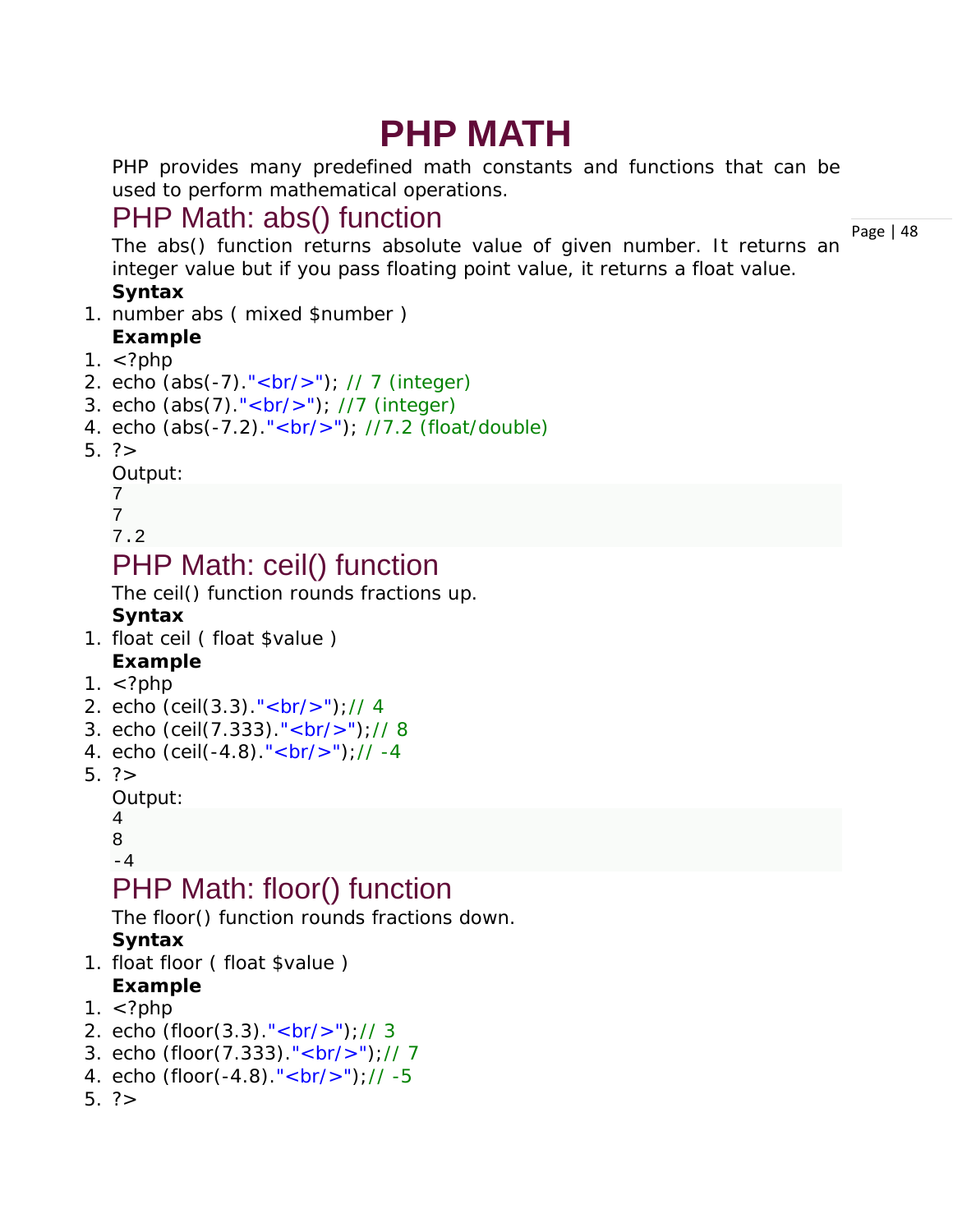Output:

3 7  $-5$ 

## PHP Math: sqrt() function

The sqrt() function returns square root of given argument. **Syntax**

- 1. float sqrt ( float \$arg )
- **Example**
- 1.  $\lt$ ?php
- 2. echo (sqrt(16)."<br/>");// 4
- 3. echo (sqrt(25)."<br/>");// 5
- 4. echo (sqrt(7)."<br/>br/>");// 2.6457513110646
- $5. ? >$

Output:

```
4
5
2.6457513110646
```
### PHP Math: decbin() function

The decbin() function converts decimal number into binary. It returns binary number as a string.

#### **Syntax**

- 1. string decbin ( int \$number ) **Example**
- 1.  $\lt$ ?php
- 2. echo (decbin(2)."<br/>");// 10
- 3. echo (decbin(10)."<br/>");// 1010
- 4. echo (decbin(22)."<br/>");// 10110
- 5. ?>

Output:

10 1010

10110

### PHP Math: dechex() function

The dechex() function converts decimal number into hexadecimal. It returns hexadecimal representation of given number as a string.

#### **Syntax**

- 1. string dechex ( int \$number )
- **Example**
- 1.  $\langle$ ?php
- 2. echo (dechex(2)."<br/>");// 2
- 3. echo (dechex(10)."<br/>");// a
- 4. echo (dechex(22)."<br/>");// 16
- $5.7$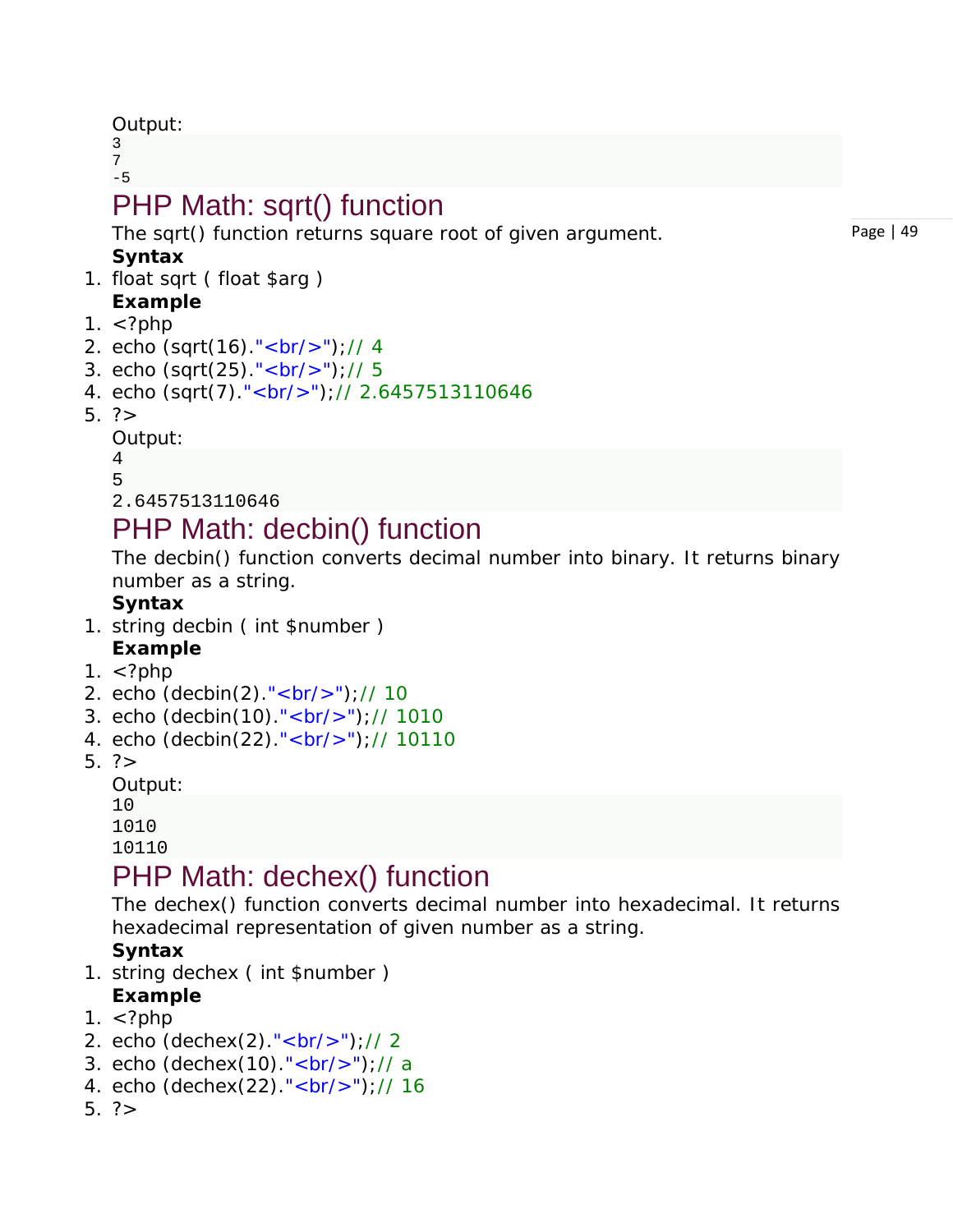| Output: |
|---------|
| 2       |
| а       |
| 16      |

### PHP Math: decoct() function

The decoct() function converts decimal number into octal. It returns octal representation of given number as a string.

#### **Syntax**

- 1. string decoct ( int \$number )
- **Example**
- 1.  $\lt$ ?php
- 2. echo  $(decot(2). "  
  
~  
  
  
  
  
~  
"  
  
)//2$
- 3. echo (decoct(10)."<br/>");// 12
- 4. echo (decoct(22)."<br/>");// 26
- 5. ?>

Output:

2

12

26

### PHP Math: base\_convert() function

The base\_convert() function allows you to convert any base number to any base number. For example, you can convert hexadecimal number to binary, hexadecimal to octal, binary to octal, octal to hexadecimal, binary to decimal etc.

#### **Syntax**

- 1. string base\_convert ( string \$number , int \$frombase , int \$tobase ) **Example**
- 1.  $\lt$ ?php
- 2.  $$n1=10$ ;
- 3. echo (base\_convert(\$n1,10,2)."<br/>");// 1010
- $4. ? >$

Output: 1010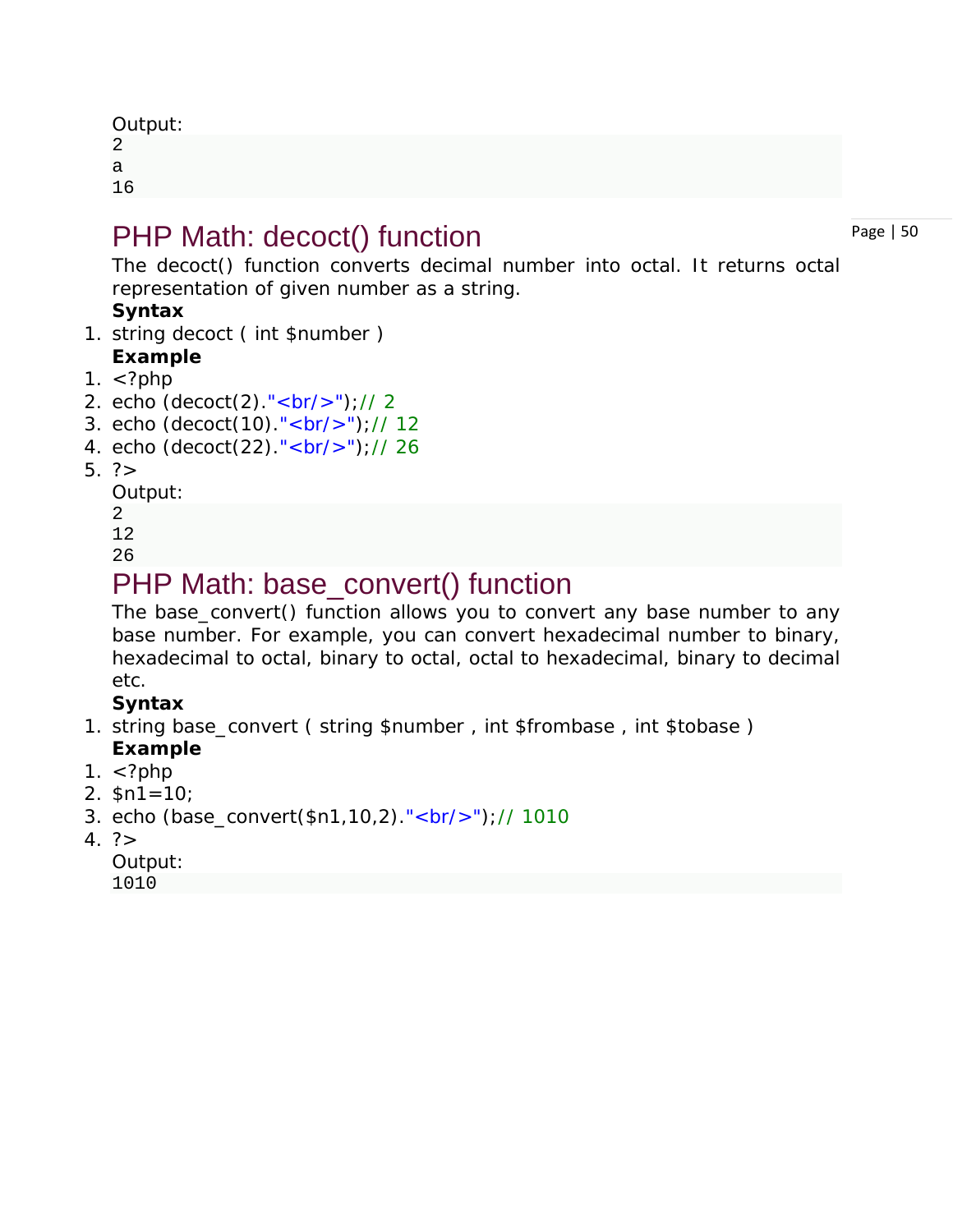### PHP Math: bindec() function

The bindec() function converts binary number into decimal.

#### **Syntax**

- 1. number bindec ( string \$binary\_string ) **Example**
- 1.  $\lt$ ?php
- 2. echo (bindec(10)."<br/>");// 2
- 3. echo (bindec(1010)."<br/>");// 10
- 4. echo (bindec(1011)."<br/>");// 11

#### 5. ?>

Output:

2

10 11

### PHP Math Functions

Let's see the list of important PHP math functions.

- o abs()
- o acos()
- o acosh()
- o asin()
- o asinh()
- o atan()
- o atan2()
- o atanh()
- o base\_convert()
- o bindec()
- o ceil()
- o cos()
- o cosh()
- o decbin()
- o dechex()
- o decoct()
- o deg2rad()
- o exp()
- o expm1()
- o floor()
- o fmod()
- o getrandmax()
- o hexdec()
- o hypot()
- o is\_finite()
- o is\_infinite()
- o is\_nan()
- o lcg\_value()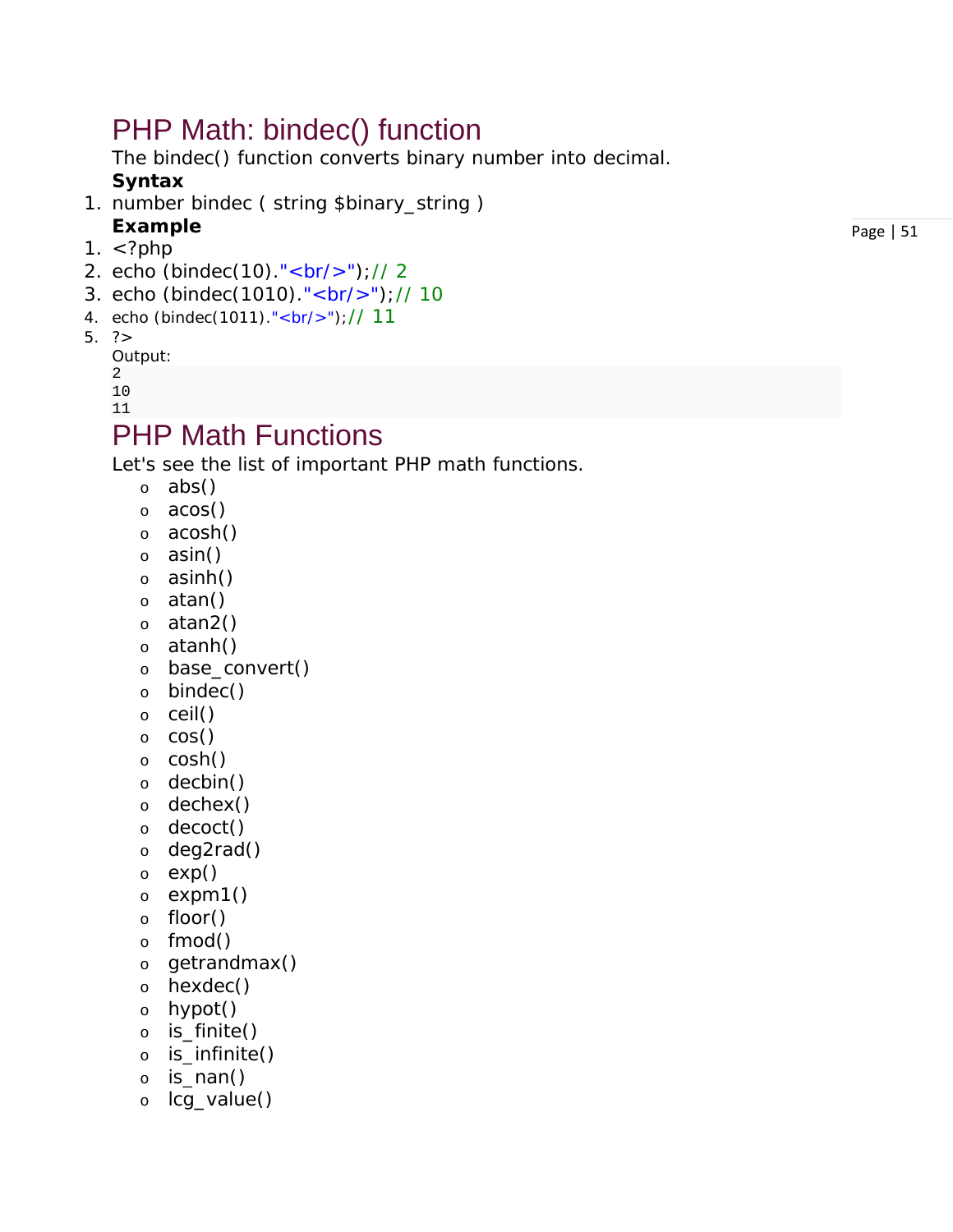- o log()
- o log10()
- o log1p()
- $\circ$  max()
- o min()
- o mt\_getrandmax()
- o mt\_rand()
- o mt\_srand()
- o octdec()
- $\circ$  pi()
- o pow()
- o rad2deg()
- o rand()
- o round()
- o sin()
- o sinh()
- o sqrt()
- o srand()
- o tan()
- o tanh()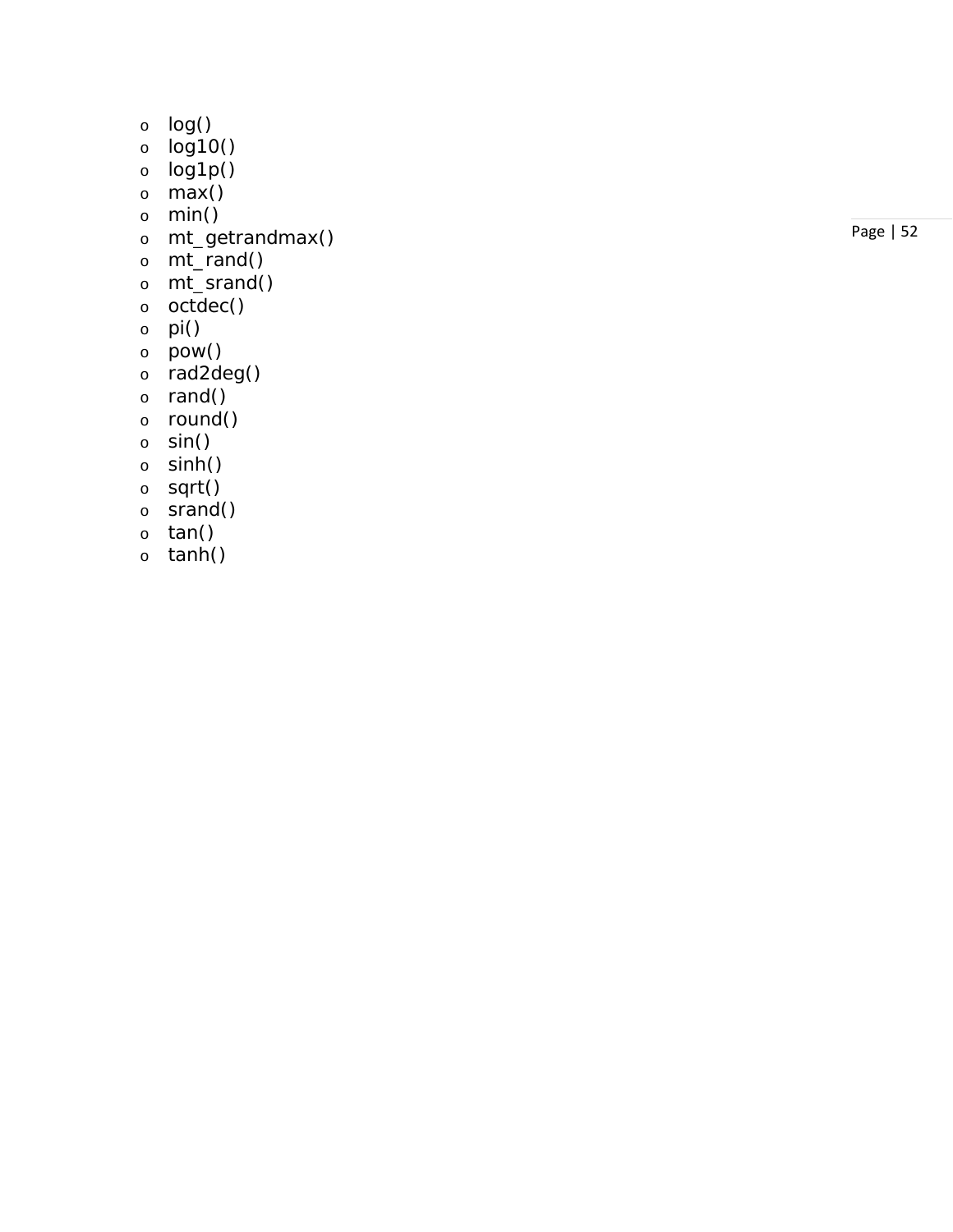# **PHP FORM**

We can create and use forms in PHP. To get form data, we need to use PHP superglobals \$ GET and \$ POST.

Page | 53 The form request may be get or post. To retrieve data from get request, we need to use \$\_GET, for post request \$\_POST.

### PHP Get Form

Get request is the default form request. The data passed through get request is visible on the URL browser so it is not secured. You can send limited amount of data through get request.

Let's see a simple example to receive data from get request in PHP. *File: form1.html*

- 1. <form action="welcome.php" method="get">
- 2. Name: <input type="text" name="name"/>
- 3. <input type="submit" value="visit"/>
- $4. <$ /form  $>$

*File: welcome.php*

- 1.  $\lt$ ?php
- 2. \$name=\$\_GET["name"];//receiving name field value in \$name variable
- 3. echo "Welcome, \$name";
- $4.7$

### PHP Post Form

Post request is widely used to submit form that have large amount of data such as file upload, image upload, login form, registration form etc.

The data passed through post request is not visible on the URL browser so it is secured. You can send large amount of data through post request.

Let's see a simple example to receive data from post request in PHP. *File: form1.html*

- 1. <form action="login.php" method="post">
- 2. <table>
- 3. <tr> <td>Name: </td><td> <input type="text" name="name"/></td></tr  $>$
- 4. <tr> <td>Password: </td> <td> <input type="password" name="password"/  $>>$ /td $>>$ /tr $>$
- 5. <tr> <td colspan="2"><input type="submit" value="login"/> </td></tr>
- $6. <$ /table>
- $7. <$ /form >

*File: login.php*

- 1.  $\lt$ ?php
- 2. \$name=\$\_POST["name"];//receiving name field value in \$name variable
- 3. \$password=\$\_POST["password"];//receiving password field value in \$passw ord variable

4.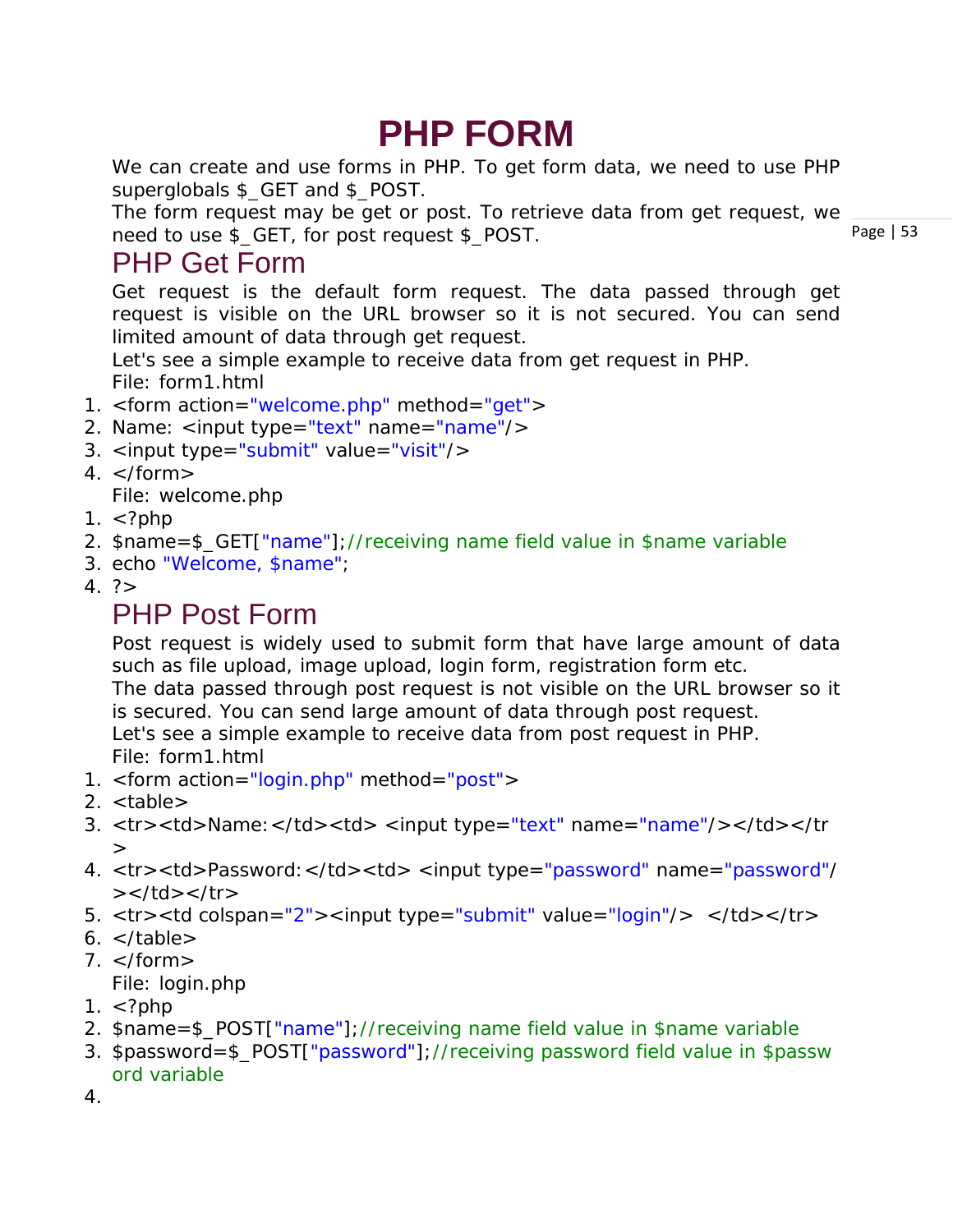- 5. echo "Welcome: \$name, your password is: \$password";
- 6. ?>

#### Output:

| localhost/form1.html          | ×                                                                                        |                         |              |            | ×                         |
|-------------------------------|------------------------------------------------------------------------------------------|-------------------------|--------------|------------|---------------------------|
|                               | $\leftarrow$ $\rightarrow$ $\left\vert C\right\vert$   $\left\vert$ localhost/form1.html |                         | $\bullet$    | <b>ABP</b> | Ξ                         |
| Name:<br>Password:  <br>login | sonoo                                                                                    |                         |              |            |                           |
|                               |                                                                                          |                         |              |            |                           |
| localhost/login.php<br>ħ      | ×                                                                                        |                         |              | $\Box$     | $\boldsymbol{\mathsf{x}}$ |
|                               | $\leftarrow \rightarrow \mathbf{C} \mid \Box$ localhost/login.php                        | $\overline{\mathbb{T}}$ | $\mathbf{P}$ | <b>ABP</b> | Ξ                         |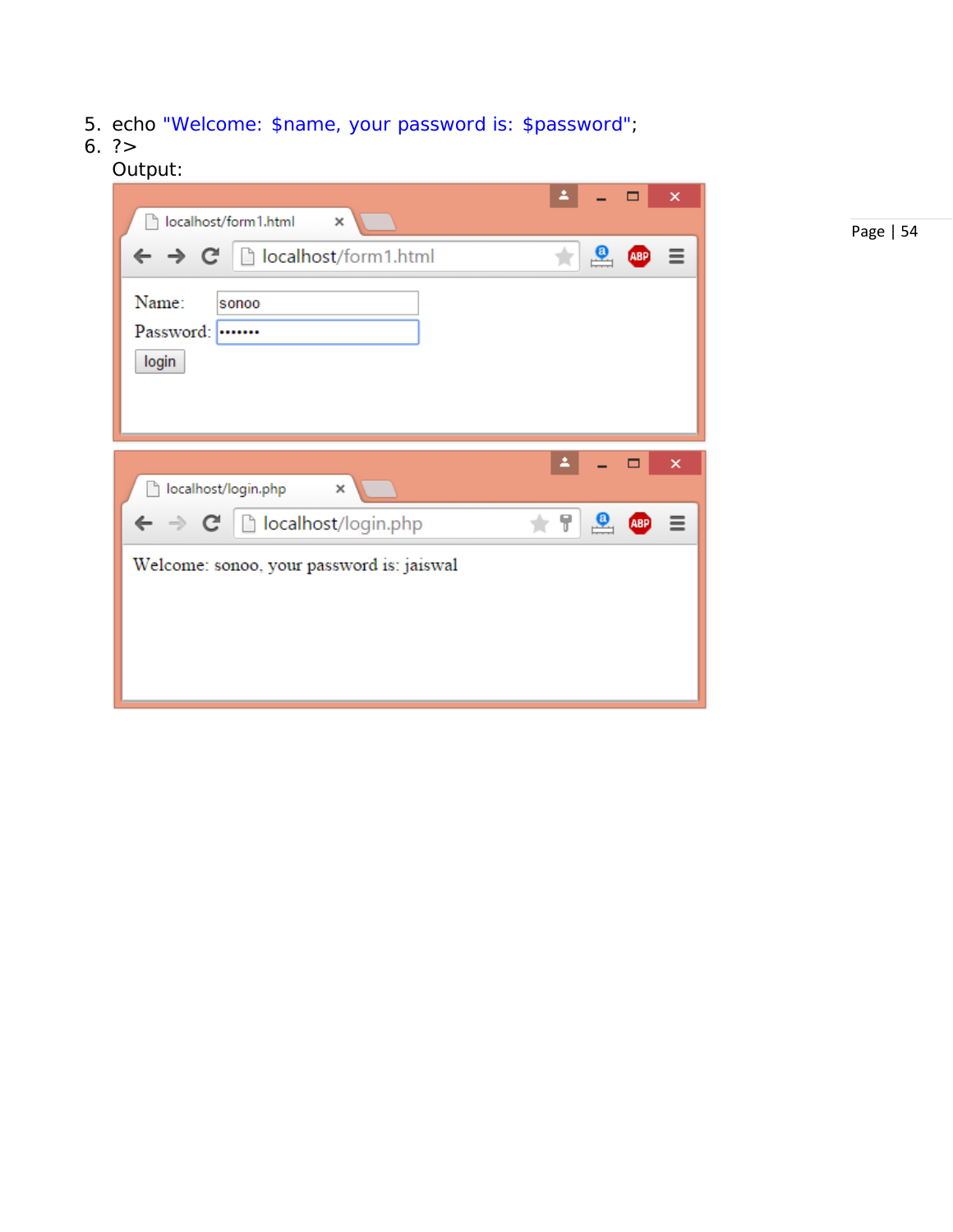# **PHP INCLUDE/REQUIRE**

PHP allows you to include file so that a page content can be reused many times. There are two ways to include file in PHP.

- 1. include
- 2. require

#### Advantage

**Code Reusability:** By the help of include and require construct, we can reuse HTML code or PHP script in many PHP scripts.

### PHP include example

PHP include is used to include file on the basis of given path. You may use relative or absolute path of the file. Let's see a simple PHP include example. *File: menu.html*

- 1. <a href="http://www.javatpoint.com">Home</a> |
- 2. <a href="http://www.javatpoint.com/php-tutorial">PHP</a> |
- 3. <a href="http://www.javatpoint.com/java-tutorial">Java</a> |
- 4. <a href="http://www.javatpoint.com/html-tutorial">HTML</a> *File: include1.php*
- 1. <?php **include**("menu.html"); ?>
- 2. <h1>This is Main Page</h1> Output:

[Home](http://www.javatpoint.com/) | [PHP](http://www.javatpoint.com/php-tutorial) | [Java](http://www.javatpoint.com/java-tutorial) | [HTML](http://www.javatpoint.com/html-tutorial)

### **This is Main Page**

PHP require example

PHP require is similar to include. Let's see a simple PHP require example. *File: menu.html*

- 1. <a href="http://www.javatpoint.com">Home</a> |
- 2. <a href="http://www.javatpoint.com/php-tutorial">PHP</a> |
- 3. <a href="http://www.javatpoint.com/java-tutorial">Java</a> |
- 4. <a href="http://www.javatpoint.com/html-tutorial">HTML</a> *File: require1.php*
- 1. <?php **require**("menu.html"); ?>
- 2. <h1>This is Main Page</h1> Output:

[Home](http://www.javatpoint.com/) | [PHP](http://www.javatpoint.com/php-tutorial) | [Java](http://www.javatpoint.com/java-tutorial) | [HTML](http://www.javatpoint.com/html-tutorial)

### **This is Main Page**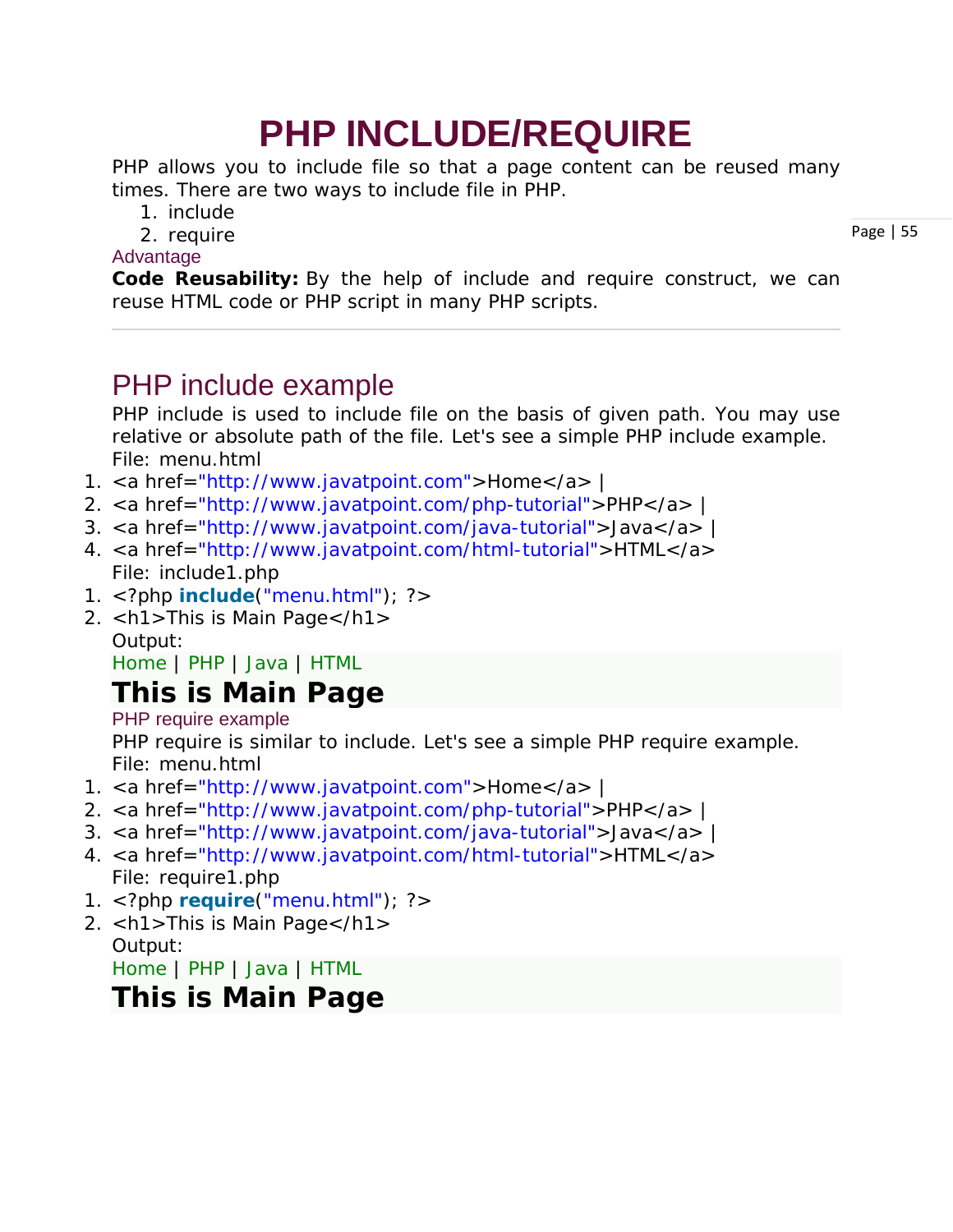#### **PHP INCLUDE VS REQUIRE**

If file is missing or inclusion fails, **include** allows the *script to continue* but **require***halts the script* producing a fatal E\_COMPILE\_ERROR level error.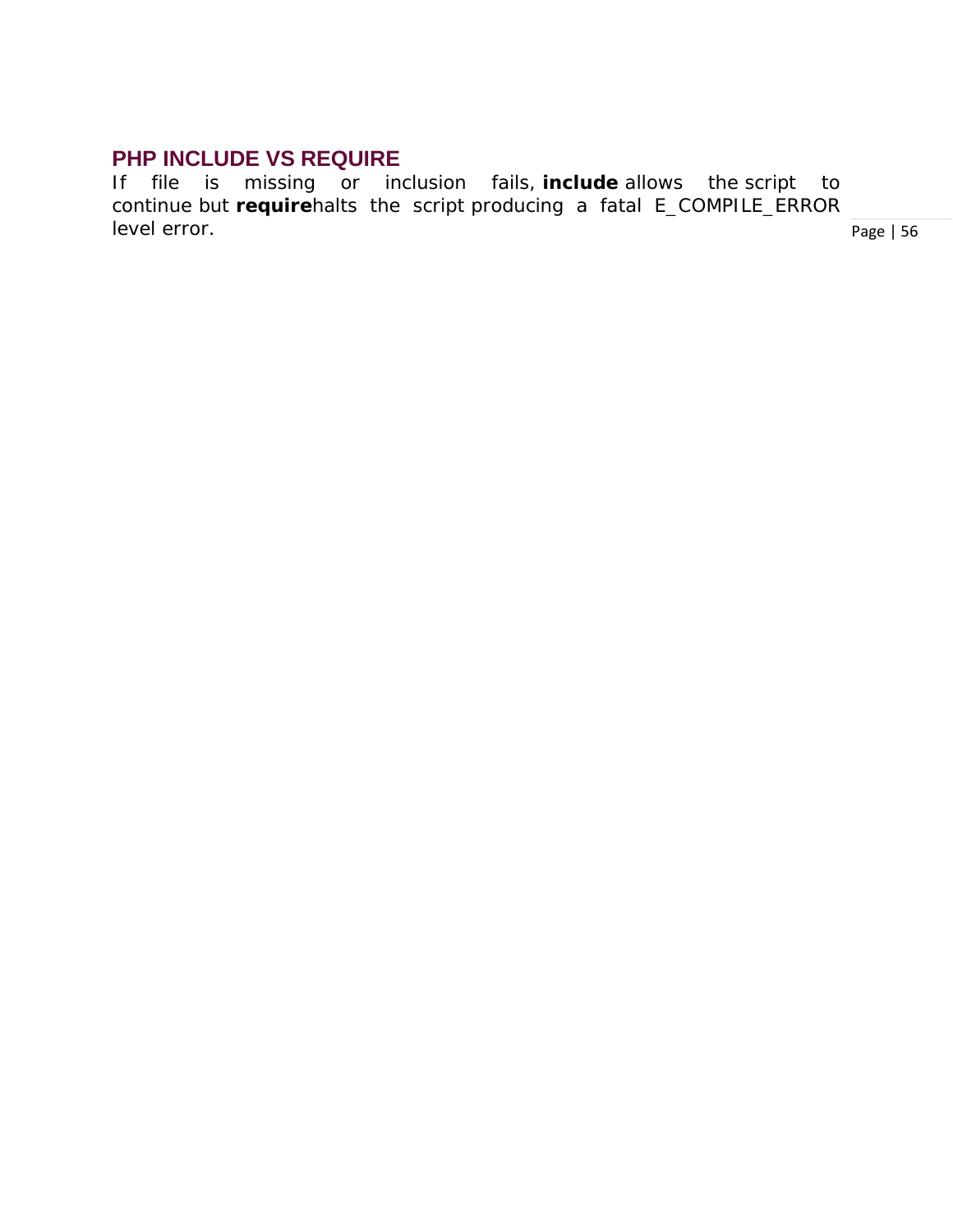# **STATE MANAGEMENT**

## PHP Cookie

PHP cookie is a small piece of information which is stored at client browser. It is used to recognize the user.

Cookie is created at server side and saved to client browser. Each time when client sends request to the server, cookie is embedded with request. Such way, cookie can be received at the server side.



Server

In short, cookie can be created, sent and received at server end.

**Note: PHP Cookie must be used before <html> tag.**

## PHP setcookie() function

PHP setcookie() function is used to set cookie with HTTP response. Once cookie is set, you can access it by \$\_COOKIE superglobal variable.

#### **Syntax**

- 1. bool setcookie ( string \$name [, string \$value [, int \$expire = 0 [, string \$pa th
- 2. [, string \$domain [, bool \$secure = false [, bool \$httponly = false ]]]]]] ) **Example**
- 1. setcookie("CookieName", "CookieValue");/\* defining name and value only\*/
- 2. setcookie("CookieName", "CookieValue", time()+1\*60\*60);//using expiry in 1 hour(1\*60\*60 seconds or 3600 seconds)
- 3. setcookie("CookieName", "CookieValue", time()+1\*60\*60, "/mypath/", "my domain.com", 1);

### PHP \$ COOKIE

PHP \$ COOKIE superglobal variable is used to get cookie. **Example**

- 1. \$value=\$\_COOKIE["CookieName"];//returns cookie value PHP Cookie Example *File: cookie1.php*
- 1.  $\lt$ ?php
- 2. setcookie("user", "Sonoo");
- $3.7$
- $4.$   $|h|$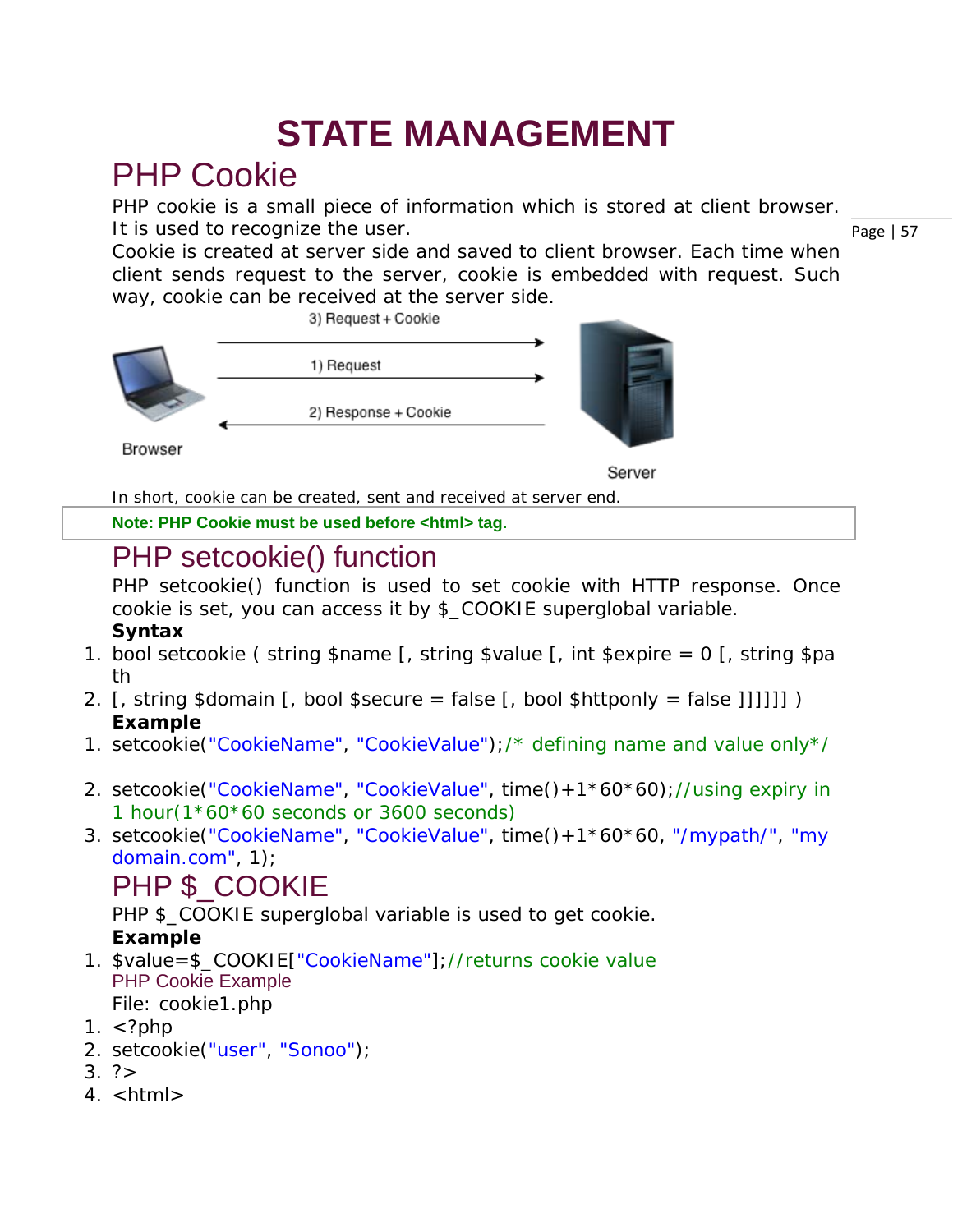```
5. <br/>\ltbody>
6. <?php7. if(!isset($_COOKIE["user"])) { 
8. echo "Sorry, cookie is not found!"; 
9. } else { 
    echo "<br/>cookie Value: " . $_COOKIE["user"];
10. }
11. \frac{1}{2}12. \langle \text{body} \rangle
```
Page | 58

 $13.$   $\langle$  html> Output:

Sorry, cookie is not found!

Firstly cookie is not set. But, if you *refresh* the page, you will see cookie is set now.

Output:

Cookie Value: Sonoo

### PHP Delete Cookie

If you set the expiration date in past, cookie will be deleted. *File: cookie1.php*

- 1.  $\lt$ ?php
- 2. setcookie ("CookieName", "", time() -
- 3600);// set the expiration date to one hour ago
- $3. \frac{2}{3}$

### PHP Session

PHP session is used to store and pass information from one page to another temporarily (until user close the website).

PHP session technique is widely used in shopping websites where we need to store and pass cart information e.g. username, product code, product name, product price etc from one page to another.

PHP session creates unique user id for each browser to recognize the user and avoid conflict between multiple browsers.

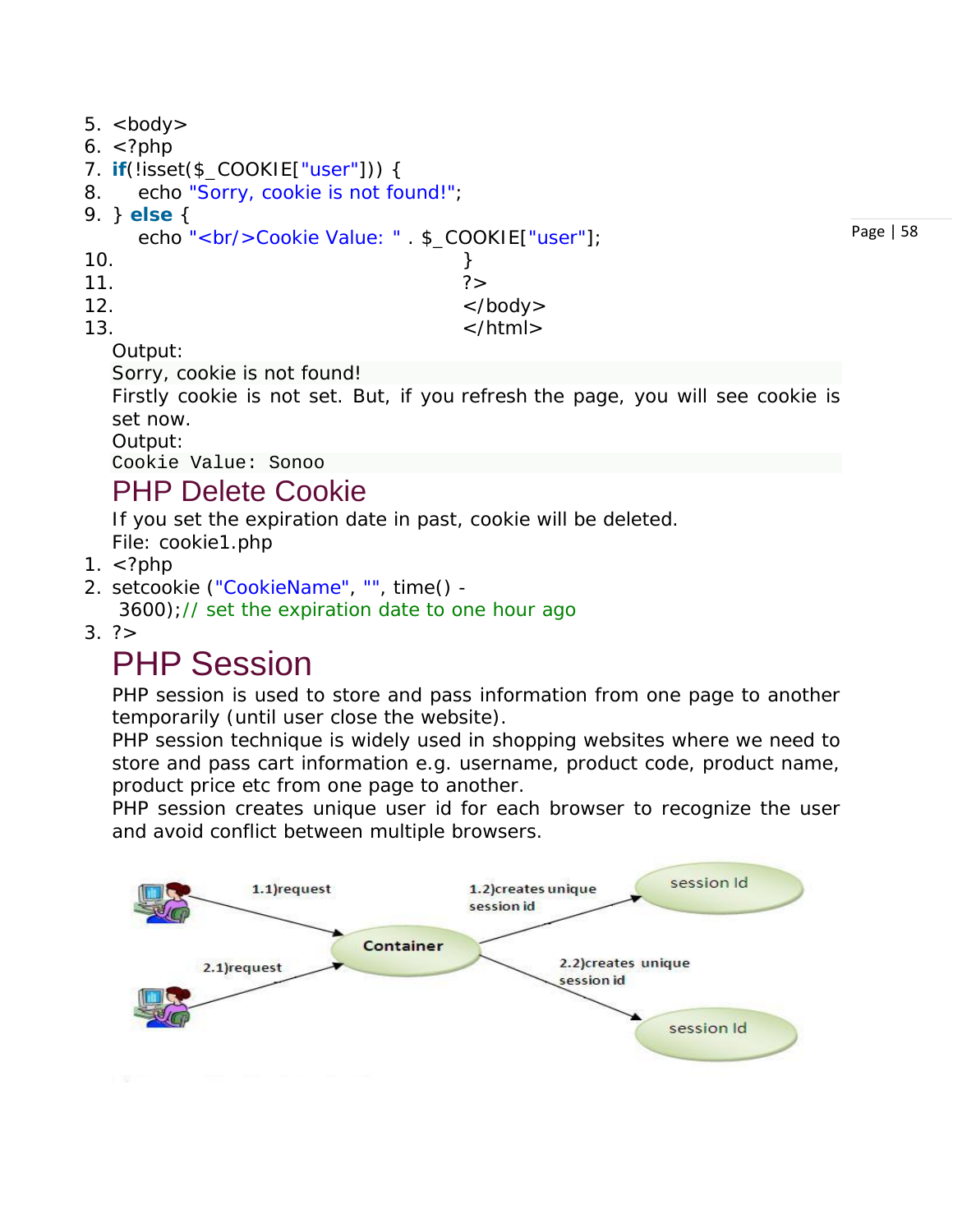### PHP session start() function

PHP session\_start() function is used to start the session. It starts a new or resumes existing session. It returns existing session if session is created already. If session is not available, it creates and returns new session.

#### **Syntax**

1. bool session\_start ( void ) **Example**

#### 1. session\_start();

### PHP \$\_SESSION

PHP \$\_SESSION is an associative array that contains all session variables. It is used to set and get session variable values.

#### **Example: Store information**

- 1. \$\_SESSION["user"] = "Sachin"; **Example: Get information**
- 1. echo \$\_SESSION["user"];

### PHP Session Example

*File: session1.php*

- 1.  $\lt$ ?php
- 2. session\_start();
- $3. ? >$
- $4.$  <html>
- $5.$  <br/> $$
- $6. <$ ?php
- 7. \$\_SESSION["user"] = "Sachin";
- 8. echo "Session information are set successfully.<br/> <br/>br/>";
- $9. ? >$
- 10. <a href="session2.php">Visit next page</a>
- 11.  $\lt$ /body>
- 12.  $\langle$ /html $\rangle$ 
	- *File: session2.php*
- 1.  $\lt$ ?php
- 2. session\_start();
- $3.7$
- 4. <html>
- $5.$  <br/> $\lt$ body>
- $6. <$ ?php
- 7. echo "User is: ".\$\_SESSION["user"];
- $8. ? >$
- 9.  $\lt$ /body>
- $10 \times / \text{html}$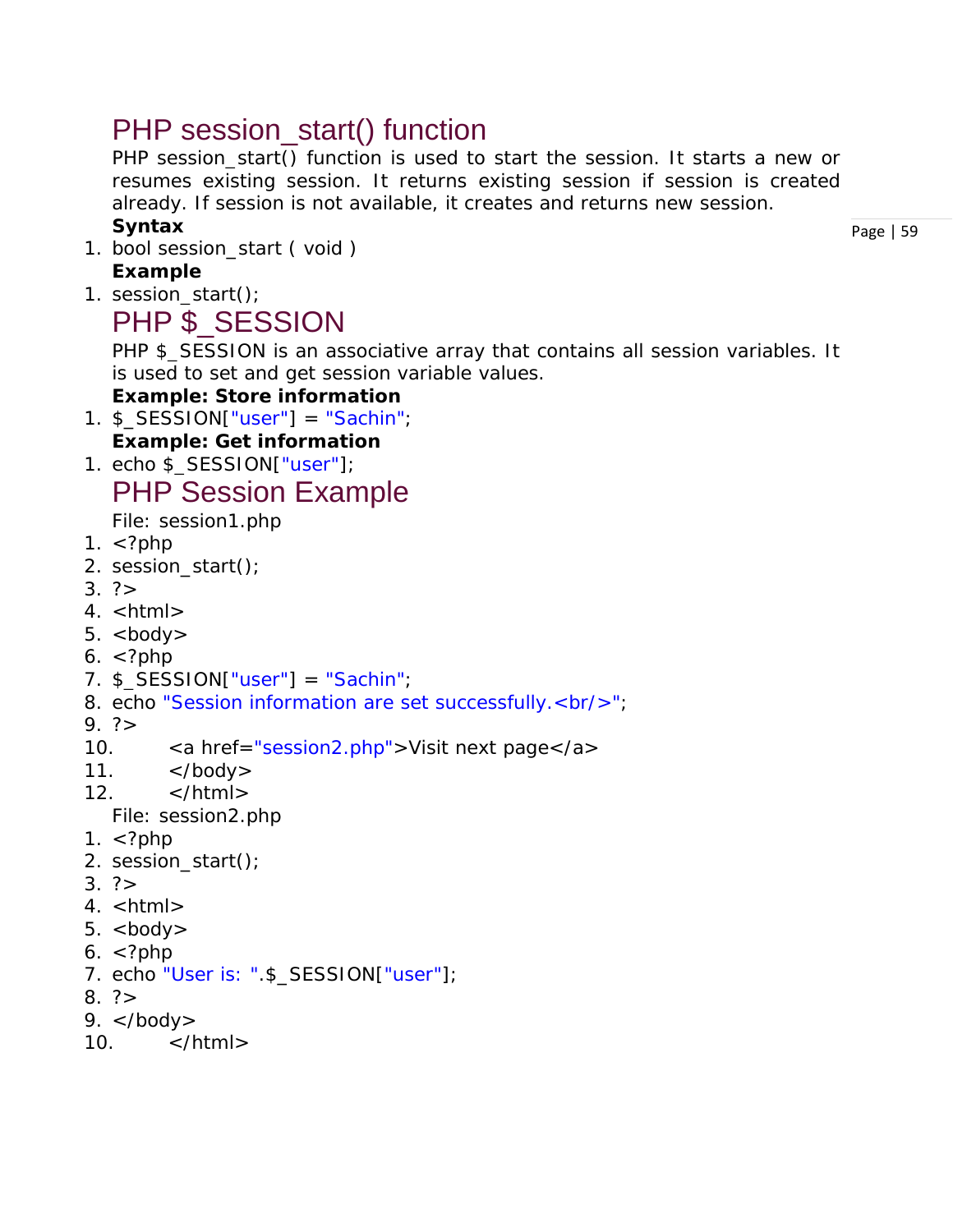## PHP Session Counter Example

*File: sessioncounter.php*

- 1.  $\langle$ ?php
- 2. session\_start();
- 3.
- 4. **if** (!isset(\$\_SESSION['counter'])) {
- 5.  $$$ \_SESSION['counter'] = 1;
- 6. } **else** {
- 7. \$\_SESSION['counter']++;
- 8. }
- 9. echo ("Page Views: ".\$\_SESSION['counter']);
- 10.  $?>$

### PHP Destroying Session

PHP session\_destroy() function is used to destroy all session variables completely. *File: session3.php*

- 1. <?php
- 2. session\_start();
- 3. session\_destroy();
- $4. ? >$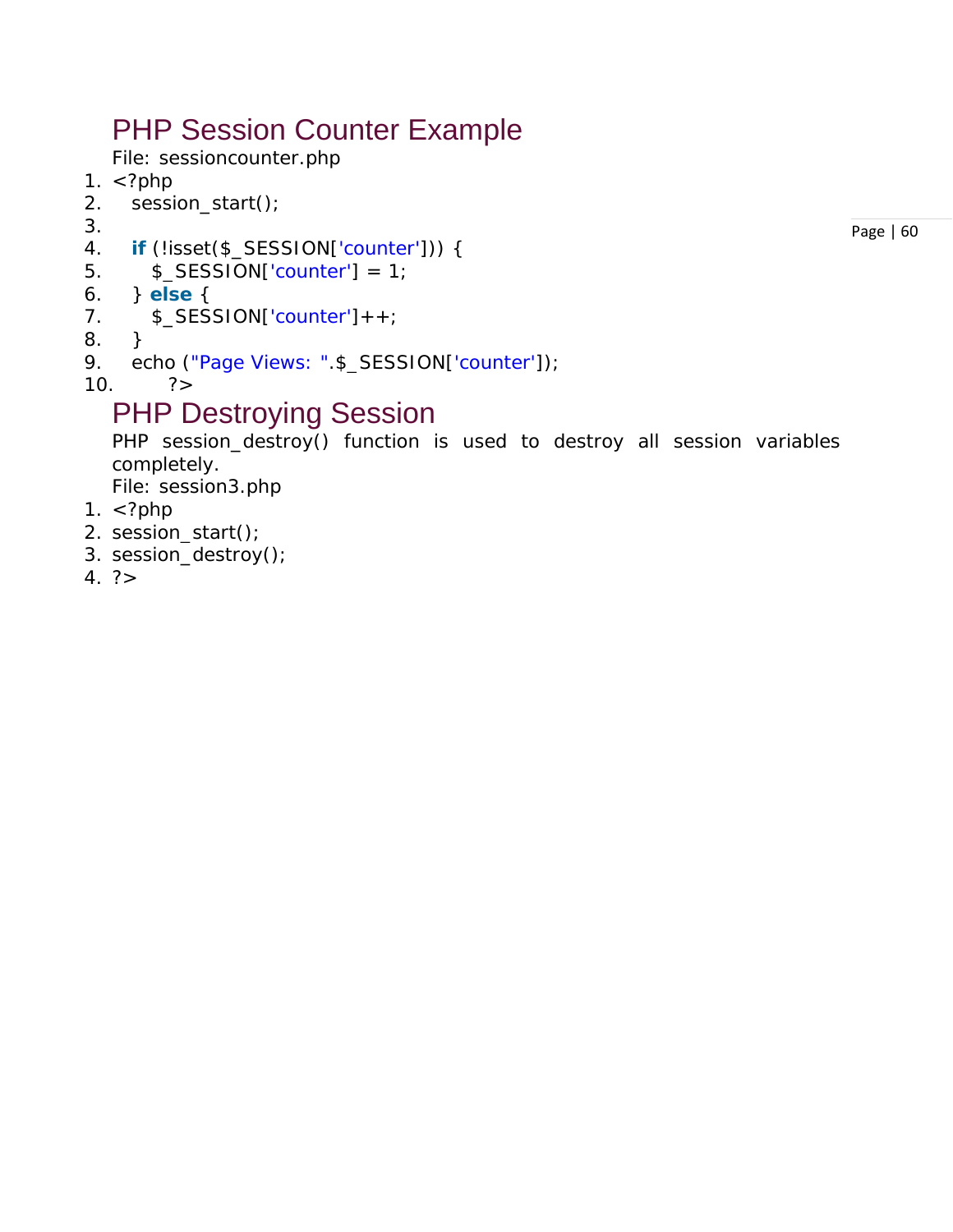# **PHP FILE HANDLING**

PHP File System allows us to create file, read file line by line, read file character by character, write file, append file, delete file and close file.

### PHP Open File - fopen()

The PHP fopen() function is used to open a file.

#### **Syntax**

1. resource fopen ( string \$filename , string \$mode [, bool \$use\_include\_path = false [, resource \$context ]] )

#### **Example**

- 1.  $\langle$ ?php
- 2.  $\mathsf{h}$ andle = fopen("c:\\folder\\file.txt", "r");
- $3.7$

## PHP Close File - fclose()

The PHP fclose() function is used to close an open file pointer. **Syntax**

- 1. ool fclose ( resource \$handle ) **Example**
- 1.  $\lt$ ?php
- 2. fclose(\$handle);
- $3. ? >$

## PHP Read File - fread()

The PHP fread() function is used to read the content of the file. It accepts two arguments: resource and file size.

#### **Syntax**

1. string fread ( resource \$handle , int \$length )

#### **Example**

- 1.  $\lt$ ?php
- 2.  $$filename = "c:\Nmyfile.txt";$
- 3. \$handle = fopen(\$filename, "r");//open file in read mode
- 4.
- 5. \$contents = fread(\$handle, filesize(\$filename));//read file

6.

- 7. echo \$contents;//printing data of file
- 8. fclose(\$handle);//close file
- $9. ? >$

```
Output
hello php file
```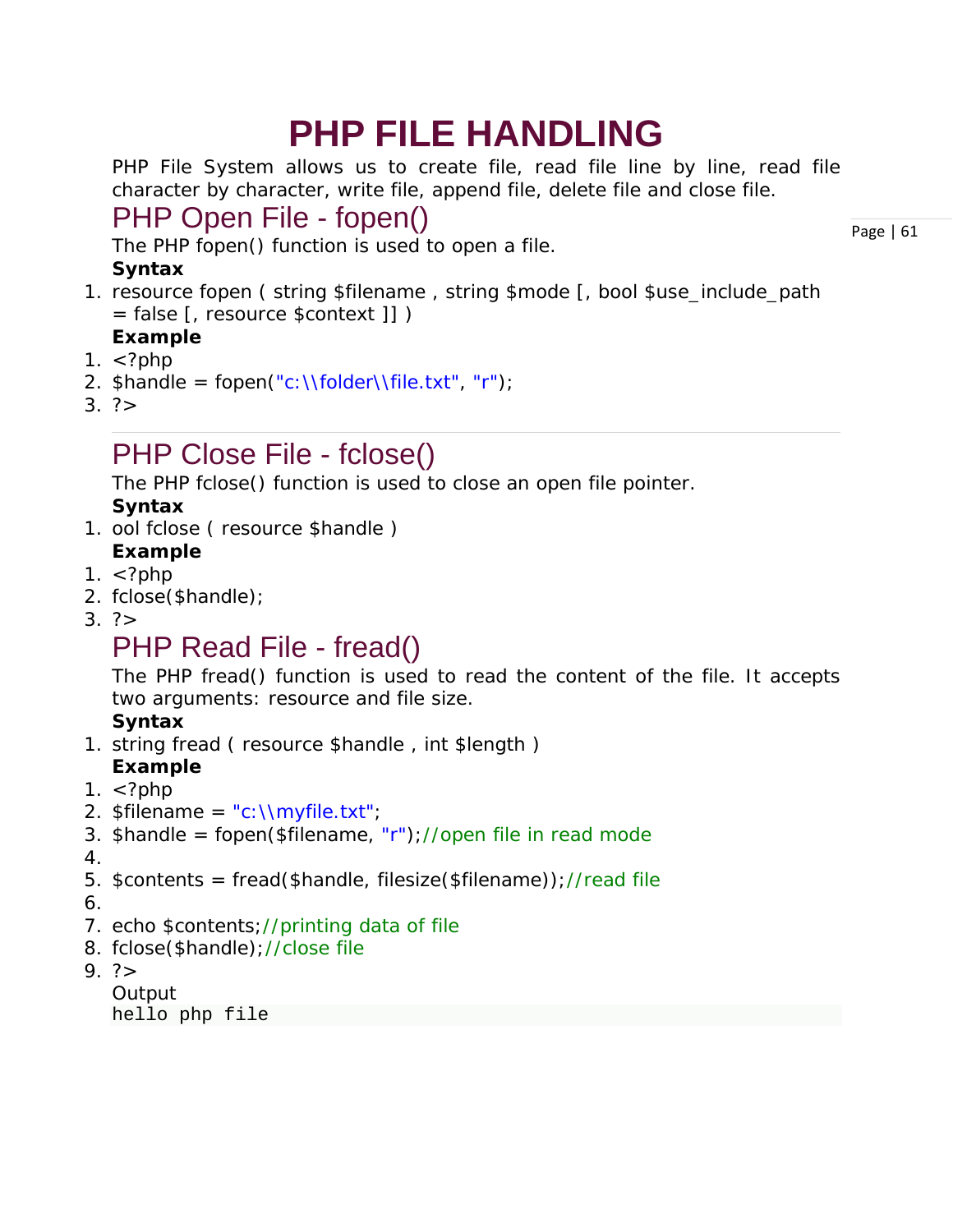### PHP Write File - fwrite()

The PHP fwrite() function is used to write content of the string into file. **Syntax**

- 1. int fwrite ( resource \$handle, string \$string [, int \$length ]) **Example**
- 1.  $\lt$ ?php
- 2.  $$fp = fopen('data.txt', 'w')$ ;//open file in write mode
- 3. fwrite(\$fp, 'hello ');
- 4. fwrite(\$fp, 'php file');
- 5. fclose(\$fp);
- 6.
- 7. echo "File written successfully";
- $8. ? >$ 
	- **Output**

```
File written successfully
```
### PHP Delete File - unlink()

The PHP unlink() function is used to delete file.

#### **Syntax**

1. bool unlink ( string \$filename [, resource \$context ] )

#### **Example**

- 1.  $\langle$ ?php
- 2. unlink('data.txt');
- 3.
- 4. echo "File deleted successfully";
- 5. ?>

# PHP Open File

PHP fopen() function is used to open file or URL and returns resource. The fopen() function accepts two arguments: \$filename and \$mode. The \$filename represents the file to be opended and \$mode represents the file mode for example read-only, read-write, write-only etc.

#### **Syntax**

1. resource fopen ( string \$filename , string \$mode [, bool \$use\_include\_path = false [, resource \$context ]] )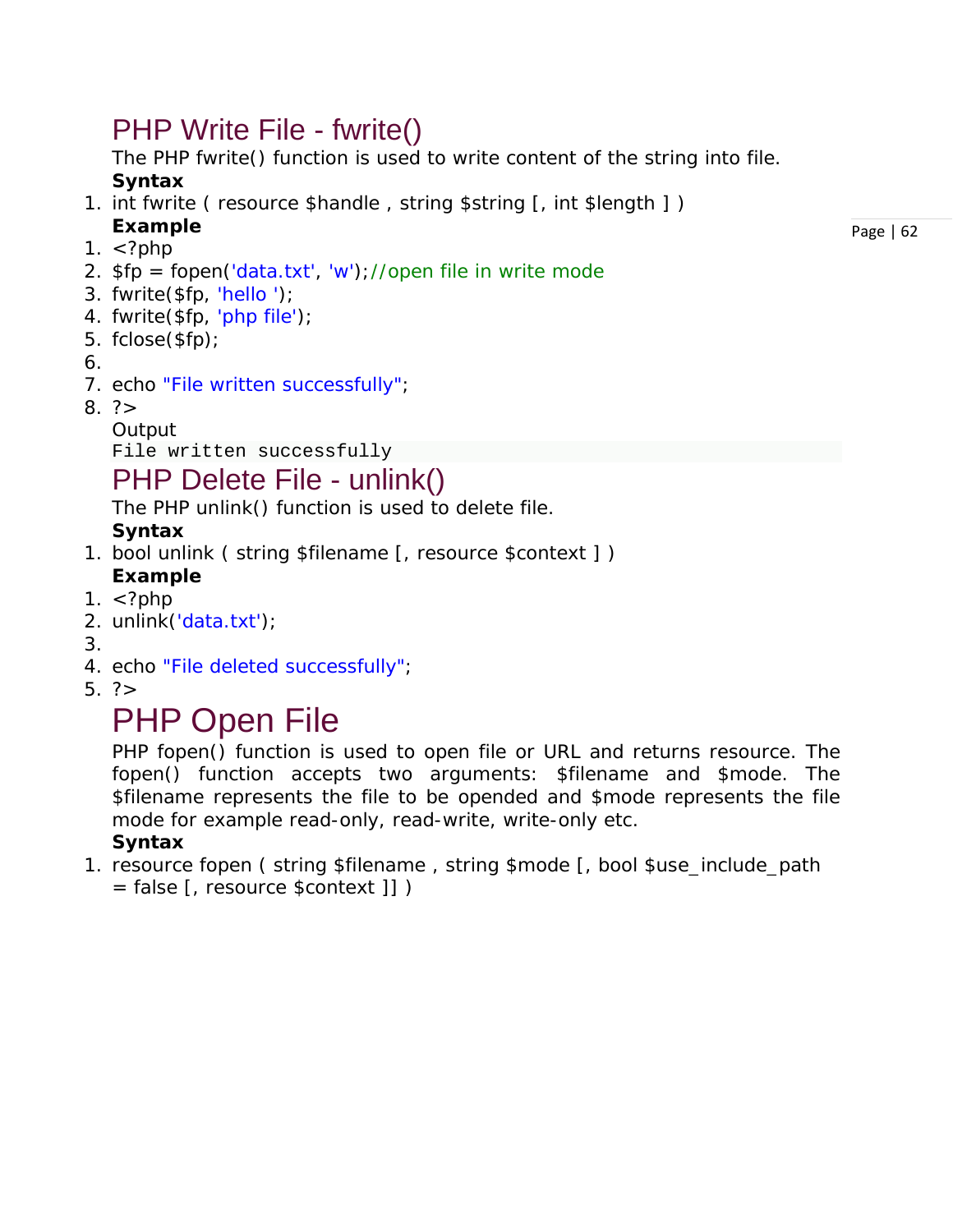## PHP Open File Mode

|             | <b>Mode Description</b>                                                                                                                                                                                                                                                  |             |
|-------------|--------------------------------------------------------------------------------------------------------------------------------------------------------------------------------------------------------------------------------------------------------------------------|-------------|
| $\mathsf r$ | Opens file in read-only mode. It places the file pointer at the<br>beginning of the file.                                                                                                                                                                                | Page $  63$ |
| $r +$       | Opens file in read-write mode. It places the file pointer at the<br>beginning of the file.                                                                                                                                                                               |             |
| W           | Opens file in write-only mode. It places the file pointer to the<br>beginning of the file and truncates the file to zero length. If file is<br>not found, it creates a new file.                                                                                         |             |
| $W +$       | Opens file in read-write mode. It places the file pointer to the<br>beginning of the file and truncates the file to zero length. If file is<br>not found, it creates a new file.                                                                                         |             |
| a           | Opens file in write-only mode. It places the file pointer to the end<br>of the file. If file is not found, it creates a new file.                                                                                                                                        |             |
| $a +$       | Opens file in read-write mode. It places the file pointer to the<br>end of the file. If file is not found, it creates a new file.                                                                                                                                        |             |
| X           | Creates and opens file in write-only mode. It places the file<br>pointer at the beginning of the file. If file is found, fopen() function<br>returns FALSE.                                                                                                              |             |
| $X +$       | It is same as x but it creates and opens file in read-write mode.                                                                                                                                                                                                        |             |
| $\mathsf C$ | Opens file in write-only mode. If the file does not exist, it is<br>created. If it exists, it is neither truncated (as opposed to 'w'), nor<br>the call to this function fails (as is the case with 'x'). The file<br>pointer is positioned on the beginning of the file |             |
| $C +$       | It is same as c but it opens file in read-write mode.                                                                                                                                                                                                                    |             |
|             | DUD Onon Eilo Evomplo                                                                                                                                                                                                                                                    |             |

### PHP Open File Example

- 1.  $\langle$ ?php
- 2. \$handle = fopen("c:\\folder\\file.txt", "r");
- $3. ? >$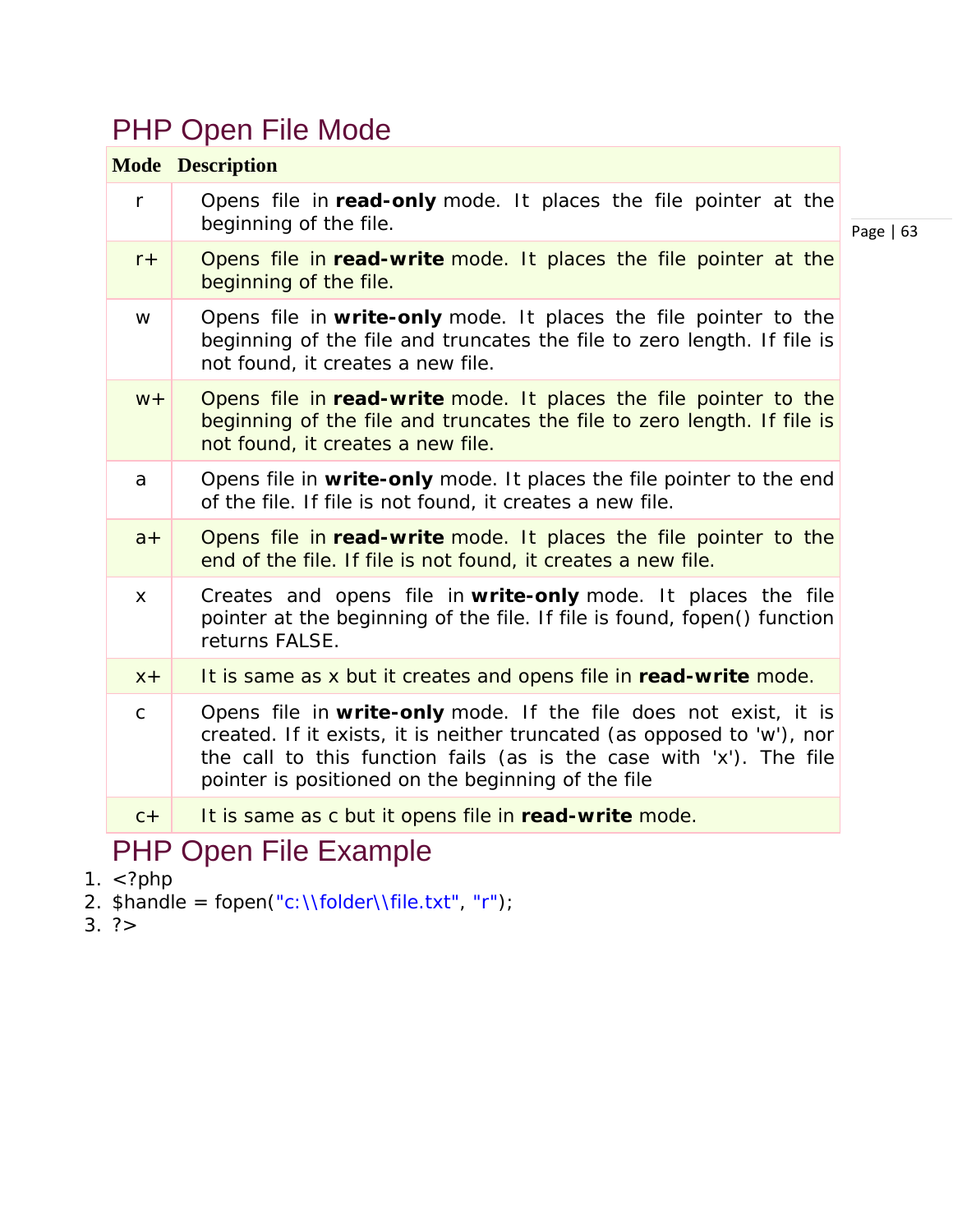## PHP Read File

PHP provides various functions to read data from file. There are different functions that allow you to read all file data, read data line by line and read data character by character.

The available PHP file read functions are given below.

- o fread()
- o fgets()
- o fgetc()

### PHP Read File - fread()

The PHP fread() function is used to read data of the file. It requires two arguments: file resource and file size.

**Syntax** 

- 1. string fread (resource \$handle , int \$length ) **\$handle** represents file pointer that is created by fopen() function. **\$length** represents length of byte to be read. Example
- 1.  $\lt$ ?php
- 2.  $$filename = "c:\left\|el1.txt"\right\}$
- 3.  $$fp = fopen($filename, "r")$ ;//open file in read mode
- 4.
- 5. \$contents = fread(\$fp, filesize(\$filename));//read file

6.

- 7. echo "<pre>\$contents</pre>";//printing data of file
- 8. fclose(\$fp);//close file
- $9. ? >$

```
Output
this is first line
this is another line
this is third line
```
### PHP Read File - fgets()

The PHP fgets() function is used to read single line from the file. **Syntax** 

- 1. string fgets ( resource \$handle [, int \$length ] ) Example
- 1.  $\lt$ ?php
- 2.  $$fp = fopen("c:\Nfile1.txt", "r")$ ;//open file in read mode
- 3. echo fgets(\$fp);
- 4. fclose(\$fp);
- 5. ?>
	- **Output**

```
this is first line
```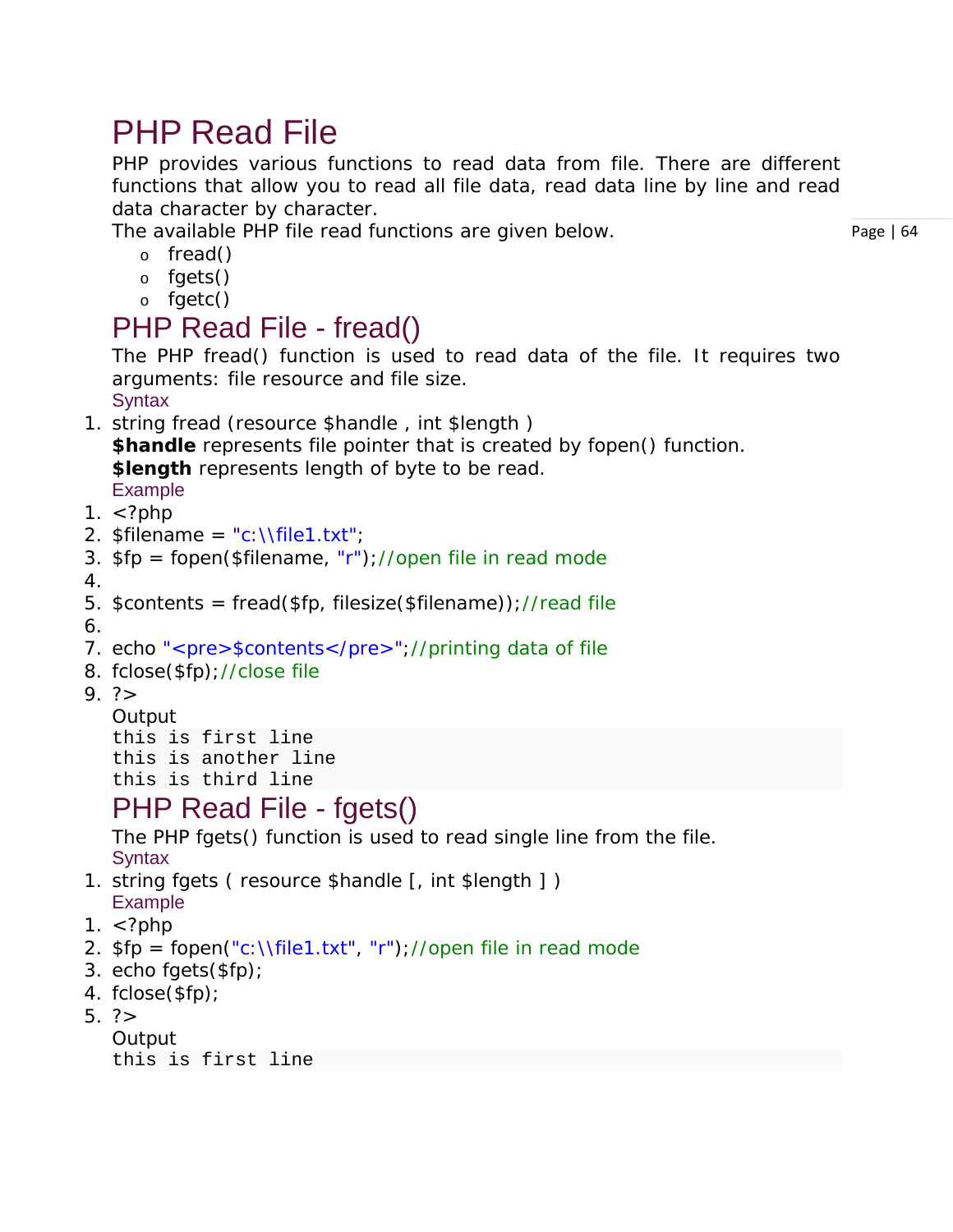### PHP Read File - fgetc()

The PHP fgetc() function is used to read single character from the file. To get all data using fgetc() function, use !feof() function inside the while loop. **Syntax** 

1. string fgetc ( resource \$handle ) Example

Page | 65

- 1.  $\lt$ ?php
- 2.  $$fp = fopen("c:\Nfile1.txt", "r")$ ;//open file in read mode
- 3. **while**(!feof(\$fp)) {
- 4. echo fgetc(\$fp);
- 5. }
- 6. fclose(\$fp);
- $7.$ ?>
	- **Output**

this is first line this is another line this is third line

## PHP Write File

PHP fwrite() and fputs() functions are used to write data into file. To write data into file, you need to use w,  $r+$ ,  $w+$ ,  $x$ ,  $x+$ , c or  $c+$  mode.

### PHP Write File - fwrite()

The PHP fwrite() function is used to write content of the string into file. **Syntax**

- 1. int fwrite ( resource \$handle, string \$string [, int \$length ])
	- **Example**
- 1.  $\lt$ ?php
- 2.  $$fp = fopen('data.txt', 'w'); // opens file in write-only mode$
- 3. fwrite(\$fp, 'welcome ');
- 4. fwrite(\$fp, 'to php file write');
- 5. fclose(\$fp);
- 6.
- 7. echo "File written successfully";
- $8. ? >$

Output: data.txt welcome to php file write

### PHP Overwriting File

If you run the above code again, it will erase the previous data of the file and writes the new data. Let's see the code that writes only new data into data.txt file.

- 1.  $\lt$ ?php
- 2.  $$fp = fopen('data.txt', 'w'); // opens file in write-only mode$
- 3. fwrite(\$fp, 'hello');
- 4. fclose(\$fp);
- 5.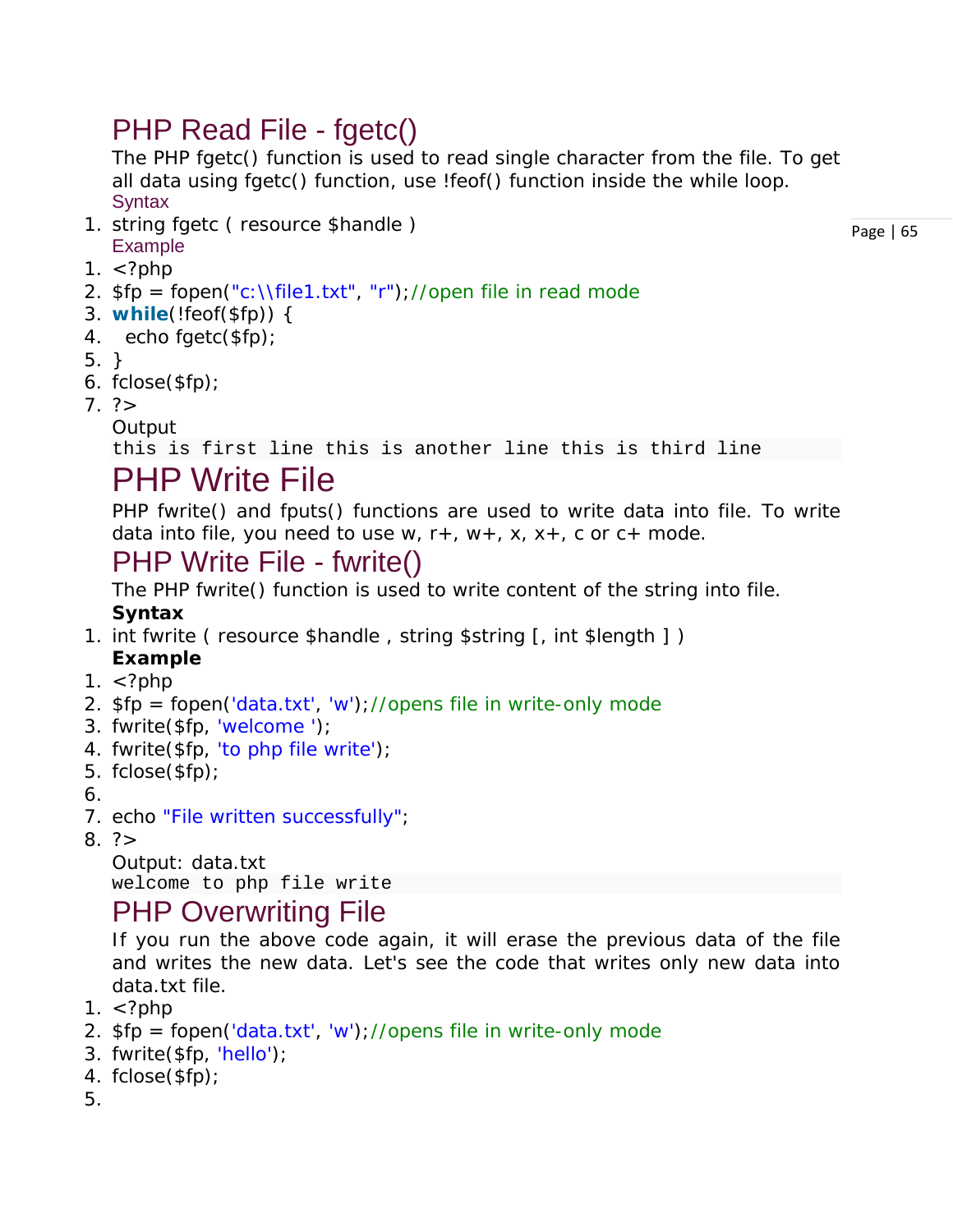- 6. echo "File written successfully";
- $7. ? >$

Output: data.txt hello

### PHP Append to File

Page | 66

If you use **a** mode, it will not erase the data of the file. It will write the data at the end of the file. Visit the next page to see the example of appending data into file.

## PHP Append to File

You can append data into file by using a or a+ mode in fopen() function. Let's see a simple example that appends data into data.txt file.

Let's see the data of file first.

data.txt

welcome to php file write

### PHP Append to File - fwrite()

The PHP fwrite() function is used to write and append data into file.

#### **Example**

- 1.  $\lt$ ?php
- 2.  $$fp = fopen('data.txt', 'a')$ ;//opens file in append mode
- 3. fwrite( $$fp, 'this is additional text ');$
- 4. fwrite(\$fp, 'appending data');
- 5. fclose(\$fp);
- 6.
- 7. echo "File appended successfully";
- $8. ? >$

Output: data.txt

welcome to php file write this is additional text appending data

## PHP Delete File

In PHP, we can delete any file using unlink() function. The unlink() function accepts one argument only: file name. It is similar to UNIX C unlink() function.

PHP unlink() generates E\_WARNING level error if file is not deleted. It returns TRUE if file is deleted successfully otherwise FALSE.

#### **Syntax**

1. bool unlink ( string \$filename [, resource \$context ] )

**\$filename** represents the name of the file to be deleted.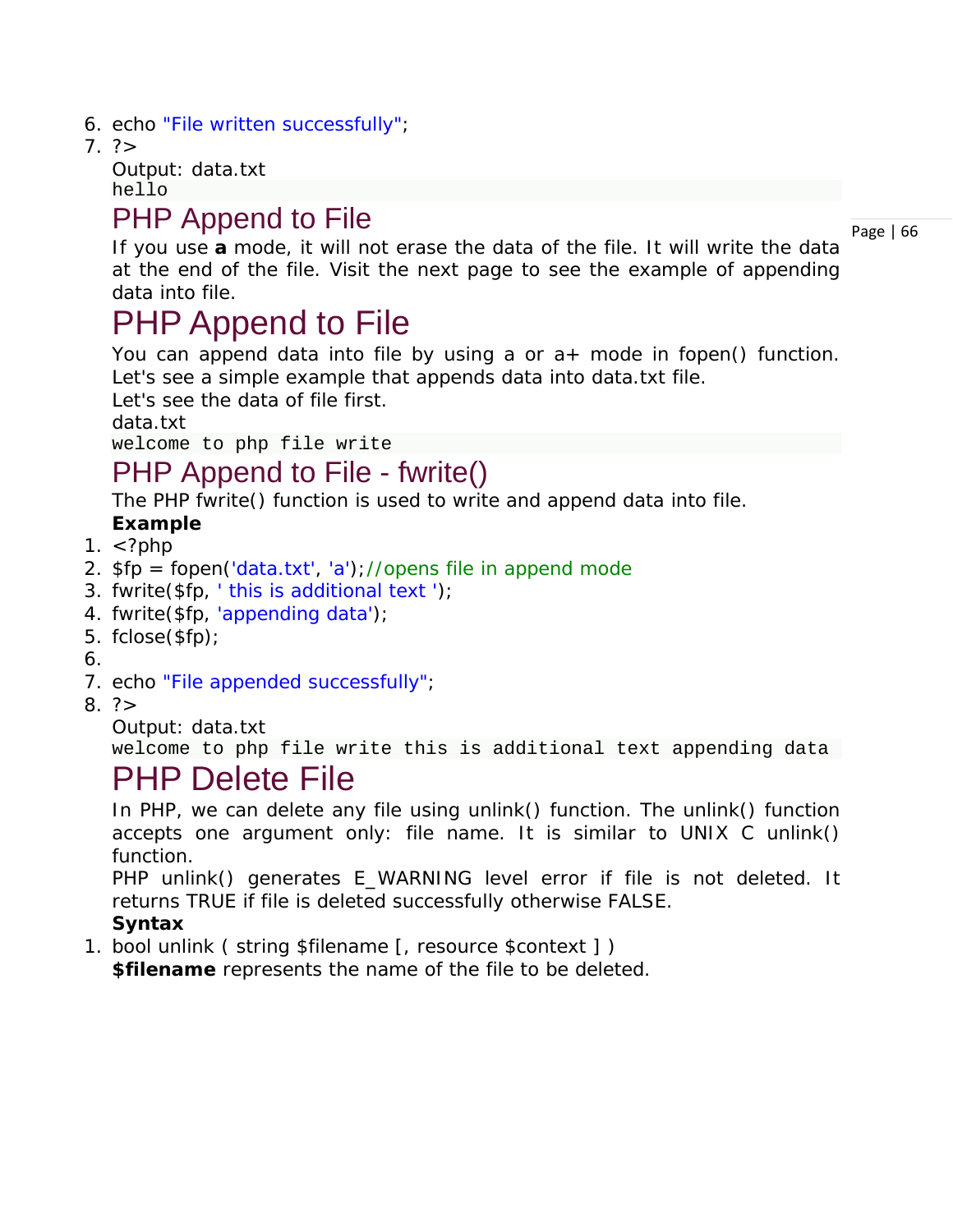### PHP Delete File Example

- 1.  $\langle$ ?php
- *2. \$status=unlink('data.txt');*
- 3. **if**(\$status){
- 4. echo "File deleted successfully" ;
- 5. }**else** {
- 6. echo "Sorry!" ;
- 7. }
- 8. ?>

Output File deleted successfully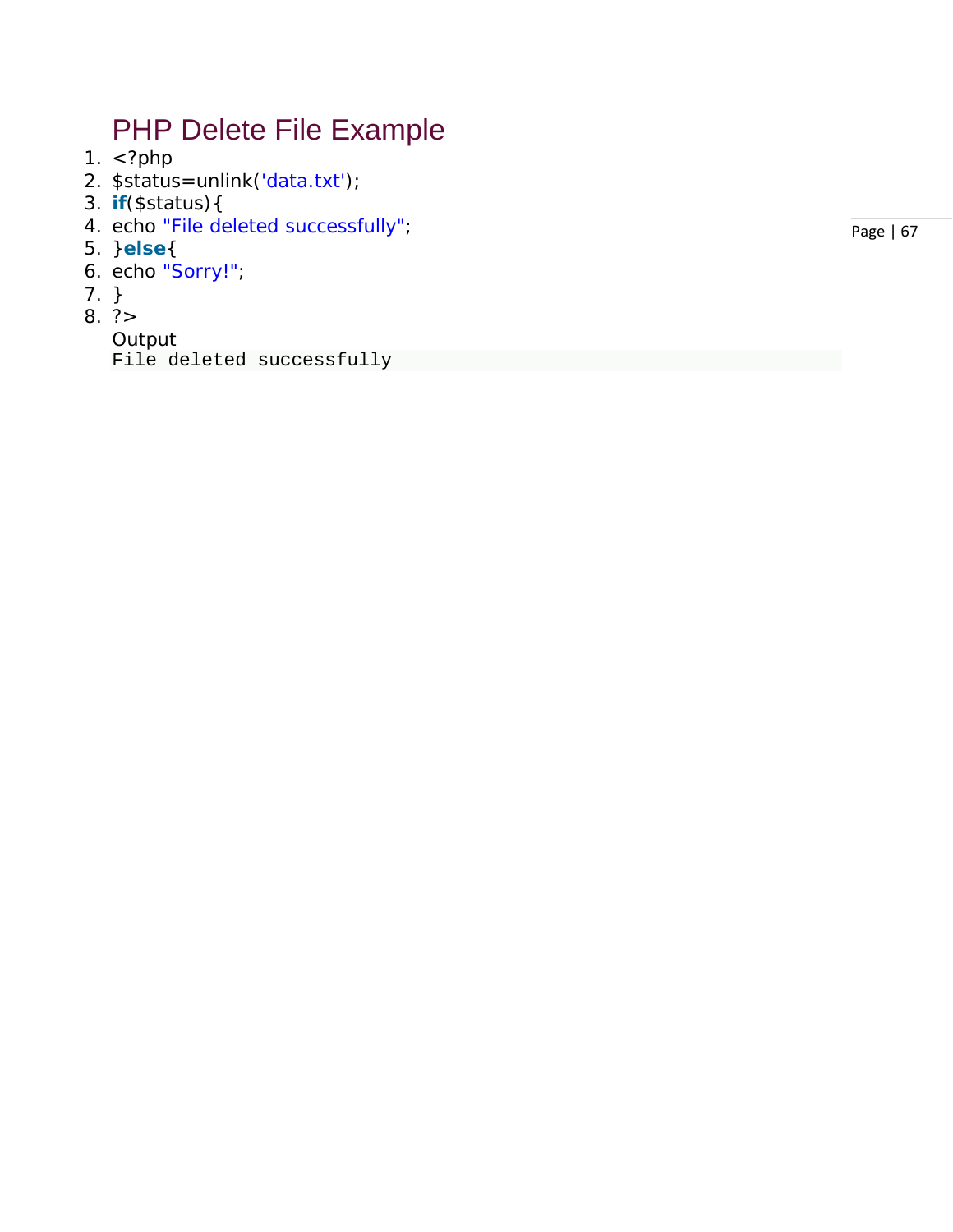# **PHP FILE UPLOAD**

PHP allows you to upload single and multiple files through few lines of code only.

Moreover, you can have the full control over the file to be uploaded through Page | 68 PHP file upload features allows you to upload binary and text files both. PHP authentication and file operation functions.

### PHP \$ FILES

The PHP global \$\_FILES contains all the information of file. By the help of \$\_FILES global, we can get file name, file type, file size, temp file name and errors associated with file.

Here, we are assuming that file name is *filename*.

#### \$\_FILES['filename']['name']

returns file name.

#### \$\_FILES['filename']['type']

returns MIME type of the file.

#### \$\_FILES['filename']['size']

returns size of the file (in bytes).

#### \$\_FILES['filename']['tmp\_name']

returns temporary file name of the file which was stored on the server.

#### \$\_FILES['filename']['error']

returns error code associated with this file.

### move\_uploaded\_file() function

The move\_uploaded\_file() function moves the uploaded file to a new location. The move\_uploaded\_file() function checks internally if the file is uploaded thorough the POST request. It moves the file if it is uploaded through the POST request.

#### **Syntax**

1. bool move\_uploaded\_file ( string \$filename , string \$destination )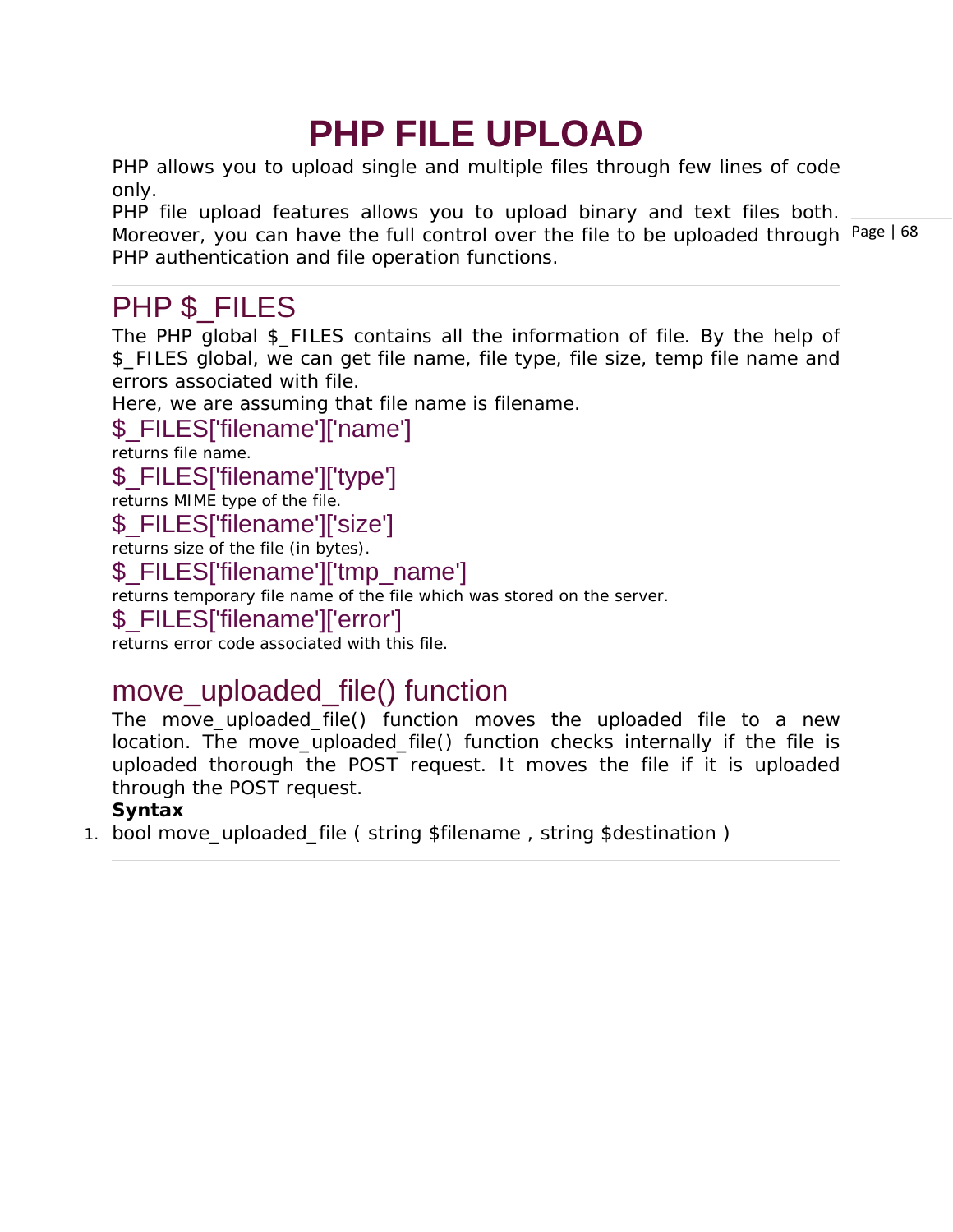## PHP File Upload Example

*File: uploadform.html*

- 1. <form action="uploader.php" method="post" enctype="multipart/formdata">
- 2. Select File:
- 3. <input type="file" name="fileToUpload"/>
- 4. 
cinput type="submit" value="Upload Image" name="submit"/>
- $5. <$ /form $>$

*File: uploader.php*

- 1.  $\lt$ ?php
- 2. \$target\_path = "e:/";
- 3. \$target\_path = \$target\_path.basename( \$\_FILES['fileToUpload']['name']);
- 4.
- 5. **if**(move\_uploaded\_file(\$\_FILES['fileToUpload']['tmp\_name'], \$target\_path)) {
- 6. echo "File uploaded successfully!";
- 7. } **else**{
- 8. echo "Sorry, file not uploaded, please try again!";
- 9. }
- $10.$   $?$

# PHP Download File

PHP enables you to download file easily using built-in readfile() function. The readfile() function reads a file and writes it to the output buffer.

## PHP readfile() function

#### **Syntax**

1. int readfile ( string \$filename [, bool \$use\_include\_path = false [, resource \$ context ]] )

**\$filename**: represents the file name

**\$use\_include\_path**: it is the optional parameter. It is by default false. You can set it to true to the search the file in the included\_path.

**\$context**: represents the context stream resource.

**int**: it returns the number of bytes read from the file.

## PHP Download File Example: Text File

#### *File: download1.php*

- 1. **<?php**
- 2. \$file\_url = 'http://www.javatpoint.com/f.txt';
- 3. header('Content-Type: application/octet-stream');
- 4. header("Content-Transfer-Encoding: utf-8");
- 5. header("Content-

disposition: attachment; filename=\"" . basename(\$file\_url) . "\"");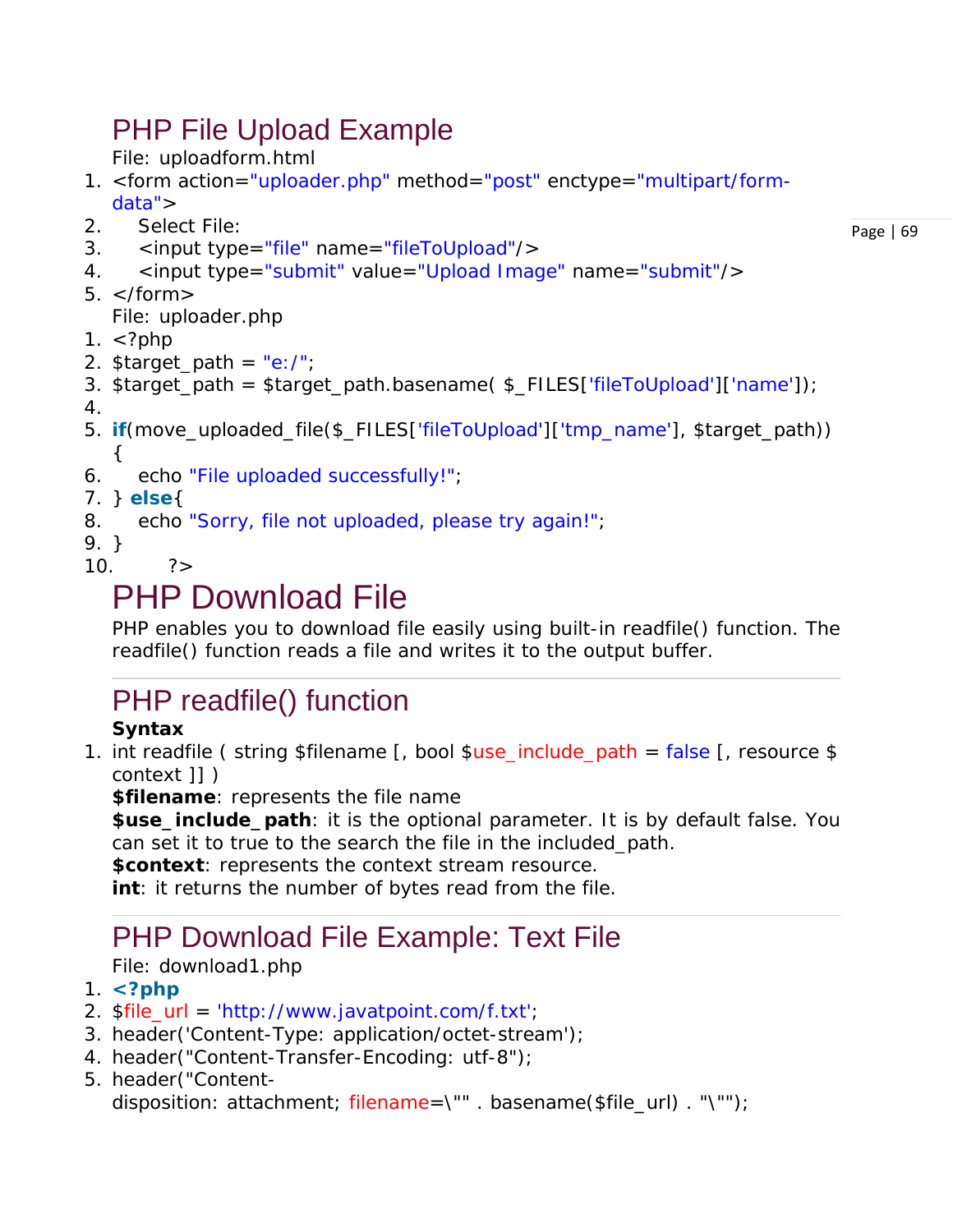- 6. readfile(\$file\_url);
- 7. **?>**

## PHP Download File Example: Binary File

*File: download2.php*

- 1. **<?php**
- 2. \$file\_url = 'http://www.myremoteserver.com/file.exe';
- 3. header('Content-Type: application/octet-stream');
- 4. header("Content-Transfer-Encoding: Binary");
- 5. header("Contentdisposition: attachment; filename=\"" . basename(\$file\_url) . "\"");
- 6. readfile(\$file\_url);
- 7. **?>**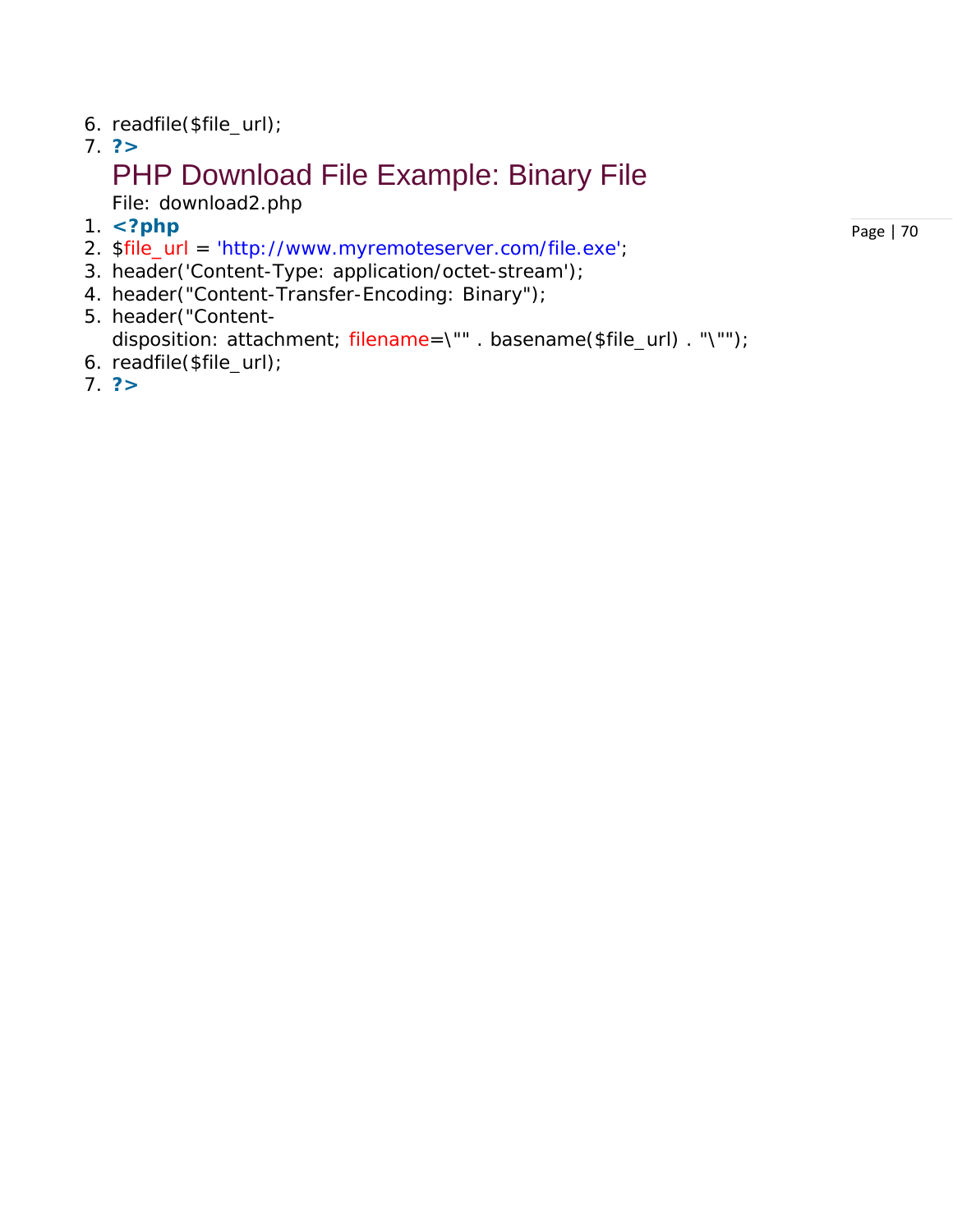# **PHP MAIL**

PHP mail() function is used to send email in PHP. You can send text message, html message and attachment with message using PHP mail() function.

## PHP mail() function

#### **Syntax**

1. bool mail ( string \$to , string \$subject , string \$message [, string \$additional \_headers [, string \$additional\_parameters ]] )

**\$to**: specifies receiver or receivers of the mail. The receiver must be specified one of the following forms.

- o user@example.com
- o user@example.com, anotheruser@example.com
- o User <user@example.com>
- o User <user@example.com>, Another User <anotheruser@example.com>

**\$subject**: represents subject of the mail.

**\$message**: represents message of the mail to be sent.

**Note: Each line of the message should be separated with a CRLF ( \r\n ) and lines should not be larger than 70 characters.**

**\$additional\_headers (optional)**: specifies the additional headers such as From, CC, BCC etc. Extra additional headers should also be separated with CRLF ( \r\n ).

## PHP Mail Example

*File: mailer.php*

- 1. **<?php**
- 2. ini\_set("sendmail\_from", "sonoojaiswal@javatpoint.com");
- 3. \$to = "sonoojaiswal1987@gmail.com";//change receiver address
- 4. \$subject = "This is subject";
- 5. \$message = "This is simple text message.";

```
6. $header = "From:sonojaiswal@javatpoint.com \r\n"
```

```
7.
```

```
8. $result = mail ($to,$subject,$message,$header);
```
9.

```
10. if( \text{S}result == true ){
```
- 11. echo "Message sent successfully...";
- $12.$  }else $\{$
- 13. echo "Sorry, unable to send mail...";
- 14. } 15. **?>**

If you run this code on the live server, it will send an email to the specified receiver.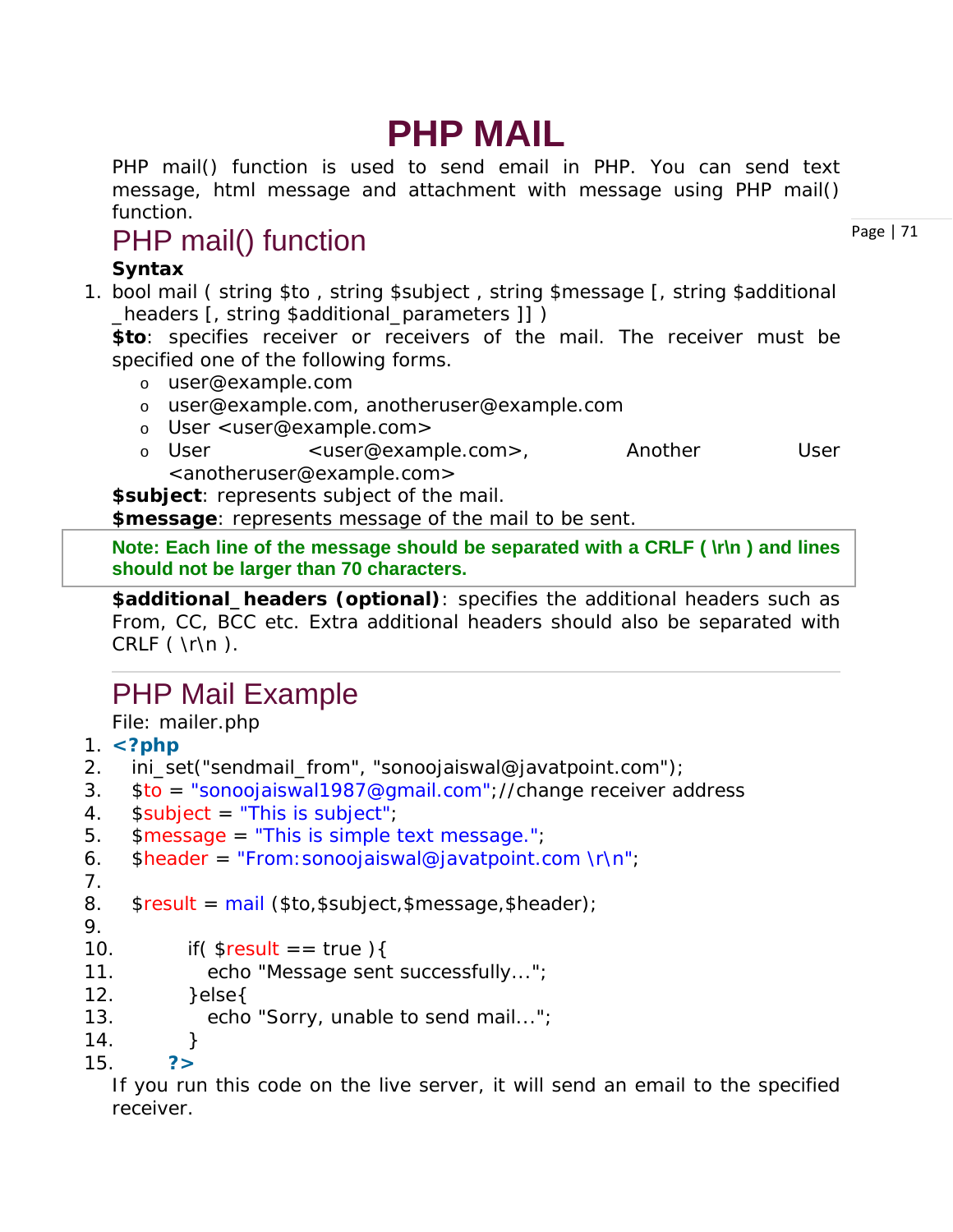### PHP Mail: Send HTML Message

To send HTML message, you need to mention Content-type **text/html** in the message header.

```
1. <?php
```

```
2. $to = "abc@example.com";//change receiver address
```

```
3. $subject = "This is subject";
```

```
4. $message = "<h1>This is HTML heading </math>
```

```
5.
```
9.

11.

```
6. \delta header = "From: xyz@example.com \r\n";
```

```
7. \sinh(\theta) = \sinh(\theta) - \sinh(\theta) \the sheader . = "MIME-Version: 1.0 \r\n";
```

```
8. $header .= "Content-type: text/html; charset=UTF-8 \r\n";
```

```
10. $result = mail ($to,$subject,$message,$header);
```

```
12. if($result == true){
```

```
13. echo "Message sent successfully...";
```

```
14. }else{
```

```
15. echo "Sorry, unable to send mail...";
```

```
16. }
17. ?>
```
### PHP Mail: Send Mail with Attachment

To send message with attachment, you need to mention many header information which is used in the example given below.

```
1. <?php 
2. $to = "abc@example.com"; 
3. $subject = "This is subject"; 
4. smessage = "This is a text message."5. # Open a file
6. $file = fopen("tmp/test.txt", "r");//change your file location
7. if \text{5} if \text{5} \text{6} = \text{6} \text{6} \text{7}8. { 
9. echo "Error in opening file"; 
10. exit(); 
11. }
12. \# Read the file into a variable
13. $size = filesize("tmp/test.txt");14. \text{Scontent} = \text{fread}(\text{$file, $size});
15.
16. \# encode the data for safe transit
17. \# and insert \r\n after every 76 chars.
18. $encoded_content = chunk_split( base64_encode($content));
```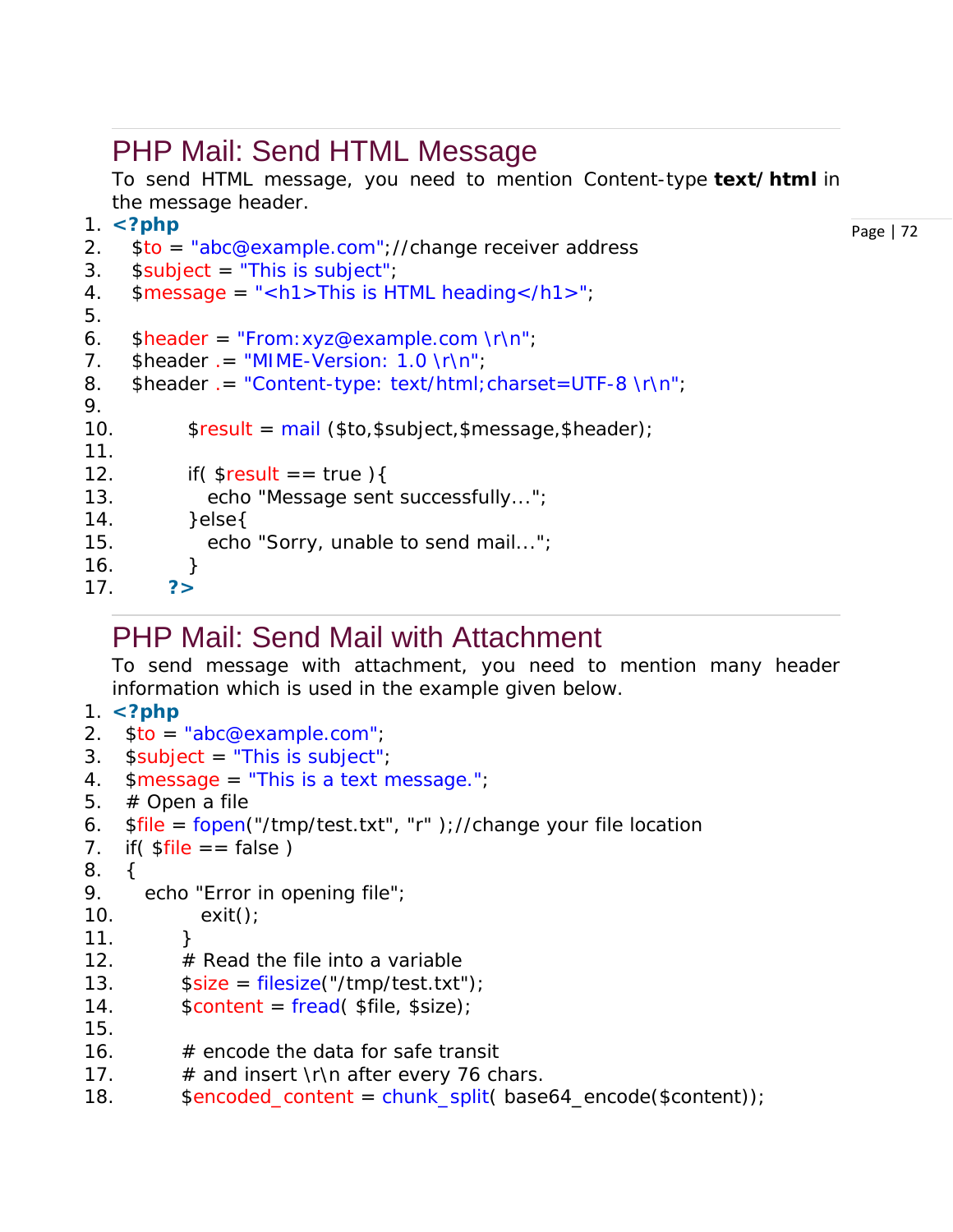```
19. 
20. 
         # Get
a random 32 bit number using time() as seed. 
21. 
         $num = md5 ( time() );
22. 
23. 
         # Define the main headers. 
24. 
         $header
= "From:xyz@example.com\r\n"
; 
25. $header
.
= "MIME
-Version: 1.0\r\n"
; 
26. Sheader .= "Content-Type: multipart/mixed; ";
27. $header .= "boundary=$num\r\n";
28. $header
.
=
"--$num\r\n"
; 
29. 
30. 
         # Define the message section 
31. Sheader = "Content-Type: text/plain\r\n";
32. $header .= "Content-Transfer-Encoding:8bit\r\n\n";
33. $header .= "$message\r\n";
34. $header
.
=
"--$num\r\n"
; 
35. 
36. 
         # Define the attachment section 
37. $header
.
= "Content
-Type: multipart/mixed;
"
; 
38. $header .= "name=\"test.txt\"\r\n";
39. $header
.
= "Content
-Transfer
-Encoding:base64\r\n"
; 
40. $header
.
= "Content
-Disposition:attachment;
"
; 
41. $header
.
= "filename=
\"test.txt\"
\r\n\n"; 
42. $header .= "$encoded_content\r\n";
43. $header
.
=
"--$num
-
-
"
; 
44. 
45. 
         # Send email now 
46. 
         $result
= mail
( $to, $subject, "", $header ); 
47.if($result == true){
48. echo "Message sent successfully..."; 
49. }else{ 
50. echo "Sorry, unable to send mail...";
51. 
          } 
52. ?>
```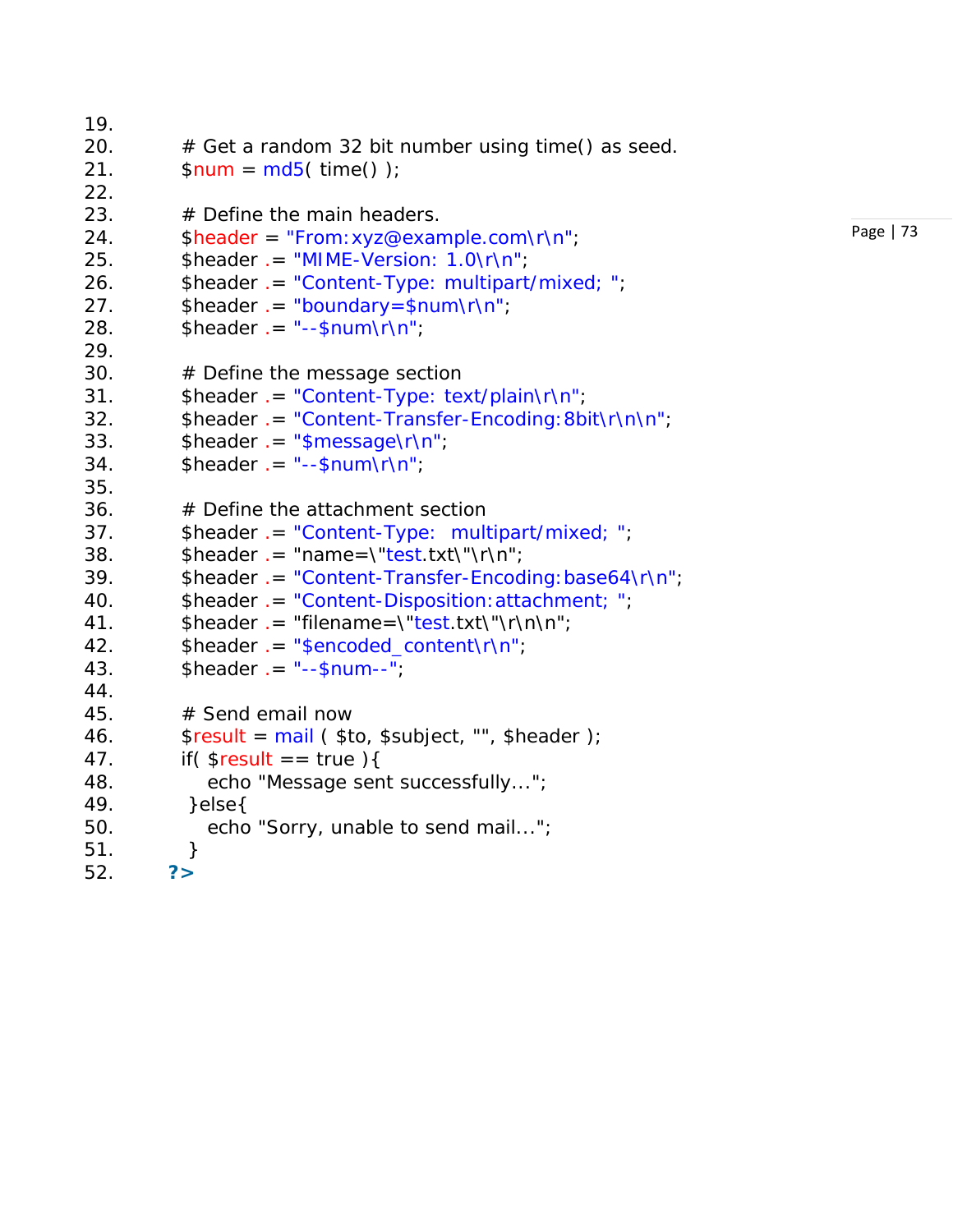# **PHP/MYSQL TRAINING**

## PHP MySQL Connect

Page | 74 Since PHP 5.5, **mysql\_connect()** extension is *deprecated*. Now it is recommended to use one of the 2 alternatives.

- o **mysqli\_connect()**
- o **PDO::\_\_construct()**

### PHP mysqli\_connect()

PHP **mysqli\_connect() function** is used to connect with MySQL database. It returns*resource* if connection is established or *null*. **Syntax**

1. resource mysqli\_connect (server, username, password)

### PHP mysqli\_close()

PHP **mysqli close() function** is used to disconnect with MySQL database. It returns*true* if connection is closed or *false*.

#### **Syntax**

1. bool mysqli\_close(resource \$resource\_link)

# PHP MySQL Connect Example

- **Example**
- 1.  $\lt$ ?php
- 2.  $$host = 'localhost: 3306':$
- 3.  $Suser = ''$ ;
- 4.  $\text{spass} = "$ ;
- 5. \$conn = mysqli\_connect(\$host, \$user, \$pass);
- 6. **if**(! \$conn )
- 7. {
- 8. **die**('Could not connect: ' . mysqli\_error());
- 9. }
- 10. echo 'Connected successfully';
- 11. mysqli close(\$conn);
- $12.$   $?$

#### Output:

Connected successfully

## PHP MySQL Create Database

Since PHP 4.3, **mysql\_create\_db()** function is *deprecated*. Now it is recommended to use one of the 2 alternatives.

- o **mysqli\_query()**
- o **PDO::\_\_query()**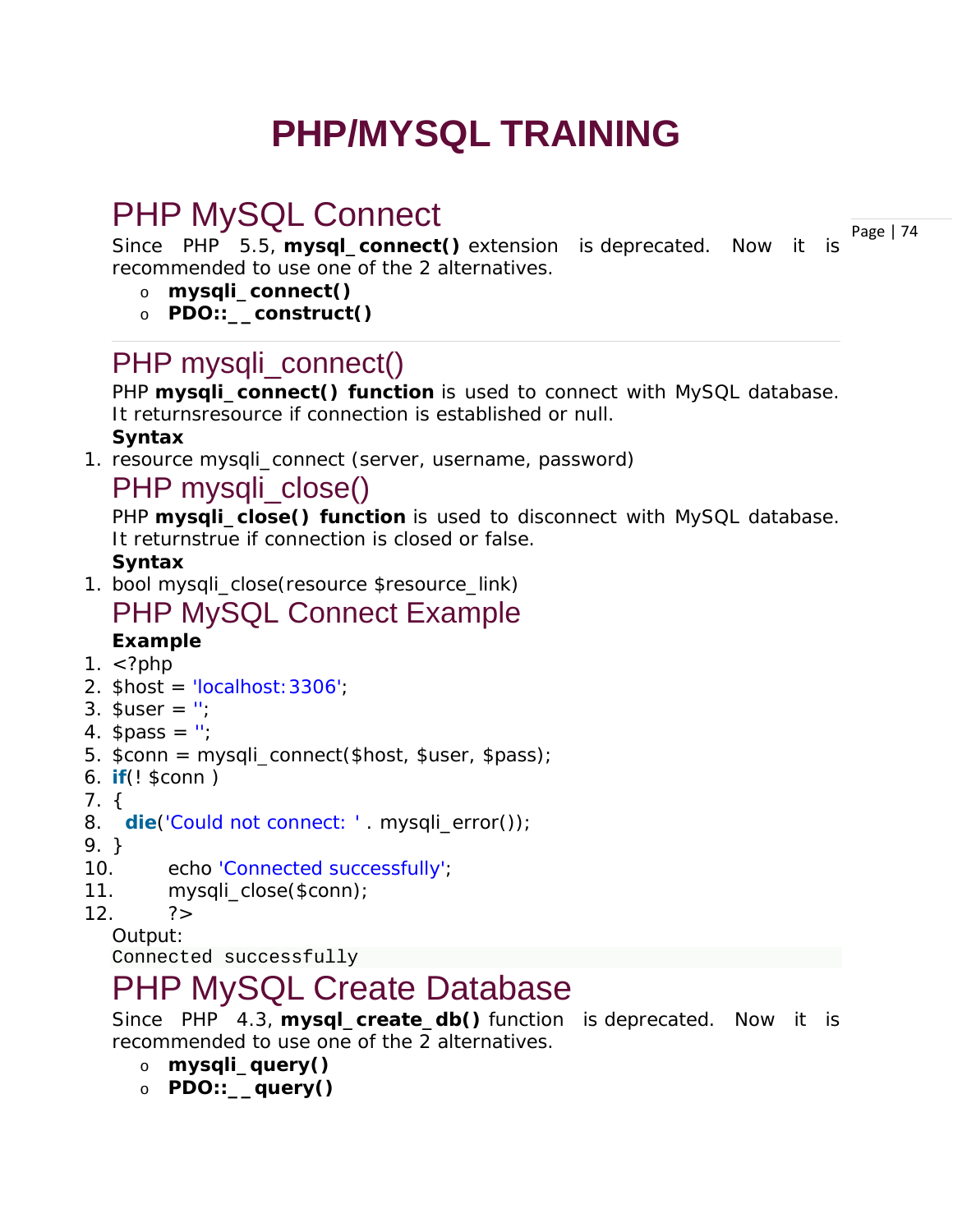## PHP MySQLi Create Database Example

**Example** 1.  $\lt$ ?php

- 2.  $$host = 'localhost: 3306':$
- 3.  $\$$ user = ";
- 4.  $spass = "$ ;
- 5. \$conn = mysqli\_connect(\$host, \$user, \$pass);
- 6. **if**(! \$conn )

#### 7. {

8. **die**('Could not connect: ' . mysqli\_connect\_error());

9. }

- 10. echo 'Connected successfully<br/>>ty>';
- 11.
- 12. \$sql = 'CREATE Database mydb';
- 13. **if**(mysqli\_query( \$conn,\$sql)){
- 14. echo "Database mydb created successfully.";
- 15. }**else**{
- 16. echo "Sorry, database creation failed ".mysqli\_error(\$conn);
- $17.$  }
- 18. mysqli\_close(\$conn);

#### $19. 7 >$

#### Output:

Connected successfully

Database mydb created successfully.

## PHP MySQL Create Table

PHP mysql\_query() function is used to create table. Since PHP 5.5, **mysql\_query()**function is *deprecated*. Now it is recommended to use one of the 2 alternatives.

Page | 75

- o **mysqli\_query()**
- o **PDO::\_\_query()**

### PHP MySQLi Create Table Example

#### **Example**

- 1.  $\lt$ ?php
- 2.  $$host = 'localhost: 3306';$
- 3.  $\$$ user = ":
- 4.  $spass = "$ ;
- 5.  $\delta$ dbname = 'test';
- 6.
- 7. \$conn = mysqli\_connect(\$host, \$user, \$pass,\$dbname);
- 8. **if**(!\$conn){
- 9. **die**('Could not connect: '.mysqli\_connect\_error());
- $10.$  }
- 11. echo 'Connected successfully<br/>';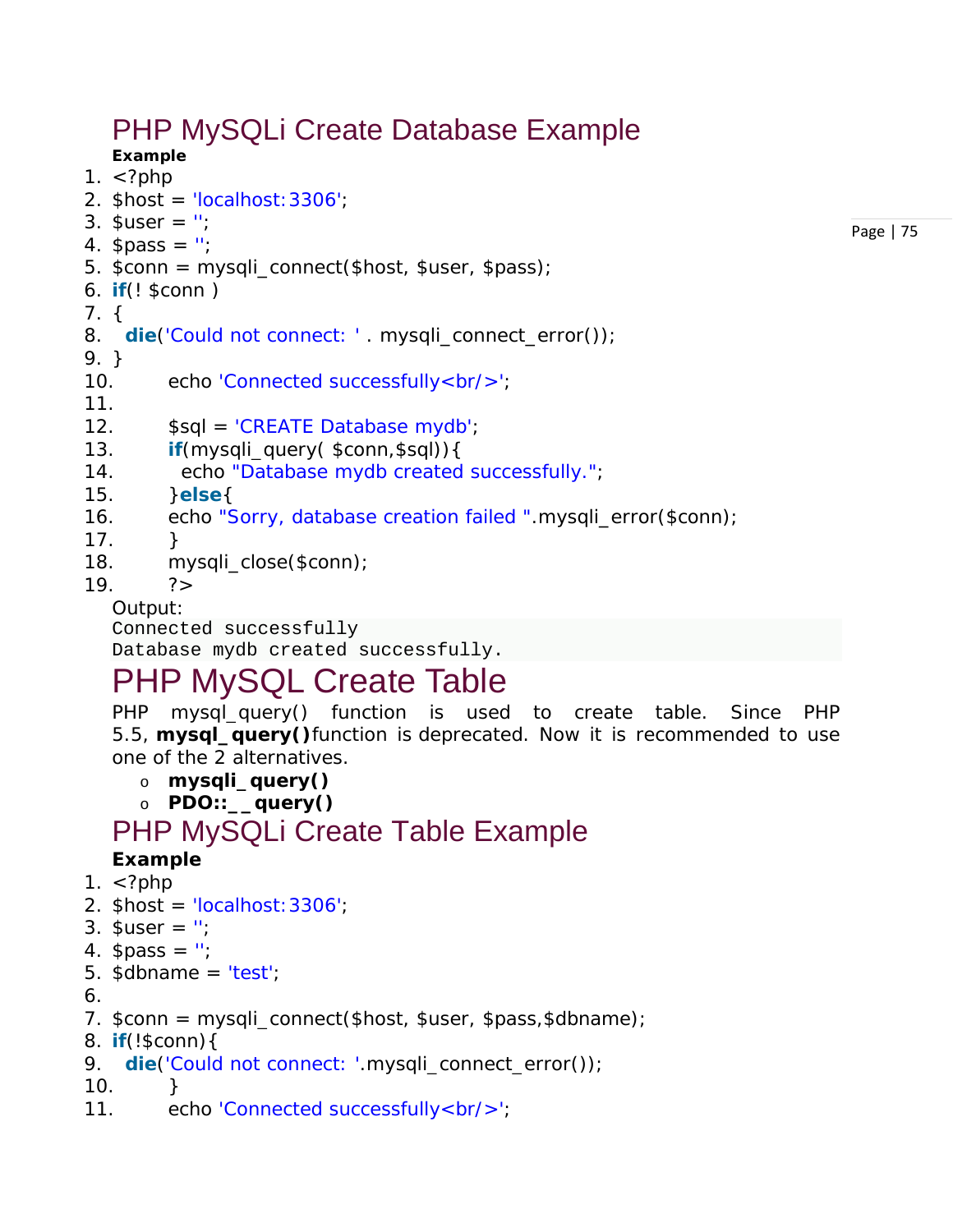12.

- 13. \$sql = "create table emp5(id INT AUTO\_INCREMENT,name VARCHAR( 20) NOT NULL,
- 14. emp\_salary INT NOT NULL, primary key (id))";
- 15. **if**(mysqli\_query(\$conn, \$sql)){
- 16. echo "Table emp5 created successfully";
- 17. }**else**{
- 18. echo "Could not create table: ". mysqli\_error(\$conn);
- $19.$  }
- 20.
- 21. mysqli\_close(\$conn);
- $22.$   $?$

Output:

Connected successfully

Table emp5 created successfully

## PHP MySQL Insert Record

PHP mysql\_query() function is used to insert record in a table. Since PHP 5.5,**mysql\_query()** function is *deprecated*. Now it is recommended to use one of the 2 alternatives.

- o **mysqli\_query()**
- o **PDO::\_\_query()**

# PHP MySQLi Insert Record Example

#### **Example**

- 1.  $\lt$ ?php
- 2. \$host = 'localhost:3306';
- 3.  $\$$ user = ";
- 4.  $spass = "$ ;
- 5.  $\delta$ dbname = 'test';
- 6.

```
7. sconn = mysqli connect(shost, Suser, Spass, Sdbname);
```
- 8. **if**(!\$conn){
- 9. **die**('Could not connect: '.mysqli\_connect\_error());
- $10.$  }
- 11. echo 'Connected successfully<br/>';
- 12.
- 13. \$sql = 'INSERT INTO emp4(name,salary) VALUES ("sonoo", 9000)';
- 14. **if**(mysqli\_query(\$conn, \$sql)){
- 15. echo "Record inserted successfully";
- 16. }**else**{
- 17. echo "Could not insert record: ". mysqli\_error(\$conn);
- 18. }
- 19.
- 20. mysqli\_close(\$conn);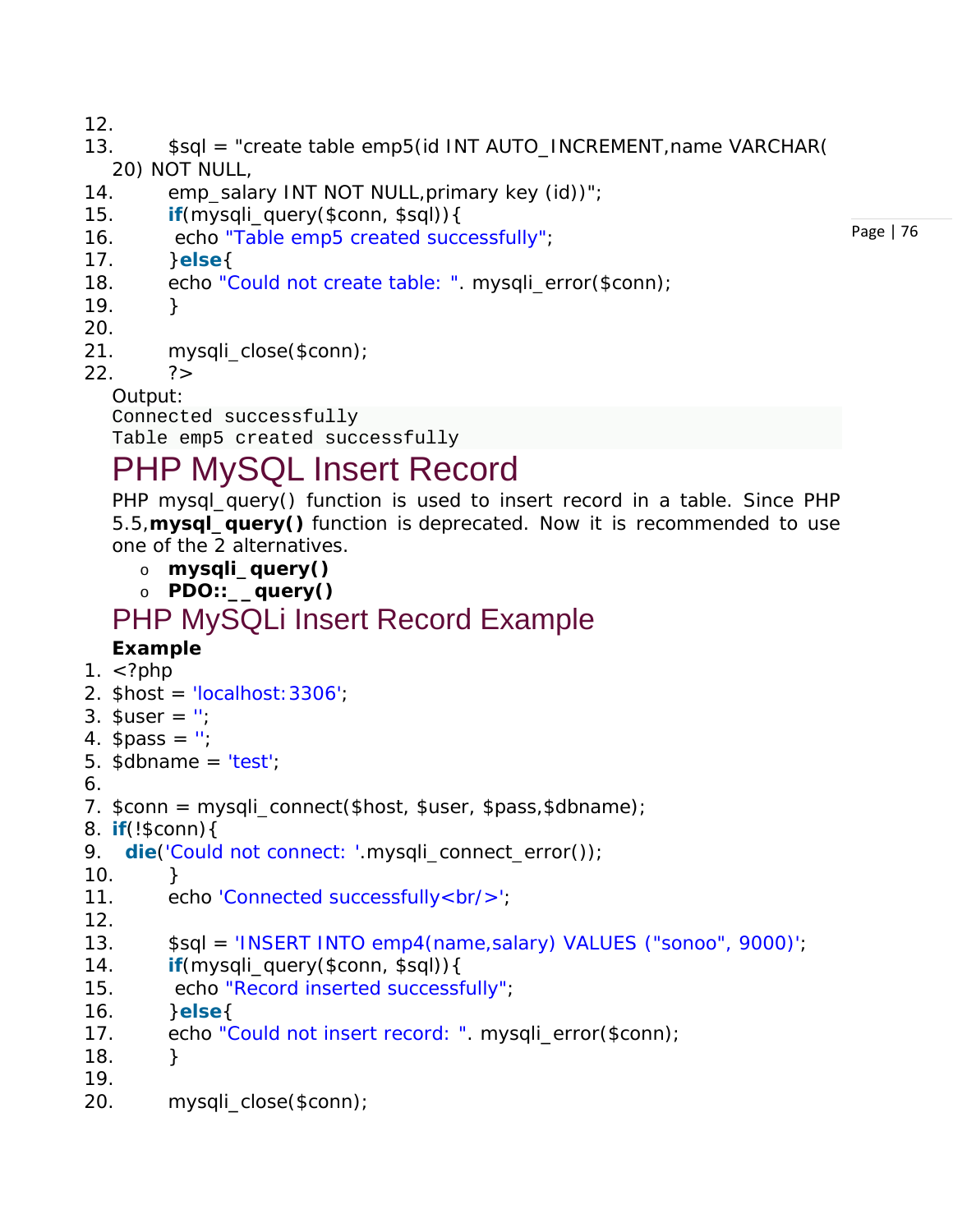$21.$   $?$ 

Output: Connected successfully Record inserted successfully

## PHP MySQL Update Record

Page | 77

PHP mysql\_query() function is used to update record in a table. Since PHP 5.5,**mysql\_query()** function is *deprecated*. Now it is recommended to use one of the 2 alternatives.

- o **mysqli\_query()**
- o **PDO::\_\_query()**

### PHP MySQLi Update Record Example

#### **Example**

```
1. \lt?php
```
- 2.  $$host = 'localhost: 3306';$
- 3.  $\$$ user = ";
- 4.  $\text{spass} = \text{''}$ ;
- 5.  $\delta$ dbname = 'test';
- 6.
- 7.  $sconn = mysqli connect(shost, Suser, Spass, Sdbname);$
- 8. **if**(!\$conn){

```
9. die('Could not connect: '.mysqli_connect_error());
```
- $10.$  }
- 11. echo 'Connected successfully<br/>>';
- 12.
- 13.  $$id=2$ ;
- 14. \$name="Rahul";
- 15. \$salary=80000;
- 16.  $\$sq' = "update emp4 set name='"name", salary = $salary where id =$ 
	- $$id"$ ;
- 17. **if**(mysqli\_query(\$conn, \$sql)){
- 18. echo "Record updated successfully";
- 19. }**else**{
- 20. echo "Could not update record: ". mysqli\_error(\$conn);
- $21.$  }
- 22.
- 23. mysqli\_close(\$conn);
- $24.$   $?$

Output:

Connected successfully

Record updated successfully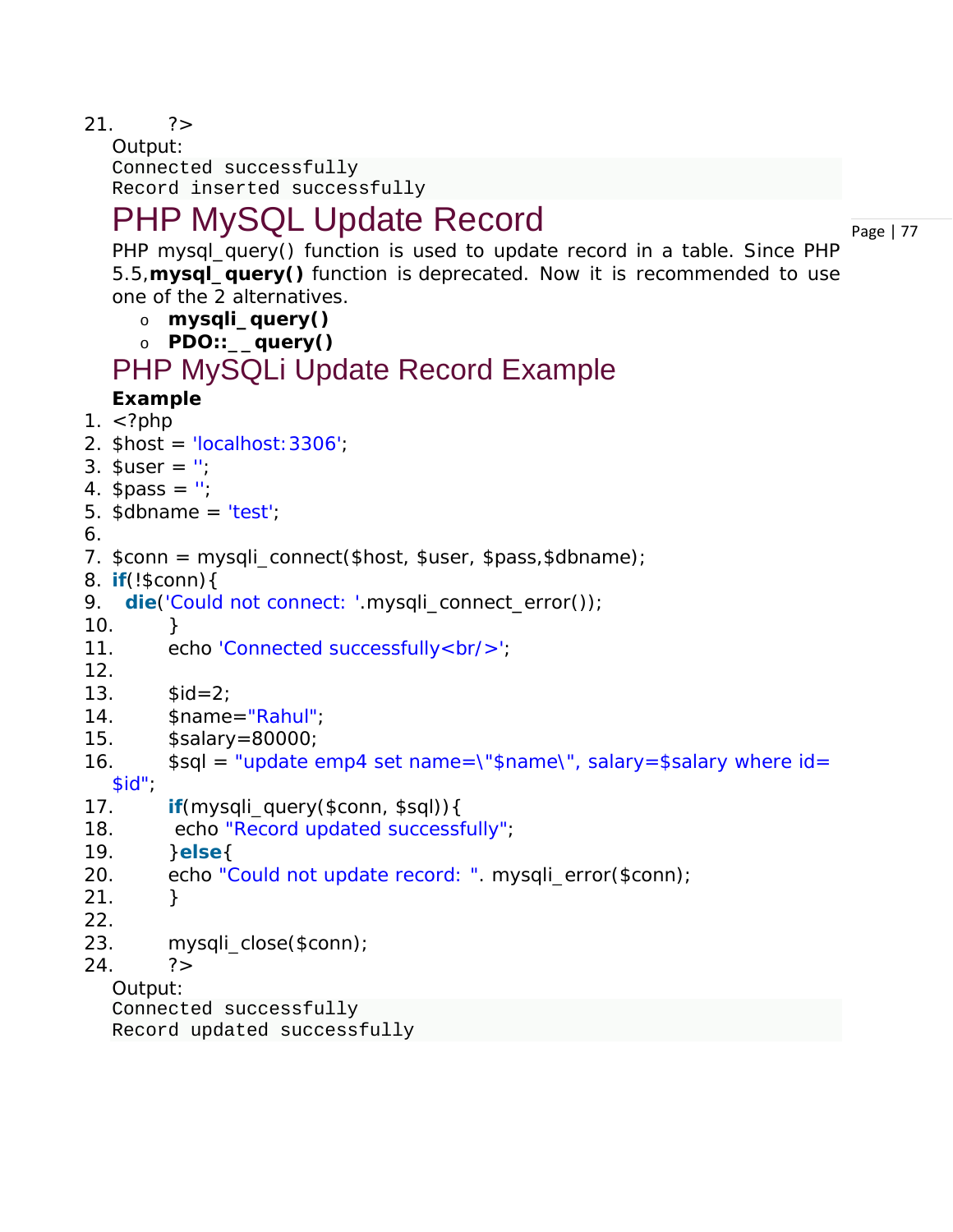## PHP MySQL Delete Record

PHP mysql\_query() function is used to delete record in a table. Since PHP 5.5,**mysql\_query()** function is *deprecated*. Now it is recommended to use one of the 2 alternatives.

- o **mysqli\_query()**
- o **PDO::\_\_query()**

#### PHP MySQLi Delete Record Example **Example**

Page | 78

- 1.  $\langle$ ?php
- 2. \$host = 'localhost:3306';
- 3.  $\$$ user = ";
- 4.  $$pass = ";$
- 5.  $\delta$ dbname = 'test';
- 6.
- 7. \$conn = mysqli\_connect(\$host, \$user, \$pass,\$dbname);
- 8. **if**(!\$conn){
- 9. **die**('Could not connect: '.mysqli\_connect\_error());
- $10.$  }
- 11. echo 'Connected successfully<br/>>/;
- 12.
- 13.  $$id=2;$
- 14.  $\$sq = "delete from emp4 where id = $id";$
- 15. **if**(mysqli\_query(\$conn, \$sql)){
- 16. echo "Record deleted successfully";
- 17. }**else**{
- 18. echo "Could not deleted record: ". mysqli\_error(\$conn);
- $19.$  }
- 20.
- 21. mysqli\_close(\$conn);
- $22.$   $?$

Output:

Connected successfully Record deleted successfully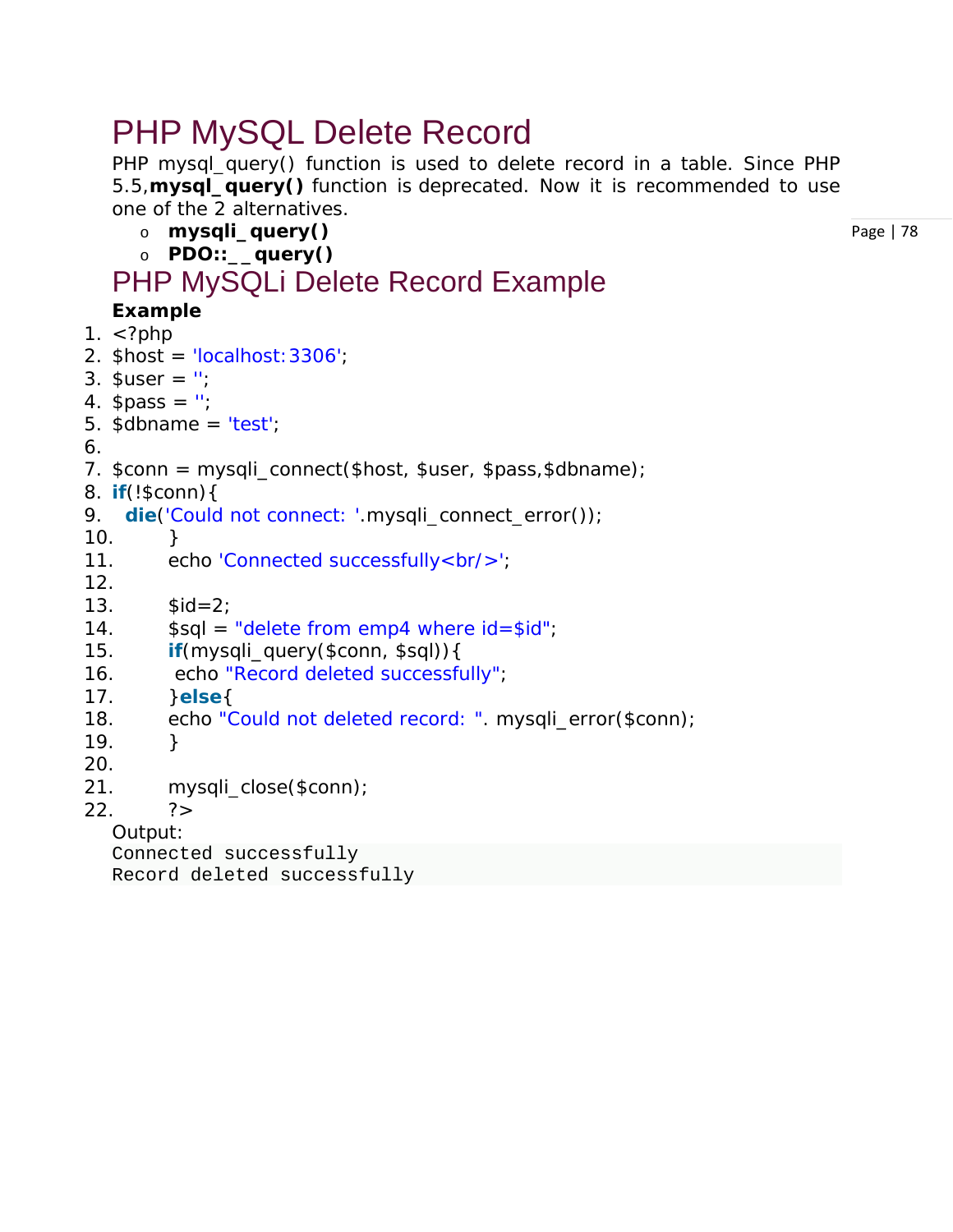## PHP MySQL Select Query

PHP mysql\_query() function is used to execute select query. Since PHP 5.5,**mysql\_query()** function is *deprecated*. Now it is recommended to use one of the 2 alternatives.

- o **mysqli\_query()**
- o **PDO::\_\_query()**

There are two other MySQLi functions used in select query.

- o **mysqli\_num\_rows(mysqli\_result \$result)**: returns number of rows.
- o **mysqli\_fetch\_assoc(mysqli\_result \$result)**: returns row as an associative array. Each key of the array represents the column name of the table. It return NULL if there are no more rows.

### PHP MySQLi Select Query Example

#### **Example**

```
1. \langle?php
2. $host = 'localhost: 3306';3. Suser = '';
4. spass = ";
5. \deltadbname = 'test';
6. sconn = mysgli connect(shost, Suser, Spass, Sdbname);7. if(!$conn){ 
8. die('Could not connect: '.mysqli_connect_error());
9. } 
10. echo 'Connected successfully<br/>'; 
11. 
12. $sqI = 'SELECT * FROM emp4';13. $retval=mysqli_query($conn, $sql); 
14. 
15. if(mysqli_num_rows($retval) > 0){ 
16. while($row = mysqli_fetch_assoc($retval)){ 
17. echo "EMP ID :\{\text{from}\"id']} < b r > ".
18. "EMP NAME : {$row['name']} <br > ".
19. "EMP SALARY : {$row['salary']} <br> ". 
20. "--------------------------------<br>"; 
21. } //end of while 
22. }else{ 
23. echo "0 results"; 
24. } 
25. mysqli_close($conn); 
26. ?>
  Output:
  Connected successfully
  EMP ID :1
```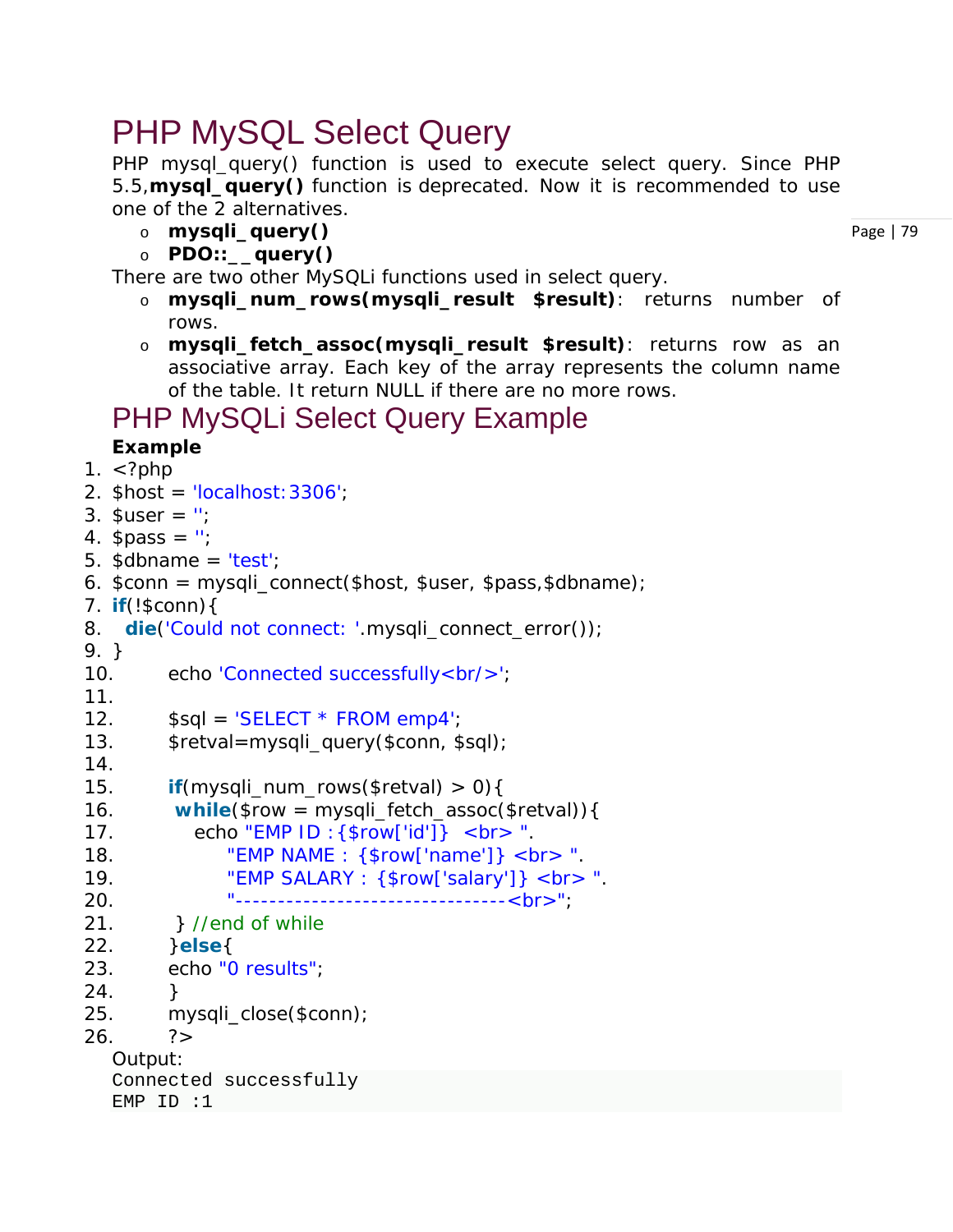```
EMP NAME : ratan 
EMP SALARY : 9000 
--------------------------------
EMP ID :2EMP NAME : karan 
EMP SALARY : 40000 
--------------------------------
EMP ID :3 
EMP NAME : jai 
EMP SALARY : 90000
```

```
Page | 80
```
## PHP MySQL Order By

PHP mysql\_query() function is used to execute select query with order by clause. Since PHP 5.5, **mysql\_query()** function is *deprecated*. Now it is recommended to use one of the 2 alternatives.

o **mysqli\_query()**

--------------------------------

o **PDO::\_\_query()**

The order by clause is used to fetch data in ascending order or descending order on the basis of column.

Let's see the query to select data from emp4 table in ascending order on the basis of name column.

1. **SELECT** \* **FROM** emp4 **order by name**

Let's see the query to select data from emp4 table in descending order on the basis of name column.

- 1. **SELECT** \* **FROM** emp4 **order by name desc** PHP MySQLi Order by Example **Example**
- 1.  $\lt$ ?php
- 2.  $$host = 'localhost: 3306';$
- 3.  $Suser = ''$ ;
- 4.  $\text{spass} = \text{''}$ ;
- 5.  $\delta$ dbname = 'test';
- 6. \$conn = mysqli\_connect(\$host, \$user, \$pass,\$dbname);
- 7. **if**(!\$conn){
- 8. **die**('Could not connect: '.mysqli\_connect\_error());
- 9. }
- 10. echo 'Connected successfully<br/>';
- 11.
- 12.  $$sqI = 'SELECT * FROM emp4 order by name';$
- 13. \$retval=mysqli\_query(\$conn, \$sql);
- 14.
- 15. **if**(mysqli\_num\_rows(\$retval) > 0){
- 16. **while**(\$row = mysqli\_fetch\_assoc(\$retval)){